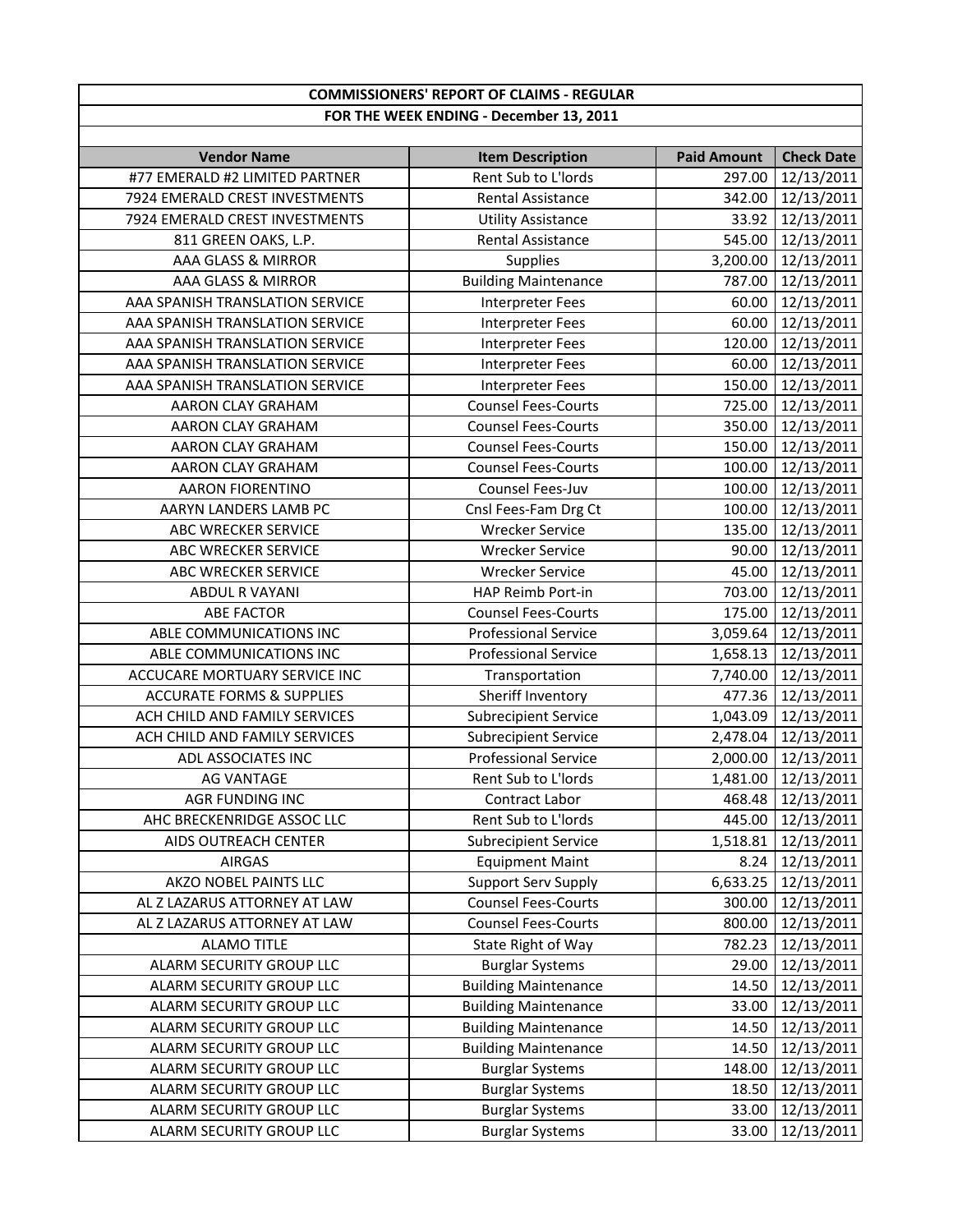| ALARM SECURITY GROUP LLC        | <b>Burglar Systems</b>      | 33.00    | 12/13/2011      |
|---------------------------------|-----------------------------|----------|-----------------|
| ALARM SECURITY GROUP LLC        | <b>Burglar Systems</b>      | 14.50    | 12/13/2011      |
| ALARM SECURITY GROUP LLC        | <b>Burglar Systems</b>      | 43.50    | 12/13/2011      |
| <b>ALBERT P O'CONNOR</b>        | Rent Sub to L'Iords         | 495.00   | 12/13/2011      |
| ALEMEDA VILLAS LP               | Rent Sub to L'Iords         | 168.00   | 12/13/2011      |
| <b>ALFONS KYLE KNAPP</b>        | <b>Counsel Fees-Courts</b>  | 500.00   | 12/13/2011      |
| ALFREDO ALBA                    | <b>Rental Assistance</b>    | 300.00   | 12/13/2011      |
| ALI OLIVER HASSIBI              | <b>Counsel Fees-Courts</b>  | 1,200.00 | 12/13/2011      |
| <b>ALI OLIVER HASSIBI</b>       | <b>Counsel Fees-Courts</b>  | 300.00   | 12/13/2011      |
| <b>ALICIA WATSON</b>            | <b>Witness Travel</b>       | 169.61   | 12/13/2011      |
| <b>ALL CITIES SERVICE</b>       | <b>Equipment Maint</b>      | 128.00   | 12/13/2011      |
| ALL CITIES SERVICE              | <b>Building Maintenance</b> | 167.90   | 12/13/2011      |
| ALL STAR XRAY INC               | Lab Equip Mainten           | 140.50   | 12/13/2011      |
| ALLEGIANCE SECURITY GROUP LLC   | <b>Professional Service</b> | 2,277.66 | 12/13/2011      |
| ALLEN & WEAVER PC               | <b>Counsel Fees-Courts</b>  | 1,000.00 | 12/13/2011      |
| <b>ALLEN &amp; WEAVER PC</b>    | Counsel Fees - CPS          | 300.00   | 12/13/2011      |
| <b>ALLEN COUNTY SHERIFF</b>     | <b>Court Costs</b>          | 60.00    | 12/13/2011      |
| <b>ALLIED COURT REPORTERS</b>   | <b>Professional Service</b> | 1,532.52 | 12/13/2011      |
| <b>ALLIED COURT REPORTERS</b>   | Reporter's Records          | 44.00    | 12/13/2011      |
| <b>ALLIED ELECTRONICS</b>       | Parts and Supplies          | 106.64   | 12/13/2011      |
| ALLIED WASTE SERVICES           | <b>Disposal Service</b>     | 192.07   | 12/13/2011      |
| ALPINE FUNERAL HOME             | <b>County Burials</b>       | 700.00   | 12/13/2011      |
| AMANDA AMYX                     | <b>Witness Travel</b>       | 147.65   | 12/13/2011      |
| <b>AMBIT ENERGY LLC</b>         | <b>Utility Assistance</b>   | 331.89   | 12/13/2011      |
| AMERASOUTH XVII LTD             | Rent Sub to L'Iords         | 805.00   | 12/13/2011      |
| AMERICAN MESSAGING SERVICES LLC | Pager / Blackberry          | 25.50    | 12/13/2011      |
| AMERICAN MESSAGING SERVICES LLC | Pager / Blackberry          | 45.95    | 12/13/2011      |
| AMERICAN MESSAGING SERVICES LLC | Pager / Blackberry          | 2.50     | 12/13/2011      |
| AMERICAN MESSAGING SERVICES LLC | Pager / Blackberry          | 99.95    | 12/13/2011      |
| AMERICAN MESSAGING SERVICES LLC | Pager / Blackberry          | 387.40   | 12/13/2011      |
| AMERICAN MESSAGING SERVICES LLC | Pager / Blackberry          | 88.00    | 12/13/2011      |
| AMERICAN MESSAGING SERVICES LLC | Pager / Blackberry          | 2.50     | 12/13/2011      |
| AMERICAN MESSAGING SERVICES LLC | Pager / Blackberry          | 2.50     | 12/13/2011      |
| AMERICAN MESSAGING SERVICES LLC | Pager / Blackberry          |          | 5.00 12/13/2011 |
| AMERICAN MESSAGING SERVICES LLC | Pager / Blackberry          | 140.95   | 12/13/2011      |
| AMERICAN RED CROSS FT WORTH     | Education                   | 638.00   | 12/13/2011      |
| AMERICAN RED CROSS FT WORTH     | Tuition C/room Train        | 140.00   | 12/13/2011      |
| AMERICAN SOCIETY FOR CLINICAL   | Lab Accreditation           | 600.00   | 12/13/2011      |
| AMERIGROUP                      | Hith Dept Immu Fees         | 334.84   | 12/13/2011      |
| AMERISOUTH XVIII LTD            | Rental Assistance           | 439.00   | 12/13/2011      |
| <b>AMY SHORTES</b>              | <b>Restitution Payable</b>  | 6.50     | 12/13/2011      |
| <b>ANCHOR FENCE</b>             | Non-Track Const/Bldg        | 696.55   | 12/13/2011      |
| <b>ANN LAWLER</b>               | <b>Counsel Fees-Courts</b>  | 237.50   | 12/13/2011      |
| <b>ANN LAWLER</b>               | Counsel Fees-Juv            | 200.00   | 12/13/2011      |
| ANN SCHMIDT                     | Clothing                    | 81.14    | 12/13/2011      |
| <b>ANTHONY GREEN</b>            | Counsel Fees - CPS          | 100.00   | 12/13/2011      |
| <b>ANTHONY HERNANDEZ</b>        | Clothing                    | 200.00   | 12/13/2011      |
| APPLIED BIOSYSTEMS              | Lab Equip Mainten           | 255.59   | 12/13/2011      |
| <b>APPLIED BIOSYSTEMS</b>       | <b>Moving Costs</b>         | 750.00   | 12/13/2011      |
| ARAMARK UNIFORM SERVICES INC    | <b>Graphics Inventory</b>   | 18.00    | 12/13/2011      |
| ARAMARK UNIFORM SERVICES INC    | <b>Custodian Services</b>   | 16.65    | 12/13/2011      |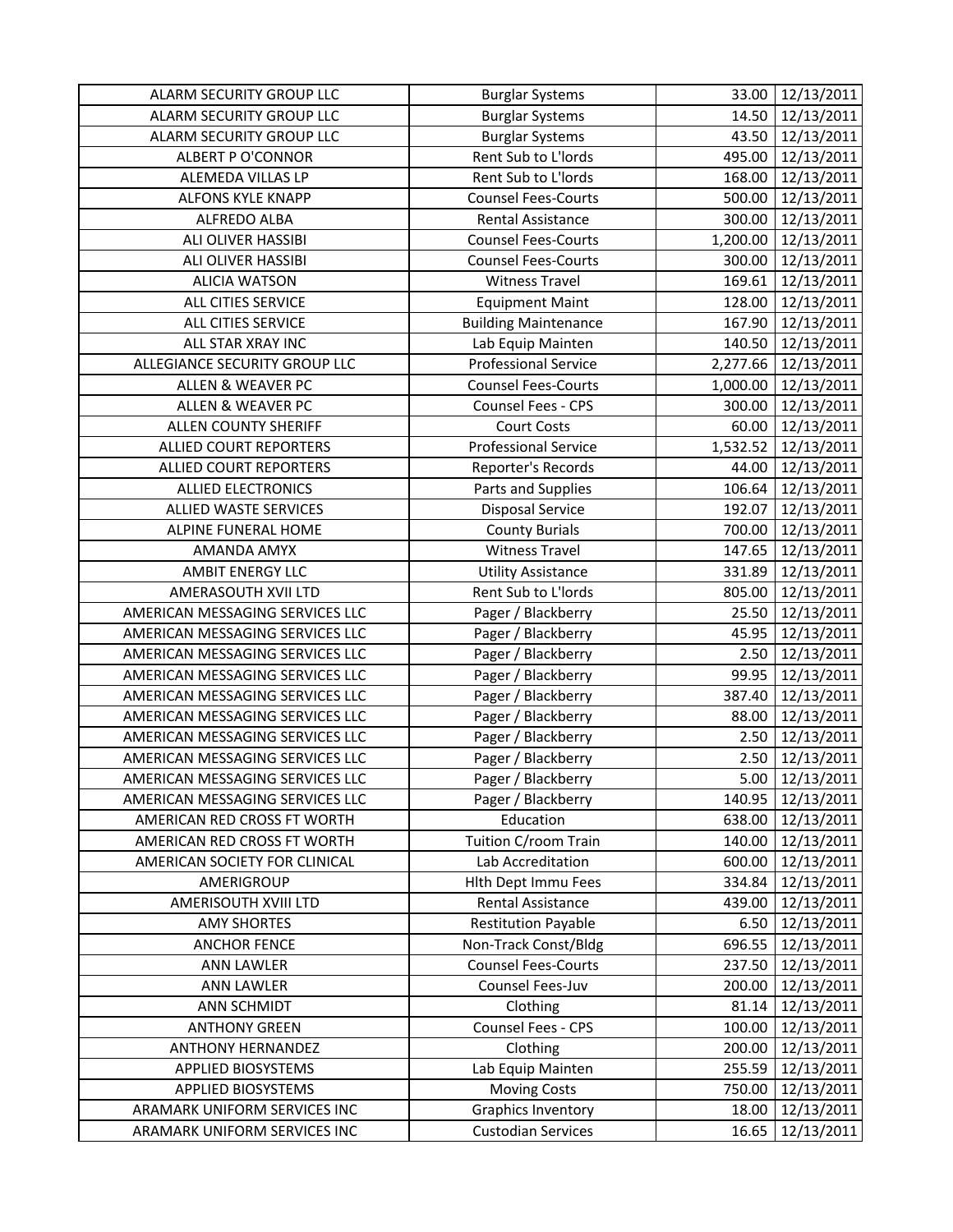| ARAMARK UNIFORM SERVICES INC       | <b>Custodian Services</b>   | 73.00     | 12/13/2011       |
|------------------------------------|-----------------------------|-----------|------------------|
| ARAMARK UNIFORM SERVICES INC       | <b>Custodian Services</b>   | 63.00     | 12/13/2011       |
| ARAMARK UNIFORM SERVICES INC       | <b>Custodian Services</b>   | 9.00      | 12/13/2011       |
| ARAMARK UNIFORM SERVICES INC       | <b>Equipment Rentals</b>    | 153.80    | 12/13/2011       |
| ARAMARK UNIFORM SERVICES INC       | <b>Building Maintenance</b> | 22.75     | 12/13/2011       |
| ARAMARK UNIFORM SERVICES INC       | <b>Building Maintenance</b> | 20.95     | 12/13/2011       |
| ARAMARK UNIFORM SERVICES INC       | <b>Laundry Services</b>     | 11.00     | 12/13/2011       |
| ARC/ AUSTIN RIBBON & COMPUTER      | Capital Outlay-Low V        | 16,429.72 | 12/13/2011       |
| <b>ARLINGTON LIFE SHELTER</b>      | <b>Subrecipient Service</b> | 2,731.17  | 12/13/2011       |
| <b>ARLINGTON WATER UTILITIES</b>   | Water                       | 29.09     | 12/13/2011       |
| <b>ARLINGTON WATER UTILITIES</b>   | Water                       | 693.44    | 12/13/2011       |
| ARLINGTON WATER UTILITIES          | Water                       | 279.63    | 12/13/2011       |
| ARLINGTON WATER UTILITIES          | Water                       | 34.28     | 12/13/2011       |
| ARLINGTON WATER UTILITIES          | Water                       | 26.15     | 12/13/2011       |
| <b>ARLINGTON WATER UTILITIES</b>   | Water                       | 17.43     | 12/13/2011       |
| <b>ARLINGTON WATER UTILITIES</b>   | Water                       | 112.08    | 12/13/2011       |
| ARTEX OVERHEAD DOOR COMPANY        | <b>Building Maintenance</b> | 550.00    | 12/13/2011       |
| <b>ASHLEY NICKLAS</b>              | <b>Restitution Payable</b>  | 27.00     | 12/13/2011       |
| ASSOCIATED TIME INSTRUMENTS CO INC | Supplies                    | 142.50    | 12/13/2011       |
| ASSOCIATED TIME INSTRUMENTS CO INC | Supplies                    | 34.20     | 12/13/2011       |
| ASSOCIATION OF CERTIFIED FRAUD     | Dues                        | 175.00    | 12/13/2011       |
| AT&T                               | Telephone-Basic             | 70.23     | 12/13/2011       |
| <b>AT&amp;T MOBILITY</b>           | <b>Wireless Data Access</b> | 393.30    | 12/13/2011       |
| <b>AT&amp;T MOBILITY</b>           | <b>Wireless Data Access</b> | 2,767.06  | 12/13/2011       |
| <b>AT&amp;T MOBILITY</b>           | <b>Wireless Data Access</b> | 265.93    | 12/13/2011       |
| <b>AT&amp;T MOBILITY</b>           | <b>Wireless Data Access</b> | 266.13    | 12/13/2011       |
| <b>AT&amp;T MOBILITY</b>           | <b>Wireless Data Access</b> | 267.73    | 12/13/2011       |
| <b>AT&amp;T MOBILITY</b>           | <b>Wireless Data Access</b> | 189.95    | 12/13/2011       |
| <b>AT&amp;T MOBILITY</b>           | <b>Wireless Data Access</b> | 190.55    | 12/13/2011       |
| <b>AT&amp;T MOBILITY</b>           | <b>Wireless Data Access</b> | 228.94    | 12/13/2011       |
| <b>AT&amp;T MOBILITY</b>           | <b>Wireless Data Access</b> | 341.91    | 12/13/2011       |
| <b>AT&amp;T MOBILITY</b>           | <b>Wireless Data Access</b> | 227.94    | 12/13/2011       |
| <b>AT&amp;T MOBILITY</b>           | <b>Wireless Data Access</b> | 158.76    | 12/13/2011       |
| <b>AT&amp;T MOBILITY</b>           | Pager / Blackberry          |           | 29.60 12/13/2011 |
| ATC FREIGHTLINER GROUP             | Parts and Supplies          | 176.89    | 12/13/2011       |
| <b>ATMOS ENERGY CORP</b>           | Gas                         | 911.97    | 12/13/2011       |
| <b>ATMOS ENERGY CORP</b>           | Gas                         | 2.54      | 12/13/2011       |
| <b>ATMOS ENERGY CORP</b>           | Gas                         | 113.38    | 12/13/2011       |
| <b>ATMOS ENERGY CORP</b>           | Gas                         | 2.93      | 12/13/2011       |
| <b>ATMOS ENERGY CORP</b>           | Gas                         | 55.63     | 12/13/2011       |
| <b>ATMOS ENERGY CORP</b>           | Gas                         | 355.87    | 12/13/2011       |
| <b>ATMOS ENERGY CORP</b>           | Gas                         | 25.34     | 12/13/2011       |
| <b>ATMOS ENERGY CORP</b>           | Gas                         | 225.37    | 12/13/2011       |
| <b>ATMOS ENERGY CORP</b>           | Gas                         | 463.46    | 12/13/2011       |
| <b>ATMOS ENERGY CORP</b>           | Gas                         | 14.64     | 12/13/2011       |
| <b>ATMOS ENERGY CORP</b>           | <b>Utility Assistance</b>   | 24.00     | 12/13/2011       |
| <b>ATMOS ENERGY CORP</b>           | <b>Utility Assistance</b>   | 78.62     | 12/13/2011       |
| <b>ATMOS ENERGY CORP</b>           | <b>Utility Assistance</b>   | 52.29     | 12/13/2011       |
| <b>ATTICUS J GILL</b>              | <b>Counsel Fees-Courts</b>  | 725.00    | 12/13/2011       |
| <b>ATTICUS J GILL</b>              | <b>Counsel Fees-Courts</b>  | 125.00    | 12/13/2011       |
| AUTOMATIC SPRINKLER OF TEXAS INC   | <b>Building Maintenance</b> | 610.00    | 12/13/2011       |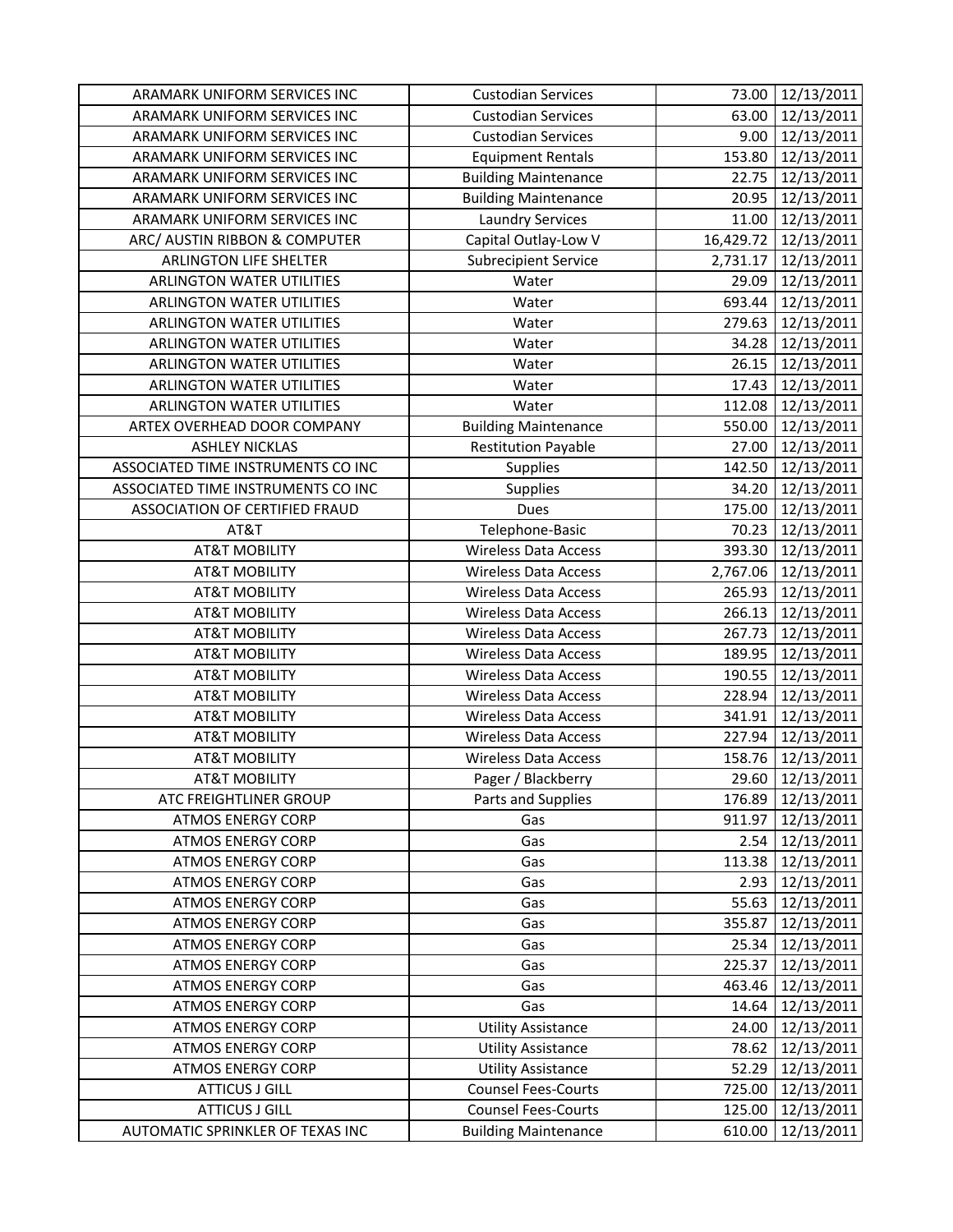| AUTOMATIC SPRINKLER OF TEXAS INC      | <b>Building Maintenance</b> | 550.00   | 12/13/2011        |
|---------------------------------------|-----------------------------|----------|-------------------|
| AUTO-SAN                              | <b>Building Maintenance</b> | 688.50   | 12/13/2011        |
| AUTO-SAN                              | <b>Building Maintenance</b> | 64.50    | 12/13/2011        |
| AUTO-SAN                              | <b>Custodian Services</b>   | 162.00   | 12/13/2011        |
| AV CARRIAGE HOUSE ASSOC               | <b>Utility Assistance</b>   | 36.10    | 12/13/2011        |
| AV PARK PLACE ASSOC LTD               | Rent Sub to L'Iords         | 361.00   | 12/13/2011        |
| AVIS RENT A CAR SYSTEM LLC            | Travel                      | 101.58   | 12/13/2011        |
| <b>BAILEY &amp; GALYEN</b>            | <b>Counsel Fees-Courts</b>  | 1,000.00 | 12/13/2011        |
| <b>BAILEY &amp; GALYEN</b>            | <b>Counsel Fees-Courts</b>  | 750.00   | 12/13/2011        |
| <b>BAILEY &amp; GALYEN</b>            | <b>Counsel Fees-Courts</b>  | 225.00   | 12/13/2011        |
| BAKER AND DAMERON LLC                 | <b>Counsel Fees-Courts</b>  | 100.00   | 12/13/2011        |
| BAKER AND DAMERON LLC                 | <b>Counsel Fees-Courts</b>  | 100.00   | 12/13/2011        |
| <b>BAKER AND DAMERON LLC</b>          | <b>Counsel Fees-Courts</b>  | 100.00   | 12/13/2011        |
| <b>BALANCE FORENSIC &amp; GENERAL</b> | Psych Exam/Testimony        | 1,100.00 | 12/13/2011        |
| <b>BALANCE FORENSIC &amp; GENERAL</b> | Psych Exam/Testimony        | 400.00   | 12/13/2011        |
| <b>BALL &amp; HASE PC</b>             | <b>Counsel Fees-Courts</b>  | 450.00   | 12/13/2011        |
| <b>BALL &amp; HASE PC</b>             | <b>Counsel Fees-Courts</b>  | 1,150.00 | 12/13/2011        |
| <b>BALL &amp; HASE PC</b>             | <b>Counsel Fees-Courts</b>  | 550.00   | 12/13/2011        |
| <b>BALL &amp; HASE PC</b>             | <b>Counsel Fees-Courts</b>  | 650.00   | 12/13/2011        |
| <b>BALL &amp; HASE PC</b>             | <b>Counsel Fees-Courts</b>  | 100.00   | 12/13/2011        |
| <b>BALL &amp; HASE PC</b>             | <b>Counsel Fees-Courts</b>  | 900.00   | 12/13/2011        |
| <b>BALL &amp; HASE PC</b>             | <b>Counsel Fees-Courts</b>  | 125.00   | 12/13/2011        |
| <b>BALL &amp; HASE PC</b>             | <b>Counsel Fees-Courts</b>  | 1,650.00 | 12/13/2011        |
| <b>BALL &amp; HASE PC</b>             | <b>Counsel Fees-Courts</b>  | 575.00   | 12/13/2011        |
| <b>BANE MACHINERY INC</b>             | Vehicle Maintenance         | 3,906.70 | 12/13/2011        |
| BANKSTON FORD OF SOUTH FORT WORTH     | Central Garage Inv          | 1,347.89 | 12/13/2011        |
| <b>BARBARA A BRADFORD</b>             | Rent Sub to L'Iords         | 509.00   | 12/13/2011        |
| <b>BARNES PROX LAW PLLC</b>           | Counsel Fees - CPS          | 1,745.00 | 12/13/2011        |
| BARNEY HOLLAND OIL COMPANY            | Fuel                        | 1,651.83 | 12/13/2011        |
| <b>BARRY ALFORD</b>                   | <b>Counsel Fees-Courts</b>  | 925.00   | 12/13/2011        |
| <b>BARRY ALFORD</b>                   | <b>Counsel Fees-Courts</b>  | 400.00   | 12/13/2011        |
| <b>BARRY ALFORD</b>                   | <b>Counsel Fees-Courts</b>  | 750.00   | 12/13/2011        |
| <b>BARRY ALFORD</b>                   | <b>Counsel Fees-Courts</b>  | 100.00   | 12/13/2011        |
| <b>BARRY ALFORD</b>                   | <b>Counsel Fees-Courts</b>  |          | 125.00 12/13/2011 |
| <b>Barton D Miller</b>                | Travel                      | 212.01   | 12/13/2011        |
| <b>BASECOM INC</b>                    | <b>Supplies</b>             | 1,156.18 | 12/13/2011        |
| <b>BASECOM INC</b>                    | Echo Lake Park              | 390.65   | 12/13/2011        |
| BAUMGARDNER FUNERAL HOME              | <b>County Burials</b>       | 1,400.00 | 12/13/2011        |
| <b>BAYTECH SUPPLY INC</b>             | Supplies                    | 1,020.00 | 12/13/2011        |
| <b>BAYTECH SUPPLY INC</b>             | Supplies                    | 586.80   | 12/13/2011        |
| BEHAVIORAL MEASURES AND FORENSIC      | Polygraph                   | 950.00   | 12/13/2011        |
| <b>BELINDA CARMIKLE</b>               | <b>Restitution Payable</b>  | 25.00    | 12/13/2011        |
| <b>BEN E KEITH COMPANY</b>            | Food                        | 333.07   | 12/13/2011        |
| <b>BEN LEONARD PLLC</b>               | <b>Counsel Fees-Courts</b>  | 800.00   | 12/13/2011        |
| <b>BIG COUNTRY AIDS RESOURCES</b>     | <b>Subrecipient Service</b> | 5,053.85 | 12/13/2011        |
| <b>BIG COUNTRY SUPPLY</b>             | Central Garage Inv          | 91.92    | 12/13/2011        |
| <b>BIOMERIEUX INC</b>                 | Lab Supplies                | 181.01   | 12/13/2011        |
| <b>BLAGG TIRE AND SERVICE</b>         | Central Garage Inv          | 962.40   | 12/13/2011        |
| <b>BLAKE BURNS</b>                    | <b>Counsel Fees-Courts</b>  | 1,690.00 | 12/13/2011        |
| <b>BLAKE BURNS</b>                    | <b>Counsel Fees-Courts</b>  | 800.00   | 12/13/2011        |
| <b>BLAKE BURNS</b>                    | Counsel Fees-Juv            | 200.00   | 12/13/2011        |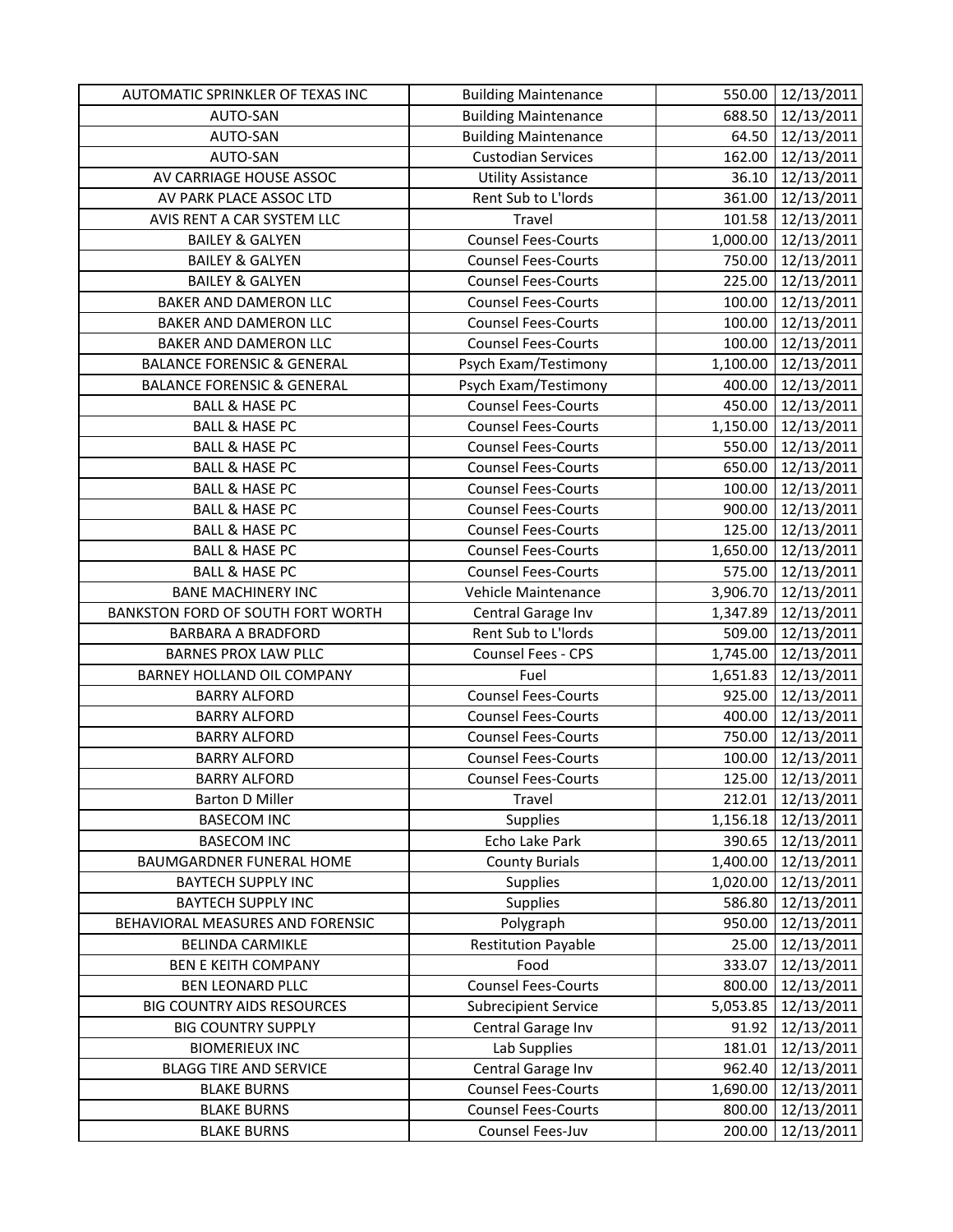| <b>BOB BARKER</b>                  | Kitchen Supplies            | 89.14     | 12/13/2011          |
|------------------------------------|-----------------------------|-----------|---------------------|
| <b>BOB BARKER</b>                  | <b>Bedding and Clothing</b> | 3,200.00  | 12/13/2011          |
| <b>BOBBIE ROSS EDMONDS</b>         | <b>Counsel Fees-Courts</b>  | 750.00    | 12/13/2011          |
| <b>BONNIE C WELLS</b>              | Investigative               | 113.25    | 12/13/2011          |
| <b>BONNIE C WELLS</b>              | Investigative               | 1,500.00  | 12/13/2011          |
| <b>BRADFORD SHAW</b>               | <b>Counsel Fees-Courts</b>  | 350.00    | 12/13/2011          |
| <b>BRADFORD SHAW</b>               | <b>Counsel Fees-Courts</b>  | 1,300.00  | 12/13/2011          |
| <b>BRADFORD SHAW</b>               | <b>Counsel Fees-Courts</b>  | 620.00    | 12/13/2011          |
| <b>BRADFORD SHAW</b>               | <b>Counsel Fees-Courts</b>  | 125.00    | 12/13/2011          |
| <b>BRADFORD SHAW</b>               | Counsel Fees-Juv            | 200.00    | 12/13/2011          |
| <b>BRADFORD SHAW</b>               | Counsel Fees - CPS          | 150.00    | 12/13/2011          |
| <b>BRADFORD SHAW</b>               | Cnsl Fees-Juv Det&Tr        | 600.00    | 12/13/2011          |
| <b>BRANDON NASER OMAR</b>          | Drug Seizure-Unit           | 175.40    | 12/13/2011          |
| <b>BRANDON NASER OMAR</b>          | Drug Seizure Int            | 0.18      | 12/13/2011          |
| <b>BRENDA HANSEN</b>               | <b>Counsel Fees-Courts</b>  | 1,300.00  | 12/13/2011          |
| <b>BRENDA HANSEN</b>               | <b>Counsel Fees-Courts</b>  | 1,400.00  | 12/13/2011          |
| <b>BRENDA HANSEN</b>               | <b>Counsel Fees-Courts</b>  | 300.00    | 12/13/2011          |
| <b>BRENDA HANSEN</b>               | Cnsl Fees-Juv Det&Tr        | 100.00    | 12/13/2011          |
| <b>BRENDA R VONJOE</b>             | <b>Counsel Fees-Courts</b>  | 400.00    | 12/13/2011          |
| <b>BRETT BOONE</b>                 | <b>Counsel Fees-Courts</b>  | 350.00    | 12/13/2011          |
| <b>BRETT BOONE</b>                 | <b>Counsel Fees-Courts</b>  | 225.00    | 12/13/2011          |
| <b>BRETT BOONE</b>                 | <b>Counsel Fees-Courts</b>  | 100.00    | 12/13/2011          |
| BRIAN AND VALISSA ARMSTRONG        | Clothing                    | 177.87    | 12/13/2011          |
| <b>BRIAN C SIMPSON</b>             | Counsel Fees - CPS          | 100.00    | 12/13/2011          |
| <b>BRIAN CIRIOT</b>                | Petit Jury Services         | 34.00     | 12/13/2011          |
| <b>BRIAN E POPE PHD</b>            | Psych Exam/Testimony        | 1,800.00  | 12/13/2011          |
| <b>BRIAN J NEWMAN</b>              | <b>Counsel Fees-Courts</b>  | 310.00    | 12/13/2011          |
| <b>BRIAN J WILLETT</b>             | <b>Counsel Fees-Courts</b>  | 200.00    | 12/13/2011          |
| <b>BRIAN J WILLETT</b>             | <b>Counsel Fees-Courts</b>  | 1,000.00  | 12/13/2011          |
| <b>BRIAN J WILLETT</b>             | <b>Counsel Fees-Courts</b>  | 125.00    | 12/13/2011          |
| <b>BRIAN J WILLETT</b>             | Cnsl Fees-Juv Det&Tr        | 2,275.00  | 12/13/2011          |
| <b>BRIAN SALVANT</b>               | <b>Counsel Fees-Courts</b>  | 200.00    | 12/13/2011          |
| <b>BRIAN SALVANT</b>               | <b>Counsel Fees-Courts</b>  | 600.00    | 12/13/2011          |
| <b>BRIAN SALVANT</b>               | Cnsl Fees-Crim Appls        |           | 3,287.00 12/13/2011 |
| <b>BRIAN WAUGAMAN</b>              | Cash For Kids               | 64.97     | 12/13/2011          |
| <b>BRISBEN MERIDIAN LP</b>         | Rent Sub to L'Iords         | 146.00    | 12/13/2011          |
| <b>BROOKE BAKER</b>                | Counsel Fees - CPS          | 100.00    | 12/13/2011          |
| BROWN PRUITT PETERSON & WAMBSGANSS | Counsel Fees - CPS          | 100.00    | 12/13/2011          |
| BROWN, OWENS AND BRUMLEY           | <b>County Burials</b>       | 1,690.00  | 12/13/2011          |
| BRYCO/BRYANT COMPANY               | <b>Building Maintenance</b> | 3,600.00  | 12/13/2011          |
| <b>BUSH RUDNICKI SHELTON PC</b>    | <b>Counsel Fees-Courts</b>  | 170.00    | 12/13/2011          |
| <b>BUSH RUDNICKI SHELTON PC</b>    | <b>Counsel Fees-Courts</b>  | 370.00    | 12/13/2011          |
| <b>BUSINESS INTERIORS</b>          | <b>Computer Supplies</b>    | 1,397.66  | 12/13/2011          |
| <b>BVA SCIENTIFIC INC</b>          | Lab Supplies                | 409.69    | 12/13/2011          |
| <b>BZ MEDIA LLC</b>                | Education                   | 1,145.00  | 12/13/2011          |
| C.D. HARTNETT CO                   | Food                        | 13,075.67 | 12/13/2011          |
| CAD & GRAPHIC SUPPLY INC           | Photo Processing Inv        | 75.00     | 12/13/2011          |
| <b>CALEB I MOORE</b>               | Cnsl Fees-Fam Drg Ct        | 100.00    | 12/13/2011          |
| <b>CALICO INDUSTRIES INC</b>       | Kitchen Supplies            | 36.68     | 12/13/2011          |
| <b>CANAS &amp; FLORES</b>          | <b>Counsel Fees-Courts</b>  | 400.00    | 12/13/2011          |
| <b>CANAS &amp; FLORES</b>          | <b>Counsel Fees-Courts</b>  | 1,500.00  | 12/13/2011          |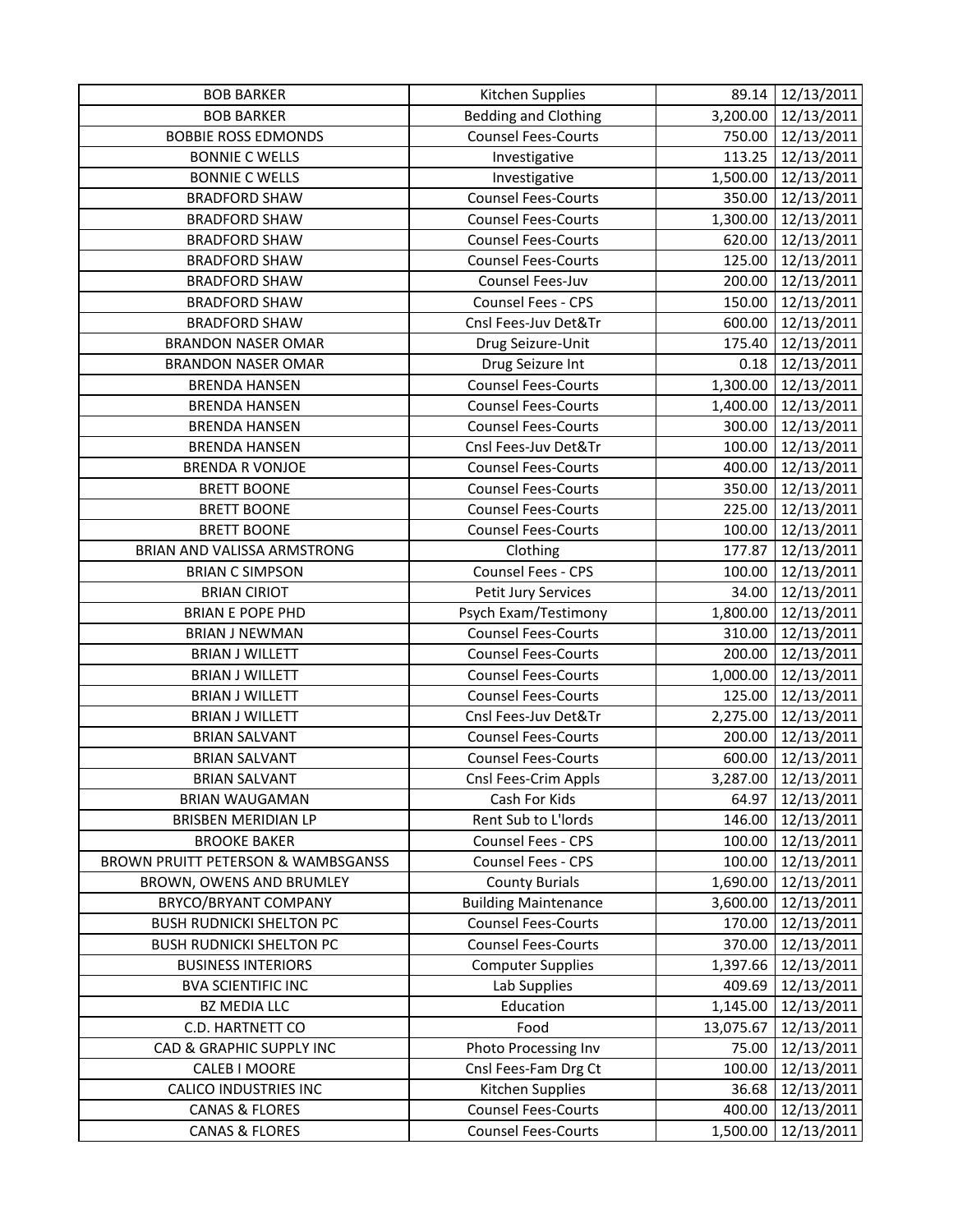| <b>CANAS &amp; FLORES</b>            | <b>Counsel Fees-Courts</b>  | 400.00   | 12/13/2011          |
|--------------------------------------|-----------------------------|----------|---------------------|
| <b>CANAS &amp; FLORES</b>            | <b>Counsel Fees-Courts</b>  | 300.00   | 12/13/2011          |
| <b>CANAS &amp; FLORES</b>            | <b>Counsel Fees-Courts</b>  |          | 1,000.00 12/13/2011 |
| <b>CANAS &amp; FLORES</b>            | <b>Counsel Fees-Courts</b>  |          | 1,350.00 12/13/2011 |
| <b>CANAS &amp; FLORES</b>            | <b>Counsel Fees-Courts</b>  | 125.00   | 12/13/2011          |
| <b>CANAS &amp; FLORES</b>            | <b>Counsel Fees-Courts</b>  | 125.00   | 12/13/2011          |
| <b>CANAS &amp; FLORES</b>            | <b>Counsel Fees-Courts</b>  | 900.00   | 12/13/2011          |
| <b>CANCER CARE SERVICES</b>          | Food/Hygiene Assist         | 782.38   | 12/13/2011          |
| <b>CAREY WALKER</b>                  | <b>Counsel Fees-Courts</b>  | 400.00   | 12/13/2011          |
| CARLA GIBBS KELMAN                   | <b>Counsel Fees-Courts</b>  | 650.00   | 12/13/2011          |
| CARLOS GUILLERMO GALLIANI            | Counsel Fees - CPS          | 380.00   | 12/13/2011          |
| CAROL A BIRDWELL                     | Counsel Fees - CPS          | 100.00   | 12/13/2011          |
| <b>CAROL A BIRDWELL</b>              | Counsel Fees - CPS          | 100.00   | 12/13/2011          |
| <b>CAROLE KERR</b>                   | <b>Counsel Fees-Courts</b>  | 700.00   | 12/13/2011          |
| <b>CAROLE KERR</b>                   | <b>Counsel Fees-Courts</b>  | 400.00   | 12/13/2011          |
| <b>CAROLE KERR</b>                   | <b>Counsel Fees-Courts</b>  | 175.00   | 12/13/2011          |
| <b>CASEY COLE</b>                    | <b>Counsel Fees-Courts</b>  | 150.00   | 12/13/2011          |
| <b>CASEY COLE</b>                    | <b>Counsel Fees-Courts</b>  | 100.00   | 12/13/2011          |
| <b>CASEY COLE</b>                    | <b>Counsel Fees-Courts</b>  | 600.00   | 12/13/2011          |
| <b>CATHERINE COX</b>                 | <b>Restitution Payable</b>  | 60.00    | 12/13/2011          |
| <b>CATHERINE DUNNAVANT</b>           | <b>Counsel Fees-Courts</b>  | 525.00   | 12/13/2011          |
| CATHOLIC CHARITIES DIOCESE OF FTW    | <b>Interpreter Fees</b>     |          | 977.50 12/13/2011   |
| CEDAR HILL MEMORIAL PARK             | <b>County Burials</b>       | 5,390.00 | 12/13/2011          |
| <b>CEDAR POINT APTS LP</b>           | HAP Reimb Port-in           | 127.00   | 12/13/2011          |
| CEN-TEX UNIFORM SALES INC            | Clothing                    | 56.75    | 12/13/2011          |
| CEN-TEX UNIFORM SALES INC            | Clothing                    | 146.00   | 12/13/2011          |
| CEN-TEX UNIFORM SALES INC            | Clothing                    | 36.87    | 12/13/2011          |
| CEN-TEX UNIFORM SALES INC            | Clothing                    | 208.85   | 12/13/2011          |
| <b>CENTRAL POLY CORP</b>             | <b>Custodian Supplies</b>   | 892.80   | 12/13/2011          |
| <b>CEPHEID INC</b>                   | <b>Equipment Maint</b>      |          | 7,842.96 12/13/2011 |
| <b>CHAD LEE</b>                      | <b>Counsel Fees-Courts</b>  | 300.00   | 12/13/2011          |
| <b>CHARLES BURGESS</b>               | <b>Counsel Fees-Courts</b>  | 550.00   | 12/13/2011          |
| <b>CHARLES BURGESS</b>               | <b>Counsel Fees-Courts</b>  | 200.00   | 12/13/2011          |
| <b>CHARLES BURGESS</b>               | <b>Counsel Fees-Courts</b>  |          | 200.00 12/13/2011   |
| <b>CHARLES BURGESS</b>               | <b>Counsel Fees-Courts</b>  | 375.00   | 12/13/2011          |
| Charles N Welch                      | Dues                        | 85.00    | 12/13/2011          |
| <b>CHARLES ROACH</b>                 | <b>Counsel Fees-Courts</b>  | 550.00   | 12/13/2011          |
| <b>CHARLES ROACH</b>                 | <b>Counsel Fees-Courts</b>  | 100.00   | 12/13/2011          |
| <b>CHARLES ROACH</b>                 | <b>Counsel Fees-Courts</b>  | 100.00   | 12/13/2011          |
| <b>Charlotte R McWilliams</b>        | Travel                      | 142.20   | 12/13/2011          |
| <b>CHECKPOINT SERVICES INC</b>       | Computer Maintenance        | 372.40   | 12/13/2011          |
| <b>CHECKPOINT SERVICES INC</b>       | <b>Computer Maintenance</b> | 1,080.20 | 12/13/2011          |
| <b>CHEMATICS INC</b>                 | Supplies                    | 132.45   | 12/13/2011          |
| <b>CHESTER PHILLIPS</b>              | <b>Restitution Payable</b>  | 9.00     | 12/13/2011          |
| <b>CHRISTOPHER LEO CASTANON</b>      | <b>Counsel Fees-Courts</b>  | 600.00   | 12/13/2011          |
| CHRISTOPHER LEO CASTANON             | <b>Counsel Fees-Courts</b>  | 1,300.00 | 12/13/2011          |
| Cindy Q Phan                         | Mileage Allowance           | 9.44     | 12/13/2011          |
| Cindy Q Phan                         | Travel                      | 8.00     | 12/13/2011          |
| <b>CINTAS FIRST AID &amp; SAFETY</b> | Supplies                    | 331.66   | 12/13/2011          |
| <b>CIRRO ENERGY</b>                  | <b>Utility Assistance</b>   | 450.00   | 12/13/2011          |
| <b>CISCO SYSTEMS INC</b>             | Subscriptions               | 138.00   | 12/13/2011          |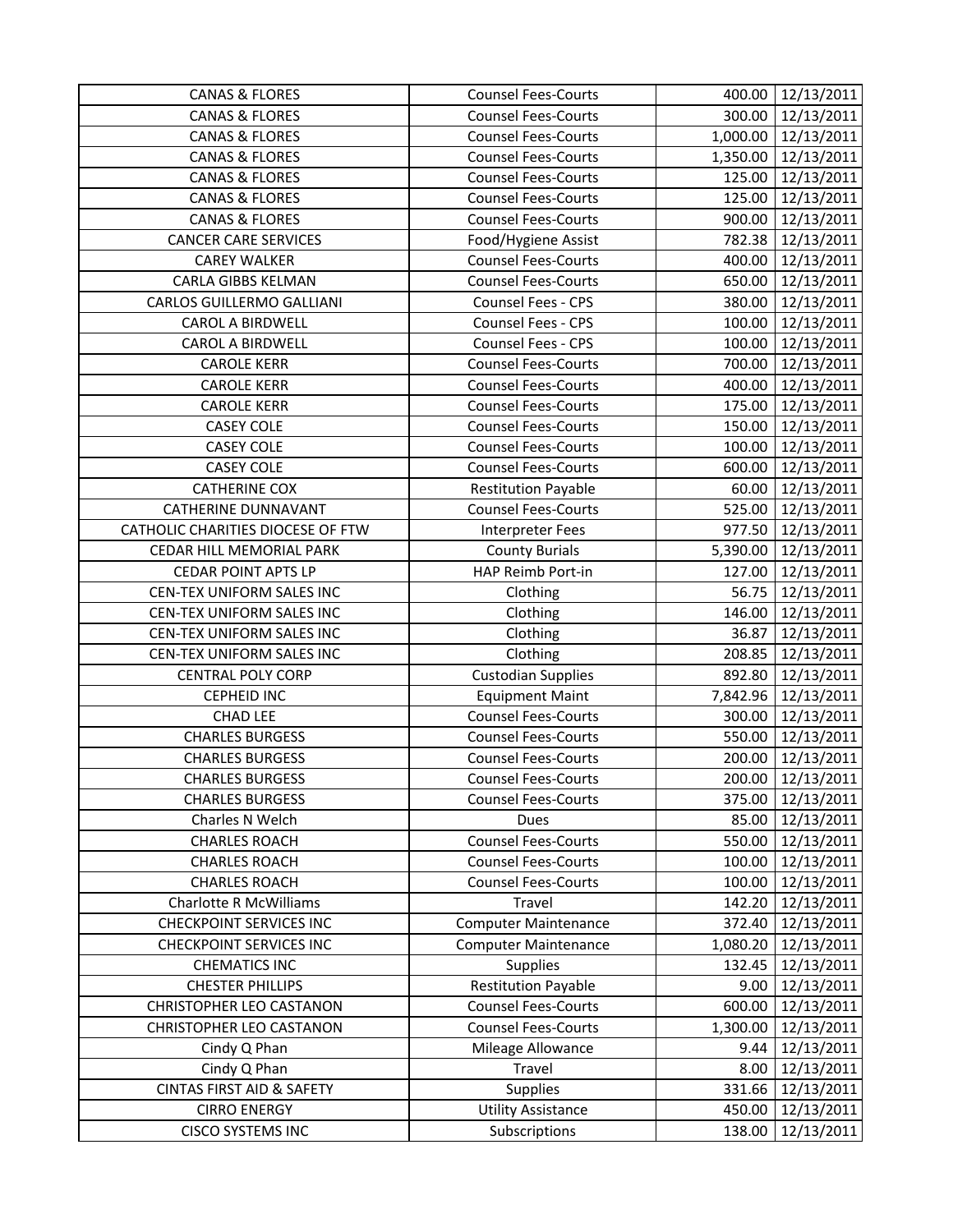| <b>CITY OF ARLINGTON</b>                | Fuel                        | 1,178.00  | 12/13/2011          |
|-----------------------------------------|-----------------------------|-----------|---------------------|
| <b>CITY OF EULESS</b>                   | Water                       |           | 12.36 12/13/2011    |
| <b>CITY OF EULESS</b>                   | Water                       |           | 10.12 12/13/2011    |
| <b>CITY OF HALTOM CITY</b>              | Water                       | 26.73     | 12/13/2011          |
| <b>CITY OF HALTOM CITY</b>              | Water                       | 12.01     | 12/13/2011          |
| CITY OF HALTOM CITY                     | <b>Utility Assistance</b>   | 65.38     | 12/13/2011          |
| CITY OF HURST WATER DEPT                | Water                       | 222.83    | 12/13/2011          |
| CITY OF HURST WATER DEPT                | Water                       |           | 924.05   12/13/2011 |
| <b>CITY OF HURST WATER DEPT</b>         | Water                       |           | 7.00 12/13/2011     |
| <b>CITY OF KENNEDALE</b>                | Water                       | 317.02    | 12/13/2011          |
| <b>CITY OF KENNEDALE</b>                | Water                       |           | 418.55 12/13/2011   |
| <b>CITY OF LAKE WORTH</b>               | Water                       | 73.75     | 12/13/2011          |
| <b>CITY OF LAKE WORTH</b>               | Water                       | 746.55    | 12/13/2011          |
| <b>CITY OF LAKE WORTH</b>               | Water                       | 29.15     | 12/13/2011          |
| <b>CITY OF LAKE WORTH</b>               | Water                       | 491.75    | 12/13/2011          |
| <b>CITY OF LAKE WORTH</b>               | Water                       |           | 136.19 12/13/2011   |
| <b>CITY OF LAKE WORTH</b>               | Water                       |           | 350.70 12/13/2011   |
| <b>CITY OF LAKE WORTH</b>               | Water                       | 385.95    | 12/13/2011          |
| <b>CITY OF LAKE WORTH</b>               | Water                       | 29.15     | 12/13/2011          |
| CITY OF MANSFIELD WATER/SEWER           | Water                       | 236.07    | 12/13/2011          |
| CITY OF MANSFIELD WATER/SEWER           | Water                       | 197.44    | 12/13/2011          |
| CITY OF MANSFIELD WATER/SEWER           | Water                       | 243.79    | 12/13/2011          |
| CITY OF MANSFIELD WATER/SEWER           | Water                       | 1,047.95  | 12/13/2011          |
| <b>CLASSIC PARTS &amp; SERVICES INC</b> | Field Equip&Supplies        | 14.85     | 12/13/2011          |
| <b>CLEMENTE DE LA CRUZ</b>              | <b>Counsel Fees-Courts</b>  | 512.50    | 12/13/2011          |
| <b>CLEMENTE DE LA CRUZ</b>              | <b>Counsel Fees-Courts</b>  |           | 137.50 12/13/2011   |
| <b>CLEMENTE DE LA CRUZ</b>              | <b>Counsel Fees-Courts</b>  | 1,100.00  | 12/13/2011          |
| <b>CLEMENTE DE LA CRUZ</b>              | <b>Interpreter Fees</b>     | 100.00    | 12/13/2011          |
| <b>CLEVELAND COUNTY SHERIFF</b>         | <b>Court Costs</b>          | 50.00     | 12/13/2011          |
| <b>CLIFFORD GINN</b>                    | Investigative               | 977.85    | 12/13/2011          |
| <b>CLIFFORD GINN</b>                    | Investigative               | 354.15    | 12/13/2011          |
| <b>CLIFTON O HOWARD</b>                 | Rental Assistance           | 350.00    | 12/13/2011          |
| COBY WOOTEN ATTORNEY AT LAW PC          | <b>Counsel Fees-Courts</b>  | 550.00    | 12/13/2011          |
| <b>CODY L COFER</b>                     | <b>Counsel Fees-Courts</b>  |           | 575.00 12/13/2011   |
| CODY L COFER                            | Counsel Fees-Juv            | 200.00    | 12/13/2011          |
| <b>COLE JENNINGS BRYAN</b>              | <b>Counsel Fees-Courts</b>  | 1,250.00  | 12/13/2011          |
| <b>COLLINS PARK APTS</b>                | Rental Assistance           | 1,347.00  | 12/13/2011          |
| <b>COLONIAL HARDWARE CORP</b>           | <b>Building Maintenance</b> | 197.82    | 12/13/2011          |
| <b>COMMERCE CLEARING HOUSE</b>          | Law Books                   | 81.80     | 12/13/2011          |
| <b>COMMERCIAL RECORDER</b>              | Advertis/Leg Notice         | 199.10    | 12/13/2011          |
| <b>COMMERCIAL RECORDER</b>              | <b>Estray Livestock</b>     | 27.00     | 12/13/2011          |
| <b>COMMUNITY ENRICHMENT CENTER</b>      | <b>Subrecipient Service</b> | 17,559.52 | 12/13/2011          |
| COMPREHENSIVE BREAST CARE CNTR OF T     | <b>Professional Service</b> | 4,363.81  | 12/13/2011          |
| COMPREHENSIVE BREAST CARE CNTR OF T     | <b>Professional Service</b> | 12,321.93 | 12/13/2011          |
| COMPREHENSIVE SAFETY RESOURCE 1 LP      | Education                   | 650.00    | 12/13/2011          |
| CONCHO SUPPLY INC                       | Central Garage Inv          | 9.78      | 12/13/2011          |
| CONCHO SUPPLY INC                       | Central Garage Inv          | 1,150.50  | 12/13/2011          |
| <b>CONNIE HARRIS GILFEATHER</b>         | Reporter's Records          | 1,152.00  | 12/13/2011          |
| <b>CONNIE PYATT-DRYDEN</b>              | Counsel Fees - CPS          | 100.00    | 12/13/2011          |
| <b>CONSTANTINE GEORGE ANAGNOSTIS</b>    | Counsel Fees-Juv            | 500.00    | 12/13/2011          |
| COOK CHILDRENS MEDICAL CENTER           | <b>Medical Services</b>     | 2,023.75  | 12/13/2011          |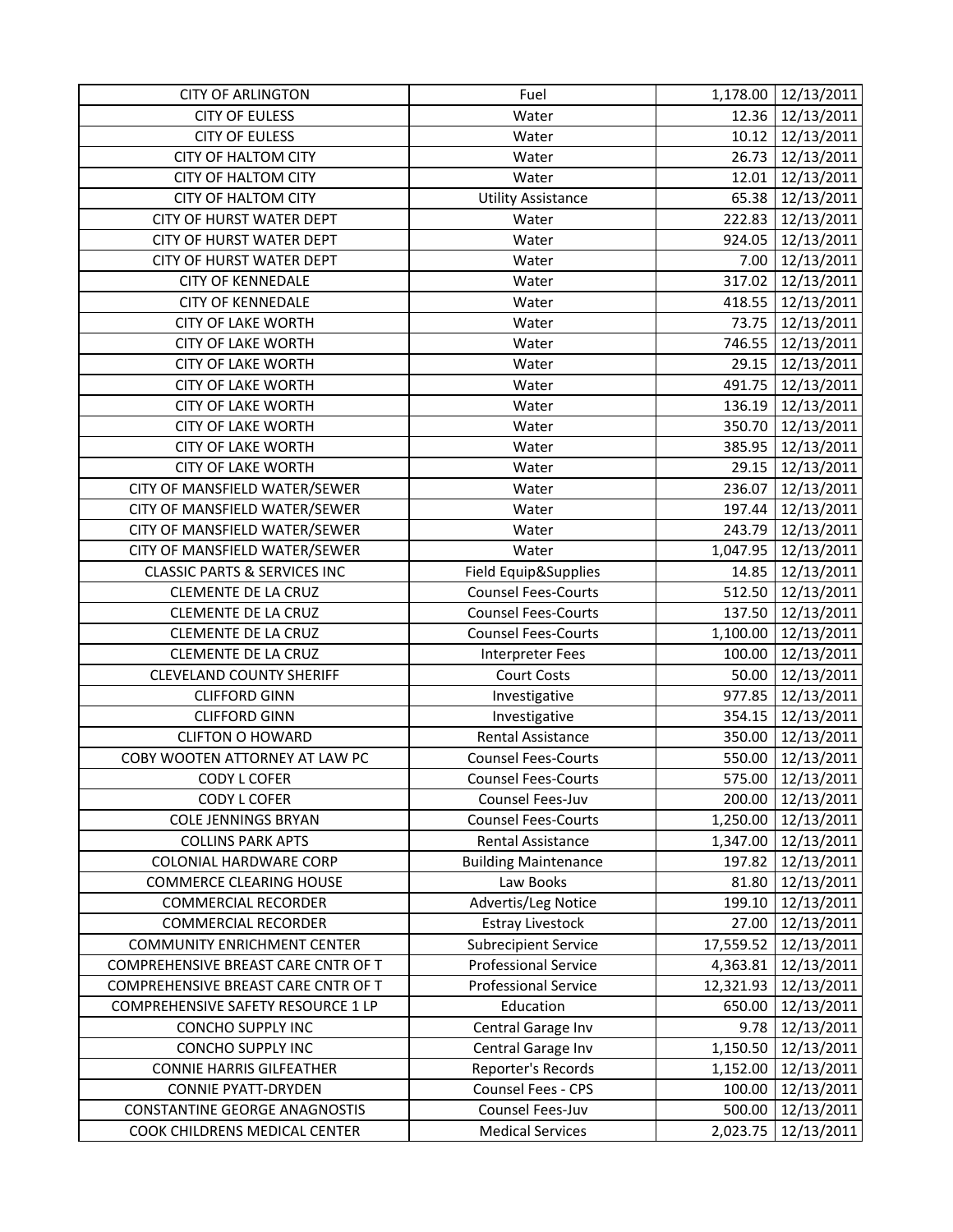| <b>CORNERSTONE ASSISTANCE NETWORK</b>   | <b>Subrecipient Service</b> | 4,425.87  | 12/13/2011           |
|-----------------------------------------|-----------------------------|-----------|----------------------|
| <b>CORNERSTONE ASSISTANCE NETWORK</b>   | <b>Subrecipient Service</b> | 6,732.53  | 12/13/2011           |
| <b>CORNERSTONE ASSISTANCE NETWORK</b>   | <b>Subrecipient Service</b> |           | 8,367.95 12/13/2011  |
| <b>CORNERSTONE ASSISTANCE NETWORK</b>   | <b>Subrecipient Service</b> | 13,170.00 | 12/13/2011           |
| <b>COURTHOUSE TECHNOLOGIES LTD</b>      | Software Maintenance        | 2,700.00  | 12/13/2011           |
| <b>COURTNEY MILLER</b>                  | <b>Counsel Fees-Courts</b>  | 500.00    | 12/13/2011           |
| <b>COURTYARD BY MARRIOTT BLACKSTONE</b> | <b>Witness Travel</b>       | 319.70    | 12/13/2011           |
| COURTYARD BY MARRIOTT BLACKSTONE        | <b>Witness Travel</b>       | 173.02    | 12/13/2011           |
| <b>CRAIG S MICHALK</b>                  | <b>Counsel Fees-Courts</b>  | 350.00    | 12/13/2011           |
| CROWLEY RETIREMENT VILLAGE LP           | Rent Sub to L'Iords         | 72.00     | 12/13/2011           |
| CTC FAMILY LIMITED PARTNERSHIP          | HAP Reimb Port-in           | 160.00    | 12/13/2011           |
| <b>CTJ MAINTENANCE INC</b>              | <b>Custodian Services</b>   | 6,761.01  | 12/13/2011           |
| CTJ MAINTENANCE INC                     | <b>Custodian Services</b>   | 20,558.78 | 12/13/2011           |
| <b>CTJ MAINTENANCE INC</b>              | <b>Custodian Services</b>   | 1,187.26  | 12/13/2011           |
| <b>CTJ MAINTENANCE INC</b>              | <b>Custodian Services</b>   | 2,481.24  | 12/13/2011           |
| <b>CTJ MAINTENANCE INC</b>              | <b>Custodian Services</b>   | 2,547.94  | 12/13/2011           |
| <b>CTJ MAINTENANCE INC</b>              | <b>Custodian Services</b>   | 1,987.66  | 12/13/2011           |
| <b>CTJ MAINTENANCE INC</b>              | <b>Custodian Services</b>   | 1,747.54  | 12/13/2011           |
| <b>CTJ MAINTENANCE INC</b>              | <b>Custodian Services</b>   | 808.29    | 12/13/2011           |
| <b>CTJ MAINTENANCE INC</b>              | <b>Custodian Services</b>   |           | 22,791.04 12/13/2011 |
| <b>CTJ MAINTENANCE INC</b>              | <b>Custodian Services</b>   | 5,649.83  | 12/13/2011           |
| <b>CTJ MAINTENANCE INC</b>              | <b>Custodian Services</b>   |           | 17,652.72 12/13/2011 |
| <b>CTJ MAINTENANCE INC</b>              | <b>Custodian Services</b>   | 1,921.38  | 12/13/2011           |
| <b>CTJ MAINTENANCE INC</b>              | <b>Custodian Services</b>   | 1,950.00  | 12/13/2011           |
| <b>CTJ MAINTENANCE INC</b>              | <b>Custodian Services</b>   | 2,054.40  | 12/13/2011           |
| <b>CTJ MAINTENANCE INC</b>              | Contract Labor              | 1,961.60  | 12/13/2011           |
| <b>CTJ MAINTENANCE INC</b>              | <b>Contract Labor</b>       | 2,059.68  | 12/13/2011           |
| <b>CTJ MAINTENANCE INC</b>              | Contract Labor              | 1,906.08  | 12/13/2011           |
| <b>CTJ MAINTENANCE INC</b>              | Contract Labor              | 3,503.30  | 12/13/2011           |
| <b>CTJ MAINTENANCE INC</b>              | Contract Labor              | 3,990.63  | 12/13/2011           |
| CTJ MAINTENANCE INC                     | <b>Cement and Concrete</b>  | 8,916.45  | 12/13/2011           |
| <b>CURTIS FORTINBERRY</b>               | <b>Counsel Fees-Courts</b>  | 300.00    | 12/13/2011           |
| <b>CURTIS FORTINBERRY</b>               | <b>Counsel Fees-Courts</b>  | 650.00    | 12/13/2011           |
| <b>CURTIS FORTINBERRY</b>               | <b>Counsel Fees-Courts</b>  |           | 400.00 12/13/2011    |
| <b>CURTIS FORTINBERRY</b>               | <b>Counsel Fees-Courts</b>  | 650.00    | 12/13/2011           |
| <b>CYNTHIA A FITCH</b>                  | <b>Counsel Fees-Courts</b>  | 300.00    | 12/13/2011           |
| <b>CYNTHIA WHITEMAN</b>                 | <b>Witness Travel</b>       | 301.17    | 12/13/2011           |
| <b>CYPRESS CHASE APARTMENTS</b>         | <b>Utility Assistance</b>   | 87.24     | 12/13/2011           |
| D ROBIN MCCARTY                         | <b>Counsel Fees-Courts</b>  | 650.00    | 12/13/2011           |
| <b>D ROBIN MCCARTY</b>                  | <b>Counsel Fees-Courts</b>  | 450.00    | 12/13/2011           |
| <b>D ROBIN MCCARTY</b>                  | <b>Counsel Fees-Courts</b>  | 700.00    | 12/13/2011           |
| <b>DAISY YOUNG</b>                      | Transportation              | 170.00    | 12/13/2011           |
| <b>DALE HEISCH</b>                      | <b>Counsel Fees-Courts</b>  | 100.00    | 12/13/2011           |
| <b>DALE HEISCH</b>                      | <b>Counsel Fees-Courts</b>  | 225.00    | 12/13/2011           |
| <b>DALLAS COUNTY SHERIFF</b>            | <b>Court Costs</b>          | 140.00    | 12/13/2011           |
| <b>DALLAS COUNTY SHERIFF</b>            | <b>Court Costs</b>          | 140.00    | 12/13/2011           |
| DAMON RAEFORD GREENE                    | Rental Assistance           | 1,650.00  | 12/13/2011           |
| <b>DANA A DUFFEY</b>                    | Counsel Fees-Juv            | 200.00    | 12/13/2011           |
| DANA A DUFFEY                           | Counsel Fees - CPS          | 2,845.00  | 12/13/2011           |
| DANETTE DEE ALVARADO                    | Counsel Fees-Juv            | 200.00    | 12/13/2011           |
| DANETTE DEE ALVARADO                    | Counsel Fees - CPS          | 100.00    | 12/13/2011           |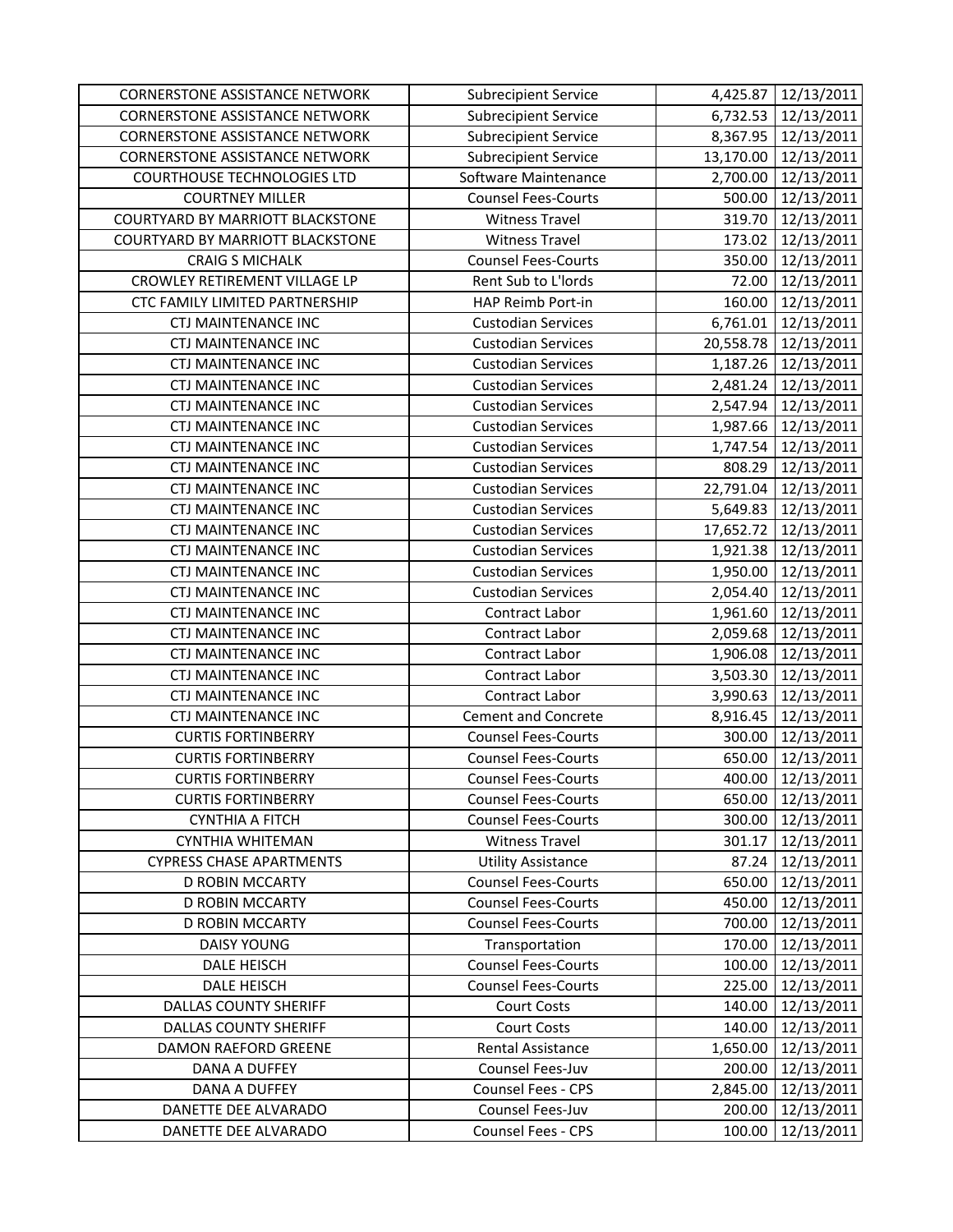| DANIEL HERNANDEZ                | <b>Counsel Fees-Courts</b> | 1,050.00 | 12/13/2011          |
|---------------------------------|----------------------------|----------|---------------------|
| <b>DANIEL HERNANDEZ</b>         | <b>Counsel Fees-Courts</b> | 400.00   | 12/13/2011          |
| DANIEL HERNANDEZ                | <b>Counsel Fees-Courts</b> |          | 500.00 12/13/2011   |
| DANIEL HERNANDEZ                | <b>Counsel Fees-Courts</b> |          | 100.00 12/13/2011   |
| DANIEL HERNANDEZ                | <b>Counsel Fees-Courts</b> | 600.00   | 12/13/2011          |
| DANIEL HERNANDEZ                | Interpreter Fees           | 100.00   | 12/13/2011          |
| <b>DANIEL YOUNG</b>             | <b>Counsel Fees-Courts</b> | 200.00   | 12/13/2011          |
| <b>DANIEL YOUNG</b>             | <b>Counsel Fees-Courts</b> |          | 600.00 12/13/2011   |
| <b>DANNETTE EALY</b>            | Clothing                   | 250.00   | 12/13/2011          |
| DANNY D PITZER                  | <b>Counsel Fees-Courts</b> | 350.00   | 12/13/2011          |
| <b>DANNY D PITZER</b>           | <b>Counsel Fees-Courts</b> | 1,800.00 | 12/13/2011          |
| <b>DANNY TISDALE</b>            | Clothing                   | 100.00   | 12/13/2011          |
| DARCY NILES DENO                | Counsel Fees-Juv           |          | 200.00 12/13/2011   |
| DARCY NILES DENO                | Counsel Fees - CPS         |          | 100.00 12/13/2011   |
| DARCY NILES DENO                | Cnsl Fees-Fam Drg Ct       | 100.00   | 12/13/2011          |
| <b>DARCY NILES DENO</b>         | Counsel Fees-Probate       | 402.50   | 12/13/2011          |
| <b>DAVID BAYS</b>               | <b>Counsel Fees-Courts</b> |          | 750.00 12/13/2011   |
| DAVID CLEVELAND                 | Travel                     | 74.04    | 12/13/2011          |
| <b>DAVID LAGAT</b>              | Rent Sub to L'Iords        | 513.00   | 12/13/2011          |
| DAVID MARLOW                    | Investigative              | 892.50   | 12/13/2011          |
| DAVID MARLOW                    | Investigative              |          | 752.50 12/13/2011   |
| <b>DAVID PALMER</b>             | <b>Counsel Fees-Courts</b> |          | 500.00 12/13/2011   |
| DAVID PEARSON, IV               | <b>Counsel Fees-Courts</b> |          | 1,050.00 12/13/2011 |
| DAVID PEARSON, IV               | <b>Counsel Fees-Courts</b> | 100.00   | 12/13/2011          |
| DAVID PEARSON, IV               | <b>Counsel Fees-Courts</b> | 100.00   | 12/13/2011          |
| DAVID PEARSON, IV               | Cnsl Fees-Crim Appls       | 150.00   | 12/13/2011          |
| DAVID PEARSON, IV               | Cnsl Fees-Crim Appls       | 80.00    | 12/13/2011          |
| DAVID PEARSON, IV               | Cnsl Fees-Crim Appls       | 900.00   | 12/13/2011          |
| DAVID PEARSON, IV               | Crim Appeal-OthrCost       | 7.07     | 12/13/2011          |
| DAVID PEARSON, IV               | Crim Appeal-OthrCost       | 61.01    | 12/13/2011          |
| <b>DAVID RICHARDS</b>           | <b>Counsel Fees-Courts</b> |          | 600.00 12/13/2011   |
| <b>DAVID RICHARDS</b>           | <b>Counsel Fees-Courts</b> |          | 1,000.00 12/13/2011 |
| DAVID W WYNNE                   | <b>Counsel Fees-Courts</b> | 500.00   | 12/13/2011          |
| DBC FAMILY LAW                  | Counsel Fees-Juv           |          | 75.00 12/13/2011    |
| <b>DEAN SWANDA</b>              | Counsel Fees-Juv           | 250.00   | 12/13/2011          |
| <b>DEBBIE EDWARDS</b>           | Reporter's Records         |          | 2,172.00 12/13/2011 |
| <b>DEBORAH WILLIAMS</b>         | Clothing                   | 100.00   | 12/13/2011          |
| DEBORAH WILLIAMS                | Cash For Kids              | 24.42    | 12/13/2011          |
| <b>DELORES CHISM</b>            | Clothing                   | 93.07    | 12/13/2011          |
| DELTA DENTAL INSURANCE COMPANY  | Dental Admin               | 3,847.68 | 12/13/2011          |
| DELTA DENTAL INSURANCE COMPANY  | Dental Admin               | 906.24   | 12/13/2011          |
| <b>DENNIS KIRKLAND</b>          | <b>Restitution Payable</b> | 6.50     | 12/13/2011          |
| <b>DENTON HOUSING AUTHORITY</b> | Port HAP Port-out          | 3,636.00 | 12/13/2011          |
| DENTON HOUSING AUTHORITY        | Port Admin Fee Expen       | 42.87    | 12/13/2011          |
| <b>DEREK BROWN</b>              | <b>Counsel Fees-Courts</b> | 350.00   | 12/13/2011          |
| <b>DEREK BROWN</b>              | <b>Counsel Fees-Courts</b> | 200.00   | 12/13/2011          |
| DHARMPAL SINGH CHAUHAN          | Rent Sub to L'Iords        | 36.00    | 12/13/2011          |
| DIAGNOSTIC HYBRIDS, INC.        | Lab Supplies               | 155.38   | 12/13/2011          |
| <b>DIRECT ENERGY LP</b>         | <b>Utility Allowance</b>   | 98.00    | 12/13/2011          |
| <b>DIRECT ENERGY LP</b>         | <b>Utility Assistance</b>  | 326.98   | 12/13/2011          |
| <b>DIRECTV INC</b>              | Subscriptions              | 114.99   | 12/13/2011          |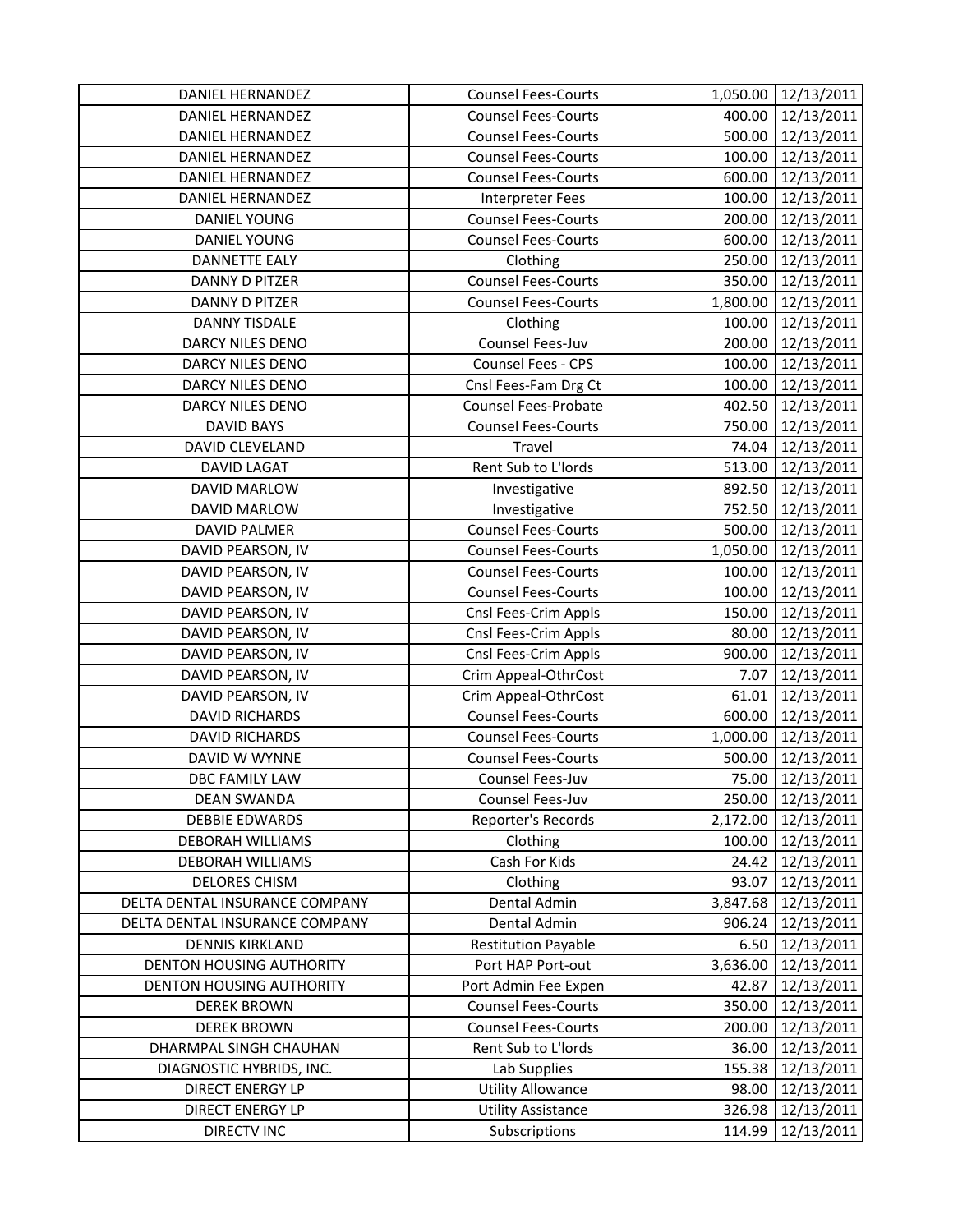| <b>DISPUTE RESOLUTION SERVICES</b> | <b>Professional Service</b> | 30,411.43 | 12/13/2011       |
|------------------------------------|-----------------------------|-----------|------------------|
| DIVERSIFIED OFFICE PRODUCTS INC    | <b>Equipment Maint</b>      | 150.00    | 12/13/2011       |
| DIVERSIFIED OFFICE PRODUCTS INC    | <b>Equipment Maint</b>      | 140.00    | 12/13/2011       |
| DIVERSIFIED OFFICE PRODUCTS INC    | <b>Equipment Maint</b>      | 150.00    | 12/13/2011       |
| DIVERSIFIED OFFICE PRODUCTS INC    | <b>Equipment Maint</b>      | 150.00    | 12/13/2011       |
| DIVERSIFIED OFFICE PRODUCTS INC    | <b>Equipment Maint</b>      | 70.00     | 12/13/2011       |
| <b>DMDCARE INC</b>                 | <b>County Burials</b>       | 1,400.00  | 12/13/2011       |
| DOLORES STEWART & ASSOCIATES INC   | <b>Professional Service</b> | 1,021.68  | 12/13/2011       |
| DOLORES STEWART & ASSOCIATES INC   | <b>Professional Service</b> | 1,362.24  | 12/13/2011       |
| DOLORES STEWART & ASSOCIATES INC   | <b>Professional Service</b> | 681.12    | 12/13/2011       |
| DOLORES STEWART & ASSOCIATES INC   | <b>Professional Service</b> | 170.28    | 12/13/2011       |
| DOMAIN/SOUTHERN HILLS APTS LP      | <b>Utility Assistance</b>   | 110.00    | 12/13/2011       |
| DOMAIN/SOUTHERN HILLS APTS LP      | <b>Rental Assistance</b>    | 529.00    | 12/13/2011       |
| <b>DOMINO'S PIZZA</b>              | <b>Jury Costs</b>           | 66.67     | 12/13/2011       |
| <b>DON GANDY</b>                   | <b>Counsel Fees-Courts</b>  | 700.00    | 12/13/2011       |
| <b>DON GANDY</b>                   | <b>Counsel Fees-Courts</b>  | 850.00    | 12/13/2011       |
| DON M DAWES                        | <b>Counsel Fees-Courts</b>  | 425.00    | 12/13/2011       |
| <b>DONALD N TURNER</b>             | <b>Counsel Fees-Courts</b>  | 300.00    | 12/13/2011       |
| <b>DONALD N TURNER</b>             | <b>Counsel Fees-Courts</b>  | 100.00    | 12/13/2011       |
| DONALD O FLOYD                     | Rent Sub to L'Iords         | 1,000.00  | 12/13/2011       |
| DONNA GOODRICH                     | Psych Exam/Testimony        | 800.00    | 12/13/2011       |
| DOUBLE EAGLE MECHANICAL SERVICE    | <b>Building Maintenance</b> | 546.86    | 12/13/2011       |
| DOUBLE EAGLE MECHANICAL SERVICE    | A/C Maint Contract          | 2,500.00  | 12/13/2011       |
| DOUBLE EAGLE MECHANICAL SERVICE    | A/C Maint Contract          | 350.00    | 12/13/2011       |
| <b>DOUG PHAM</b>                   | Port HAP Port-out           | 210.00    | 12/13/2011       |
| DRAKE COMMUNICATIONS INC           | Telephone-Basic             | 230.00    | 12/13/2011       |
| DRAKE COMMUNICATIONS INC           | <b>Equipment Maint</b>      | 435.00    | 12/13/2011       |
| DRAKE COMMUNICATIONS INC           | <b>Equipment Maint</b>      | 145.00    | 12/13/2011       |
| DRAKE DUNNAVENT PC                 | <b>Counsel Fees-Courts</b>  | 300.00    | 12/13/2011       |
| DURHAM SCHOOL SERVICES LP          | Transportation              | 11,351.58 | 12/13/2011       |
| DYNA TEN CORPORATION               | A/C Maint Contract          | 495.40    | 12/13/2011       |
| DYNA TEN CORPORATION               | A/C Maint Contract          | 1,100.00  | 12/13/2011       |
| EAGLE MOUNTAIN VETERINARY CLINIC   | <b>Estray Livestock</b>     | 1,250.00  | 12/13/2011       |
| EAN HOLDINGS LLC                   | Travel                      |           | 93.76 12/13/2011 |
| EARL E BATES JR                    | <b>Counsel Fees-Courts</b>  | 11,500.00 | 12/13/2011       |
| <b>EARL E BATES JR</b>             | <b>Counsel Fees-Courts</b>  | 1,200.00  | 12/13/2011       |
| <b>EARL E BATES JR</b>             | <b>Counsel Fees-Courts</b>  | 3,000.00  | 12/13/2011       |
| <b>EARL E BATES JR</b>             | <b>Counsel Fees-Courts</b>  | 200.00    | 12/13/2011       |
| <b>EDWARD G JONES</b>              | <b>Counsel Fees-Courts</b>  | 600.00    | 12/13/2011       |
| <b>EDWARD G JONES</b>              | <b>Counsel Fees-Courts</b>  | 512.50    | 12/13/2011       |
| <b>EDWARD G JONES</b>              | <b>Counsel Fees-Courts</b>  | 225.00    | 12/13/2011       |
| <b>EDWIN YOUNGBLOOD</b>            | <b>Counsel Fees-Courts</b>  | 1,370.00  | 12/13/2011       |
| <b>EDWIN YOUNGBLOOD</b>            | <b>Counsel Fees-Courts</b>  | 300.00    | 12/13/2011       |
| <b>EDWIN YOUNGBLOOD</b>            | <b>Counsel Fees-Courts</b>  | 387.50    | 12/13/2011       |
| <b>EDWIN YOUNGBLOOD</b>            | <b>Counsel Fees-Courts</b>  | 175.00    | 12/13/2011       |
| EDWIN YOUNGBLOOD                   | <b>Counsel Fees-Courts</b>  | 372.50    | 12/13/2011       |
| EDWIN YOUNGBLOOD                   | Counsel Fees-Juv            | 500.00    | 12/13/2011       |
| EDWIN YOUNGBLOOD                   | Counsel Fees - CPS          | 200.00    | 12/13/2011       |
| ELECTRONIC TECHNOLOGIES CORP USA   | Capital Outlay-Furni        | 5,509.81  | 12/13/2011       |
| ELECTRONIC TECHNOLOGIES CORP USA   | Capital Outlay-Furni        | 9,648.20  | 12/13/2011       |
| ELECTRONIC TECHNOLOGIES CORP USA   | Capital Outlay Low V        | 1,796.00  | 12/13/2011       |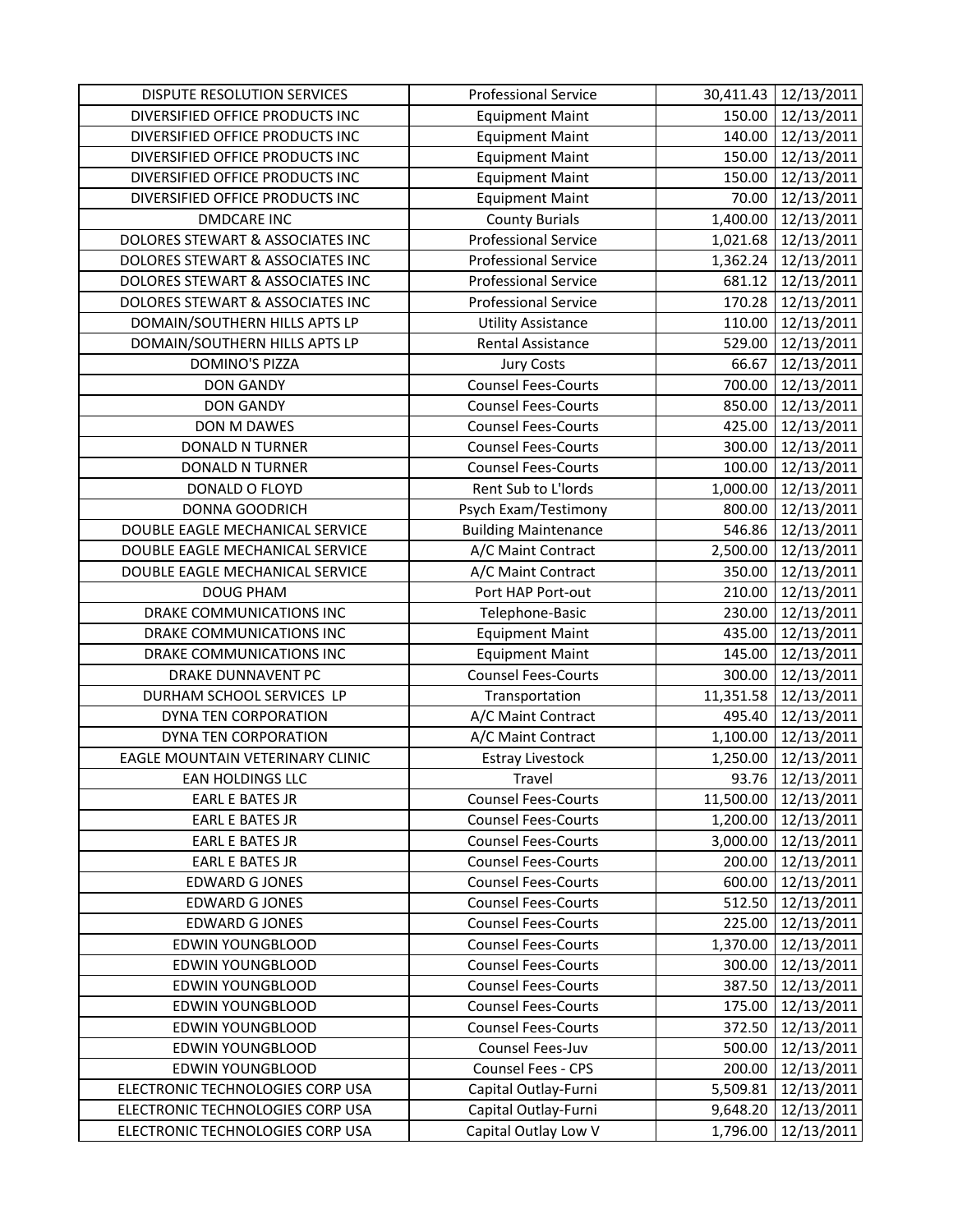| 5,580.48<br>12/13/2011<br>ELECTRONIC TECHNOLOGIES CORP USA<br>Non-Track Equipment<br>12/13/2011<br><b>ELKE L DANIEL</b><br>Counsel Fees - CPS<br>100.00<br>ELKINS TRUE VALUE HARDWARE<br><b>Estray Livestock</b><br>33.98<br>12/13/2011<br><b>Counsel Fees-Courts</b><br>4,600.00<br>12/13/2011<br><b>ELOY SEPULVEDA</b><br>12/13/2011<br><b>ELOY SEPULVEDA</b><br><b>Counsel Fees-Courts</b><br>300.00<br><b>ELOY SEPULVEDA</b><br><b>Counsel Fees-Courts</b><br>350.00<br>12/13/2011<br>12/13/2011<br><b>ELOY SEPULVEDA</b><br><b>Counsel Fees-Courts</b><br>400.00<br><b>ELVIS E MORRIS</b><br>Rental Assistance<br>495.00<br>12/13/2011<br>Sheriff Inventory<br><b>EMPIRE PAPER</b><br>137.92<br>12/13/2011<br><b>EMPIRE PAPER</b><br>Sheriff Inventory<br>241.36<br>12/13/2011<br><b>ENVIROMATIC SYSTEMS</b><br>A/C Maint Contract<br>285.00<br>12/13/2011<br>ERGOMETRICS 91-1156198<br>Test/Civil Serv Exp<br>227.61<br>12/13/2011<br>Rent Sub to L'Iords<br><b>ERIC B SIMMONS</b><br>12/13/2011<br>421.00<br><b>Counsel Fees-Courts</b><br>12/13/2011<br><b>ERIC CUMMINGS</b><br>570.00<br><b>ERIC CUMMINGS</b><br>590.00<br><b>Counsel Fees-Courts</b><br>12/13/2011<br><b>ERIC CUMMINGS</b><br>220.00<br>12/13/2011<br><b>Counsel Fees-Courts</b><br><b>ERIC CUMMINGS</b><br><b>Counsel Fees-Courts</b><br>180.00<br>12/13/2011<br>Counsel Fees - CPS<br>12/13/2011<br><b>ERIC D BEAL</b><br>1,050.00<br><b>ERICK MCNAIR</b><br>Rent Sub to L'Iords<br>12/13/2011<br>1,070.00<br>ERS-TEXAS SOCIAL SECURITY PROGRAM<br>12/13/2011<br>Dues<br>35.00<br><b>EVAC+CHAIR NORTH AMERICA LLC</b><br><b>Building Maintenance</b><br>1,555.00<br>12/13/2011<br>12/13/2011<br><b>EVCO PARTNERS LP</b><br>Supplies<br>9.50<br><b>EVCO PARTNERS LP</b><br>Supplies<br>23.85<br>12/13/2011<br><b>EVCO PARTNERS LP</b><br>Supplies<br>12/13/2011<br>4.77<br><b>EVCO PARTNERS LP</b><br>479.81<br>12/13/2011<br>Parts and Supplies<br><b>Building Maintenance</b><br>12/13/2011<br><b>EVCO PARTNERS LP</b><br>46.03<br><b>Building Maintenance</b><br><b>EVCO PARTNERS LP</b><br>839.44<br>12/13/2011<br><b>EXECUTIVE FORMS &amp; SUPPLIES</b><br>Supplies<br>12/13/2011<br>874.44<br>EZ ELECTRICAL CONTRACTORS LLC<br>666.46<br>12/13/2011<br><b>Building Maintenance</b><br><b>Building Maintenance</b><br>1,512.45<br>12/13/2011<br>EZ ELECTRICAL CONTRACTORS LLC<br>Rent Sub to L'Iords<br>12/13/2011<br>F & S CAPITAL LLC<br>3,258.00<br>12/13/2011<br><b>FAIRWAY SUPPLY INC</b><br><b>Building Maintenance</b><br>1,359.80<br>39.00 12/13/2011<br>FAMILY DOLLAR #2262<br>Other Payable<br>12/13/2011<br>Food/Hygiene Assist<br>17.00<br>FAMILY DOLLAR #2262<br>Other Payable<br>15.00<br>12/13/2011<br>FAMILY DOLLAR #3641<br>Food/Hygiene Assist<br>FAMILY DOLLAR #3641<br>15.00<br>12/13/2011<br>Other Payable<br>FAMILY DOLLAR #4285<br>12/13/2011<br>19.21<br>Food/Hygiene Assist<br>FAMILY DOLLAR #4285<br>37.00<br>12/13/2011<br>Other Payable<br>12/13/2011<br>FAMILY DOLLAR #6051<br>33.82<br>Food/Hygiene Assist<br>FAMILY DOLLAR #6051<br>15.00<br>12/13/2011<br>Other Payable<br>FAMILY DOLLAR #6983<br>22.00<br>12/13/2011<br><b>FAMILY DOLLAR STORES #7753</b><br>Food/Hygiene Assist<br>12/13/2011<br>62.00<br>533.60<br>12/13/2011<br><b>FARMERS MARKET</b><br>Food | ELECTRONIC TECHNOLOGIES CORP USA | Non-Track Equipment | 333.00 | 12/13/2011 |
|-----------------------------------------------------------------------------------------------------------------------------------------------------------------------------------------------------------------------------------------------------------------------------------------------------------------------------------------------------------------------------------------------------------------------------------------------------------------------------------------------------------------------------------------------------------------------------------------------------------------------------------------------------------------------------------------------------------------------------------------------------------------------------------------------------------------------------------------------------------------------------------------------------------------------------------------------------------------------------------------------------------------------------------------------------------------------------------------------------------------------------------------------------------------------------------------------------------------------------------------------------------------------------------------------------------------------------------------------------------------------------------------------------------------------------------------------------------------------------------------------------------------------------------------------------------------------------------------------------------------------------------------------------------------------------------------------------------------------------------------------------------------------------------------------------------------------------------------------------------------------------------------------------------------------------------------------------------------------------------------------------------------------------------------------------------------------------------------------------------------------------------------------------------------------------------------------------------------------------------------------------------------------------------------------------------------------------------------------------------------------------------------------------------------------------------------------------------------------------------------------------------------------------------------------------------------------------------------------------------------------------------------------------------------------------------------------------------------------------------------------------------------------------------------------------------------------------------------------------------------------------------------------------------------------------------------------------------------------------------------------------------------------------------------------------------------------------------------------------------------------------------------------------------------------------------------------------------------------------------------------------------------------------------|----------------------------------|---------------------|--------|------------|
|                                                                                                                                                                                                                                                                                                                                                                                                                                                                                                                                                                                                                                                                                                                                                                                                                                                                                                                                                                                                                                                                                                                                                                                                                                                                                                                                                                                                                                                                                                                                                                                                                                                                                                                                                                                                                                                                                                                                                                                                                                                                                                                                                                                                                                                                                                                                                                                                                                                                                                                                                                                                                                                                                                                                                                                                                                                                                                                                                                                                                                                                                                                                                                                                                                                                                   |                                  |                     |        |            |
|                                                                                                                                                                                                                                                                                                                                                                                                                                                                                                                                                                                                                                                                                                                                                                                                                                                                                                                                                                                                                                                                                                                                                                                                                                                                                                                                                                                                                                                                                                                                                                                                                                                                                                                                                                                                                                                                                                                                                                                                                                                                                                                                                                                                                                                                                                                                                                                                                                                                                                                                                                                                                                                                                                                                                                                                                                                                                                                                                                                                                                                                                                                                                                                                                                                                                   |                                  |                     |        |            |
|                                                                                                                                                                                                                                                                                                                                                                                                                                                                                                                                                                                                                                                                                                                                                                                                                                                                                                                                                                                                                                                                                                                                                                                                                                                                                                                                                                                                                                                                                                                                                                                                                                                                                                                                                                                                                                                                                                                                                                                                                                                                                                                                                                                                                                                                                                                                                                                                                                                                                                                                                                                                                                                                                                                                                                                                                                                                                                                                                                                                                                                                                                                                                                                                                                                                                   |                                  |                     |        |            |
|                                                                                                                                                                                                                                                                                                                                                                                                                                                                                                                                                                                                                                                                                                                                                                                                                                                                                                                                                                                                                                                                                                                                                                                                                                                                                                                                                                                                                                                                                                                                                                                                                                                                                                                                                                                                                                                                                                                                                                                                                                                                                                                                                                                                                                                                                                                                                                                                                                                                                                                                                                                                                                                                                                                                                                                                                                                                                                                                                                                                                                                                                                                                                                                                                                                                                   |                                  |                     |        |            |
|                                                                                                                                                                                                                                                                                                                                                                                                                                                                                                                                                                                                                                                                                                                                                                                                                                                                                                                                                                                                                                                                                                                                                                                                                                                                                                                                                                                                                                                                                                                                                                                                                                                                                                                                                                                                                                                                                                                                                                                                                                                                                                                                                                                                                                                                                                                                                                                                                                                                                                                                                                                                                                                                                                                                                                                                                                                                                                                                                                                                                                                                                                                                                                                                                                                                                   |                                  |                     |        |            |
|                                                                                                                                                                                                                                                                                                                                                                                                                                                                                                                                                                                                                                                                                                                                                                                                                                                                                                                                                                                                                                                                                                                                                                                                                                                                                                                                                                                                                                                                                                                                                                                                                                                                                                                                                                                                                                                                                                                                                                                                                                                                                                                                                                                                                                                                                                                                                                                                                                                                                                                                                                                                                                                                                                                                                                                                                                                                                                                                                                                                                                                                                                                                                                                                                                                                                   |                                  |                     |        |            |
|                                                                                                                                                                                                                                                                                                                                                                                                                                                                                                                                                                                                                                                                                                                                                                                                                                                                                                                                                                                                                                                                                                                                                                                                                                                                                                                                                                                                                                                                                                                                                                                                                                                                                                                                                                                                                                                                                                                                                                                                                                                                                                                                                                                                                                                                                                                                                                                                                                                                                                                                                                                                                                                                                                                                                                                                                                                                                                                                                                                                                                                                                                                                                                                                                                                                                   |                                  |                     |        |            |
|                                                                                                                                                                                                                                                                                                                                                                                                                                                                                                                                                                                                                                                                                                                                                                                                                                                                                                                                                                                                                                                                                                                                                                                                                                                                                                                                                                                                                                                                                                                                                                                                                                                                                                                                                                                                                                                                                                                                                                                                                                                                                                                                                                                                                                                                                                                                                                                                                                                                                                                                                                                                                                                                                                                                                                                                                                                                                                                                                                                                                                                                                                                                                                                                                                                                                   |                                  |                     |        |            |
|                                                                                                                                                                                                                                                                                                                                                                                                                                                                                                                                                                                                                                                                                                                                                                                                                                                                                                                                                                                                                                                                                                                                                                                                                                                                                                                                                                                                                                                                                                                                                                                                                                                                                                                                                                                                                                                                                                                                                                                                                                                                                                                                                                                                                                                                                                                                                                                                                                                                                                                                                                                                                                                                                                                                                                                                                                                                                                                                                                                                                                                                                                                                                                                                                                                                                   |                                  |                     |        |            |
|                                                                                                                                                                                                                                                                                                                                                                                                                                                                                                                                                                                                                                                                                                                                                                                                                                                                                                                                                                                                                                                                                                                                                                                                                                                                                                                                                                                                                                                                                                                                                                                                                                                                                                                                                                                                                                                                                                                                                                                                                                                                                                                                                                                                                                                                                                                                                                                                                                                                                                                                                                                                                                                                                                                                                                                                                                                                                                                                                                                                                                                                                                                                                                                                                                                                                   |                                  |                     |        |            |
|                                                                                                                                                                                                                                                                                                                                                                                                                                                                                                                                                                                                                                                                                                                                                                                                                                                                                                                                                                                                                                                                                                                                                                                                                                                                                                                                                                                                                                                                                                                                                                                                                                                                                                                                                                                                                                                                                                                                                                                                                                                                                                                                                                                                                                                                                                                                                                                                                                                                                                                                                                                                                                                                                                                                                                                                                                                                                                                                                                                                                                                                                                                                                                                                                                                                                   |                                  |                     |        |            |
|                                                                                                                                                                                                                                                                                                                                                                                                                                                                                                                                                                                                                                                                                                                                                                                                                                                                                                                                                                                                                                                                                                                                                                                                                                                                                                                                                                                                                                                                                                                                                                                                                                                                                                                                                                                                                                                                                                                                                                                                                                                                                                                                                                                                                                                                                                                                                                                                                                                                                                                                                                                                                                                                                                                                                                                                                                                                                                                                                                                                                                                                                                                                                                                                                                                                                   |                                  |                     |        |            |
|                                                                                                                                                                                                                                                                                                                                                                                                                                                                                                                                                                                                                                                                                                                                                                                                                                                                                                                                                                                                                                                                                                                                                                                                                                                                                                                                                                                                                                                                                                                                                                                                                                                                                                                                                                                                                                                                                                                                                                                                                                                                                                                                                                                                                                                                                                                                                                                                                                                                                                                                                                                                                                                                                                                                                                                                                                                                                                                                                                                                                                                                                                                                                                                                                                                                                   |                                  |                     |        |            |
|                                                                                                                                                                                                                                                                                                                                                                                                                                                                                                                                                                                                                                                                                                                                                                                                                                                                                                                                                                                                                                                                                                                                                                                                                                                                                                                                                                                                                                                                                                                                                                                                                                                                                                                                                                                                                                                                                                                                                                                                                                                                                                                                                                                                                                                                                                                                                                                                                                                                                                                                                                                                                                                                                                                                                                                                                                                                                                                                                                                                                                                                                                                                                                                                                                                                                   |                                  |                     |        |            |
|                                                                                                                                                                                                                                                                                                                                                                                                                                                                                                                                                                                                                                                                                                                                                                                                                                                                                                                                                                                                                                                                                                                                                                                                                                                                                                                                                                                                                                                                                                                                                                                                                                                                                                                                                                                                                                                                                                                                                                                                                                                                                                                                                                                                                                                                                                                                                                                                                                                                                                                                                                                                                                                                                                                                                                                                                                                                                                                                                                                                                                                                                                                                                                                                                                                                                   |                                  |                     |        |            |
|                                                                                                                                                                                                                                                                                                                                                                                                                                                                                                                                                                                                                                                                                                                                                                                                                                                                                                                                                                                                                                                                                                                                                                                                                                                                                                                                                                                                                                                                                                                                                                                                                                                                                                                                                                                                                                                                                                                                                                                                                                                                                                                                                                                                                                                                                                                                                                                                                                                                                                                                                                                                                                                                                                                                                                                                                                                                                                                                                                                                                                                                                                                                                                                                                                                                                   |                                  |                     |        |            |
|                                                                                                                                                                                                                                                                                                                                                                                                                                                                                                                                                                                                                                                                                                                                                                                                                                                                                                                                                                                                                                                                                                                                                                                                                                                                                                                                                                                                                                                                                                                                                                                                                                                                                                                                                                                                                                                                                                                                                                                                                                                                                                                                                                                                                                                                                                                                                                                                                                                                                                                                                                                                                                                                                                                                                                                                                                                                                                                                                                                                                                                                                                                                                                                                                                                                                   |                                  |                     |        |            |
|                                                                                                                                                                                                                                                                                                                                                                                                                                                                                                                                                                                                                                                                                                                                                                                                                                                                                                                                                                                                                                                                                                                                                                                                                                                                                                                                                                                                                                                                                                                                                                                                                                                                                                                                                                                                                                                                                                                                                                                                                                                                                                                                                                                                                                                                                                                                                                                                                                                                                                                                                                                                                                                                                                                                                                                                                                                                                                                                                                                                                                                                                                                                                                                                                                                                                   |                                  |                     |        |            |
|                                                                                                                                                                                                                                                                                                                                                                                                                                                                                                                                                                                                                                                                                                                                                                                                                                                                                                                                                                                                                                                                                                                                                                                                                                                                                                                                                                                                                                                                                                                                                                                                                                                                                                                                                                                                                                                                                                                                                                                                                                                                                                                                                                                                                                                                                                                                                                                                                                                                                                                                                                                                                                                                                                                                                                                                                                                                                                                                                                                                                                                                                                                                                                                                                                                                                   |                                  |                     |        |            |
|                                                                                                                                                                                                                                                                                                                                                                                                                                                                                                                                                                                                                                                                                                                                                                                                                                                                                                                                                                                                                                                                                                                                                                                                                                                                                                                                                                                                                                                                                                                                                                                                                                                                                                                                                                                                                                                                                                                                                                                                                                                                                                                                                                                                                                                                                                                                                                                                                                                                                                                                                                                                                                                                                                                                                                                                                                                                                                                                                                                                                                                                                                                                                                                                                                                                                   |                                  |                     |        |            |
|                                                                                                                                                                                                                                                                                                                                                                                                                                                                                                                                                                                                                                                                                                                                                                                                                                                                                                                                                                                                                                                                                                                                                                                                                                                                                                                                                                                                                                                                                                                                                                                                                                                                                                                                                                                                                                                                                                                                                                                                                                                                                                                                                                                                                                                                                                                                                                                                                                                                                                                                                                                                                                                                                                                                                                                                                                                                                                                                                                                                                                                                                                                                                                                                                                                                                   |                                  |                     |        |            |
|                                                                                                                                                                                                                                                                                                                                                                                                                                                                                                                                                                                                                                                                                                                                                                                                                                                                                                                                                                                                                                                                                                                                                                                                                                                                                                                                                                                                                                                                                                                                                                                                                                                                                                                                                                                                                                                                                                                                                                                                                                                                                                                                                                                                                                                                                                                                                                                                                                                                                                                                                                                                                                                                                                                                                                                                                                                                                                                                                                                                                                                                                                                                                                                                                                                                                   |                                  |                     |        |            |
|                                                                                                                                                                                                                                                                                                                                                                                                                                                                                                                                                                                                                                                                                                                                                                                                                                                                                                                                                                                                                                                                                                                                                                                                                                                                                                                                                                                                                                                                                                                                                                                                                                                                                                                                                                                                                                                                                                                                                                                                                                                                                                                                                                                                                                                                                                                                                                                                                                                                                                                                                                                                                                                                                                                                                                                                                                                                                                                                                                                                                                                                                                                                                                                                                                                                                   |                                  |                     |        |            |
|                                                                                                                                                                                                                                                                                                                                                                                                                                                                                                                                                                                                                                                                                                                                                                                                                                                                                                                                                                                                                                                                                                                                                                                                                                                                                                                                                                                                                                                                                                                                                                                                                                                                                                                                                                                                                                                                                                                                                                                                                                                                                                                                                                                                                                                                                                                                                                                                                                                                                                                                                                                                                                                                                                                                                                                                                                                                                                                                                                                                                                                                                                                                                                                                                                                                                   |                                  |                     |        |            |
|                                                                                                                                                                                                                                                                                                                                                                                                                                                                                                                                                                                                                                                                                                                                                                                                                                                                                                                                                                                                                                                                                                                                                                                                                                                                                                                                                                                                                                                                                                                                                                                                                                                                                                                                                                                                                                                                                                                                                                                                                                                                                                                                                                                                                                                                                                                                                                                                                                                                                                                                                                                                                                                                                                                                                                                                                                                                                                                                                                                                                                                                                                                                                                                                                                                                                   |                                  |                     |        |            |
|                                                                                                                                                                                                                                                                                                                                                                                                                                                                                                                                                                                                                                                                                                                                                                                                                                                                                                                                                                                                                                                                                                                                                                                                                                                                                                                                                                                                                                                                                                                                                                                                                                                                                                                                                                                                                                                                                                                                                                                                                                                                                                                                                                                                                                                                                                                                                                                                                                                                                                                                                                                                                                                                                                                                                                                                                                                                                                                                                                                                                                                                                                                                                                                                                                                                                   |                                  |                     |        |            |
|                                                                                                                                                                                                                                                                                                                                                                                                                                                                                                                                                                                                                                                                                                                                                                                                                                                                                                                                                                                                                                                                                                                                                                                                                                                                                                                                                                                                                                                                                                                                                                                                                                                                                                                                                                                                                                                                                                                                                                                                                                                                                                                                                                                                                                                                                                                                                                                                                                                                                                                                                                                                                                                                                                                                                                                                                                                                                                                                                                                                                                                                                                                                                                                                                                                                                   |                                  |                     |        |            |
|                                                                                                                                                                                                                                                                                                                                                                                                                                                                                                                                                                                                                                                                                                                                                                                                                                                                                                                                                                                                                                                                                                                                                                                                                                                                                                                                                                                                                                                                                                                                                                                                                                                                                                                                                                                                                                                                                                                                                                                                                                                                                                                                                                                                                                                                                                                                                                                                                                                                                                                                                                                                                                                                                                                                                                                                                                                                                                                                                                                                                                                                                                                                                                                                                                                                                   |                                  |                     |        |            |
|                                                                                                                                                                                                                                                                                                                                                                                                                                                                                                                                                                                                                                                                                                                                                                                                                                                                                                                                                                                                                                                                                                                                                                                                                                                                                                                                                                                                                                                                                                                                                                                                                                                                                                                                                                                                                                                                                                                                                                                                                                                                                                                                                                                                                                                                                                                                                                                                                                                                                                                                                                                                                                                                                                                                                                                                                                                                                                                                                                                                                                                                                                                                                                                                                                                                                   |                                  |                     |        |            |
|                                                                                                                                                                                                                                                                                                                                                                                                                                                                                                                                                                                                                                                                                                                                                                                                                                                                                                                                                                                                                                                                                                                                                                                                                                                                                                                                                                                                                                                                                                                                                                                                                                                                                                                                                                                                                                                                                                                                                                                                                                                                                                                                                                                                                                                                                                                                                                                                                                                                                                                                                                                                                                                                                                                                                                                                                                                                                                                                                                                                                                                                                                                                                                                                                                                                                   |                                  |                     |        |            |
|                                                                                                                                                                                                                                                                                                                                                                                                                                                                                                                                                                                                                                                                                                                                                                                                                                                                                                                                                                                                                                                                                                                                                                                                                                                                                                                                                                                                                                                                                                                                                                                                                                                                                                                                                                                                                                                                                                                                                                                                                                                                                                                                                                                                                                                                                                                                                                                                                                                                                                                                                                                                                                                                                                                                                                                                                                                                                                                                                                                                                                                                                                                                                                                                                                                                                   |                                  |                     |        |            |
|                                                                                                                                                                                                                                                                                                                                                                                                                                                                                                                                                                                                                                                                                                                                                                                                                                                                                                                                                                                                                                                                                                                                                                                                                                                                                                                                                                                                                                                                                                                                                                                                                                                                                                                                                                                                                                                                                                                                                                                                                                                                                                                                                                                                                                                                                                                                                                                                                                                                                                                                                                                                                                                                                                                                                                                                                                                                                                                                                                                                                                                                                                                                                                                                                                                                                   |                                  |                     |        |            |
|                                                                                                                                                                                                                                                                                                                                                                                                                                                                                                                                                                                                                                                                                                                                                                                                                                                                                                                                                                                                                                                                                                                                                                                                                                                                                                                                                                                                                                                                                                                                                                                                                                                                                                                                                                                                                                                                                                                                                                                                                                                                                                                                                                                                                                                                                                                                                                                                                                                                                                                                                                                                                                                                                                                                                                                                                                                                                                                                                                                                                                                                                                                                                                                                                                                                                   |                                  |                     |        |            |
|                                                                                                                                                                                                                                                                                                                                                                                                                                                                                                                                                                                                                                                                                                                                                                                                                                                                                                                                                                                                                                                                                                                                                                                                                                                                                                                                                                                                                                                                                                                                                                                                                                                                                                                                                                                                                                                                                                                                                                                                                                                                                                                                                                                                                                                                                                                                                                                                                                                                                                                                                                                                                                                                                                                                                                                                                                                                                                                                                                                                                                                                                                                                                                                                                                                                                   |                                  |                     |        |            |
|                                                                                                                                                                                                                                                                                                                                                                                                                                                                                                                                                                                                                                                                                                                                                                                                                                                                                                                                                                                                                                                                                                                                                                                                                                                                                                                                                                                                                                                                                                                                                                                                                                                                                                                                                                                                                                                                                                                                                                                                                                                                                                                                                                                                                                                                                                                                                                                                                                                                                                                                                                                                                                                                                                                                                                                                                                                                                                                                                                                                                                                                                                                                                                                                                                                                                   |                                  |                     |        |            |
|                                                                                                                                                                                                                                                                                                                                                                                                                                                                                                                                                                                                                                                                                                                                                                                                                                                                                                                                                                                                                                                                                                                                                                                                                                                                                                                                                                                                                                                                                                                                                                                                                                                                                                                                                                                                                                                                                                                                                                                                                                                                                                                                                                                                                                                                                                                                                                                                                                                                                                                                                                                                                                                                                                                                                                                                                                                                                                                                                                                                                                                                                                                                                                                                                                                                                   |                                  |                     |        |            |
|                                                                                                                                                                                                                                                                                                                                                                                                                                                                                                                                                                                                                                                                                                                                                                                                                                                                                                                                                                                                                                                                                                                                                                                                                                                                                                                                                                                                                                                                                                                                                                                                                                                                                                                                                                                                                                                                                                                                                                                                                                                                                                                                                                                                                                                                                                                                                                                                                                                                                                                                                                                                                                                                                                                                                                                                                                                                                                                                                                                                                                                                                                                                                                                                                                                                                   |                                  |                     |        |            |
|                                                                                                                                                                                                                                                                                                                                                                                                                                                                                                                                                                                                                                                                                                                                                                                                                                                                                                                                                                                                                                                                                                                                                                                                                                                                                                                                                                                                                                                                                                                                                                                                                                                                                                                                                                                                                                                                                                                                                                                                                                                                                                                                                                                                                                                                                                                                                                                                                                                                                                                                                                                                                                                                                                                                                                                                                                                                                                                                                                                                                                                                                                                                                                                                                                                                                   |                                  |                     |        |            |
|                                                                                                                                                                                                                                                                                                                                                                                                                                                                                                                                                                                                                                                                                                                                                                                                                                                                                                                                                                                                                                                                                                                                                                                                                                                                                                                                                                                                                                                                                                                                                                                                                                                                                                                                                                                                                                                                                                                                                                                                                                                                                                                                                                                                                                                                                                                                                                                                                                                                                                                                                                                                                                                                                                                                                                                                                                                                                                                                                                                                                                                                                                                                                                                                                                                                                   |                                  |                     |        |            |
|                                                                                                                                                                                                                                                                                                                                                                                                                                                                                                                                                                                                                                                                                                                                                                                                                                                                                                                                                                                                                                                                                                                                                                                                                                                                                                                                                                                                                                                                                                                                                                                                                                                                                                                                                                                                                                                                                                                                                                                                                                                                                                                                                                                                                                                                                                                                                                                                                                                                                                                                                                                                                                                                                                                                                                                                                                                                                                                                                                                                                                                                                                                                                                                                                                                                                   |                                  |                     |        |            |
|                                                                                                                                                                                                                                                                                                                                                                                                                                                                                                                                                                                                                                                                                                                                                                                                                                                                                                                                                                                                                                                                                                                                                                                                                                                                                                                                                                                                                                                                                                                                                                                                                                                                                                                                                                                                                                                                                                                                                                                                                                                                                                                                                                                                                                                                                                                                                                                                                                                                                                                                                                                                                                                                                                                                                                                                                                                                                                                                                                                                                                                                                                                                                                                                                                                                                   |                                  |                     |        |            |
|                                                                                                                                                                                                                                                                                                                                                                                                                                                                                                                                                                                                                                                                                                                                                                                                                                                                                                                                                                                                                                                                                                                                                                                                                                                                                                                                                                                                                                                                                                                                                                                                                                                                                                                                                                                                                                                                                                                                                                                                                                                                                                                                                                                                                                                                                                                                                                                                                                                                                                                                                                                                                                                                                                                                                                                                                                                                                                                                                                                                                                                                                                                                                                                                                                                                                   |                                  |                     |        |            |
|                                                                                                                                                                                                                                                                                                                                                                                                                                                                                                                                                                                                                                                                                                                                                                                                                                                                                                                                                                                                                                                                                                                                                                                                                                                                                                                                                                                                                                                                                                                                                                                                                                                                                                                                                                                                                                                                                                                                                                                                                                                                                                                                                                                                                                                                                                                                                                                                                                                                                                                                                                                                                                                                                                                                                                                                                                                                                                                                                                                                                                                                                                                                                                                                                                                                                   |                                  |                     |        |            |
| 50.00<br>12/13/2011<br>FBI - LEEDA INC<br>Dues                                                                                                                                                                                                                                                                                                                                                                                                                                                                                                                                                                                                                                                                                                                                                                                                                                                                                                                                                                                                                                                                                                                                                                                                                                                                                                                                                                                                                                                                                                                                                                                                                                                                                                                                                                                                                                                                                                                                                                                                                                                                                                                                                                                                                                                                                                                                                                                                                                                                                                                                                                                                                                                                                                                                                                                                                                                                                                                                                                                                                                                                                                                                                                                                                                    |                                  |                     |        |            |
| 29.20<br>12/13/2011<br><b>FEDEX</b><br>Postage                                                                                                                                                                                                                                                                                                                                                                                                                                                                                                                                                                                                                                                                                                                                                                                                                                                                                                                                                                                                                                                                                                                                                                                                                                                                                                                                                                                                                                                                                                                                                                                                                                                                                                                                                                                                                                                                                                                                                                                                                                                                                                                                                                                                                                                                                                                                                                                                                                                                                                                                                                                                                                                                                                                                                                                                                                                                                                                                                                                                                                                                                                                                                                                                                                    |                                  |                     |        |            |
| 12/13/2011<br><b>FEDEX</b><br>41.04<br>Postage                                                                                                                                                                                                                                                                                                                                                                                                                                                                                                                                                                                                                                                                                                                                                                                                                                                                                                                                                                                                                                                                                                                                                                                                                                                                                                                                                                                                                                                                                                                                                                                                                                                                                                                                                                                                                                                                                                                                                                                                                                                                                                                                                                                                                                                                                                                                                                                                                                                                                                                                                                                                                                                                                                                                                                                                                                                                                                                                                                                                                                                                                                                                                                                                                                    |                                  |                     |        |            |
| 12/13/2011<br><b>FEDEX</b><br>186.72<br>Postage                                                                                                                                                                                                                                                                                                                                                                                                                                                                                                                                                                                                                                                                                                                                                                                                                                                                                                                                                                                                                                                                                                                                                                                                                                                                                                                                                                                                                                                                                                                                                                                                                                                                                                                                                                                                                                                                                                                                                                                                                                                                                                                                                                                                                                                                                                                                                                                                                                                                                                                                                                                                                                                                                                                                                                                                                                                                                                                                                                                                                                                                                                                                                                                                                                   |                                  |                     |        |            |
| <b>FEDEX</b><br>71.25<br>12/13/2011<br>Postage                                                                                                                                                                                                                                                                                                                                                                                                                                                                                                                                                                                                                                                                                                                                                                                                                                                                                                                                                                                                                                                                                                                                                                                                                                                                                                                                                                                                                                                                                                                                                                                                                                                                                                                                                                                                                                                                                                                                                                                                                                                                                                                                                                                                                                                                                                                                                                                                                                                                                                                                                                                                                                                                                                                                                                                                                                                                                                                                                                                                                                                                                                                                                                                                                                    |                                  |                     |        |            |
| <b>Counsel Fees-Courts</b><br>FELIPE O CALZADA<br>12/13/2011<br>550.00                                                                                                                                                                                                                                                                                                                                                                                                                                                                                                                                                                                                                                                                                                                                                                                                                                                                                                                                                                                                                                                                                                                                                                                                                                                                                                                                                                                                                                                                                                                                                                                                                                                                                                                                                                                                                                                                                                                                                                                                                                                                                                                                                                                                                                                                                                                                                                                                                                                                                                                                                                                                                                                                                                                                                                                                                                                                                                                                                                                                                                                                                                                                                                                                            |                                  |                     |        |            |
| <b>Counsel Fees-Courts</b><br>FELIPE O CALZADA<br>1,425.00<br>12/13/2011                                                                                                                                                                                                                                                                                                                                                                                                                                                                                                                                                                                                                                                                                                                                                                                                                                                                                                                                                                                                                                                                                                                                                                                                                                                                                                                                                                                                                                                                                                                                                                                                                                                                                                                                                                                                                                                                                                                                                                                                                                                                                                                                                                                                                                                                                                                                                                                                                                                                                                                                                                                                                                                                                                                                                                                                                                                                                                                                                                                                                                                                                                                                                                                                          |                                  |                     |        |            |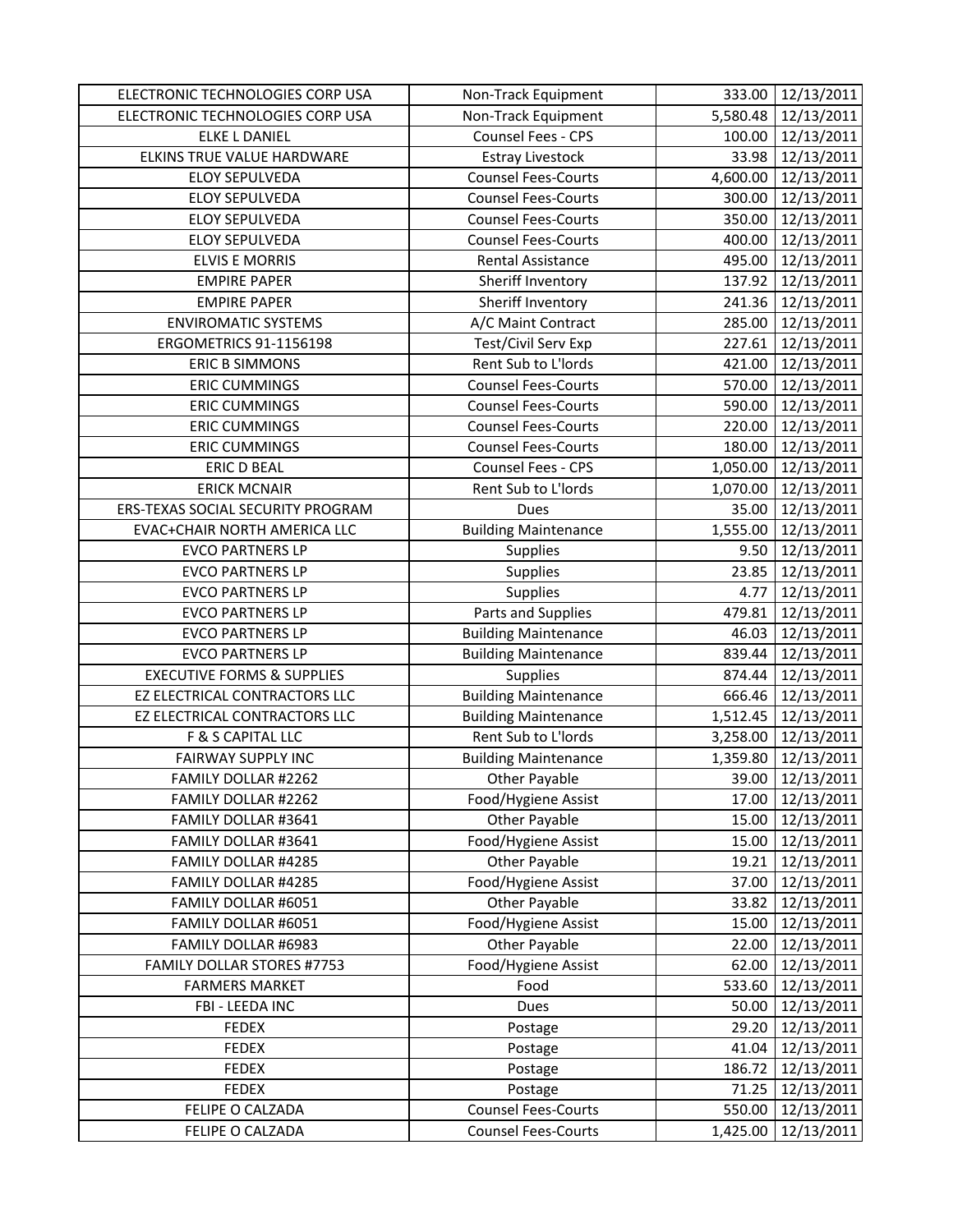| FELIPE O CALZADA                    | <b>Counsel Fees-Courts</b>  | 125.00     | 12/13/2011          |
|-------------------------------------|-----------------------------|------------|---------------------|
| FELIPE O CALZADA                    | Counsel Fees-Juv            | 1,475.00   | 12/13/2011          |
| FELIPE O CALZADA                    | Cnsl Fees-Juv Det&Tr        | 740.00     | 12/13/2011          |
| FIESTA MART #76                     | Food/Hygiene Assist         | 15.00      | 12/13/2011          |
| FILTER SYSTEMS INC                  | A/C Maint Contract          | 2.66       | 12/13/2011          |
| <b>FIRST CALL MORGUE</b>            | <b>Professional Service</b> | 200.00     | 12/13/2011          |
| <b>FIRST CHOICE POWER</b>           | <b>Utility Assistance</b>   | 619.42     | 12/13/2011          |
| <b>FIRST CHOICE POWER</b>           | <b>Utility Assistance</b>   | 375.24     | 12/13/2011          |
| FITNESS SERVICE OF NORTH TEXAS      | <b>Equipment Maint</b>      | 119.00     | 12/13/2011          |
| FIVE STAR CORRECTIONAL SERVICES INC | Food Contr/Prisoners        | 153,037.71 | 12/13/2011          |
| FIVE STAR CORRECTIONAL SERVICES INC | Food Contr/Employees        | 5,210.56   | 12/13/2011          |
| FLYNN, FRANCIS & CLARK LLP          | Counsel Fees-Juv            | 62.50      | 12/13/2011          |
| FORENSIC CONSULTANT SERVICES        | <b>Professional Service</b> |            | 1,500.00 12/13/2011 |
| FORENSIC TOXICOLOGY CONSULTANT      | Investigative               | 1,750.00   | 12/13/2011          |
| FORT DEARBORN LIFE INSURANCE CO     | <b>Optional Term</b>        | 55,071.05  | 12/13/2011          |
| FORT DEARBORN LIFE INSURANCE CO     | Dependent Group Life        | 3,288.60   | 12/13/2011          |
| FORT DEARBORN LIFE INSURANCE CO     | <b>Basic Life</b>           | 31,153.73  | 12/13/2011          |
| FORT WORTH AFFORDABILITY INC        | HAP Reimb Port-in           | 53.00      | 12/13/2011          |
| FORT WORTH AUTO GLASS CENTER LTD    | Parts and Supplies          | 58.35      | 12/13/2011          |
| FORT WORTH ISD                      | <b>Professional Service</b> | 37,220.39  | 12/13/2011          |
| FORT WORTH TRANSPORTATION AUTHORITY | Transportation              | 325.00     | 12/13/2011          |
| FORT WORTH WATER DEPARTMENT         | Field Equip&Supplies        | 190.39     | 12/13/2011          |
| FORT WORTH WATER DEPARTMENT         | Water                       | 47.50      | 12/13/2011          |
| FORT WORTH WATER DEPARTMENT         | Water                       | 647.63     | 12/13/2011          |
| FORT WORTH WATER DEPARTMENT         | Water                       | 1,053.03   | 12/13/2011          |
| FORT WORTH WATER DEPARTMENT         | Water                       | 574.10     | 12/13/2011          |
| FORT WORTH WATER DEPARTMENT         | Water                       | 1,286.69   | 12/13/2011          |
| FORT WORTH WATER DEPARTMENT         | Water                       | 34,967.53  | 12/13/2011          |
| FORT WORTH WATER DEPARTMENT         | Water                       | 1,945.37   | 12/13/2011          |
| FORT WORTH WATER DEPARTMENT         | Water                       | 811.08     | 12/13/2011          |
| FORT WORTH WATER DEPARTMENT         | Water                       | 54.37      | 12/13/2011          |
| FORT WORTH WATER DEPARTMENT         | Water                       | 61.18      | 12/13/2011          |
| FORT WORTH WATER DEPARTMENT         | <b>Utility Assistance</b>   | 610.04     | 12/13/2011          |
| FOUR SEASONS AT CLEAR CREEK LTD     | Rent Sub to L'Iords         |            | 558.00 12/13/2011   |
| <b>FRANCES B JANEZIC</b>            | <b>Professional Service</b> | 510.84     | 12/13/2011          |
| <b>FRANCES B JANEZIC</b>            | Reporter's Records          | 148.00     | 12/13/2011          |
| FRANCISCO HERNANDEZ JR              | <b>Counsel Fees-Courts</b>  | 300.00     | 12/13/2011          |
| FRANCISCO HERNANDEZ JR              | <b>Counsel Fees-Courts</b>  | 250.00     | 12/13/2011          |
| FRANCISCO HERNANDEZ JR              | <b>Counsel Fees-Courts</b>  | 700.00     | 12/13/2011          |
| <b>FRANCISCO HERNANDEZ JR</b>       | <b>Counsel Fees-Courts</b>  | 100.00     | 12/13/2011          |
| FRANCISCO HERNANDEZ JR              | <b>Counsel Fees-Courts</b>  | 200.00     | 12/13/2011          |
| FRANCISCO HERNANDEZ JR              | <b>Counsel Fees-Courts</b>  | 800.00     | 12/13/2011          |
| <b>FRANK ADLER</b>                  | <b>Counsel Fees-Courts</b>  | 400.00     | 12/13/2011          |
| <b>FRANK ADLER</b>                  | Counsel Fees-Juv            | 350.00     | 12/13/2011          |
| <b>FRANK ADLER</b>                  | Counsel Fees - CPS          | 2,575.00   | 12/13/2011          |
| <b>FRANK ADLER</b>                  | Counsel Fees-Probate        | 500.00     | 12/13/2011          |
| <b>FRED CUMMINGS</b>                | <b>Counsel Fees-Courts</b>  | 900.00     | 12/13/2011          |
| <b>FRED CUMMINGS</b>                | <b>Counsel Fees-Courts</b>  | 1,540.00   | 12/13/2011          |
| <b>FRED CUMMINGS</b>                | <b>Counsel Fees-Courts</b>  | 9,400.00   | 12/13/2011          |
| <b>FRED QUATRO</b>                  | Rent Sub to L'Iords         | 50.00      | 12/13/2011          |
| <b>FRONING &amp; ASSOCIATES</b>     | <b>Professional Service</b> | 170.28     | 12/13/2011          |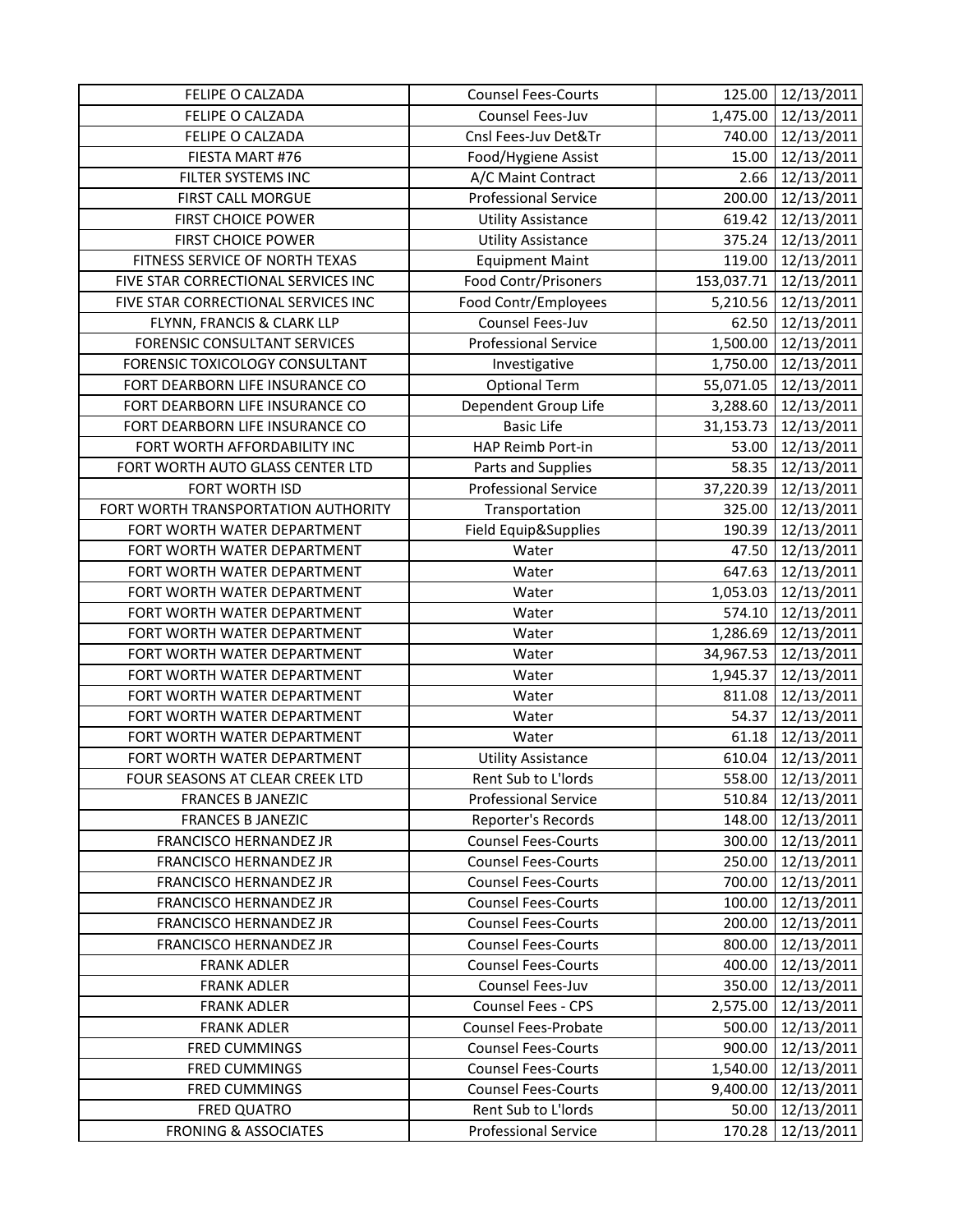| FULCRUM RETAIL ENERGY LLC              | <b>Utility Assistance</b>   | 76.55     | 12/13/2011        |
|----------------------------------------|-----------------------------|-----------|-------------------|
| FULGHAM LAW FIRM PC                    | <b>Counsel Fees-Courts</b>  | 900.00    | 12/13/2011        |
| FULGHAM LAW FIRM PC                    | <b>Counsel Fees-Courts</b>  | 400.00    | 12/13/2011        |
| FULGHAM LAW FIRM PC                    | <b>Counsel Fees-Courts</b>  | 750.00    | 12/13/2011        |
| FULGHAM LAW FIRM PC                    | <b>Counsel Fees-Courts</b>  | 1,300.00  | 12/13/2011        |
| FULGHAM LAW FIRM PC                    | <b>Counsel Fees-Courts</b>  | 100.00    | 12/13/2011        |
| FW BRENTWOOD APTS LTD                  | Rent Sub to L'Iords         | 679.00    | 12/13/2011        |
| FW BRENTWOOD APTS LTD                  | HAP Reimb Port-in           | 1,112.00  | 12/13/2011        |
| FWT CONTROL ENTERPRISES LP             | County Right of Way         | 150.00    | 12/13/2011        |
| <b>G ALAN STEELE</b>                   | <b>Counsel Fees-Courts</b>  | 600.00    | 12/13/2011        |
| <b>G ALAN STEELE</b>                   | <b>Counsel Fees-Courts</b>  | 325.00    | 12/13/2011        |
| <b>G ANDREW PLATT</b>                  | <b>Counsel Fees-Courts</b>  | 950.00    | 12/13/2011        |
| <b>G ANDREW PLATT</b>                  | <b>Counsel Fees-Courts</b>  | 100.00    | 12/13/2011        |
| <b>G ANDREW PLATT</b>                  | <b>Counsel Fees-Courts</b>  | 256.00    | 12/13/2011        |
| <b>GLSEAMAN &amp; COMPANY</b>          | <b>Building Maintenance</b> | 900.00    | 12/13/2011        |
| <b>G4S JUSTICE SERVICES INC</b>        | Electronic Monitor'g        | 2,776.12  | 12/13/2011        |
| <b>GANESH SHRI OM INVESTMENTS INC</b>  | Prepaid - Travel            | 558.60    | 12/13/2011        |
| <b>GARY MEDLIN</b>                     | <b>Counsel Fees-Courts</b>  | 487.50    | 12/13/2011        |
| <b>GARY MEDLIN</b>                     | <b>Counsel Fees-Courts</b>  | 660.00    | 12/13/2011        |
| <b>GARY MEDLIN</b>                     | <b>Counsel Fees-Courts</b>  | 520.00    | 12/13/2011        |
| <b>GARY MEDLIN</b>                     | <b>Counsel Fees-Courts</b>  | 275.00    | 12/13/2011        |
| <b>GEARY COUNTY SHERIFF DEPARTMENT</b> | <b>Court Costs</b>          | 25.00     | 12/13/2011        |
| <b>GEORGE MACKEY</b>                   | <b>Counsel Fees-Courts</b>  | 400.00    | 12/13/2011        |
| <b>GEORGE MACKEY</b>                   | <b>Counsel Fees-Courts</b>  | 10,800.00 | 12/13/2011        |
| <b>GEORGE MACKEY</b>                   | <b>Counsel Fees-Courts</b>  | 200.00    | 12/13/2011        |
| <b>GEORGE R TRIMBER LAW OFFICE</b>     | <b>Counsel Fees-Courts</b>  | 175.00    | 12/13/2011        |
| <b>GEORGE R TRIMBER LAW OFFICE</b>     | <b>Counsel Fees-Courts</b>  | 125.00    | 12/13/2011        |
| <b>GERARD KARDONSKY</b>                | <b>Counsel Fees-Courts</b>  | 600.00    | 12/13/2011        |
| <b>GERARD KARDONSKY</b>                | <b>Counsel Fees-Courts</b>  | 900.00    | 12/13/2011        |
| GES                                    | <b>Building Maintenance</b> | 1,545.62  | 12/13/2011        |
| <b>GES</b>                             | <b>Building Maintenance</b> | 795.32    | 12/13/2011        |
| <b>GES</b>                             | <b>Building Maintenance</b> | 9,041.81  | 12/13/2011        |
| <b>GES</b>                             | <b>Building Maintenance</b> | 550.47    | 12/13/2011        |
| GES                                    | <b>Building Maintenance</b> |           | 232.50 12/13/2011 |
| GES                                    | <b>Building Maintenance</b> | 609.01    | 12/13/2011        |
| GES                                    | <b>Building Maintenance</b> | 186.00    | 12/13/2011        |
| <b>GES</b>                             | A/C Maint Contract          | 248.56    | 12/13/2011        |
| <b>GES</b>                             | A/C Maint Contract          | 775.54    | 12/13/2011        |
| <b>GES</b>                             | A/C Maint Contract          | 124.00    | 12/13/2011        |
| <b>GES</b>                             | A/C Maint Contract          | 496.00    | 12/13/2011        |
| <b>GES</b>                             | A/C Maint Contract          | 5,400.56  | 12/13/2011        |
| <b>GES</b>                             | A/C Maint Contract          | 217.00    | 12/13/2011        |
| GES                                    | A/C Maint Contract          | 217.00    | 12/13/2011        |
| <b>GES</b>                             | Echo Lake Park              | 263.41    | 12/13/2011        |
| <b>GEXA ENERGY CORPORATION</b>         | <b>Utility Assistance</b>   | 50.37     | 12/13/2011        |
| <b>GILBERT RUSSELL ROWE</b>            | <b>Counsel Fees-Courts</b>  | 850.00    | 12/13/2011        |
| <b>GILBERT RUSSELL ROWE</b>            | <b>Counsel Fees-Courts</b>  | 400.00    | 12/13/2011        |
| <b>GJA INVESTMENTS LP</b>              | Rent Sub to L'Iords         | 202.00    | 12/13/2011        |
| <b>GLYNIS MCGINTY</b>                  | <b>Counsel Fees-Courts</b>  | 3,300.00  | 12/13/2011        |
| <b>GLYNIS MCGINTY</b>                  | <b>Counsel Fees-Courts</b>  | 150.00    | 12/13/2011        |
| GOMEZ FLOOR COVERING INC               | Non-Track Const/Bldg        | 1,694.25  | 12/13/2011        |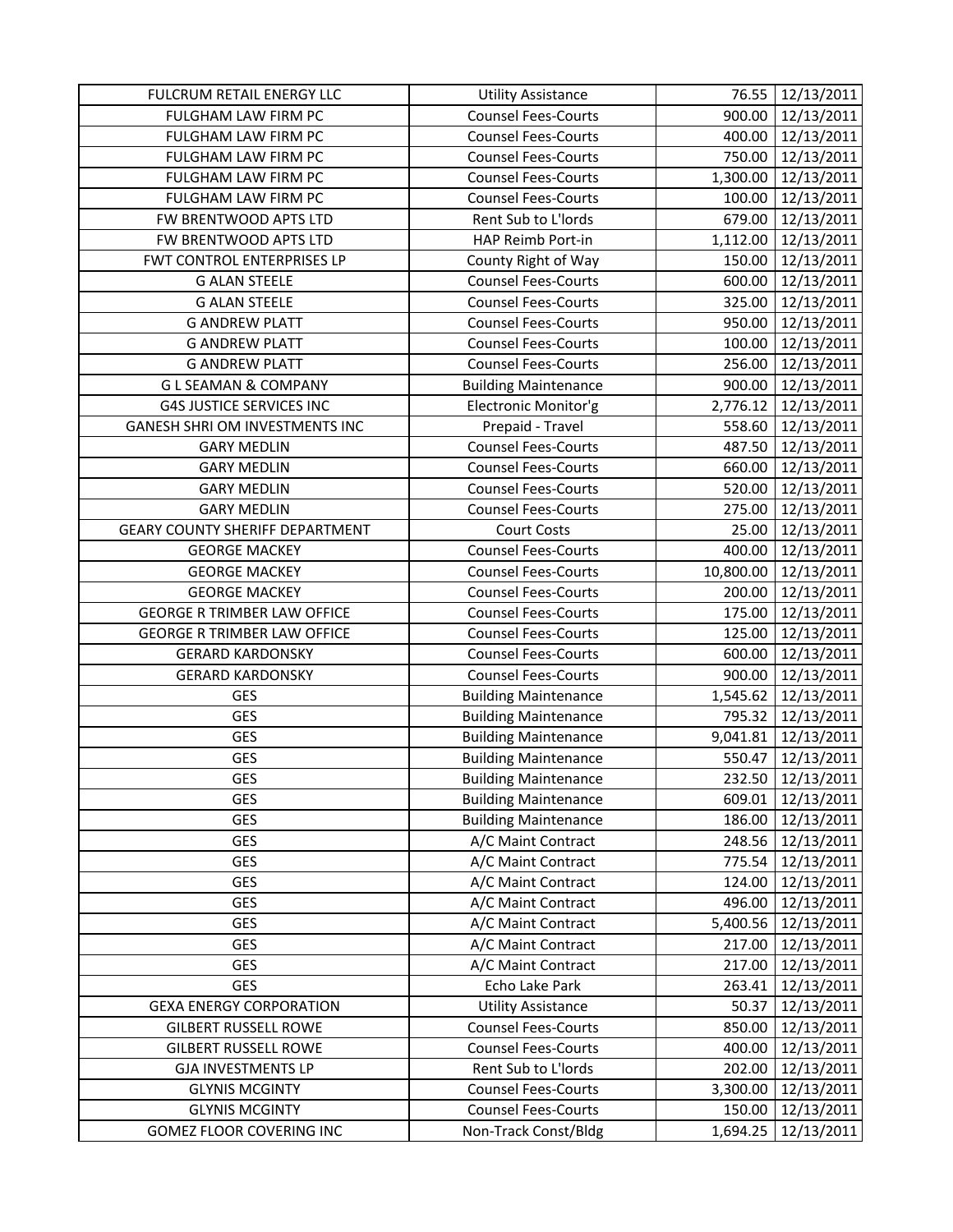| <b>GREATEST-GEN SENIOR HOUSING LTD</b> | Rent Sub to L'Iords         | 1,341.00  | 12/13/2011      |
|----------------------------------------|-----------------------------|-----------|-----------------|
| <b>GREEN PLANET INC</b>                | Lab Equip Mainten           | 170.00    | 12/13/2011      |
| <b>GREENWOOD MOUNT OLIVET</b>          | <b>County Burials</b>       | 990.00    | 12/13/2011      |
| <b>GREG GRAY</b>                       | <b>Counsel Fees-Courts</b>  | 450.00    | 12/13/2011      |
| <b>GREG GRAY</b>                       | <b>Counsel Fees-Courts</b>  | 415.00    | 12/13/2011      |
| <b>GREG GRAY</b>                       | <b>Counsel Fees-Courts</b>  | 1,300.00  | 12/13/2011      |
| <b>GREGORY W GASKAMP</b>               | Drug Seizure-Unit           | 610.00    | 12/13/2011      |
| <b>GREGORY W GASKAMP</b>               | Drug Seizure Int            | 0.88      | 12/13/2011      |
| <b>GRICELDA SAMANO</b>                 | <b>Interpreter Fees</b>     | 325.00    | 12/13/2011      |
| <b>HALL &amp; MIXON PLLC</b>           | Counsel Fees-Probate        | 250.00    | 12/13/2011      |
| <b>HALL &amp; MIXON PLLC</b>           | Counsel Fees-Probate        | 250.00    | 12/13/2011      |
| HALO BRANDED SOLUTIONS INC             | Clothing                    | 264.75    | 12/13/2011      |
| HALTOM CITY POLICE DEPARTMENT          | <b>Drug Seizures</b>        | 520.00    | 12/13/2011      |
| HALTOM CITY POLICE DEPARTMENT          | Drug Seizure Int            | 0.35      | 12/13/2011      |
| HALTOM MIDDLE SCHOOL                   | <b>Restitution Payable</b>  | 200.00    | 12/13/2011      |
| HAMIDA A ABDAL-KHALLAQ INC             | <b>Counsel Fees-Courts</b>  | 2,850.00  | 12/13/2011      |
| HAMIDA A ABDAL-KHALLAQ INC             | <b>Counsel Fees-Courts</b>  | 450.00    | 12/13/2011      |
| HAMIDA A ABDAL-KHALLAQ INC             | <b>Counsel Fees-Courts</b>  | 100.00    | 12/13/2011      |
| HANSON AGGREGATES CENTRAL INC          | Rock and Gravel             | 5,470.26  | 12/13/2011      |
| <b>HAPPY HABITATS LLC</b>              | Rent Sub to L'Iords         | 268.00    | 12/13/2011      |
| HAROLD V JOHNSON                       | <b>Counsel Fees-Courts</b>  | 750.00    | 12/13/2011      |
| HARRY HARRIS, III                      | <b>Counsel Fees-Courts</b>  | 600.00    | 12/13/2011      |
| HARRY HARRIS, III                      | <b>Counsel Fees-Courts</b>  | 2,800.00  | 12/13/2011      |
| HARRY HARRIS, III                      | <b>Counsel Fees-Courts</b>  | 300.00    | 12/13/2011      |
| HARRY HARRIS, III                      | <b>Counsel Fees-Courts</b>  | 200.00    | 12/13/2011      |
| HART INTERCIVIC INC                    | <b>Computer Maintenance</b> | 8,000.00  | 12/13/2011      |
| <b>HAWK ELECTRONICS</b>                | Telephone - Mobile          | 215.95    | 12/13/2011      |
| HEALTHSMART BENEFIT SOLUTIONS INC      | Vision                      | 20,114.11 | 12/13/2011      |
| HEALTHSMART BENEFIT SOLUTIONS INC      | Vision                      | 2,460.74  | 12/13/2011      |
| HEATHER YVONNE OGIER                   | Counsel Fees - CPS          | 1,150.00  | 12/13/2011      |
| HEATHER YVONNE OGIER                   | Counsel Fees - CPS          | 2,320.00  | 12/13/2011      |
| <b>HELBING'S MOBIL SERVICE</b>         | Central Garage Inv          | 188.00    | 12/13/2011      |
| HENDRICKS, WEATHERS & JEFFERSON PC     | <b>Counsel Fees-Courts</b>  | 150.00    | 12/13/2011      |
| <b>HENRY SCHEIN</b>                    | <b>Medical Supplies</b>     |           | 5.76 12/13/2011 |
| HIGGINBOTHAM & ASSOCIATES              | Casualty Insurance          | 2,157.00  | 12/13/2011      |
| <b>HIGHSMITH</b>                       | <b>Supplies</b>             | 58.75     | 12/13/2011      |
| <b>HIRAM BODON</b>                     | <b>Counsel Fees-Courts</b>  | 125.00    | 12/13/2011      |
| HISHAM ABUGHOUSE                       | Hlth Dept Immu Fees         | 14.00     | 12/13/2011      |
| <b>HOBART SERVICE</b>                  | Kitchen Maintenance         | 1,937.50  | 12/13/2011      |
| <b>HOBART SERVICE</b>                  | Kitchen Maintenance         | 294.00    | 12/13/2011      |
| HOUSING AUTHORITY OF THE CITY OF       | Port HAP Port-out           | 1,882.00  | 12/13/2011      |
| HOUSING AUTHORITY OF THE CITY OF       | Port Admin Fee Expen        | 85.74     | 12/13/2011      |
| HR SOUTHWEST                           | Education                   | 2,775.00  | 12/13/2011      |
| HYATT PLACE AUSTIN N CENTRAL           | Education                   | 293.25    | 12/13/2011      |
| HYDRADYNE HYDRAULICS                   | Parts and Supplies          | 10.63     | 12/13/2011      |
| HYDRAQUIP DISTRIBUTION INC             | Parts and Supplies          | 387.12    | 12/13/2011      |
| <b>IBM CORPORATION</b>                 | <b>Computer Maintenance</b> | 3,752.35  | 12/13/2011      |
| <b>IBM CORPORATION</b>                 | Software Maintenance        | 30,747.00 | 12/13/2011      |
| IMPACT PROMOTIONAL SERVICES INC        | Lab Supplies                | 50.85     | 12/13/2011      |
| IMPACT PROMOTIONAL SERVICES INC        | Safety/Tact Supplies        | 217.50    | 12/13/2011      |
| IMPACT PROMOTIONAL SERVICES INC        | Clothing                    | 54.99     | 12/13/2011      |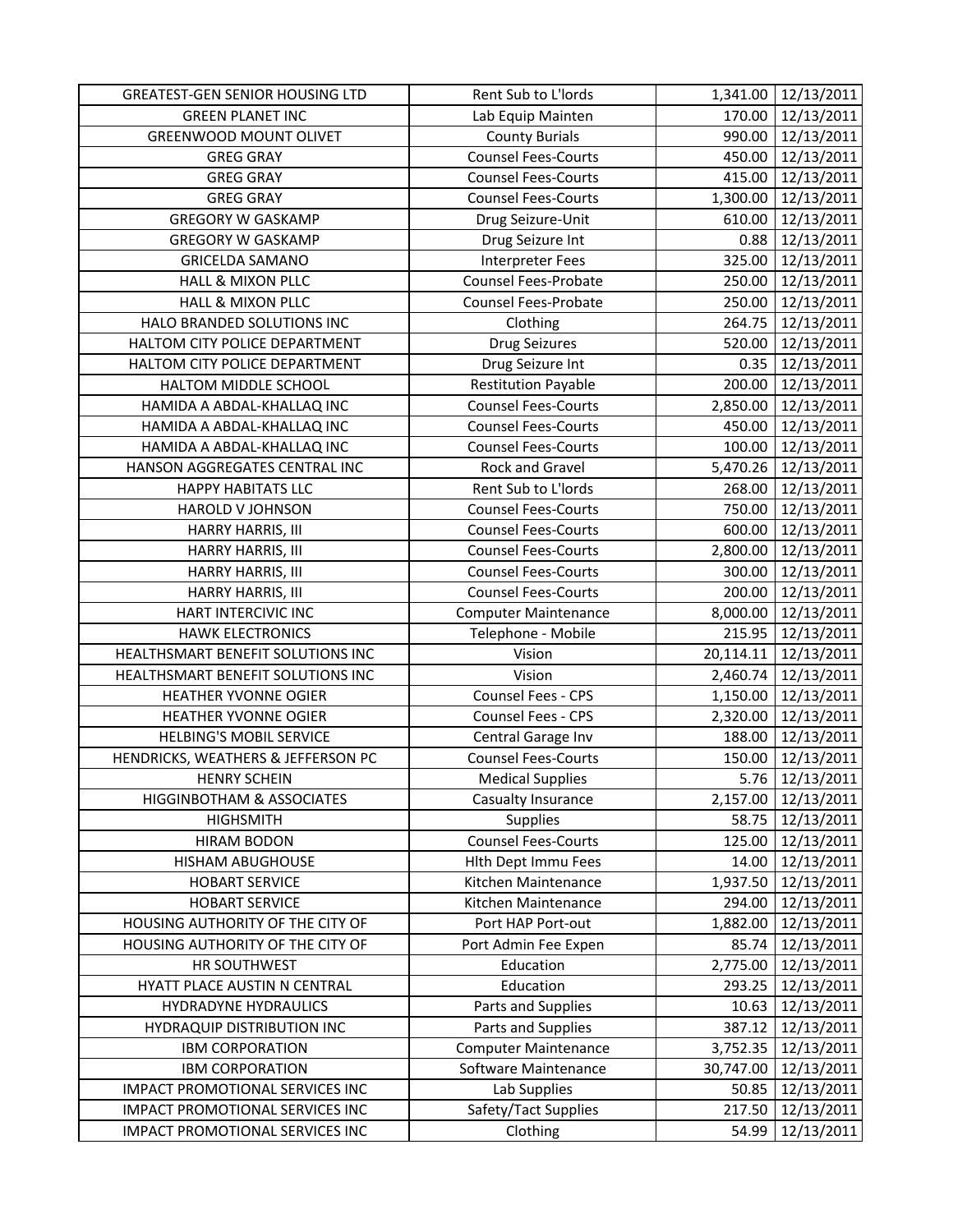| INDEPENDENT ENVIRONMENTAL SERV   | <b>Disposal Service</b>     | 763.00   | 12/13/2011        |
|----------------------------------|-----------------------------|----------|-------------------|
| INDEPENDENT ENVIRONMENTAL SERV   | <b>Disposal Service</b>     | 1,773.66 | 12/13/2011        |
| INDEPENDENT ENVIRONMENTAL SERV   | <b>Disposal Service</b>     | 508.00   | 12/13/2011        |
| <b>INDUSTRO TECH INC</b>         | <b>Equipment Maint</b>      | 191.92   | 12/13/2011        |
| INSTITUTE FOR MANAGEMENT STUDIES | <b>Professional Service</b> | 3,080.00 | 12/13/2011        |
| INTERCON ENVIRONMENTAL INC       | <b>Building Maintenance</b> | 1,430.00 | 12/13/2011        |
| INTERLINGUA INTERNATIONAL INC    | <b>Interpreter Fees</b>     | 3,000.00 | 12/13/2011        |
| INTERLINGUA INTERNATIONAL INC    | <b>Interpreter Fees</b>     | 300.00   | 12/13/2011        |
| <b>INX INC</b>                   | Non-Track Equipment         | 178.43   | 12/13/2011        |
| <b>INX INC</b>                   | Supplies                    | 186.74   | 12/13/2011        |
| IRONWOOD RANCH TOWNHOMES LP      | Rent Sub to L'Iords         | 104.00   | 12/13/2011        |
| IRONWOOD RANCH TOWNHOMES LP      | HAP Reimb Port-in           | 212.00   | 12/13/2011        |
| <b>IRVING HOLDINGS INC</b>       | Transportation              | 2,101.15 | 12/13/2011        |
| <b>IRVING HOLDINGS INC</b>       | Transportation              | 12.75    | 12/13/2011        |
| <b>IRVING HOLDINGS INC</b>       | Transportation              | 113.30   | 12/13/2011        |
| <b>ITALIA GARDNER</b>            | <b>Restitution Payable</b>  | 245.00   | 12/13/2011        |
| J A SEXAUER                      | <b>Building Maintenance</b> | 96.01    | 12/13/2011        |
| J H LADD                         | Investigative               | 500.00   | 12/13/2011        |
| <b>J STEVEN BUSH</b>             | <b>Counsel Fees-Courts</b>  | 1,610.00 | 12/13/2011        |
| <b>J STEVEN BUSH</b>             | <b>Counsel Fees-Courts</b>  | 300.00   | 12/13/2011        |
| <b>J STEVEN BUSH</b>             | <b>Counsel Fees-Courts</b>  | 460.00   | 12/13/2011        |
| <b>J STEVEN BUSH</b>             | <b>Counsel Fees-Courts</b>  | 3,100.00 | 12/13/2011        |
| <b>J STEVEN BUSH</b>             | <b>Counsel Fees-Courts</b>  | 1,120.00 | 12/13/2011        |
| <b>J STEVEN BUSH</b>             | Cnsl Fees-Crim Appls        | 300.00   | 12/13/2011        |
| JACK G DUFFY, JR.                | <b>Counsel Fees-Courts</b>  | 400.00   | 12/13/2011        |
| JACK G DUFFY, JR.                | <b>Counsel Fees-Courts</b>  | 300.00   | 12/13/2011        |
| JACK G DUFFY, JR.                | <b>Counsel Fees-Courts</b>  | 500.00   | 12/13/2011        |
| JACK L HINES JR                  | <b>Building Maintenance</b> | 404.00   | 12/13/2011        |
| <b>JACKIE MARTIN</b>             | Cnsl Fees-Fam Drg Ct        | 100.00   | 12/13/2011        |
| James A Johnson                  | Travel                      | 8.00     | 12/13/2011        |
| <b>JAMES D RENFORTH II</b>       | <b>Counsel Fees-Courts</b>  | 400.00   | 12/13/2011        |
| JAMES D RENFORTH II              | <b>Counsel Fees-Courts</b>  | 1,300.00 | 12/13/2011        |
| JAMES D RENFORTH II              | <b>Counsel Fees-Courts</b>  | 75.00    | 12/13/2011        |
| <b>JAMES MASEK</b>               | <b>Counsel Fees-Courts</b>  |          | 300.00 12/13/2011 |
| <b>JAMES MASEK</b>               | <b>Counsel Fees-Courts</b>  | 500.00   | 12/13/2011        |
| <b>JAMES MASEK</b>               | Counsel Fees - CPS          | 1,685.00 | 12/13/2011        |
| JAMES R WILSON                   | <b>Counsel Fees-Courts</b>  | 400.00   | 12/13/2011        |
| <b>JANA KAY BRAVO</b>            | <b>Professional Service</b> | 1,362.24 | 12/13/2011        |
| <b>JANPAK</b>                    | Sheriff Inventory           | 362.64   | 12/13/2011        |
| <b>JANPAK</b>                    | <b>Custodian Supplies</b>   | 21.76    | 12/13/2011        |
| <b>JARC ASSOCIATES</b>           | HAP Reimb Port-in           | 2,090.00 | 12/13/2011        |
| JAY GILBERT CABALLERO            | <b>Counsel Fees-Courts</b>  | 125.00   | 12/13/2011        |
| JAY GILBERT CABALLERO            | <b>Counsel Fees-Courts</b>  | 1,335.00 | 12/13/2011        |
| JAY GILBERT CABALLERO            | <b>Counsel Fees-Courts</b>  | 450.00   | 12/13/2011        |
| JAY GILBERT CABALLERO            | <b>Counsel Fees-Courts</b>  | 1,150.00 | 12/13/2011        |
| JAY GILBERT CABALLERO            | <b>Counsel Fees-Courts</b>  | 125.00   | 12/13/2011        |
| JAY GILBERT CABALLERO            | <b>Counsel Fees-Courts</b>  | 293.75   | 12/13/2011        |
| JAY GILBERT CABALLERO            | <b>Counsel Fees-Courts</b>  | 100.00   | 12/13/2011        |
| JAY GILBERT CABALLERO            | <b>Counsel Fees-Courts</b>  | 275.00   | 12/13/2011        |
| <b>JEANIE MORRIS</b>             | <b>Professional Service</b> | 510.84   | 12/13/2011        |
| <b>JEANIE MORRIS</b>             | Reporter's Records          | 2,756.00 | 12/13/2011        |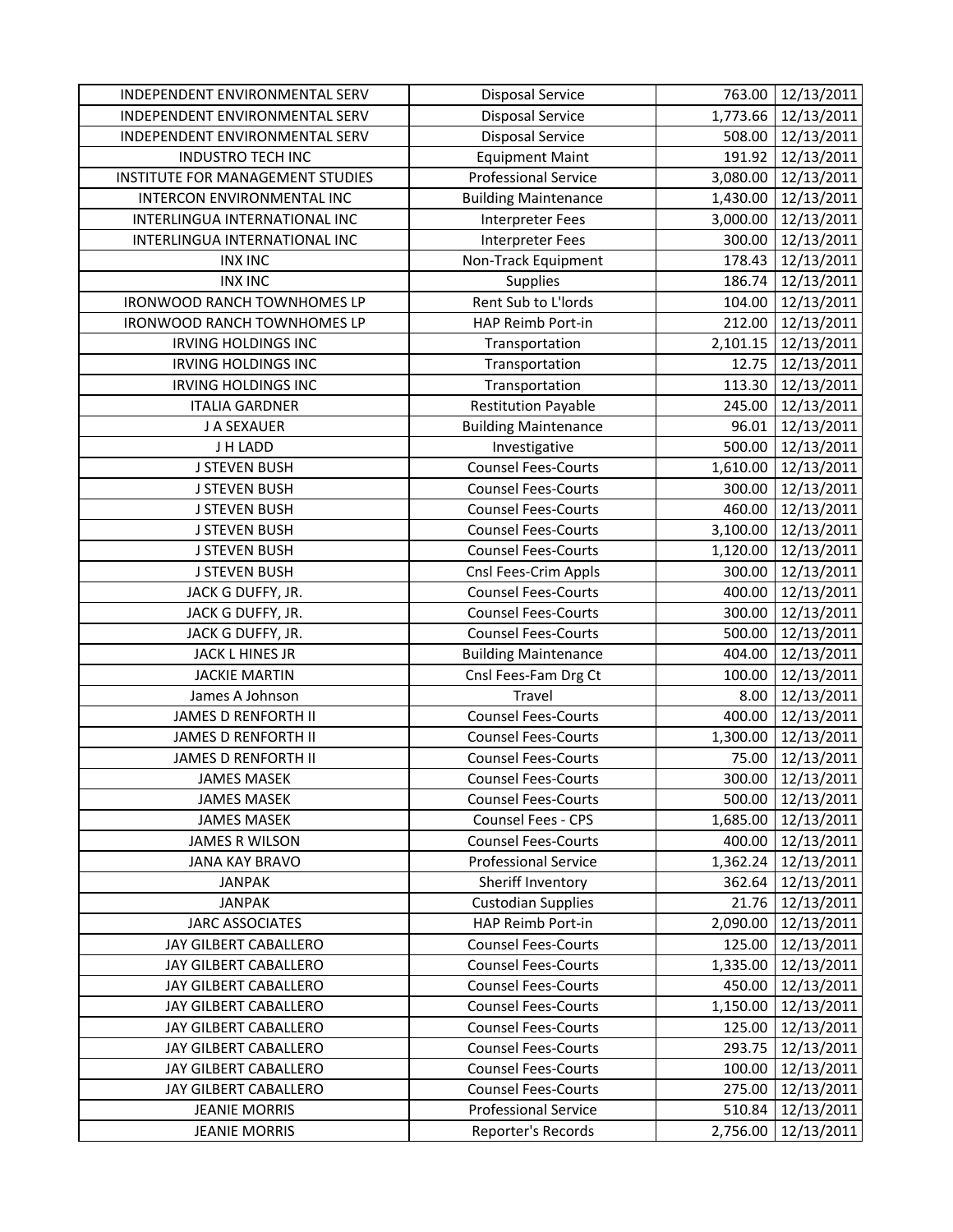| JEANIE WADE ACCREDITED          | <b>Bail Bond Surety Fee</b> |          | 13.50 12/13/2011       |
|---------------------------------|-----------------------------|----------|------------------------|
| JEANIE WADE ACCREDITED          | <b>Bail Bond Surety Fee</b> |          | $1.50 \mid 12/13/2011$ |
| <b>JEANNE ROSE</b>              | Education                   |          | 150.00 12/13/2011      |
| JEFF S HOOVER                   | <b>Counsel Fees-Courts</b>  |          | 300.00 12/13/2011      |
| JEFF S HOOVER                   | <b>Counsel Fees-Courts</b>  | 100.00   | 12/13/2011             |
| JEFFERY DAVID BONCEK            | <b>Counsel Fees-Courts</b>  | 550.00   | 12/13/2011             |
| JEFFERY DAVID BONCEK            | <b>Counsel Fees-Courts</b>  | 1,350.00 | 12/13/2011             |
| JEFFERY DAVID BONCEK            | <b>Counsel Fees-Courts</b>  | 500.00   | 12/13/2011             |
| JEFFREY S STEWART PC            | <b>Counsel Fees-Courts</b>  |          | 350.00 12/13/2011      |
| JEFFREY S STEWART PC            | <b>Counsel Fees-Courts</b>  | 125.00   | 12/13/2011             |
| <b>JENAIYA WILKERSON</b>        | <b>FSS Liability</b>        | 303.00   | 12/13/2011             |
| JENNIE R DUKE                   | <b>Counsel Fees-Courts</b>  | 350.00   | 12/13/2011             |
| <b>JENNIFER JOHNSON</b>         | Transportation              |          | 50.00 12/13/2011       |
| <b>JERRY WALKER</b>             | <b>Counsel Fees-Courts</b>  | 250.00   | 12/13/2011             |
| <b>JERRY WALKER</b>             | <b>Counsel Fees-Courts</b>  | 100.00   | 12/13/2011             |
| <b>JERRY WOOD</b>               | <b>Counsel Fees-Courts</b>  | 450.00   | 12/13/2011             |
| <b>JESSE L MORRIS</b>           | Rent Sub to L'Iords         | 237.00   | 12/13/2011             |
| <b>JESUS NEVAREZ</b>            | <b>Counsel Fees-Courts</b>  |          | 225.00 12/13/2011      |
| <b>JESUS NEVAREZ</b>            | Counsel Fees-Juv            |          | 300.00 12/13/2011      |
| <b>JESUS NEVAREZ</b>            | Counsel Fees - CPS          | 675.00   | 12/13/2011             |
| JIM BEARDEN AND ASSOCIATES PLLC | Counsel Fees - CPS          |          | 100.00 12/13/2011      |
| JIM BEARDEN AND ASSOCIATES PLLC | Cnsl Fees-Fam Drg Ct        |          | 100.00 12/13/2011      |
| <b>JIM C MINTER</b>             | <b>Counsel Fees-Courts</b>  | 400.00   | 12/13/2011             |
| <b>JIM CULBERTSON</b>           | Counsel Fees-Juv            | 200.00   | 12/13/2011             |
| <b>JIM CULBERTSON</b>           | Counsel Fees - CPS          | 200.00   | 12/13/2011             |
| <b>JIM LANE</b>                 | <b>Counsel Fees-Courts</b>  |          | 1,350.00 12/13/2011    |
| <b>JIM LANE</b>                 | <b>Counsel Fees-Courts</b>  |          | 600.00 12/13/2011      |
| <b>JIM LANE</b>                 | <b>Counsel Fees-Courts</b>  |          | 925.00 12/13/2011      |
| <b>JIM LANE</b>                 | <b>Counsel Fees-Courts</b>  | 193.75   | 12/13/2011             |
| <b>JIM LANE</b>                 | <b>Counsel Fees-Courts</b>  |          | 200.00 12/13/2011      |
| <b>JIM LANE</b>                 | <b>Counsel Fees-Courts</b>  |          | 150.00 12/13/2011      |
| <b>JMP INTEREST LTD</b>         | <b>Educational Material</b> |          | 142.20 12/13/2011      |
| <b>JOHN AVERY</b>               | <b>Counsel Fees-Courts</b>  | 8,225.00 | 12/13/2011             |
| <b>JOHN AVERY</b>               | <b>Counsel Fees-Courts</b>  |          | 500.00 12/13/2011      |
| <b>JOHN AVERY</b>               | <b>Counsel Fees-Courts</b>  | 125.00   | 12/13/2011             |
| <b>JOHN BENOIST</b>             | <b>Counsel Fees-Probate</b> | 1,200.00 | 12/13/2011             |
| JOHN CARL BEATTY                | <b>Counsel Fees-Courts</b>  | 950.00   | 12/13/2011             |
| JOHN CARL BEATTY                | <b>Counsel Fees-Courts</b>  | 425.00   | 12/13/2011             |
| <b>JOHN HARDING</b>             | <b>Counsel Fees-Courts</b>  | 300.00   | 12/13/2011             |
| <b>JOHN LINEBARGER</b>          | <b>Counsel Fees-Courts</b>  | 400.00   | 12/13/2011             |
| <b>JOHN LINEBARGER</b>          | <b>Counsel Fees-Courts</b>  | 600.00   | 12/13/2011             |
| <b>JOHN LINEBARGER</b>          | <b>Counsel Fees-Courts</b>  | 500.00   | 12/13/2011             |
| JOHN LINEBARGER                 | <b>Counsel Fees-Courts</b>  | 100.00   | 12/13/2011             |
| <b>JOHN NARSUTIS</b>            | Travel                      | 59.39    | 12/13/2011             |
| JOHN W STICKELS                 | <b>Counsel Fees-Courts</b>  |          | 1,000.00 12/13/2011    |
| JOHN W STICKELS                 | <b>Counsel Fees-Courts</b>  | 600.00   | 12/13/2011             |
| JOHN W STICKELS                 | <b>Counsel Fees-Courts</b>  | 300.00   | 12/13/2011             |
| JOHN WARDLAW                    | <b>Equipment Maint</b>      | 350.00   | 12/13/2011             |
| <b>JONATHAN SIMPSON</b>         | <b>Counsel Fees-Courts</b>  | 400.00   | 12/13/2011             |
| <b>JONATHAN SIMPSON</b>         | <b>Counsel Fees-Courts</b>  | 600.00   | 12/13/2011             |
| <b>JONATHAN SIMPSON</b>         | <b>Counsel Fees-Courts</b>  | 400.00   | 12/13/2011             |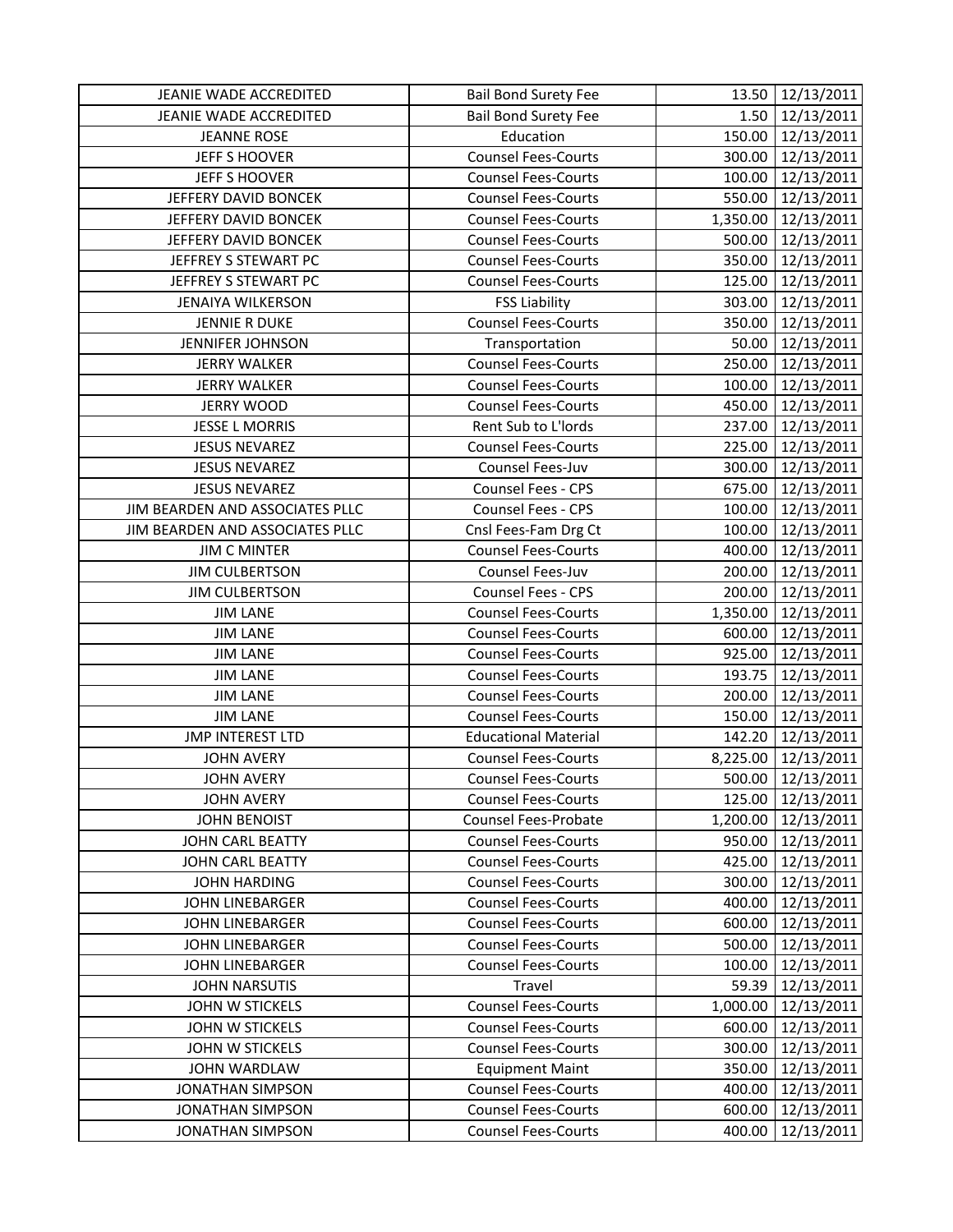| <b>JONATHAN SIMPSON</b>       | <b>Counsel Fees-Courts</b>  | 1,000.00 | 12/13/2011        |
|-------------------------------|-----------------------------|----------|-------------------|
| <b>JONATHAN SIMPSON</b>       | <b>Counsel Fees-Courts</b>  | 300.00   | 12/13/2011        |
| <b>JONATHAN SIMPSON</b>       | <b>Counsel Fees-Courts</b>  | 150.00   | 12/13/2011        |
| <b>JOSE BARRERA</b>           | <b>Restitution Payable</b>  | 1.50     | 12/13/2011        |
| <b>JOSE FELIPE VELA JR</b>    | Investigative               | 450.00   | 12/13/2011        |
| <b>JOSE SOLIS</b>             | <b>Restitution Payable</b>  | 30.00    | 12/13/2011        |
| JOYCE E STEVENS P.C.          | Counsel Fees-Juv            | 300.00   | 12/13/2011        |
| <b>JUAN GALLEGOS</b>          | Relative Assistance         | 300.00   | 12/13/2011        |
| <b>JUDGE PHILLIP VICK</b>     | Travel                      | 316.34   | 12/13/2011        |
| JUDITH VAN HOOF               | Counsel Fees-Juv            | 300.00   | 12/13/2011        |
| JUDITH VAN HOOF               | Counsel Fees - CPS          | 100.00   | 12/13/2011        |
| <b>JULIE R BOOTH</b>          | <b>Professional Service</b> | 170.28   | 12/13/2011        |
| <b>JULIE R BOOTH</b>          | <b>Professional Service</b> | 2,383.92 | 12/13/2011        |
| JUNIPER GG FORT WORTH LLC     | Rent Sub to L'Iords         | 24.00    | 12/13/2011        |
| JUST ENERGY TEXAS I CORP      | <b>Utility Assistance</b>   | 281.52   | 12/13/2011        |
| <b>JUVENILE LAW SECTION</b>   | Education                   | 225.00   | 12/13/2011        |
| <b>JUVENILE LAW SECTION</b>   | Education                   | 225.00   | 12/13/2011        |
| <b>JUVENILE LAW SECTION</b>   | Education                   | 225.00   | 12/13/2011        |
| <b>KARMEN JOHNSON</b>         | <b>Counsel Fees-Courts</b>  | 1,500.00 | 12/13/2011        |
| <b>KARMEN JOHNSON</b>         | Counsel Fees - CPS          | 100.00   | 12/13/2011        |
| KATHERYN HAYWOOD              | <b>Counsel Fees-Courts</b>  | 900.00   | 12/13/2011        |
| KATHERYN HAYWOOD              | <b>Counsel Fees-Courts</b>  | 400.00   | 12/13/2011        |
| KATHERYN HAYWOOD              | <b>Counsel Fees-Courts</b>  | 300.00   | 12/13/2011        |
| KATHLEEN JEANNE MEGONIGAL     | Counsel Fees-Juv            | 195.00   | 12/13/2011        |
| KATHLEEN JEANNE MEGONIGAL     | Counsel Fees - CPS          | 100.00   | 12/13/2011        |
| <b>KATHRYN CRAVEN</b>         | Counsel Fees - CPS          | 100.00   | 12/13/2011        |
| <b>KATHRYN CRAVEN</b>         | Cnsl Fees-Fam Drg Ct        | 695.00   | 12/13/2011        |
| <b>KATHRYN N THOMPSON</b>     | Rent Sub to L'Iords         | 306.00   | 12/13/2011        |
| <b>KATHY A LOWTHORP</b>       | <b>Counsel Fees-Courts</b>  | 200.00   | 12/13/2011        |
| Katy L Aldridge               | Travel                      | 100.00   | 12/13/2011        |
| KEARNEY/WYNN ATTORNEYS AT LAW | <b>Counsel Fees-Courts</b>  | 2,200.00 | 12/13/2011        |
| KEARNEY/WYNN ATTORNEYS AT LAW | <b>Counsel Fees-Courts</b>  | 250.00   | 12/13/2011        |
| KEARNEY/WYNN ATTORNEYS AT LAW | <b>Counsel Fees-Courts</b>  | 200.00   | 12/13/2011        |
| <b>KEITH MCKAY</b>            | <b>Counsel Fees-Courts</b>  |          | 600.00 12/13/2011 |
| <b>KEITH MCKAY</b>            | <b>Counsel Fees-Courts</b>  | 500.00   | 12/13/2011        |
| <b>KEITH MCKAY</b>            | <b>Counsel Fees-Courts</b>  | 200.00   | 12/13/2011        |
| Kelly D Griffin               | Travel                      | 8.00     | 12/13/2011        |
| <b>KELLY R GOODNESS PHD</b>   | Psych Exam/Testimony        | 1,289.00 | 12/13/2011        |
| <b>KELLY R GOODNESS PHD</b>   | Psych Exam/Testimony        | 966.00   | 12/13/2011        |
| <b>KELLY R GOODNESS PHD</b>   | Psych Exam/Testimony        | 450.00   | 12/13/2011        |
| <b>KELLY R GOODNESS PHD</b>   | Cap Murder-Othr Cost        | 2,063.25 | 12/13/2011        |
| <b>KELLYE SWANDA</b>          | Counsel Fees - CPS          | 150.00   | 12/13/2011        |
| <b>KENNETH CUTRER</b>         | <b>Counsel Fees-Courts</b>  | 650.00   | 12/13/2011        |
| <b>KENNETH CUTRER</b>         | <b>Counsel Fees-Courts</b>  | 1,400.00 | 12/13/2011        |
| <b>KENNETH CUTRER</b>         | <b>Counsel Fees-Courts</b>  | 500.00   | 12/13/2011        |
| <b>KENNETH CUTRER</b>         | <b>Counsel Fees-Courts</b>  | 100.00   | 12/13/2011        |
| <b>KENNETH CUTRER</b>         | <b>Counsel Fees-Courts</b>  | 200.00   | 12/13/2011        |
| <b>KENNETH R GORDON PC</b>    | <b>Counsel Fees-Courts</b>  | 350.00   | 12/13/2011        |
| <b>KENNETH R GORDON PC</b>    | <b>Counsel Fees-Courts</b>  | 400.00   | 12/13/2011        |
| KENNETH R GORDON PC           | <b>Counsel Fees-Courts</b>  | 600.00   | 12/13/2011        |
| <b>KENNETH W MULLEN</b>       | <b>Counsel Fees-Courts</b>  | 1,000.00 | 12/13/2011        |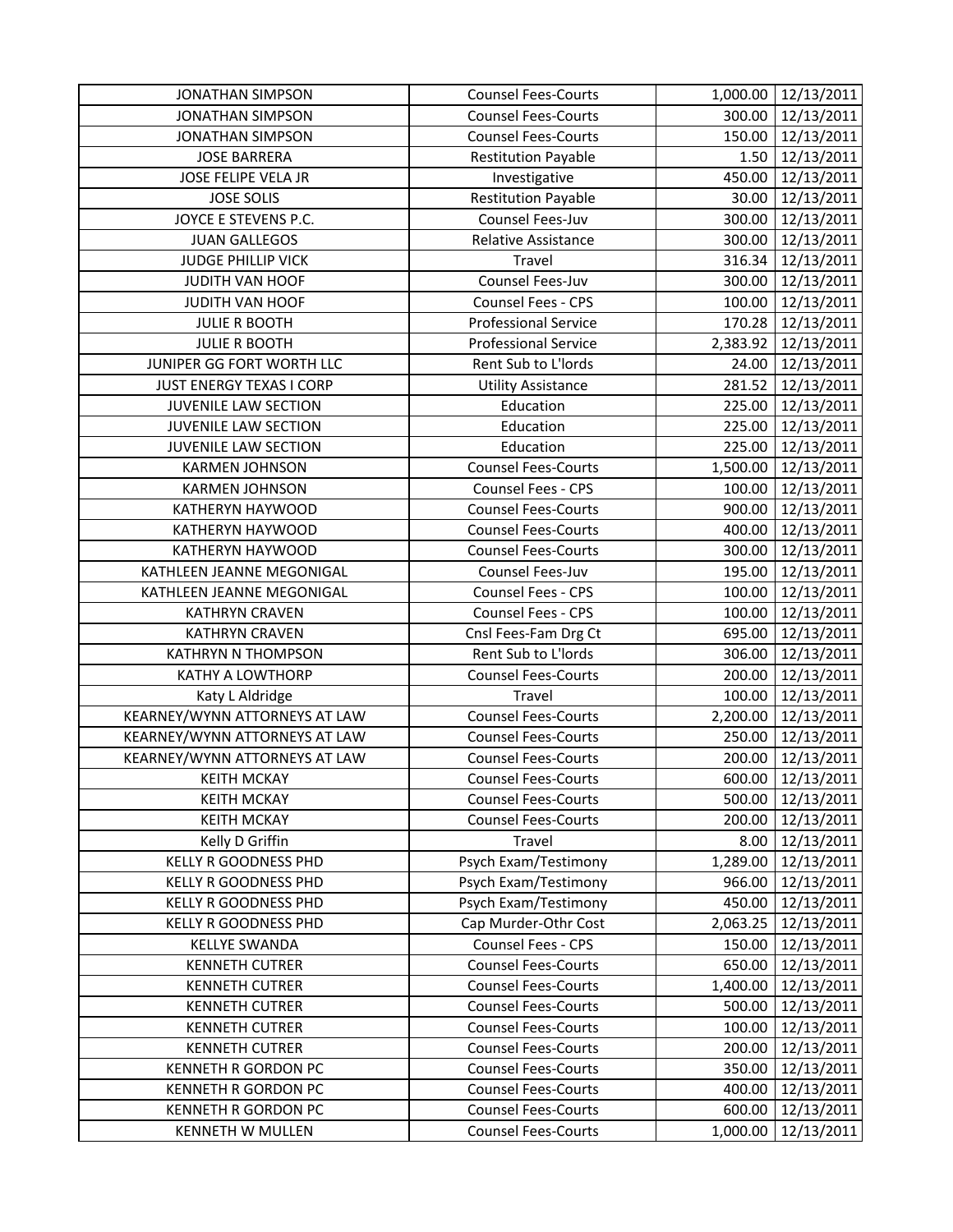| <b>KENNETH W MULLEN</b>             | <b>Counsel Fees-Courts</b>  | 525.00    | 12/13/2011            |
|-------------------------------------|-----------------------------|-----------|-----------------------|
| <b>KENNETH W MULLEN</b>             | <b>Counsel Fees-Courts</b>  | 400.00    | 12/13/2011            |
| <b>KERRY YANEZ</b>                  | <b>Counsel Fees-Courts</b>  |           | 300.00 12/13/2011     |
| <b>KERRY YANEZ</b>                  | <b>Counsel Fees-Courts</b>  |           | 650.00 12/13/2011     |
| <b>KERRY YANEZ</b>                  | Counsel Fees-Juv            | 100.00    | 12/13/2011            |
| <b>KERRY YANEZ</b>                  | Counsel Fees - CPS          | 100.00    | 12/13/2011            |
| <b>KEVIN PARRISH</b>                | <b>Restitution Payable</b>  | 31.00     | 12/13/2011            |
| <b>KIM N JOHNSON</b>                | Pretrial Release Fee        | 255.00    | 12/13/2011            |
| KIMBERLEY CAMPBELL                  | <b>Counsel Fees-Courts</b>  | 500.00    | 12/13/2011            |
| <b>KIMBERLY BUTLER</b>              | <b>Counsel Fees-Courts</b>  | 500.00    | 12/13/2011            |
| <b>KIMBERLY DOWNING</b>             | Clothing                    | 200.00    | 12/13/2011            |
| KING ST STATION HOTEL ASSOC LIMITED | Education                   | 534.74    | 12/13/2011            |
| <b>KIRBY'S RADIATOR SERVICE</b>     | Parts and Supplies          |           | 60.00 12/13/2011      |
| KLEINFELDER                         | <b>Professional Service</b> |           | 5,901.50 12/13/2011   |
| <b>KOBBY T WARREN</b>               | <b>Counsel Fees-Courts</b>  | 700.00    | 12/13/2011            |
| <b>KOBBY T WARREN</b>               | <b>Counsel Fees-Courts</b>  | 300.00    | 12/13/2011            |
| KONICA MINOLTA BUSINESS SOLUTIONS   | <b>Equipment Rentals</b>    |           | 522.38 12/13/2011     |
| KORY W NELSON PLLC                  | <b>Counsel Fees-Probate</b> |           | 750.00 12/13/2011     |
| <b>KPMG LLP</b>                     | <b>Financial Contracts</b>  | 7,000.00  | 12/13/2011            |
| <b>KPMG LLP</b>                     | <b>Financial Contracts</b>  | 18,000.00 | 12/13/2011            |
| <b>KPMG LLP</b>                     | <b>Financial Contracts</b>  |           | 23,000.00 12/13/2011  |
| <b>KPMG LLP</b>                     | <b>Financial Contracts</b>  |           | 7,000.00 12/13/2011   |
| <b>KRISTIN BRADEN</b>               | Counsel Fees - CPS          | 1,012.50  | 12/13/2011            |
| <b>KRISTINA WEST</b>                | Counsel Fees-Juv            | 300.00    | 12/13/2011            |
| Kristine A Soule                    | Travel                      | 443.94    | 12/13/2011            |
| KROGER #695                         | <b>Expanded Nutri Pgrm</b>  | 43.14     | 12/13/2011            |
| <b>KROGER COMPANY</b>               | Other Payable               | 14.65     | 12/13/2011            |
| <b>KROGER COMPANY</b>               | Food/Hygiene Assist         | 66.20     | 12/13/2011            |
| <b>KSM EXCHANGE LLC</b>             | Parts and Supplies          | 24.76     | 12/13/2011            |
| <b>KSM EXCHANGE LLC</b>             | Parts and Supplies          |           | 960.18 12/13/2011     |
| <b>KSM EXCHANGE LLC</b>             | Parts and Supplies          | 386.90    | 12/13/2011            |
| <b>KSM EXCHANGE LLC</b>             | Parts and Supplies          | 153.96    | 12/13/2011            |
| <b>KSM EXCHANGE LLC</b>             | Parts and Supplies          | 69.80     | 12/13/2011            |
| <b>KSM EXCHANGE LLC</b>             | Capital Outlay-Heavy        |           | 110,505.00 12/13/2011 |
| <b>KULVIR BHOGAL</b>                | Rent Sub to L'Iords         | 211.00    | 12/13/2011            |
| <b>KYLE CLAUNCH</b>                 | Counsel Fees-Juv            |           | 400.00 12/13/2011     |
| L-3 COMMUNICATIONS SECURITY &       | <b>Equipment Maint</b>      | 60,000.00 | 12/13/2011            |
| LA PRIMAVERA ASSOCIATES LP          | HAP Reimb Port-in           | 419.00    | 12/13/2011            |
| LA PRIMAVERA ASSOCIATES LP          | Rental Assistance           | 565.00    | 12/13/2011            |
| LA QUINTA MOPAC                     | Travel                      | 586.50    | 12/13/2011            |
| <b>LACY BRITTEN</b>                 | Counsel Fees-Juv            | 200.00    | 12/13/2011            |
| <b>LACY BRITTEN</b>                 | Counsel Fees - CPS          | 100.00    | 12/13/2011            |
| <b>LAHAINA GROUP INC</b>            | Non-Track Const/Bldg        | 585.00    | 12/13/2011            |
| LaKesha D Barnes                    | Travel                      | 140.00    | 12/13/2011            |
| LAKEVIEW ON SHADY OAKS LLC          | Rent Sub to L'Iords         | 782.00    | 12/13/2011            |
| LANDMARK EQUIPMENT INC              | Parts and Supplies          | 214.34    | 12/13/2011            |
| LANDMARK EQUIPMENT INC              | Parts and Supplies          | 89.86     | 12/13/2011            |
| LANGUAGE LINE SERVICES INC          | <b>Interpreter Fees</b>     | 71.19     | 12/13/2011            |
| <b>LARRY E REED</b>                 | <b>Counsel Fees-Courts</b>  | 137.50    | 12/13/2011            |
| <b>LARRY E REED</b>                 | <b>Counsel Fees-Courts</b>  | 150.00    | 12/13/2011            |
| LASERLINK INTERNATIONAL INC         | <b>Supplies</b>             | 220.00    | 12/13/2011            |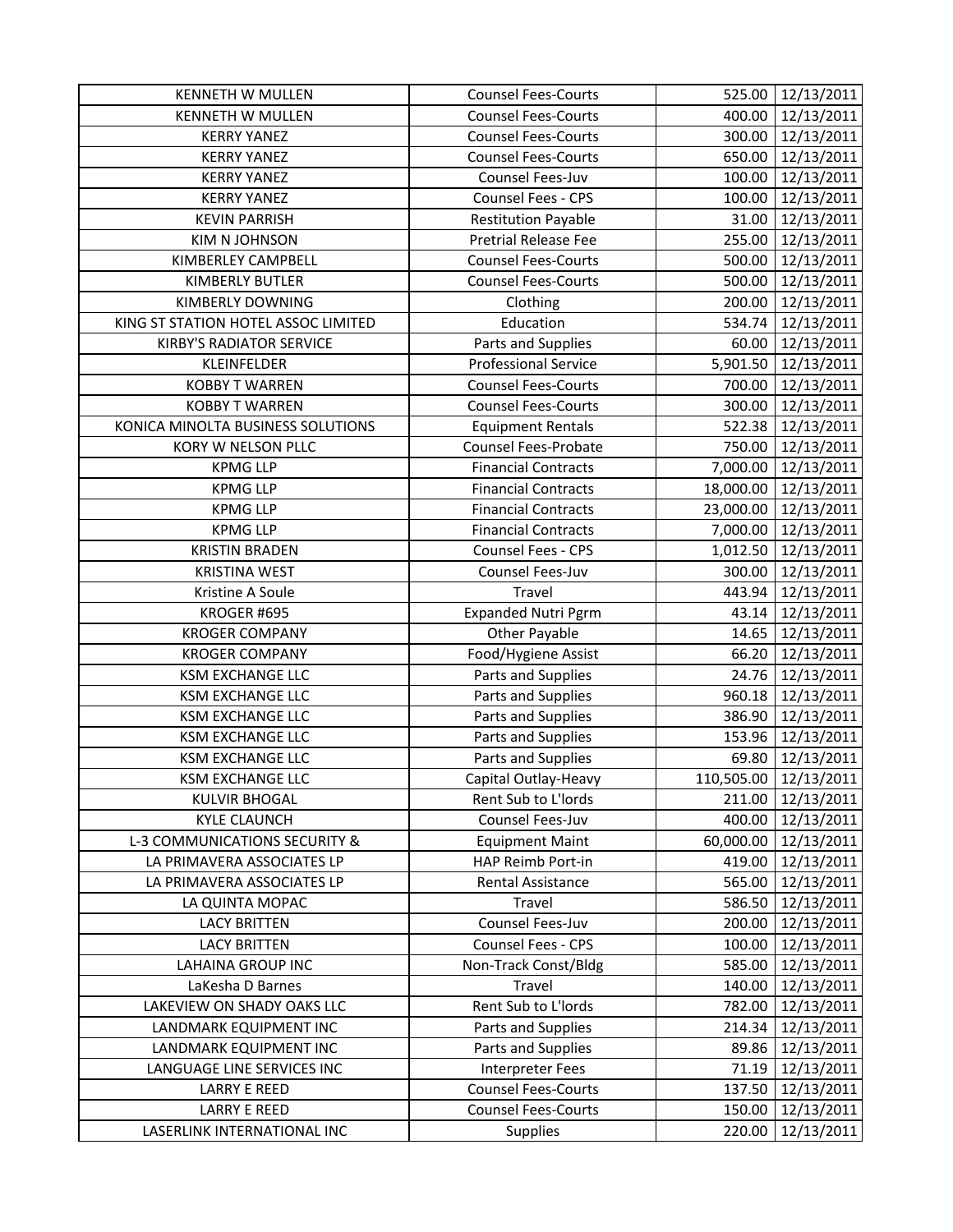| LASERLINK INTERNATIONAL INC         | Supplies                    | 440.00   | 12/13/2011        |
|-------------------------------------|-----------------------------|----------|-------------------|
| LASERLINK INTERNATIONAL INC         | Supplies                    | 550.00   | 12/13/2011        |
| LASERLINK INTERNATIONAL INC         | Supplies                    | 660.00   | 12/13/2011        |
| LASERLINK INTERNATIONAL INC         | Supplies                    | 275.00   | 12/13/2011        |
| LASERLINK INTERNATIONAL INC         | Supplies                    | 330.00   | 12/13/2011        |
| LASERLINK INTERNATIONAL INC         | Supplies                    | 744.00   | 12/13/2011        |
| LASERLINK INTERNATIONAL INC         | Supplies                    | 550.00   | 12/13/2011        |
| LASERLINK INTERNATIONAL INC         | Supplies                    | 1,650.00 | 12/13/2011        |
| LASERLINK INTERNATIONAL INC         | Supplies                    | 550.00   | 12/13/2011        |
| LASERLINK INTERNATIONAL INC         | Supplies                    | 28.00    | 12/13/2011        |
| LASERLINK INTERNATIONAL INC         | Sheriff Inventory           | 1,380.00 | 12/13/2011        |
| LASERLINK INTERNATIONAL INC         | Supplies                    | 450.00   | 12/13/2011        |
| LASERLINK INTERNATIONAL INC         | Supplies                    | 237.00   | 12/13/2011        |
| LASERLINK INTERNATIONAL INC         | Supplies                    | 477.00   | 12/13/2011        |
| LASERLINK INTERNATIONAL INC         | Supplies                    | 79.00    | 12/13/2011        |
| LASERLINK INTERNATIONAL INC         | Supplies                    | 93.00    | 12/13/2011        |
| LASERLINK INTERNATIONAL INC         | Supplies                    | 93.00    | 12/13/2011        |
| LASERLINK INTERNATIONAL INC         | Supplies                    | 79.00    | 12/13/2011        |
| LASERLINK INTERNATIONAL INC         | Supplies                    | 93.00    | 12/13/2011        |
| LASERLINK INTERNATIONAL INC         | Supplies                    | 372.00   | 12/13/2011        |
| LASERLINK INTERNATIONAL INC         | Supplies                    | 558.00   | 12/13/2011        |
| LASERLINK INTERNATIONAL INC         | Supplies                    | 387.00   | 12/13/2011        |
| LASERLINK INTERNATIONAL INC         | Supplies                    | 95.00    | 12/13/2011        |
| LASERLINK INTERNATIONAL INC         | <b>Computer Supplies</b>    | 356.00   | 12/13/2011        |
| LASERLINK INTERNATIONAL INC         | <b>Computer Supplies</b>    | 2,143.00 | 12/13/2011        |
| LATEPH ADENIJI                      | <b>Counsel Fees-Courts</b>  | 250.00   | 12/13/2011        |
| LATEPH ADENIJI                      | <b>Counsel Fees-Courts</b>  | 775.00   | 12/13/2011        |
| LATEPH ADENIJI                      | <b>Counsel Fees-Courts</b>  | 475.00   | 12/13/2011        |
| LATEPH ADENIJI                      | <b>Counsel Fees-Courts</b>  | 600.00   | 12/13/2011        |
| LATEPH ADENIJI                      | <b>Counsel Fees-Courts</b>  | 500.00   | 12/13/2011        |
| LATEPH ADENIJI                      | <b>Counsel Fees-Courts</b>  | 250.00   | 12/13/2011        |
| LATEPH ADENIJI                      | <b>Counsel Fees-Courts</b>  | 975.00   | 12/13/2011        |
| LATEPH ADENIJI                      | <b>Counsel Fees-Courts</b>  | 250.00   | 12/13/2011        |
| <b>LATRICE TATUM</b>                | Rental Assistance           |          | 675.00 12/13/2011 |
| LAURIE PURDY REPORTING SERVICE INC  | <b>Professional Service</b> | 170.28   | 12/13/2011        |
| LAW OFC OF PATTON E MAYNARD PC      | <b>Counsel Fees-Courts</b>  | 800.00   | 12/13/2011        |
| LAW OFFICE EDWARD E CASTILLO PLLC   | <b>Counsel Fees-Courts</b>  | 375.00   | 12/13/2011        |
| LAW OFFICE EDWARD E CASTILLO PLLC   | <b>Counsel Fees-Courts</b>  | 425.00   | 12/13/2011        |
| LAW OFFICE EDWARD E CASTILLO PLLC   | <b>Counsel Fees-Courts</b>  | 2,625.00 | 12/13/2011        |
| LAW OFFICE EDWARD E CASTILLO PLLC   | <b>Counsel Fees-Courts</b>  | 75.00    | 12/13/2011        |
| LAW OFFICE EDWARD E CASTILLO PLLC   | <b>Counsel Fees-Courts</b>  | 118.75   | 12/13/2011        |
| LAW OFFICE EDWARD E CASTILLO PLLC   | <b>Counsel Fees-Courts</b>  | 375.00   | 12/13/2011        |
| LAW OFFICE OF ALEXANDER KIM         | <b>Counsel Fees-Courts</b>  | 900.00   | 12/13/2011        |
| LAW OFFICE OF BRADLEY L CLARK PC    | <b>Counsel Fees-Courts</b>  | 400.00   | 12/13/2011        |
| LAW OFFICE OF BRADLEY L CLARK PC    | <b>Counsel Fees-Courts</b>  | 550.00   | 12/13/2011        |
| LAW OFFICE OF BRADLEY L CLARK PC    | <b>Counsel Fees-Courts</b>  | 100.00   | 12/13/2011        |
| LAW OFFICE OF GARY L NICKELSON      | <b>Counsel Fees-Courts</b>  | 825.00   | 12/13/2011        |
| LAW OFFICE OF HARMONY M SCHUERMAN P | <b>Counsel Fees-Courts</b>  | 200.00   | 12/13/2011        |
| LAW OFFICE OF HARMONY M SCHUERMAN P | Counsel Fees-Juv            | 200.00   | 12/13/2011        |
| LAW OFFICE OF JULIA A MCENTIRE PLLC | <b>Counsel Fees-Courts</b>  | 300.00   | 12/13/2011        |
| LAW OFFICE OF KATHY E ROUX          | Counsel Fees-Probate        | 2,200.00 | 12/13/2011        |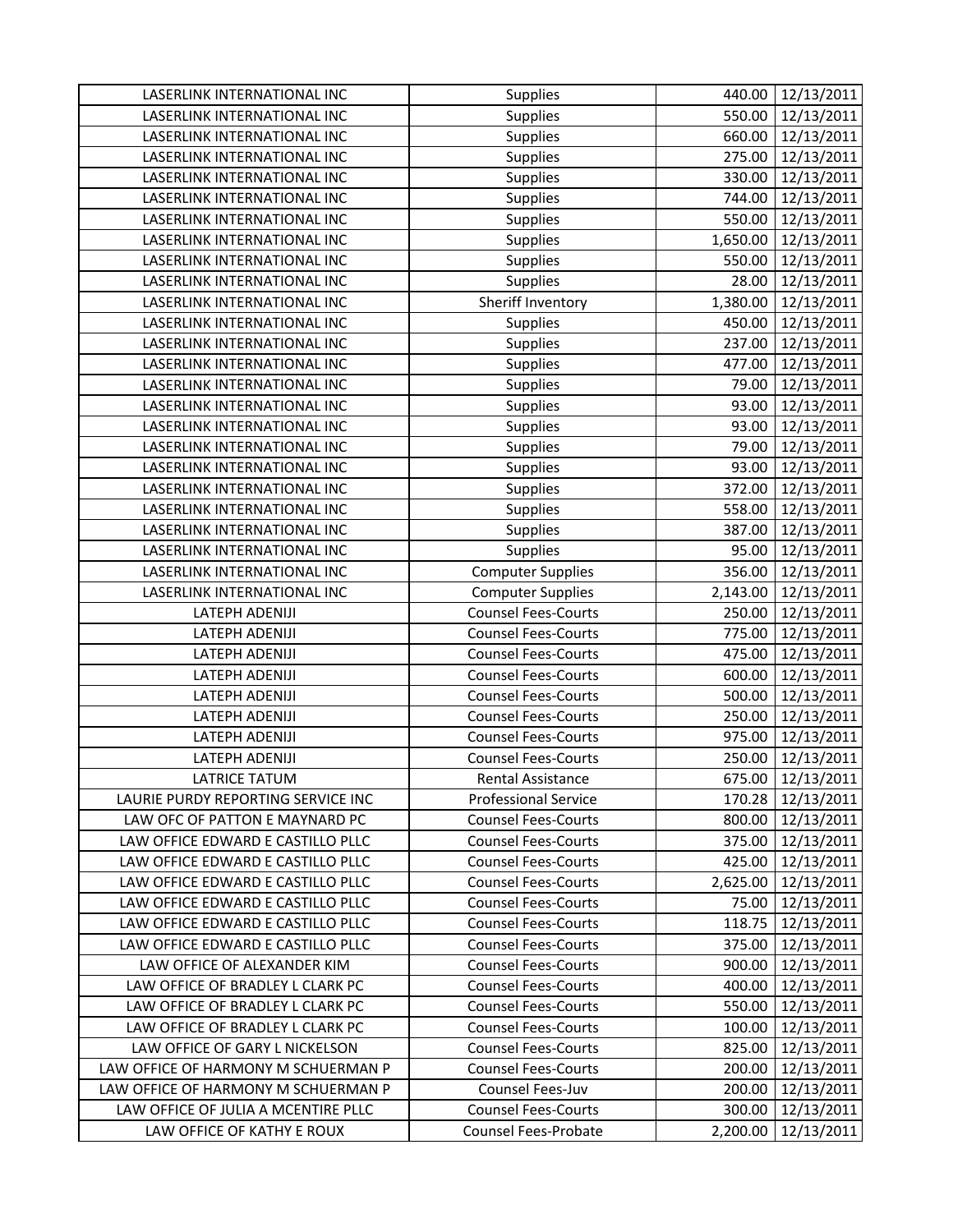| LAW OFFICE OF KEE A ABLES PC        | Counsel Fees - CPS          | 100.00   | 12/13/2011        |
|-------------------------------------|-----------------------------|----------|-------------------|
| LAW OFFICE OF KEE A ABLES PC        | Cnsl Fees-Fam Drg Ct        | 100.00   | 12/13/2011        |
| LAW OFFICE OF MEDA BOURLAND PLLC    | <b>Counsel Fees-Courts</b>  | 400.00   | 12/13/2011        |
| LAW OFFICE OF SHANNON M SEARS PC    | <b>Counsel Fees-Courts</b>  | 250.00   | 12/13/2011        |
| LAW OFFICE OF THOMAS W MCKENZIE     | <b>Counsel Fees-Courts</b>  | 210.00   | 12/13/2011        |
| LAW OFFICES OF WILLIAM T FITZGERALD | <b>Counsel Fees-Probate</b> | 250.00   | 12/13/2011        |
| LAW OFFICES OF WILLIAM T FITZGERALD | <b>Counsel Fees-Probate</b> | 250.00   | 12/13/2011        |
| <b>LAWSON PRODUCTS INC</b>          | Parts and Supplies          | 399.62   | 12/13/2011        |
| LEGG MASON REAL ESTATE CAPITAL II   | Rent Sub to L'Iords         | 102.00   | 12/13/2011        |
| Leighton G Iles                     | Travel                      | 21.80    | 12/13/2011        |
| <b>LEON REED JR</b>                 | <b>Counsel Fees-Courts</b>  | 600.00   | 12/13/2011        |
| LEON REED JR                        | <b>Counsel Fees-Courts</b>  | 600.00   | 12/13/2011        |
| LEON REED JR                        | <b>Counsel Fees-Courts</b>  | 1,150.00 | 12/13/2011        |
| LEON REED JR                        | <b>Counsel Fees-Courts</b>  | 300.00   | 12/13/2011        |
| LEON REED JR                        | <b>Counsel Fees-Courts</b>  | 450.00   | 12/13/2011        |
| <b>LEON REED JR</b>                 | <b>Counsel Fees-Courts</b>  | 600.00   | 12/13/2011        |
| <b>LEON REED JR</b>                 | <b>Counsel Fees-Courts</b>  | 125.00   | 12/13/2011        |
| LEON REED JR                        | <b>Counsel Fees-Courts</b>  | 100.00   | 12/13/2011        |
| LEONARDS FARM AND RANCH             | Landscaping Expense         | 149.95   | 12/13/2011        |
| LEONARDS FARM AND RANCH             | Landscaping Expense         | 256.00   | 12/13/2011        |
| LEONARDS FARM AND RANCH             | Parts and Supplies          | 42.50    | 12/13/2011        |
| LESLIE J BURGOYNE                   | Counsel Fees - CPS          | 100.00   | 12/13/2011        |
| <b>LESLIE JOHNS</b>                 | <b>Counsel Fees-Courts</b>  | 1,000.00 | 12/13/2011        |
| <b>LEX JOHNSTON</b>                 | <b>Counsel Fees-Courts</b>  | 815.00   | 12/13/2011        |
| LEXISNEXIS RISK DATA MANAGEMENT INC | Subscriptions               | 2,060.00 | 12/13/2011        |
| <b>LINDA L BALEY</b>                | <b>Professional Service</b> | 855.00   | 12/13/2011        |
| LISA HOOBLER                        | <b>Counsel Fees-Courts</b>  | 370.00   | 12/13/2011        |
| LISA HOOBLER                        | <b>Counsel Fees-Courts</b>  | 200.00   | 12/13/2011        |
| LISA HOOBLER                        | <b>Counsel Fees-Courts</b>  | 100.00   | 12/13/2011        |
| <b>LISA MORTON</b>                  | Reporter's Records          | 324.00   | 12/13/2011        |
| LISA MULLEN                         | <b>Counsel Fees-Courts</b>  | 1,815.00 | 12/13/2011        |
| LOCK TIGHT SECURITY INC             | <b>Equipment Maint</b>      | 324.50   | 12/13/2011        |
| <b>LOCK TIGHT SECURITY INC</b>      | <b>Building Maintenance</b> | 182.50   | 12/13/2011        |
| LOREN C GREEN PC                    | <b>Counsel Fees-Courts</b>  |          | 750.00 12/13/2011 |
| <b>LORIE GRAHAM</b>                 | Reporter's Records          | 1,596.00 | 12/13/2011        |
| LOWE'S                              | Field Equip&Supplies        | 125.25   | 12/13/2011        |
| LOWE'S                              | <b>Laundry Services</b>     | 653.94   | 12/13/2011        |
| LOWE'S                              | <b>Building Maintenance</b> | 89.99    | 12/13/2011        |
| LOWE'S                              | <b>Building Maintenance</b> | 269.00   | 12/13/2011        |
| LOWE'S                              | Parts and Supplies          | 82.50    | 12/13/2011        |
| LOWE'S                              | Parts and Supplies          | 51.25    | 12/13/2011        |
| LOWE'S                              | Field Equip&Supplies        | 39.42    | 12/13/2011        |
| LOWE'S                              | Field Equip&Supplies        | 121.68   | 12/13/2011        |
| LOWE'S                              | Field Equip&Supplies        | 148.63   | 12/13/2011        |
| LOWE'S                              | <b>Small Tools</b>          | 244.39   | 12/13/2011        |
| LOWE'S                              | Echo Lake Park              | 69.20    | 12/13/2011        |
| LOWE'S                              | <b>Building Maintenance</b> | 253.00   | 12/13/2011        |
| LOWE'S                              | <b>Building Maintenance</b> | 24.90    | 12/13/2011        |
| LQ MANAGEMENT                       | Travel                      | 358.80   | 12/13/2011        |
| LQ MANAGEMENT                       | Travel                      | 358.80   | 12/13/2011        |
| LQ MANAGEMENT LLC                   | Travel                      | 76.05    | 12/13/2011        |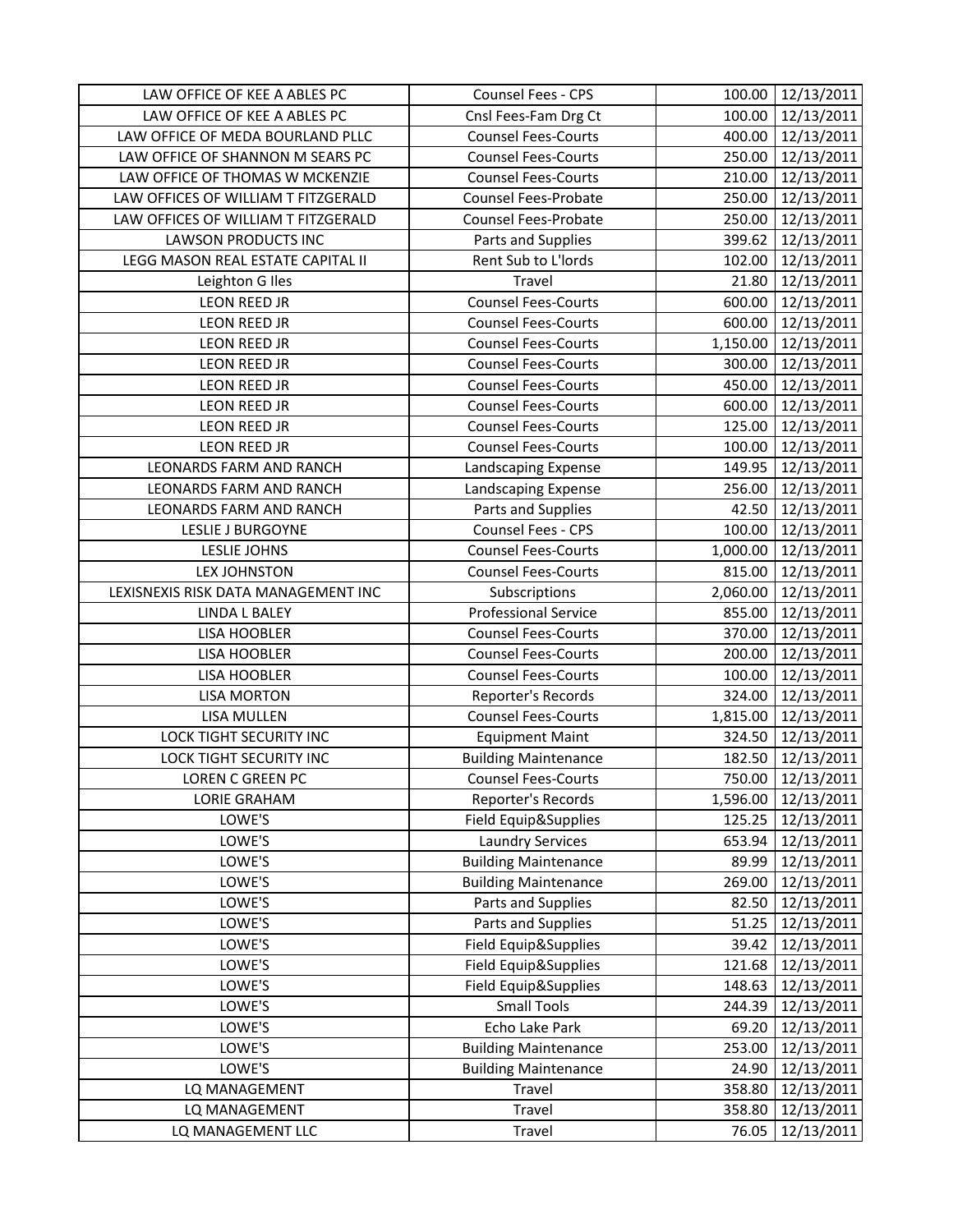| LUNCH BOX                           | <b>Meeting Expenses</b>     | 201.50   | 12/13/2011        |
|-------------------------------------|-----------------------------|----------|-------------------|
| <b>LYNDA S TARWATER</b>             | <b>Counsel Fees-Courts</b>  | 1,050.00 | 12/13/2011        |
| LYNN KELLY LAW FIRM PC              | Counsel Fees-Probate        | 400.00   | 12/13/2011        |
| MAEDC-FAIR OAKS LLP                 | HAP Reimb Port-in           | 1,248.00 | 12/13/2011        |
| M F PENDERGRAF                      | Investigative               | 311.11   | 12/13/2011        |
| M F PENDERGRAF                      | Investigative               | 1,829.66 | 12/13/2011        |
| M SUZANNE FROSSARD PC               | Counsel Fees-Juv            | 400.00   | 12/13/2011        |
| M SUZANNE FROSSARD PC               | Counsel Fees - CPS          | 680.54   | 12/13/2011        |
| M TRENT LOFTIN                      | <b>Counsel Fees-Courts</b>  | 1,100.00 | 12/13/2011        |
| MAEDC HULEN BEND SENIOR COMMUNITY L | Rent Sub to L'Iords         | 2,743.00 | 12/13/2011        |
| MAMIE BUSH JOHNSON                  | <b>Counsel Fees-Courts</b>  | 800.00   | 12/13/2011        |
| MAMIE BUSH JOHNSON                  | <b>Counsel Fees-Courts</b>  | 400.00   | 12/13/2011        |
| MAMIE BUSH JOHNSON                  | <b>Counsel Fees-Courts</b>  | 400.00   | 12/13/2011        |
| MANAGED HEALTH NETWORK INC          | <b>Employee Group Ins</b>   | 915.98   | 12/13/2011        |
| MANER FIRE EQUIPMENT, INC           | <b>Building Maintenance</b> | 99.62    | 12/13/2011        |
| MANER FIRE EQUIPMENT, INC           | <b>Building Maintenance</b> | 186.30   | 12/13/2011        |
| MANER FIRE EQUIPMENT, INC           | <b>Building Maintenance</b> | 251.50   | 12/13/2011        |
| MANER FIRE EQUIPMENT, INC           | <b>Building Maintenance</b> | 103.01   | 12/13/2011        |
| MANER FIRE EQUIPMENT, INC           | <b>Building Maintenance</b> | 6.15     | 12/13/2011        |
| <b>MANUEL MURILLO</b>               | Rent Sub to L'Iords         | 825.00   | 12/13/2011        |
| <b>MARC GAULT</b>                   | Counsel Fees-Juv            | 200.00   | 12/13/2011        |
| <b>MARC GAULT</b>                   | Counsel Fees - CPS          | 100.00   | 12/13/2011        |
| <b>MARC GAULT</b>                   | Cnsl Fees-Fam Drg Ct        | 100.00   | 12/13/2011        |
| <b>MARCUSE AND SON</b>              | A/C Maint Contract          | 232.00   | 12/13/2011        |
| <b>MARCUSE AND SON</b>              | A/C Maint Contract          | 173.13   | 12/13/2011        |
| <b>MARGARITA CERVANTES</b>          | <b>Restitution Payable</b>  | 21.91    | 12/13/2011        |
| MARINE CREEK RESIDENTIAL LP         | Rent Sub to L'Iords         | 199.00   | 12/13/2011        |
| MARK D SCOTT & ASSOCIATES PLLC      | <b>Counsel Fees-Courts</b>  | 400.00   | 12/13/2011        |
| MARK D SCOTT & ASSOCIATES PLLC      | <b>Counsel Fees-Courts</b>  | 875.00   | 12/13/2011        |
| MARK D SCOTT & ASSOCIATES PLLC      | <b>Counsel Fees-Courts</b>  | 250.00   | 12/13/2011        |
| MARK D SCOTT & ASSOCIATES PLLC      | <b>Counsel Fees-Courts</b>  | 200.00   | 12/13/2011        |
| MARK D SCOTT & ASSOCIATES PLLC      | <b>Counsel Fees-Courts</b>  | 237.50   | 12/13/2011        |
| MARK D SCOTT & ASSOCIATES PLLC      | <b>Counsel Fees-Courts</b>  | 375.00   | 12/13/2011        |
| MARK D SCOTT & ASSOCIATES PLLC      | <b>Counsel Fees-Courts</b>  |          | 200.00 12/13/2011 |
| MARK D SCOTT & ASSOCIATES PLLC      | <b>Counsel Fees-Courts</b>  | 150.00   | 12/13/2011        |
| <b>MARK ROSTEET</b>                 | <b>Counsel Fees-Courts</b>  | 300.00   | 12/13/2011        |
| <b>MARK ROSTEET</b>                 | <b>Counsel Fees-Courts</b>  | 550.00   | 12/13/2011        |
| <b>MARK ROSTEET</b>                 | <b>Counsel Fees-Courts</b>  | 700.00   | 12/13/2011        |
| <b>MARK ROSTEET</b>                 | <b>Counsel Fees-Courts</b>  | 300.00   | 12/13/2011        |
| MARRIOTT SUGAR LAND TOWN SQUAR      | Education                   | 369.51   | 12/13/2011        |
| MARRIOTT SUGAR LAND TOWN SQUAR      | Education                   | 369.51   | 12/13/2011        |
| MARRIOTT SUGAR LAND TOWN SQUAR      | Education                   | 369.51   | 12/13/2011        |
| <b>MARY B THORNTON</b>              | <b>Counsel Fees-Courts</b>  | 625.00   | 12/13/2011        |
| <b>MARY B THORNTON</b>              | <b>Counsel Fees-Courts</b>  | 800.00   | 12/13/2011        |
| <b>MARY B THORNTON</b>              | <b>Counsel Fees-Courts</b>  | 700.00   | 12/13/2011        |
| <b>MARY B THORNTON</b>              | Cnsl Fees-Crim Appls        | 2,900.00 | 12/13/2011        |
| MARY J YOUNG                        | <b>Counsel Fees-Courts</b>  | 672.50   | 12/13/2011        |
| MARY J YOUNG                        | <b>Counsel Fees-Courts</b>  | 750.00   | 12/13/2011        |
| MARY J YOUNG                        | <b>Counsel Fees-Courts</b>  | 675.00   | 12/13/2011        |
| <b>MARY R THOMSEN</b>               | <b>Counsel Fees-Courts</b>  | 150.00   | 12/13/2011        |
| <b>MARY R THOMSEN</b>               | <b>Counsel Fees-Courts</b>  | 500.00   | 12/13/2011        |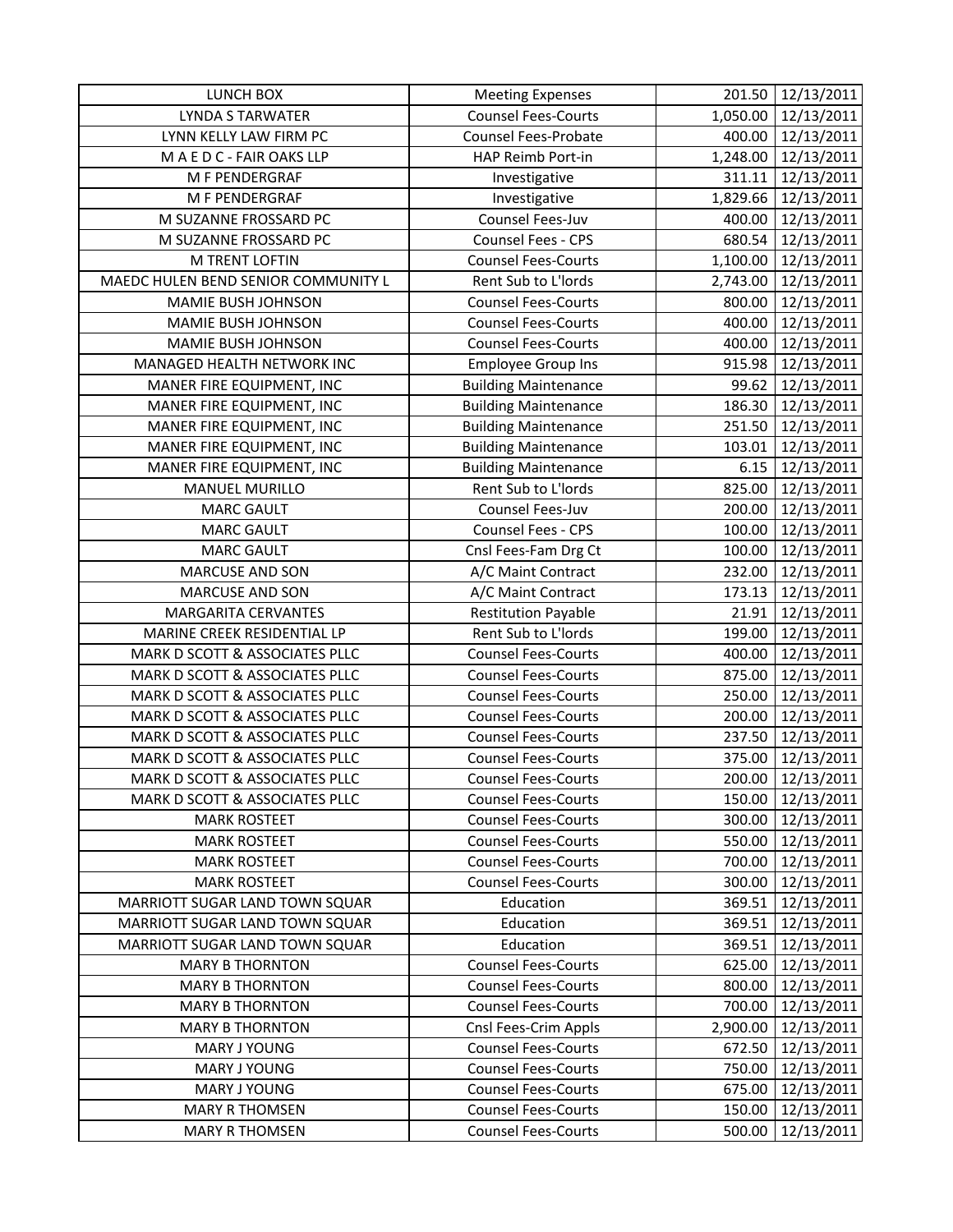| <b>MARY R THOMSEN</b>          | Counsel Fees - CPS          | 300.00   | 12/13/2011        |
|--------------------------------|-----------------------------|----------|-------------------|
| <b>MARYANNE DENNER</b>         | Tuition C/room Train        | 575.00   | 12/13/2011        |
| MASTER CLEANING SUPPLY INC     | <b>Custodian Supplies</b>   | 835.60   | 12/13/2011        |
| MATTHEW BENDER & COMPANY INC   | Law Books                   | 22.42    | 12/13/2011        |
| MATTHEW BENDER & COMPANY INC   | Law Books                   | 503.90   | 12/13/2011        |
| MATTHEW BENDER & COMPANY INC   | Law Books                   | 138.94   | 12/13/2011        |
| MATTHEW BENDER & COMPANY INC   | Law Books                   | 656.44   | 12/13/2011        |
| MATTHEW BENDER & COMPANY INC   | Law Books                   | 243.10   | 12/13/2011        |
| MATTHEW BENDER & COMPANY INC   | Law Books                   | 28.39    | 12/13/2011        |
| MATTHEW BENDER & COMPANY INC   | Law Books                   | 372.54   | 12/13/2011        |
| MATTHEW BENDER & COMPANY INC   | Law Books                   | 260.60   | 12/13/2011        |
| MATTHEW JUSKO                  | <b>Restitution Payable</b>  | 6.00     | 12/13/2011        |
| MATTHEW RODRIGUEZ              | <b>Restitution Payable</b>  | 267.39   | 12/13/2011        |
| <b>MAX BREWINGTON</b>          | Counsel Fees-Juv            | 100.00   | 12/13/2011        |
| MAXUM HEALTH SERVICES CORP     | <b>Professional Service</b> | 132.50   | 12/13/2011        |
| MAXUM HEALTH SERVICES CORP     | <b>Professional Service</b> | 157.69   | 12/13/2011        |
| MAXUM HEALTH SERVICES CORP     | <b>Professional Service</b> | 91.86    | 12/13/2011        |
| MAXUM HEALTH SERVICES CORP     | <b>Professional Service</b> | 157.69   | 12/13/2011        |
| MAXUM HEALTH SERVICES CORP     | <b>Professional Service</b> | 91.86    | 12/13/2011        |
| MAXUM HEALTH SERVICES CORP     | <b>Professional Service</b> | 91.86    | 12/13/2011        |
| MAXUM HEALTH SERVICES CORP     | <b>Professional Service</b> | 91.86    | 12/13/2011        |
| MAXUM HEALTH SERVICES CORP     | <b>Professional Service</b> | 157.69   | 12/13/2011        |
| MAXUM HEALTH SERVICES CORP     | <b>Professional Service</b> | 186.01   | 12/13/2011        |
| MAXUM HEALTH SERVICES CORP     | <b>Professional Service</b> | 91.86    | 12/13/2011        |
| MAXUM HEALTH SERVICES CORP     | <b>Professional Service</b> | 533.47   | 12/13/2011        |
| MAXUM HEALTH SERVICES CORP     | <b>Professional Service</b> | 85.67    | 12/13/2011        |
| MAXUM HEALTH SERVICES CORP     | <b>Professional Service</b> | 157.69   | 12/13/2011        |
| MAXUM HEALTH SERVICES CORP     | <b>Professional Service</b> | 91.86    | 12/13/2011        |
| MAXUM HEALTH SERVICES CORP     | <b>Professional Service</b> | 91.86    | 12/13/2011        |
| MAXUM HEALTH SERVICES CORP     | <b>Professional Service</b> | 132.50   | 12/13/2011        |
| MAXUM HEALTH SERVICES CORP     | <b>Professional Service</b> | 132.50   | 12/13/2011        |
| MAXUM HEALTH SERVICES CORP     | <b>Professional Service</b> | 132.50   | 12/13/2011        |
| MAXUM HEALTH SERVICES CORP     | <b>Professional Service</b> | 91.86    | 12/13/2011        |
| MAXUM HEALTH SERVICES CORP     | <b>Professional Service</b> |          | 132.50 12/13/2011 |
| MAXUM HEALTH SERVICES CORP     | <b>Professional Service</b> | 132.50   | 12/13/2011        |
| MAXUM HEALTH SERVICES CORP     | <b>Professional Service</b> | 157.69   | 12/13/2011        |
| MAXUM HEALTH SERVICES CORP     | <b>Professional Service</b> | 91.86    | 12/13/2011        |
| MAXUM HEALTH SERVICES CORP     | <b>Professional Service</b> | 91.86    | 12/13/2011        |
| MAXUM HEALTH SERVICES CORP     | <b>Professional Service</b> | 186.01   | 12/13/2011        |
| MAXUM HEALTH SERVICES CORP     | <b>Professional Service</b> | 533.47   | 12/13/2011        |
| MAXUM HEALTH SERVICES CORP     | <b>Professional Service</b> | 85.67    | 12/13/2011        |
| MAXUM HEALTH SERVICES CORP     | <b>Professional Service</b> | 91.86    | 12/13/2011        |
| MAXUM HEALTH SERVICES CORP     | <b>Professional Service</b> | 157.69   | 12/13/2011        |
| MAXUM HEALTH SERVICES CORP     | <b>Professional Service</b> | 91.86    | 12/13/2011        |
| MAXUM HEALTH SERVICES CORP     | <b>Professional Service</b> | 132.50   | 12/13/2011        |
| MAXUM HEALTH SERVICES CORP     | <b>Professional Service</b> | 132.50   | 12/13/2011        |
| MCQUAY INTERNATIONAL           | A/C Maint Contract          | 4,314.92 | 12/13/2011        |
| MEADOWCREEK ELEMENTARY         | <b>Restitution Payable</b>  | 200.00   | 12/13/2011        |
| <b>MEDINA &amp; MEDINA INC</b> | Central Garage Inv          | 96.00    | 12/13/2011        |
| MEDINA & MEDINA INC            | Central Garage Inv          | 210.00   | 12/13/2011        |
| MELANIE FERNANDEZ              | Clothing                    | 100.00   | 12/13/2011        |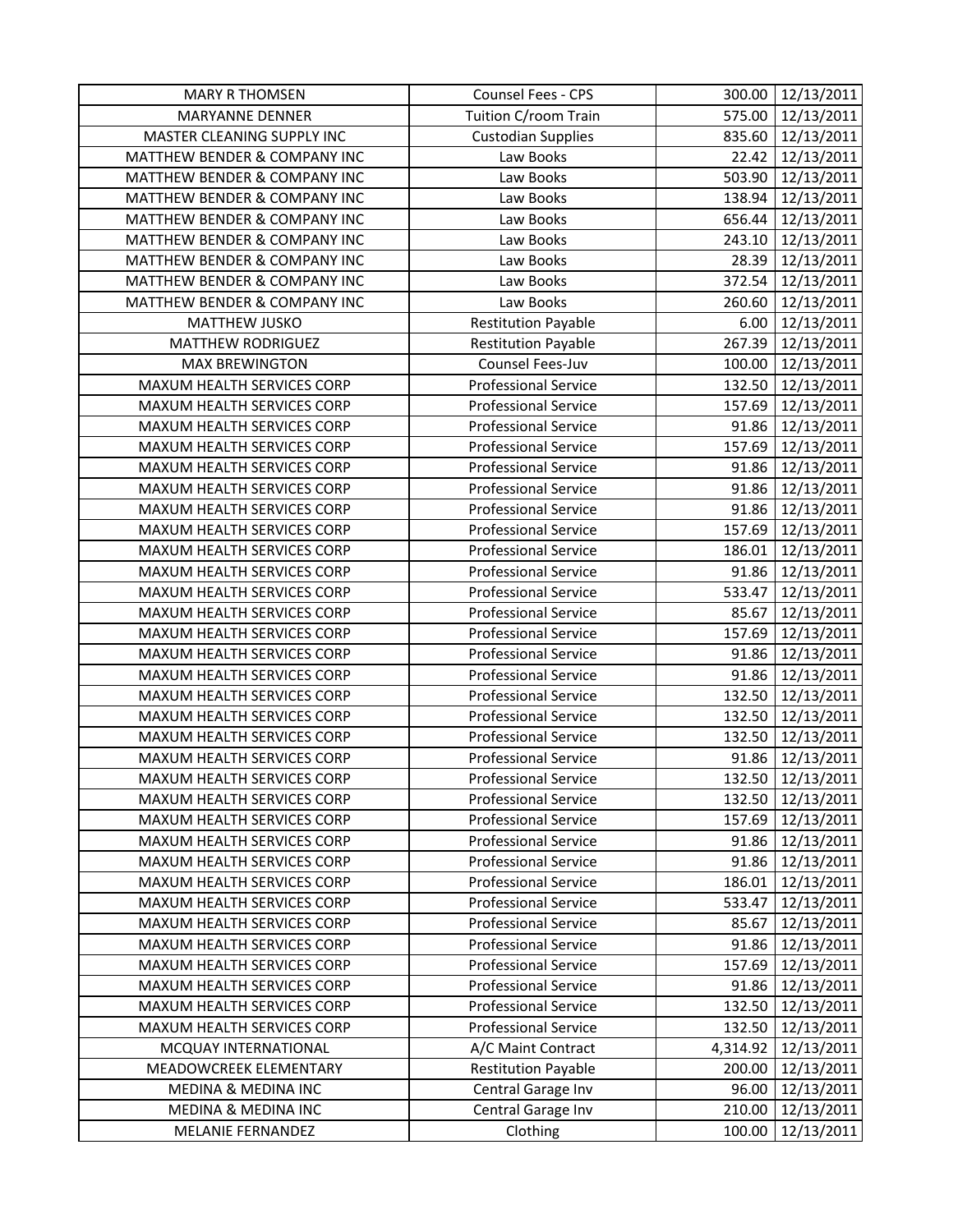| <b>MELISSA L HAMRICK</b>          | <b>Counsel Fees-Courts</b>  | 425.00   | 12/13/2011          |
|-----------------------------------|-----------------------------|----------|---------------------|
| MEMBER'S BUILDING MAINTENANCE LTD | <b>Custodian Services</b>   | 5,600.00 | 12/13/2011          |
| MEMBER'S BUILDING MAINTENANCE LTD | <b>Custodian Services</b>   | 771.65   | 12/13/2011          |
| MEMBER'S BUILDING MAINTENANCE LTD | <b>Custodian Services</b>   | 4,019.60 | 12/13/2011          |
| MEMBER'S BUILDING MAINTENANCE LTD | <b>Custodian Services</b>   | 1,248.67 | 12/13/2011          |
| MEMBER'S BUILDING MAINTENANCE LTD | <b>Custodian Services</b>   | 2,020.32 | 12/13/2011          |
| MEMBER'S BUILDING MAINTENANCE LTD | <b>Custodian Services</b>   | 3,177.80 | 12/13/2011          |
| MEMBER'S BUILDING MAINTENANCE LTD | <b>Custodian Services</b>   | 7,790.16 | 12/13/2011          |
| MEMBER'S BUILDING MAINTENANCE LTD | <b>Custodian Services</b>   |          | 7,435.90 12/13/2011 |
| MEMBER'S BUILDING MAINTENANCE LTD | <b>Custodian Services</b>   | 448.96   | 12/13/2011          |
| MEMBER'S BUILDING MAINTENANCE LTD | <b>Custodian Services</b>   | 6,208.28 | 12/13/2011          |
| MEMBER'S BUILDING MAINTENANCE LTD | <b>Custodian Services</b>   | 9,978.84 | 12/13/2011          |
| MEMBER'S BUILDING MAINTENANCE LTD | <b>Custodian Services</b>   | 1,248.67 | 12/13/2011          |
| MEMBER'S BUILDING MAINTENANCE LTD | <b>Custodian Services</b>   | 1,431.06 | 12/13/2011          |
| MEMBER'S BUILDING MAINTENANCE LTD | <b>Custodian Services</b>   | 1,066.28 | 12/13/2011          |
| MEMBER'S BUILDING MAINTENANCE LTD | <b>Custodian Services</b>   | 662.92   | 12/13/2011          |
| MEMBER'S BUILDING MAINTENANCE LTD | Contract Labor              |          | 2,414.16 12/13/2011 |
| MEMBER'S BUILDING MAINTENANCE LTD | <b>Contract Labor</b>       |          | 2,414.16 12/13/2011 |
| MEMBER'S BUILDING MAINTENANCE LTD | Contract Labor              | 2,414.16 | 12/13/2011          |
| MERCEDES MEDICAL INC              | <b>Medical Supplies</b>     | 790.53   | 12/13/2011          |
| <b>MERRY LAUREEN MOORE</b>        | <b>Counsel Fees-Probate</b> | 2,200.00 | 12/13/2011          |
| <b>MERRY LAUREEN MOORE</b>        | Counsel Fees-Probate        | 2,200.00 | 12/13/2011          |
| METROPLEX SERVICE WELDING         | Lab Equip Mainten           | 975.70   | 12/13/2011          |
| METROPLEX SERVICE WELDING         | Parts and Supplies          | 56.10    | 12/13/2011          |
| METROPLEX SERVICE WELDING         | Parts and Supplies          | 51.00    | 12/13/2011          |
| METROPLEX SERVICE WELDING         | Parts and Supplies          | 56.10    | 12/13/2011          |
| METROPLEX SERVICE WELDING         | <b>Building Maintenance</b> | 26.10    | 12/13/2011          |
| MHMR OF TARRANT COUNTY            | O/P Group Counseling        | 9,117.56 | 12/13/2011          |
| MICHAEL BERGER                    | Counsel Fees-Juv            | 300.00   | 12/13/2011          |
| MICHAEL DEEGAN                    | <b>Counsel Fees-Courts</b>  | 450.00   | 12/13/2011          |
| MICHAEL DEEGAN                    | <b>Counsel Fees-Courts</b>  | 500.00   | 12/13/2011          |
| MICHAEL DEEGAN                    | <b>Counsel Fees-Courts</b>  | 1,000.00 | 12/13/2011          |
| MICHAEL DEEGAN                    | <b>Counsel Fees-Courts</b>  | 300.00   | 12/13/2011          |
| MICHAEL JAMES WILLIAMS            | Rent Sub to L'Iords         |          | 41.00 12/13/2011    |
| MICHAEL KEVIN DAVIS               | Tires and Tubes             | 68.07    | 12/13/2011          |
| MICHAEL LOGAN WARE                | <b>Counsel Fees-Courts</b>  | 1,020.00 | 12/13/2011          |
| MICHAEL S BUMAGIN MD              | <b>Medical Services</b>     | 100.00   | 12/13/2011          |
| MICHAEL SHAWN MATLOCK             | <b>Counsel Fees-Courts</b>  | 400.00   | 12/13/2011          |
| MICHAEL SHAWN MATLOCK             | <b>Counsel Fees-Courts</b>  | 650.00   | 12/13/2011          |
| Michelle A Keim                   | Mileage Allowance           | 29.97    | 12/13/2011          |
| Michelle A Keim                   | Travel                      | 90.52    | 12/13/2011          |
| MIDWEST MEDICAL SUPPLY CO, LLC    | Lab Supplies                | 375.00   | 12/13/2011          |
| MIMOSA LANE LLC                   | Water                       | 17.71    | 12/13/2011          |
| MIMOSA LANE LLC                   | Water                       | 10.85    | 12/13/2011          |
| MINICK LAW PC                     | <b>Counsel Fees-Courts</b>  | 475.00   | 12/13/2011          |
| MINICK LAW PC                     | <b>Counsel Fees-Courts</b>  | 970.00   | 12/13/2011          |
| MINICK LAW PC                     | <b>Counsel Fees-Courts</b>  | 375.00   | 12/13/2011          |
| MINICK LAW PC                     | <b>Counsel Fees-Courts</b>  | 125.00   | 12/13/2011          |
| MONTRELL DEON THOMPSON            | Drug Seizure-Unit           | 2,000.00 | 12/13/2011          |
| MONTRELL DEON THOMPSON            | Drug Seizure Int            | 2.90     | 12/13/2011          |
| MOORE MEDICAL LLC                 | <b>Custodian Supplies</b>   | 153.00   | 12/13/2011          |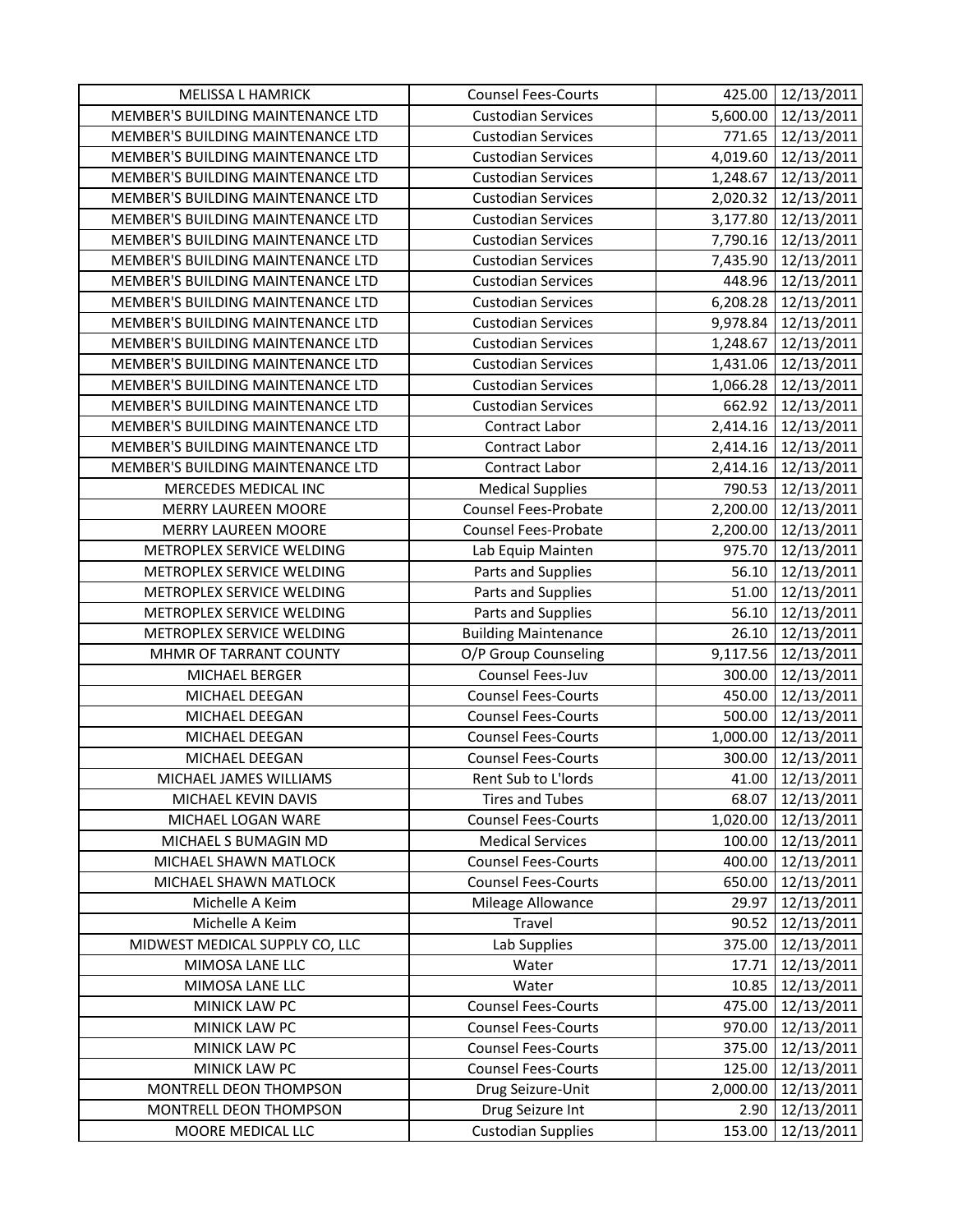| MOORE MEDICAL LLC                   | Lab Supplies                | 127.75    | 12/13/2011        |
|-------------------------------------|-----------------------------|-----------|-------------------|
| MORITZ CHEVROLET CHRYSLER           | Central Garage Inv          | 57.04     | 12/13/2011        |
| MORTECH MFG                         | Capital Outlay Low V        | 5,223.60  | 12/13/2011        |
| MORTECH MFG                         | Non-Track Equipment         | 1,279.40  | 12/13/2011        |
| MOTOROLA INC                        | Radio Serv-Non Contr        | 1,051.52  | 12/13/2011        |
| Mr Brad L Carpenter                 | Travel                      | 817.97    | 12/13/2011        |
| Mr Bradley S Gatewood               | Transportation              | 54.94     | 12/13/2011        |
| Mr Carnelius L Carey                | Transportation              | 16.48     | 12/13/2011        |
| Mr Christopher B Murphy             | Supplies                    | 62.00     | 12/13/2011        |
| Mr David A Barrett                  | Education                   | 140.00    | 12/13/2011        |
| Mr Lionel F Ramirez                 | Travel                      | 62.00     | 12/13/2011        |
| Mr Marvin L Collins                 | Education                   | 93.57     | 12/13/2011        |
| Mr Richard G Ritchie                | Education                   | 429.89    | 12/13/2011        |
| Mr T C Webster                      | Education                   | 449.59    | 12/13/2011        |
| Mr William R Junior                 | Education                   | 155.07    | 12/13/2011        |
| MRI COUNTRY BEND INVESTMENT FUND LP | Rent Sub to L'Iords         | 270.00    | 12/13/2011        |
| MRS BAIRD'S BAKERIES INC            | Food                        | 261.59    | 12/13/2011        |
| Ms Abigail M Garcia                 | Travel                      | 80.00     | 12/13/2011        |
| Ms Angela A Franko                  | Travel                      | 140.00    | 12/13/2011        |
| Ms Debbie K Schneider               | Education                   | 447.64    | 12/13/2011        |
| Ms Emily Stuart                     | Education                   | 343.60    | 12/13/2011        |
| Ms Germaine C Woolridge             | Education                   | 92.00     | 12/13/2011        |
| Ms Jana J Johnson                   | Education                   | 92.00     | 12/13/2011        |
| Ms Janice E Gentry                  | Travel                      | 466.04    | 12/13/2011        |
| Ms Jeannette E Johnson              | Education                   | 30.00     | 12/13/2011        |
| Ms Karen Buckley                    | Travel                      | 410.25    | 12/13/2011        |
| Ms Linda Bierman-Davis              | Education                   | 321.51    | 12/13/2011        |
| Ms Lisa R Woodard                   | Education                   | 140.00    | 12/13/2011        |
| Ms Marquetta E Westmoreland         | Travel                      | 82.00     | 12/13/2011        |
| Ms Patricia V Benavides             | Education                   | 146.00    | 12/13/2011        |
| Ms Tracy Pelle                      | Education                   | 322.56    | 12/13/2011        |
| Ms Vickie D Bowers                  | Travel                      | 308.98    | 12/13/2011        |
| N TX SALES & DISTRIBUTION LLC       | Parts and Supplies          | 462.95    | 12/13/2011        |
| NACCHO-NATIONAL ASSOCIATION OF      | Education                   |           | 500.00 12/13/2011 |
| <b>NANCY FUGATE</b>                 | Rent Sub to L'Iords         | 114.00    | 12/13/2011        |
| <b>NANCY GORDON</b>                 | Counsel Fees - CPS          | 1,185.00  | 12/13/2011        |
| NAOYA ORIME                         | Rent Sub to L'Iords         | 685.00    | 12/13/2011        |
| NATHERRAL J WASHINGTON              | <b>Counsel Fees-Courts</b>  | 250.00    | 12/13/2011        |
| NATIONAL PUBLIC SAFETY INFORMATION  | <b>Supplies</b>             | 169.00    | 12/13/2011        |
| NATIONAL SHERIFF'S ASSOCIATION      | Dues                        | 500.00    | 12/13/2011        |
| NATIONAL VETERINARY SERVICES L      | Lab Supplies                | 259.00    | 12/13/2011        |
| <b>NAVID ALBAND</b>                 | <b>Counsel Fees-Courts</b>  | 350.00    | 12/13/2011        |
| NAVID ALBAND                        | <b>Counsel Fees-Courts</b>  | 1,800.00  | 12/13/2011        |
| <b>NELON LAW GROUP PLLC</b>         | <b>Counsel Fees-Courts</b>  | 200.00    | 12/13/2011        |
| NELON LAW GROUP PLLC                | <b>Counsel Fees-Courts</b>  | 500.00    | 12/13/2011        |
| <b>NESTOR RODRIGUEZDIAS</b>         | <b>Restitution Payable</b>  | 240.00    | 12/13/2011        |
| NEVILL BUSINESS MACHINES INC        | <b>Equipment Rentals</b>    | 195.00    | 12/13/2011        |
| NEXUS LANGUAGE COMMUNICATIONS       | <b>Interpreter Fees</b>     | 45.00     | 12/13/2011        |
| <b>NORSTAR</b>                      | Rent Sub to L'Iords         | 951.00    | 12/13/2011        |
| NORTH CENTRAL TX COUNCIL OF         | <b>Professional Service</b> | 34,792.00 | 12/13/2011        |
| NORTH TEXAS ADDICTION COUNSELING    | Professional Service        | 355.00    | 12/13/2011        |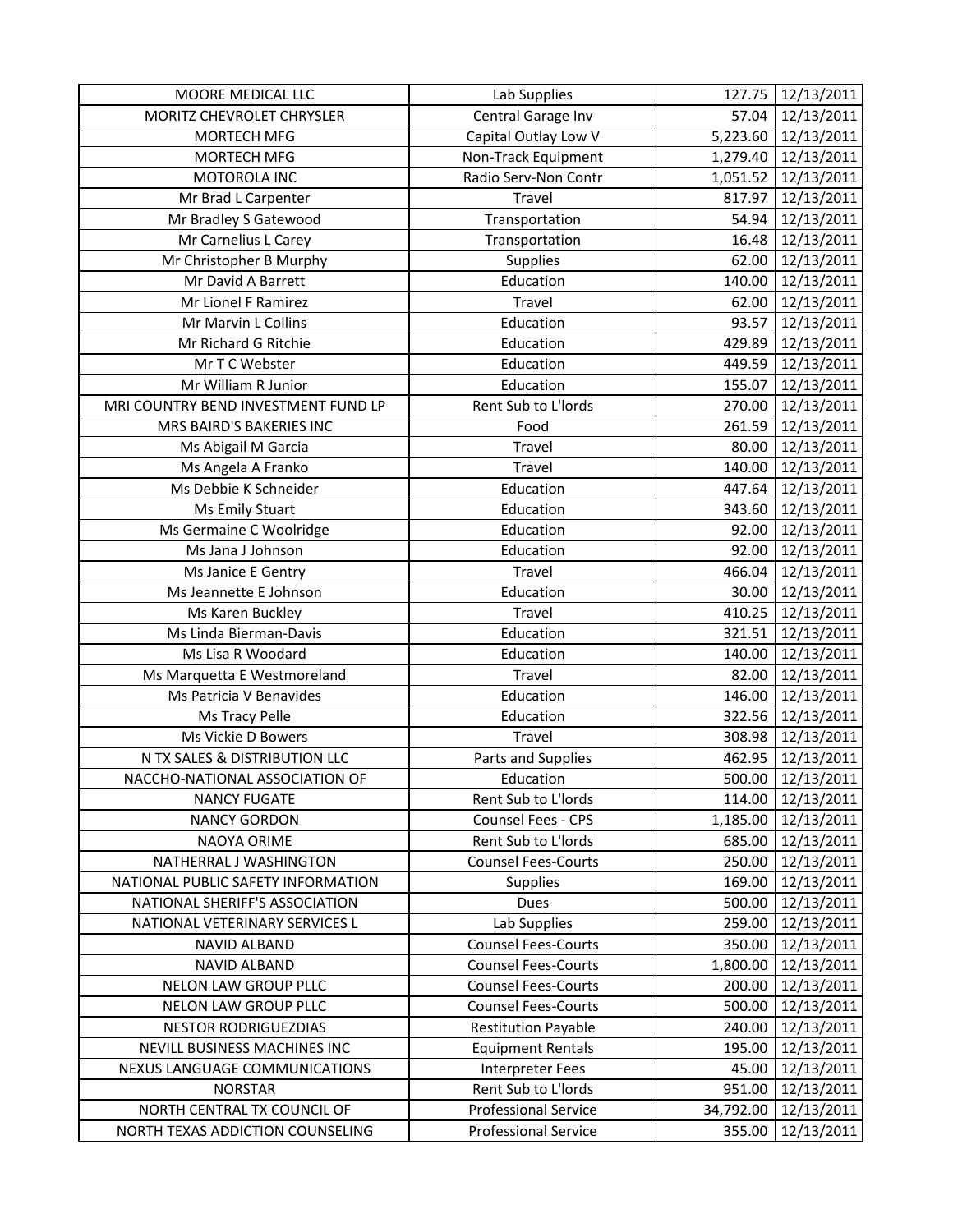| NORTH TEXAS JUSTICE OF THE        | Education                   | 40.00    | 12/13/2011        |
|-----------------------------------|-----------------------------|----------|-------------------|
| NORTH TEXAS JUSTICE OF THE        | Education                   | 40.00    | 12/13/2011        |
| NORTH TEXAS JUSTICES OF THE PEACE | Dues                        |          | 25.00 12/13/2011  |
| NORTH TEXAS JUSTICES OF THE PEACE | Dues                        |          | 25.00 12/13/2011  |
| NORTH TEXAS JUSTICES OF THE PEACE | Dues                        | 25.00    | 12/13/2011        |
| NORTH TEXAS JUSTICES OF THE PEACE | Dues                        | 25.00    | 12/13/2011        |
| NORTH TEXAS JUSTICES OF THE PEACE | Dues                        | 25.00    | 12/13/2011        |
| NORTH TEXAS JUSTICES OF THE PEACE | Dues                        | 25.00    | 12/13/2011        |
| NORTH TEXAS JUSTICES OF THE PEACE | Dues                        | 25.00    | 12/13/2011        |
| NORTH TEXAS JUSTICES OF THE PEACE | Dues                        | 25.00    | 12/13/2011        |
| NORTH TEXAS JUSTICES OF THE PEACE | Dues                        | 25.00    | 12/13/2011        |
| NORTH TEXAS JUSTICES OF THE PEACE | Dues                        | 25.00    | 12/13/2011        |
| NORTH TEXAS JUSTICES OF THE PEACE | Dues                        | 25.00    | 12/13/2011        |
| NORTH TEXAS JUSTICES OF THE PEACE | Dues                        | 25.00    | 12/13/2011        |
| <b>NORTON METAL</b>               | <b>Building Maintenance</b> | 9,640.69 | 12/13/2011        |
| NOTTING HILL PARTNERS LP          | Rent Sub to L'Iords         | 1,047.00 | 12/13/2011        |
| NOTTING HILL PARTNERS LP          | <b>Utility Allowance</b>    | 75.00    | 12/13/2011        |
| OAK FARMS DAIRY                   | Food                        |          | 858.36 12/13/2011 |
| OAK TIMBERS-NORTH GREENBRIAR LP   | Rent Sub to L'Iords         | 1,451.00 | 12/13/2011        |
| <b>OCCUPATIONAL &amp; TRAVEL</b>  | Supplies                    | 98.90    | 12/13/2011        |
| OCE FINANCIAL SERVICES INC (OFSI) | <b>Equipment Rentals</b>    | 5,433.00 | 12/13/2011        |
| OCEAN COUNTY SHERIFF'S DEPT       | <b>Court Costs</b>          | 75.00    | 12/13/2011        |
| OFFICE STORE DEPOT INC            | <b>Computer Maintenance</b> | 345.00   | 12/13/2011        |
| OHC/COBBLESTONE LTD               | Rent Sub to L'Iords         | 1,029.00 | 12/13/2011        |
| OHC/COBBLESTONE LTD               | Rent Sub to L'Iords         | 446.00   | 12/13/2011        |
| <b>OKEY AKPOM</b>                 | <b>Counsel Fees-Courts</b>  | 275.00   | 12/13/2011        |
| OLUBUKOLA OBAYANJU                | <b>Counsel Fees-Courts</b>  | 500.00   | 12/13/2011        |
| OLUBUKOLA OBAYANJU                | <b>Counsel Fees-Courts</b>  | 100.00   | 12/13/2011        |
| <b>OMEGA LABORATORIES INC</b>     | Laboratory Costs            | 890.00   | 12/13/2011        |
| OMNI AUSTIN HOTEL DOWNTOWN        | Education                   | 205.28   | 12/13/2011        |
| OMNIBASE SERVICES OF TEXAS LP     | <b>TDPS OmniBase</b>        | 379.15   | 12/13/2011        |
| ONE AMELIA PARC LP                | Rent Sub to L'Iords         | 510.00   | 12/13/2011        |
| ONE VILLAGE CREEK LP              | Rent Sub to L'Iords         | 56.00    | 12/13/2011        |
| <b>ONPEAK LLC</b>                 | Education                   |          | 443.52 12/13/2011 |
| ORIENTAL TRADING CO INC           | <b>Supplies</b>             | 112.99   | 12/13/2011        |
| ORIME NAOYA AND TERRIA CAPITAL    | Rental Assistance           | 550.00   | 12/13/2011        |
| <b>OVERHEAD DOOR</b>              | <b>Building Maintenance</b> |          | 225.00 12/13/2011 |
| <b>OVERTON SQUARE LP</b>          | Rent Sub to L'Iords         | 532.00   | 12/13/2011        |
| <b>OWENS &amp; OWENS</b>          | Counsel Fees - CPS          | 250.00   | 12/13/2011        |
| P MICHAEL SCHNEIDER LAW FIRM PC   | <b>Counsel Fees-Courts</b>  | 300.00   | 12/13/2011        |
| P MICHAEL SCHNEIDER LAW FIRM PC   | <b>Counsel Fees-Courts</b>  | 125.00   | 12/13/2011        |
| P MICHAEL SCHNEIDER LAW FIRM PC   | <b>Counsel Fees-Courts</b>  | 500.00   | 12/13/2011        |
| PAMELA S FERNANDEZ                | <b>Counsel Fees-Courts</b>  | 1,450.00 | 12/13/2011        |
| PAMELA S FERNANDEZ                | <b>Counsel Fees-Courts</b>  | 118.75   | 12/13/2011        |
| PAMELA S FERNANDEZ                | <b>Counsel Fees-Courts</b>  | 125.00   | 12/13/2011        |
| PAMELA S FERNANDEZ                | <b>Counsel Fees-Courts</b>  | 800.00   | 12/13/2011        |
| PARKER ELECTRIC                   | <b>Building Maintenance</b> | 83.68    | 12/13/2011        |
| PARKER ELECTRIC                   | <b>Building Maintenance</b> | 245.90   | 12/13/2011        |
| PARKER ELECTRIC                   | <b>Building Maintenance</b> | 157.00   | 12/13/2011        |
| PATRICE MORROW                    | Clothing                    | 100.00   | 12/13/2011        |
| PATRICIA L SUMMERS                | Counsel Fees - CPS          | 200.00   | 12/13/2011        |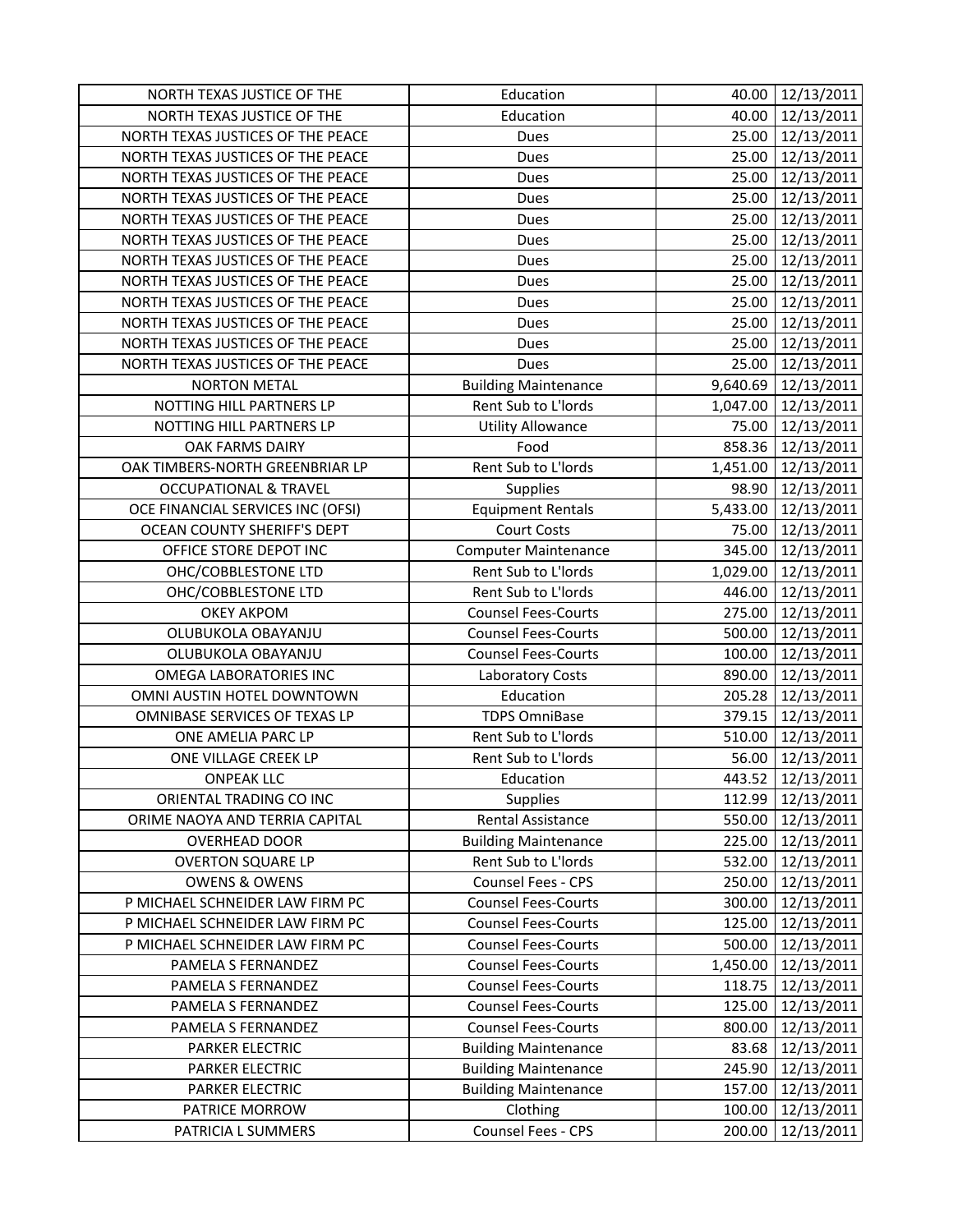| PATRICIA MARGARET MCBRIDE           | <b>Counsel Fees-Courts</b>  | 550.00    | 12/13/2011       |
|-------------------------------------|-----------------------------|-----------|------------------|
| PATRICK CURRAN                      | <b>Counsel Fees-Courts</b>  | 1,130.00  | 12/13/2011       |
| PATRICK CURRAN                      | <b>Counsel Fees-Courts</b>  | 2,060.00  | 12/13/2011       |
| PATRICK CURRAN                      | <b>Counsel Fees-Courts</b>  | 440.00    | 12/13/2011       |
| PATRICK CURRAN                      | <b>Counsel Fees-Courts</b>  | 130.00    | 12/13/2011       |
| PATRICK R MCCARTY                   | <b>Counsel Fees-Courts</b>  | 175.00    | 12/13/2011       |
| PATRICK S DOHONEY & ASSOCIATES PLLC | <b>Counsel Fees-Courts</b>  | 100.00    | 12/13/2011       |
| PATRICK S DOHONEY & ASSOCIATES PLLC | <b>Counsel Fees-Courts</b>  | 5,010.00  | 12/13/2011       |
| PATRICK S DOHONEY & ASSOCIATES PLLC | <b>Counsel Fees-Courts</b>  | 650.00    | 12/13/2011       |
| PATRICK S DOHONEY & ASSOCIATES PLLC | <b>Counsel Fees-Courts</b>  | 500.00    | 12/13/2011       |
| PATRICK S DOHONEY & ASSOCIATES PLLC | <b>Counsel Fees-Courts</b>  | 75.00     | 12/13/2011       |
| PATRICK S DOHONEY & ASSOCIATES PLLC | <b>Counsel Fees-Courts</b>  | 150.00    | 12/13/2011       |
| PATTY TILLMAN                       | Counsel Fees-Juv            | 312.50    | 12/13/2011       |
| PATTY TILLMAN                       | Counsel Fees - CPS          | 100.00    | 12/13/2011       |
| PAUL CONNER                         | <b>Counsel Fees-Courts</b>  | 475.00    | 12/13/2011       |
| PAUL CONNER                         | <b>Counsel Fees-Courts</b>  | 1,310.00  | 12/13/2011       |
| PAUL CONNER                         | <b>Counsel Fees-Courts</b>  | 2,700.00  | 12/13/2011       |
| PAUL CONNER                         | <b>Counsel Fees-Courts</b>  | 1,475.00  | 12/13/2011       |
| <b>PAUL FRANCIS</b>                 | Cnsl Fees-Crim Appls        | 650.00    | 12/13/2011       |
| PAUL LEWALLEN                       | <b>Counsel Fees-Courts</b>  | 137.50    | 12/13/2011       |
| PAUL V PREVITE                      | <b>Counsel Fees-Courts</b>  | 450.00    | 12/13/2011       |
| PAUL V PREVITE                      | <b>Counsel Fees-Courts</b>  | 450.00    | 12/13/2011       |
| PAUL V PREVITE                      | <b>Counsel Fees-Courts</b>  | 125.00    | 12/13/2011       |
| PAULA FOREMAN                       | Clothing                    | 206.35    | 12/13/2011       |
| PC MAGAZINE                         | Subscriptions               | 18.00     | 12/13/2011       |
| PEDRO CISNEROS                      | Counsel Fees-Juv            | 200.00    | 12/13/2011       |
| PENSTAR POWER LLC                   | <b>Utility Allowance</b>    | 163.00    | 12/13/2011       |
| PERKIN-ELMER HEALTH SCIENCES        | Lab Equip Mainten           | 23,868.00 | 12/13/2011       |
| PERKIN-ELMER HEALTH SCIENCES        | <b>Moving Costs</b>         | 23,260.00 | 12/13/2011       |
| PETER A VAN DALEN                   | <b>Building Maintenance</b> | 135.00    | 12/13/2011       |
| PETER A VAN DALEN                   | <b>Building Maintenance</b> | 10.00     | 12/13/2011       |
| PETER A VAN DALEN                   | <b>Building Maintenance</b> | 325.00    | 12/13/2011       |
| PETER A VAN DALEN                   | <b>Building Maintenance</b> | 10.00     | 12/13/2011       |
| PETER A VAN DALEN                   | <b>Building Maintenance</b> |           | 12.00 12/13/2011 |
| PETER A VAN DALEN                   | <b>Building Maintenance</b> | 20.00     | 12/13/2011       |
| PETER A VAN DALEN                   | <b>Building Maintenance</b> | 10.00     | 12/13/2011       |
| PETER A VAN DALEN                   | <b>Building Maintenance</b> | 40.00     | 12/13/2011       |
| PETER A VAN DALEN                   | <b>Building Maintenance</b> | 45.00     | 12/13/2011       |
| PETER A VAN DALEN                   | <b>Building Maintenance</b> | 5.00      | 12/13/2011       |
| PETER A VAN DALEN                   | <b>Building Maintenance</b> | 75.00     | 12/13/2011       |
| PETER A VAN DALEN                   | <b>Building Maintenance</b> | 18.00     | 12/13/2011       |
| PETER A VAN DALEN                   | <b>Building Maintenance</b> | 10.00     | 12/13/2011       |
| PETER A VAN DALEN                   | <b>Building Maintenance</b> | 125.00    | 12/13/2011       |
| PETER A VAN DALEN                   | <b>Building Maintenance</b> | 20.00     | 12/13/2011       |
| PETER A VAN DALEN                   | <b>Building Maintenance</b> | 35.00     | 12/13/2011       |
| PETER A VAN DALEN                   | <b>Building Maintenance</b> | 9.00      | 12/13/2011       |
| PHENOMENEX, INC.                    | Lab Supplies                | 3,466.37  | 12/13/2011       |
| PHILLIPS & NABORS PLLC              | Counsel Fees - CPS          | 100.00    | 12/13/2011       |
| PIA R. RODRIGUEZ                    | <b>Counsel Fees-Courts</b>  | 1,700.00  | 12/13/2011       |
| PIA R. RODRIGUEZ                    | <b>Counsel Fees-Courts</b>  | 100.00    | 12/13/2011       |
| PITNEY BOWES INC                    | <b>Equipment Rentals</b>    | 627.00    | 12/13/2011       |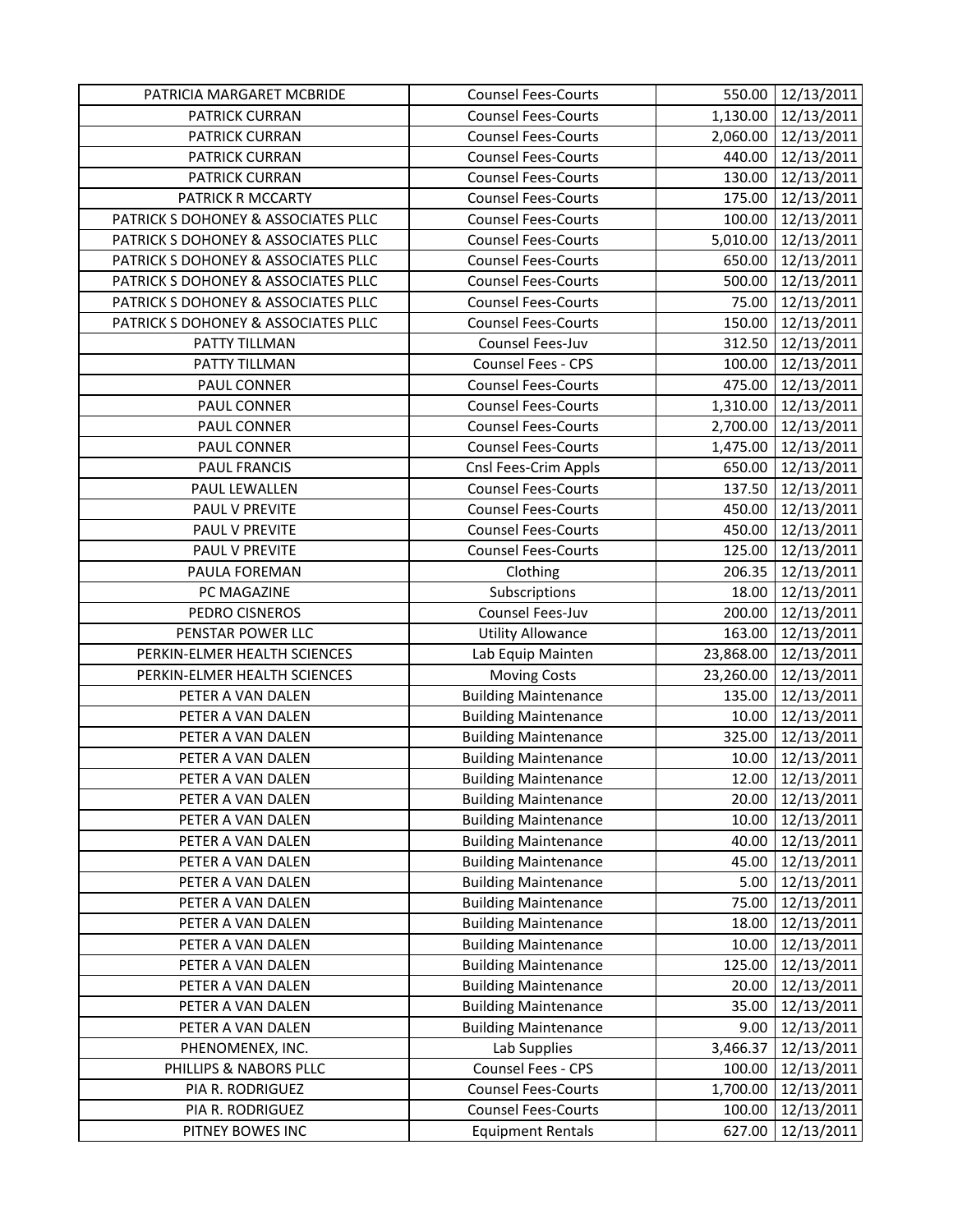| PLANNED PARENTHOOD OF               | <b>Professional Service</b> | 147.26    | 12/13/2011        |
|-------------------------------------|-----------------------------|-----------|-------------------|
| PLANT INTERSCAPES                   | <b>Building Maintenance</b> | 205.50    | 12/13/2011        |
| POLLOCK PAPER DISTRIBUTORS          | Sheriff Inventory           | 856.75    | 12/13/2011        |
| POLLOCK PAPER DISTRIBUTORS          | <b>Custodian Supplies</b>   | 126.30    | 12/13/2011        |
| POLLOCK PAPER DISTRIBUTORS          | <b>Custodian Supplies</b>   | 126.30    | 12/13/2011        |
| PRACTICAL A/R SOLUTIONS INC         | <b>Medical Supplies</b>     | 86.46     | 12/13/2011        |
| PRACTICAL A/R SOLUTIONS INC         | <b>Medical Supplies</b>     | 155.00    | 12/13/2011        |
| PRACTICAL A/R SOLUTIONS INC         | <b>Medical Supplies</b>     | 136.80    | 12/13/2011        |
| PRAETORIAN OPERATING INC            | Sheriff Inventory           | 3,330.72  | 12/13/2011        |
| PRAETORIAN OPERATING INC            | Sheriff Inventory           | 1,164.80  | 12/13/2011        |
| PRAETORIAN OPERATING INC            | <b>Custodian Supplies</b>   | 493.44    | 12/13/2011        |
| PRAETORIAN OPERATING INC            | <b>Building Maintenance</b> | 76.40     | 12/13/2011        |
| PRAETORIAN OPERATING INC            | <b>Custodian Supplies</b>   | 880.00    | 12/13/2011        |
| PRESSTEK INC                        | <b>Equipment Maint</b>      | 1,696.00  | 12/13/2011        |
| PRODUCTS UNLIMITED INC              | Lab Supplies                | 216.00    | 12/13/2011        |
| PROFESSIONAL TURF PRODUCTS LP       | Landscaping Expense         | 1,561.34  | 12/13/2011        |
| PRONTO COURIER SERVICE LLC          | <b>Professional Service</b> | 200.01    | 12/13/2011        |
| PSYCHOTHERAPY SERVICES & YOKEFELLOW | Psych Exam/Testimony        | 660.00    | 12/13/2011        |
| QIAGEN                              | Lab Supplies                | 874.64    | 12/13/2011        |
| <b>QUEST DIAGNOSTICS INC</b>        | <b>Professional Service</b> | 181.29    | 12/13/2011        |
| <b>QUEST DIAGNOSTICS INC</b>        | Laboratory Costs            | 80.00     | 12/13/2011        |
| <b>QUEST DIAGNOSTICS INC</b>        | Laboratory Costs            | 153.75    | 12/13/2011        |
| <b>QUEST DIAGNOSTICS INC</b>        | Laboratory Costs            | 176.25    | 12/13/2011        |
| <b>QUEST DIAGNOSTICS INC</b>        | <b>Medical Supplies</b>     | 119.27    | 12/13/2011        |
| <b>QUICKSEARCH COM LLC</b>          | <b>Background Check</b>     | 702.00    | 12/13/2011        |
| R MAUREEN TOLBERT                   | <b>Counsel Fees-Courts</b>  | 450.00    | 12/13/2011        |
| R MAUREEN TOLBERT                   | <b>Counsel Fees-Courts</b>  | 686.25    | 12/13/2011        |
| <b>RANDY W BOWERS</b>               | <b>Counsel Fees-Courts</b>  | 400.00    | 12/13/2011        |
| <b>RANDY W BOWERS</b>               | <b>Counsel Fees-Courts</b>  | 500.00    | 12/13/2011        |
| RASIX COMPUTER CENTER INC           | Supplies                    | 57.60     | 12/13/2011        |
| RASIX COMPUTER CENTER INC           | Supplies                    | 82.86     | 12/13/2011        |
| RATTIKIN TITLE COMPANY              | State Right of Way          | 20,750.00 | 12/13/2011        |
| RAUL NEVAREZ                        | <b>Counsel Fees-Courts</b>  | 100.00    | 12/13/2011        |
| RAUL NEVAREZ                        | Counsel Fees-Juv            |           | 500.00 12/13/2011 |
| RAY ECKLUND                         | Rent Sub to L'Iords         | 14.00     | 12/13/2011        |
| RAY HALL JR                         | <b>Counsel Fees-Courts</b>  | 9,490.00  | 12/13/2011        |
| RAY HALL JR                         | <b>Counsel Fees-Courts</b>  | 875.00    | 12/13/2011        |
| RAY HALL JR                         | <b>Counsel Fees-Courts</b>  | 350.00    | 12/13/2011        |
| RAY HALL JR                         | Counsel Fees-Juv            | 200.00    | 12/13/2011        |
| RAY HALL JR                         | Counsel Fees - CPS          | 3,980.00  | 12/13/2011        |
| <b>RAY HALL JR</b>                  | Cnsl Fees-Fam Drg Ct        | 150.00    | 12/13/2011        |
| RAYMOND DANIEL PC                   | <b>Counsel Fees-Courts</b>  | 350.00    | 12/13/2011        |
| RAYMOND DANIEL PC                   | Counsel Fees - CPS          | 150.00    | 12/13/2011        |
| RAYMOND DANIEL PC                   | Cnsl Fees-Fam Drg Ct        | 100.00    | 12/13/2011        |
| RAYMOND F FINN PHD                  | Psych Exam/Testimony        | 2,400.00  | 12/13/2011        |
| RAYMOND SANCHEZ                     | Clothing                    | 100.00    | 12/13/2011        |
| RD CORNELL LLC                      | Parts and Supplies          | 62.00     | 12/13/2011        |
| REAL ESTATE BY PAT GRAY & ASSOC INC | Rental Assistance           | 750.00    | 12/13/2011        |
| <b>REALTECH INC</b>                 | Appl Serv Prov (ASP)        | 28,500.00 | 12/13/2011        |
| REBECCA KLINE                       | Clothing                    | 200.00    | 12/13/2011        |
| RECEPT PHARMACY LP                  | <b>Medical Supplies</b>     | 28.54     | 12/13/2011        |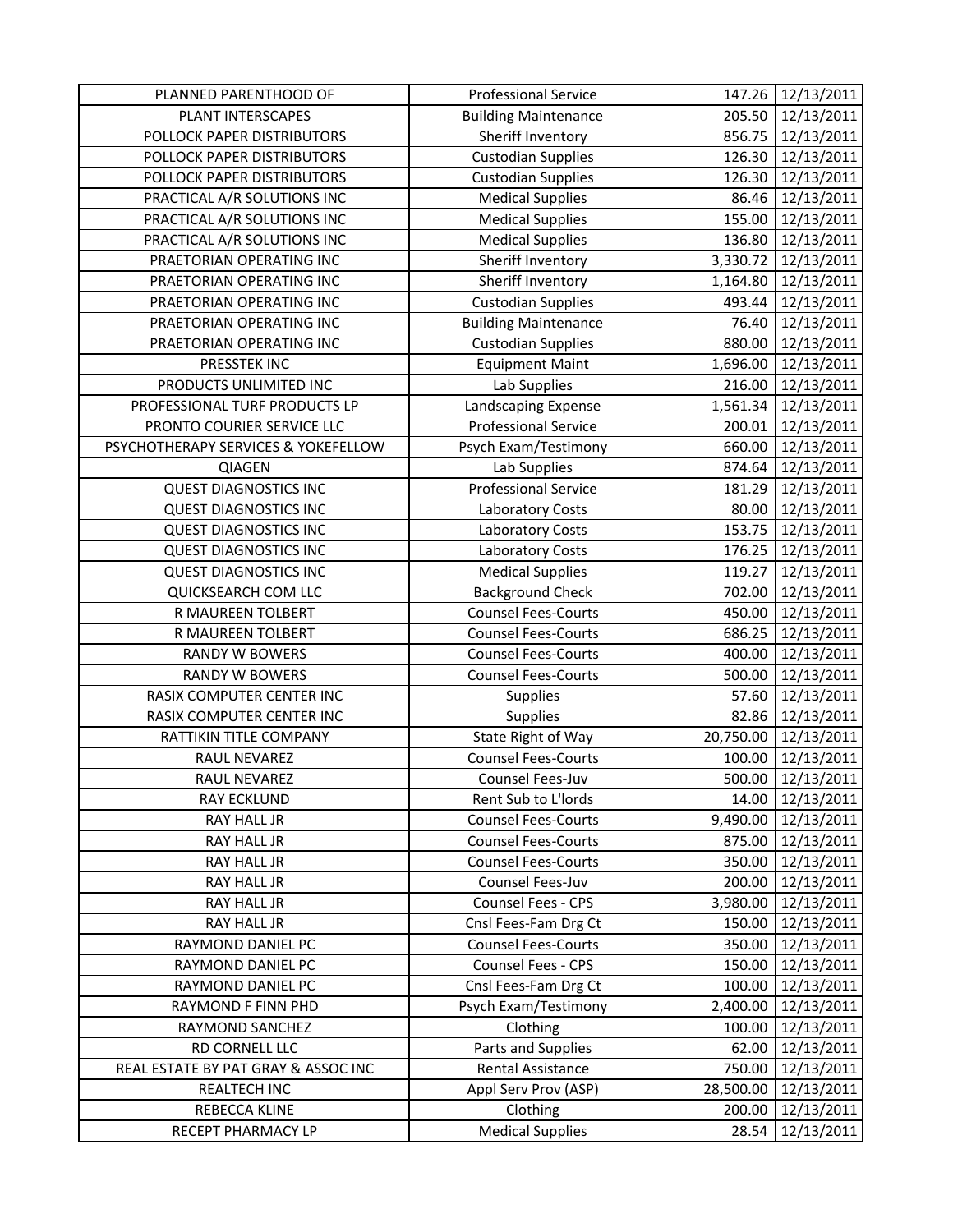| RECEPT PHARMACY LP                 | <b>Medical Supplies</b>   | 1,415.00  | 12/13/2011             |
|------------------------------------|---------------------------|-----------|------------------------|
| RECEPT PHARMACY LP                 | <b>Medical Supplies</b>   | 46.43     | 12/13/2011             |
| RECEPT PHARMACY LP                 | <b>Medical Supplies</b>   | 7.50      | 12/13/2011             |
| RECEPT PHARMACY LP                 | <b>Medical Supplies</b>   | 216.00    | 12/13/2011             |
| RECEPT PHARMACY LP                 | <b>Medical Supplies</b>   | 108.00    | 12/13/2011             |
| RED DOG STUDIOS                    | Supplies                  | 1,496.00  | 12/13/2011             |
| REEDER DISTRIBUTORS INC            | Parts and Supplies        | 987.56    | 12/13/2011             |
| RELIANT ENERGY RETAIL SERVICES INC | <b>Utility Allowance</b>  | 108.00    | 12/13/2011             |
| RELIANT ENERGY SERVICES            | <b>Utility Assistance</b> | 157.00    | 12/13/2011             |
| RELIANT ENERGY SERVICES            | <b>Utility Assistance</b> | 210.26    | 12/13/2011             |
| RELIANT ENERGY SOLUTIONS LLC       | Electricity               | 5,225.45  | 12/13/2011             |
| RELIANT ENERGY SOLUTIONS LLC       | Electricity               | 39.06     | 12/13/2011             |
| RELIANT ENERGY SOLUTIONS LLC       | Electricity               | 2,643.40  | 12/13/2011             |
| RELIANT ENERGY SOLUTIONS LLC       | Electricity               | 44.92     | 12/13/2011             |
| RELIANT ENERGY SOLUTIONS LLC       | Electricity               | 1,673.48  | 12/13/2011             |
| RELIANT ENERGY SOLUTIONS LLC       | Electricity               | 20.17     | 12/13/2011             |
| RELIANT ENERGY SOLUTIONS LLC       | Electricity               | 699.25    | 12/13/2011             |
| RELIANT ENERGY SOLUTIONS LLC       | Electricity               |           | 13,953.76 12/13/2011   |
| RELIANT ENERGY SOLUTIONS LLC       | Electricity               | 60,755.52 | 12/13/2011             |
| RELIANT ENERGY SOLUTIONS LLC       | Electricity               | 1,716.13  | 12/13/2011             |
| RELIANT ENERGY SOLUTIONS LLC       | Electricity               |           | 4,129.76 12/13/2011    |
| RELIANT ENERGY SOLUTIONS LLC       | Electricity               | 4,936.15  | 12/13/2011             |
| RELIANT ENERGY SOLUTIONS LLC       | Electricity               | 958.39    | 12/13/2011             |
| RELIANT ENERGY SOLUTIONS LLC       | Electricity               | 5,213.86  | 12/13/2011             |
| RELIANT ENERGY SOLUTIONS LLC       | Electricity               | 6,758.48  | 12/13/2011             |
| RELIANT ENERGY SOLUTIONS LLC       | Electricity               | 2,611.93  | 12/13/2011             |
| RELIANT ENERGY SOLUTIONS LLC       | Electricity               | 609.29    | 12/13/2011             |
| RELIANT ENERGY SOLUTIONS LLC       | Electricity               | 4,460.84  | 12/13/2011             |
| RELIANT ENERGY SOLUTIONS LLC       | Electricity               | 5,362.97  | 12/13/2011             |
| RELIANT ENERGY SOLUTIONS LLC       | Electricity               | 26,669.13 | 12/13/2011             |
| RELIANT ENERGY SOLUTIONS LLC       | Electricity               | 7,719.07  | 12/13/2011             |
| RELIANT ENERGY SOLUTIONS LLC       | Electricity               | 511.12    | 12/13/2011             |
| RELIANT ENERGY SOLUTIONS LLC       | Electricity               | 498.45    | 12/13/2011             |
| RELIANT ENERGY SOLUTIONS LLC       | Electricity               |           | 81,416.08 12/13/2011   |
| RELIANT ENERGY SOLUTIONS LLC       | Electricity               | 11,467.97 | 12/13/2011             |
| RELIANT ENERGY SOLUTIONS LLC       | Electricity               |           | 26,536.44   12/13/2011 |
| RELIANT ENERGY SOLUTIONS LLC       | Electricity               |           | 1,474.70 12/13/2011    |
| RELIANT ENERGY SOLUTIONS LLC       | Electricity               | 11,391.33 | 12/13/2011             |
| RELIANT ENERGY SOLUTIONS LLC       | Electricity               | 3,003.34  | 12/13/2011             |
| RELIANT ENERGY SOLUTIONS LLC       | Electricity               | 12,013.37 | 12/13/2011             |
| RELIANT ENERGY SOLUTIONS LLC       | Electricity               | 41,894.75 | 12/13/2011             |
| RELIANT ENERGY SOLUTIONS LLC       | Electricity               | 6,822.20  | 12/13/2011             |
| RELIANT ENERGY SOLUTIONS LLC       | Electricity               | 21,674.30 | 12/13/2011             |
| RELIANT ENERGY SOLUTIONS LLC       | Electricity               | 56.21     | 12/13/2011             |
| RELIANT ENERGY SOLUTIONS LLC       | Electricity               | 4,754.13  | 12/13/2011             |
| RELIANT ENERGY SOLUTIONS LLC       | Electricity               | 2,203.80  | 12/13/2011             |
| RELIANT ENERGY SOLUTIONS LLC       | Electricity               | 1,608.33  | 12/13/2011             |
| RELIANT ENERGY SOLUTIONS LLC       | Electricity               | 3,585.52  | 12/13/2011             |
| RELIANT ENERGY SOLUTIONS LLC       | Electricity               | 3,248.40  | 12/13/2011             |
| RELIANT ENERGY SOLUTIONS LLC       | Electricity               | 3,113.75  | 12/13/2011             |
| RELIANT ENERGY SOLUTIONS LLC       | Electricity               | 2,058.82  | 12/13/2011             |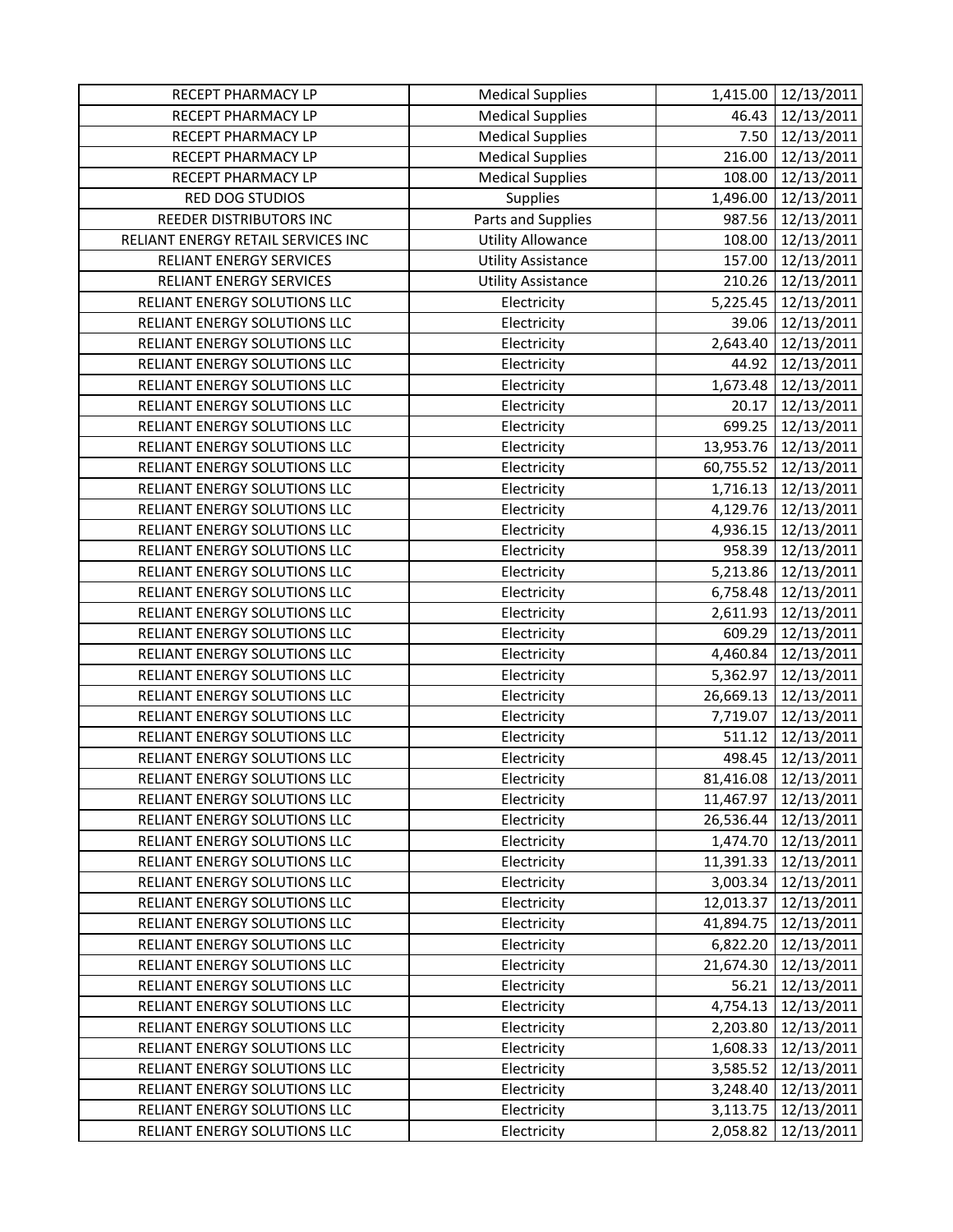| RELIANT ENERGY SOLUTIONS LLC   | Electricity                 | 165.45    | 12/13/2011          |
|--------------------------------|-----------------------------|-----------|---------------------|
| RELIANT ENERGY SOLUTIONS LLC   | Electricity                 | 2,896.34  | 12/13/2011          |
| RELIANT ENERGY SOLUTIONS LLC   | Electricity                 |           | 1,124.32 12/13/2011 |
| RELIANT ENERGY SOLUTIONS LLC   | Electricity                 | 944.04    | 12/13/2011          |
| RELIANT ENERGY SOLUTIONS LLC   | Electricity                 | 2,184.43  | 12/13/2011          |
| RELIANT ENERGY SOLUTIONS LLC   | Electricity                 | 1,549.34  | 12/13/2011          |
| RELIANT ENERGY SOLUTIONS LLC   | Electricity                 | 1,873.85  | 12/13/2011          |
| RELIANT ENERGY SOLUTIONS LLC   | Electricity                 | 151.15    | 12/13/2011          |
| RELIANT ENERGY SOLUTIONS LLC   | Electricity                 |           | 1,480.13 12/13/2011 |
| RELIANT ENERGY SOLUTIONS LLC   | Electricity                 | 5,973.64  | 12/13/2011          |
| RELIANT ENERGY SOLUTIONS LLC   | <b>Professional Service</b> | 418.74    | 12/13/2011          |
| RELIANT ENERGY SOLUTIONS LLC   | <b>Professional Service</b> | 302.05    | 12/13/2011          |
| RELIANT ENERGY SOLUTIONS LLC   | Electricity                 | 35,825.87 | 12/13/2011          |
| RELIANT ENERGY SOLUTIONS LLC   | Electricity                 | 10,681.56 | 12/13/2011          |
| RELIANT ENERGY SOLUTIONS LLC   | Electricity                 | 224.58    | 12/13/2011          |
| RELIANT ENERGY SOLUTIONS LLC   | Electricity                 | 685.42    | 12/13/2011          |
| <b>RENEE A SANCHEZ</b>         | Counsel Fees - CPS          | 2,665.00  | 12/13/2011          |
| REPUBLIC SERVICES OF TEXAS LTD | <b>Disposal Service</b>     | 134.31    | 12/13/2011          |
| REYNOLDS ASPHALT               | Asphalt-Rock/Hot Mix        | 5,821.12  | 12/13/2011          |
| REYNOLDS ASPHALT               | Asphalt-Rock/Hot Mix        | 57,643.52 | 12/13/2011          |
| RICHARD A HENDERSON PC         | <b>Counsel Fees-Courts</b>  | 175.00    | 12/13/2011          |
| RICHARD A HENDERSON PC         | <b>Counsel Fees-Courts</b>  | 125.00    | 12/13/2011          |
| RICHARD A HENDERSON PC         | <b>Counsel Fees-Courts</b>  | 300.00    | 12/13/2011          |
| RICHARD ALLEY                  | <b>Counsel Fees-Courts</b>  | 690.00    | 12/13/2011          |
| RICHARD GLADSTONE              | Counsel Fees-Juv            | 400.00    | 12/13/2011          |
| RICHARD KLINE                  | <b>Counsel Fees-Courts</b>  | 600.00    | 12/13/2011          |
| RICHARD KLINE                  | <b>Counsel Fees-Courts</b>  | 118.75    | 12/13/2011          |
| RICHARD KLINE                  | <b>Counsel Fees-Courts</b>  | 100.00    | 12/13/2011          |
| RICHARD KLINE                  | Cnsl Fees-Crim Appls        | 4,600.00  | 12/13/2011          |
| RICHARD KLINE                  | Cnsl Fees-Crim Appls        | 2,700.00  | 12/13/2011          |
| RICHARD SCOTT WALKER           | <b>Counsel Fees-Courts</b>  | 75.00     | 12/13/2011          |
| RICHARD SCOTT WALKER           | <b>Counsel Fees-Courts</b>  | 800.00    | 12/13/2011          |
| RICHARD SCOTT WALKER           | <b>Counsel Fees-Courts</b>  | 1,200.00  | 12/13/2011          |
| RICHARD SCOTT WALKER           | <b>Counsel Fees-Courts</b>  |           | 1,200.00 12/13/2011 |
| <b>RICKY FRANKLIN</b>          | Clothing                    | 292.60    | 12/13/2011          |
| <b>RICOH</b>                   | <b>Equipment Maint</b>      | 44.82     | 12/13/2011          |
| <b>RICOH</b>                   | <b>Equipment Maint</b>      | 162.00    | 12/13/2011          |
| <b>RICOH</b>                   | <b>Equipment Maint</b>      | 162.00    | 12/13/2011          |
| RICOH AMERICAS CORPORATION     | <b>Equipment Rentals</b>    | 254.00    | 12/13/2011          |
| <b>ROBBIE H MEADORS</b>        | Rental Assistance           | 400.00    | 12/13/2011          |
| <b>ROBERT C RIDDELL</b>        | <b>Counsel Fees-Courts</b>  | 425.00    | 12/13/2011          |
| <b>ROBERT FORD</b>             | <b>Counsel Fees-Courts</b>  | 3,500.00  | 12/13/2011          |
| <b>ROBERT FORD</b>             | <b>Counsel Fees-Courts</b>  | 350.00    | 12/13/2011          |
| ROBERT JOHNSON                 | <b>Restitution Payable</b>  | 11.00     | 12/13/2011          |
| <b>ROBERT N WATKINS</b>        | County Right of Way         | 175.00    | 12/13/2011          |
| ROBERTA WALKER                 | <b>Counsel Fees-Courts</b>  | 1,175.00  | 12/13/2011          |
| ROBERTA WALKER                 | <b>Counsel Fees-Courts</b>  | 1,350.00  | 12/13/2011          |
| ROBERTA WALKER                 | Counsel Fees-Juv            | 200.00    | 12/13/2011          |
| <b>ROBIN LITTERAL</b>          | <b>Restitution Payable</b>  | 25.42     | 12/13/2011          |
| <b>ROBIN LYERLA</b>            | <b>Restitution Payable</b>  | 10.00     | 12/13/2011          |
| <b>ROBIN V GROUNDS</b>         | Counsel Fees - CPS          | 100.00    | 12/13/2011          |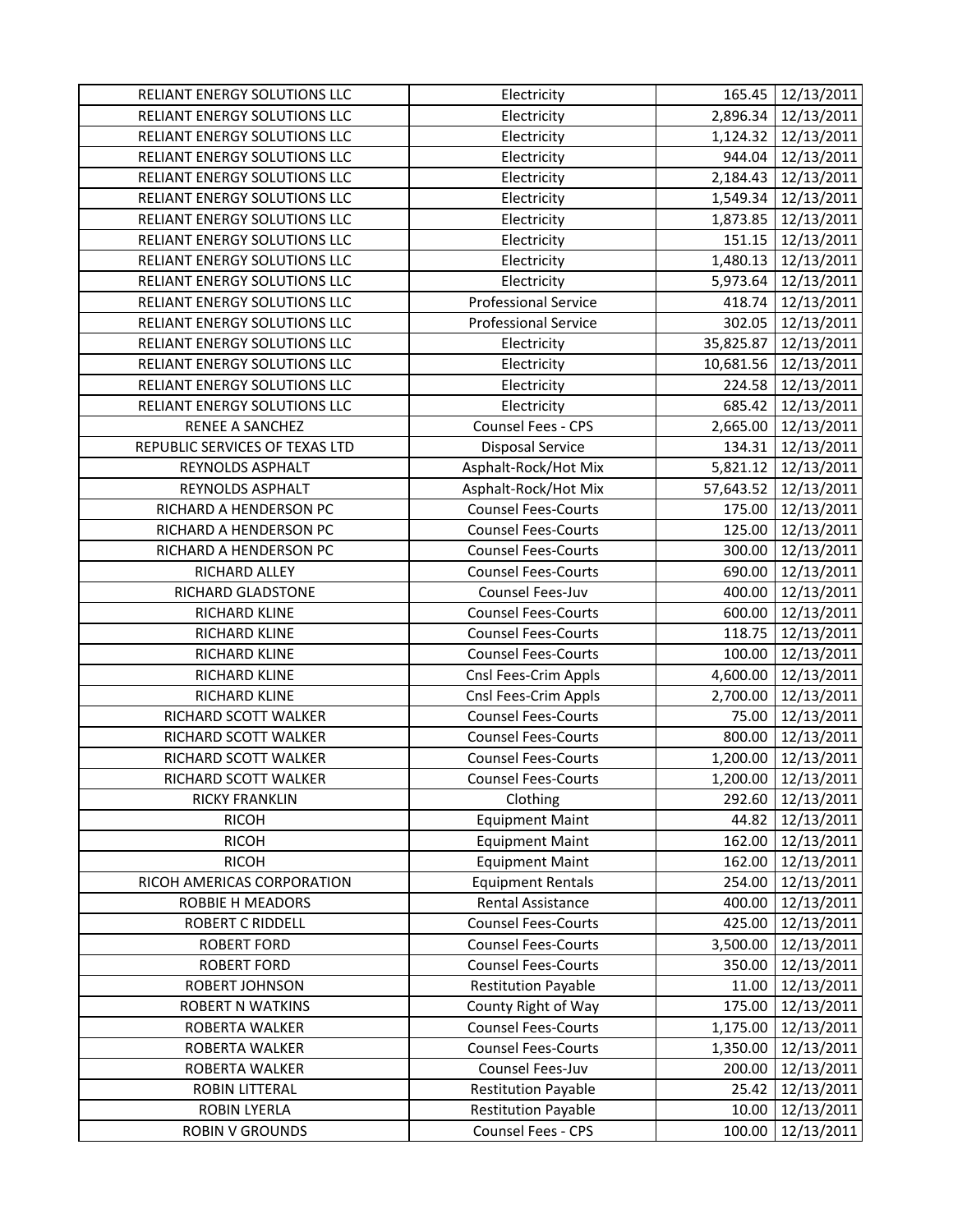| <b>ROBINSON &amp; SMART PC</b>    | <b>Counsel Fees-Courts</b>  | 100.00   | 12/13/2011           |
|-----------------------------------|-----------------------------|----------|----------------------|
| <b>ROBINSON &amp; SMART PC</b>    | <b>Counsel Fees-Courts</b>  | 150.00   | 12/13/2011           |
| <b>ROBINSON &amp; SMART PC</b>    | <b>Counsel Fees-Courts</b>  |          | 125.00 12/13/2011    |
| RONALD COUCH                      | <b>Counsel Fees-Courts</b>  |          | 400.00 12/13/2011    |
| RONALD COUCH                      | <b>Counsel Fees-Courts</b>  | 500.00   | 12/13/2011           |
| RONALD COUCH                      | <b>Counsel Fees-Courts</b>  | 600.00   | 12/13/2011           |
| RONALD COUCH                      | <b>Counsel Fees-Courts</b>  | 500.00   | 12/13/2011           |
| ROSE ANNA SALINAS                 | <b>Counsel Fees-Courts</b>  | 400.00   | 12/13/2011           |
| ROSE ANNA SALINAS                 | <b>Counsel Fees-Courts</b>  |          | 1,550.00 12/13/2011  |
| ROSE ANNA SALINAS                 | <b>Counsel Fees-Courts</b>  | 415.00   | 12/13/2011           |
| ROSE ANNA SALINAS                 | <b>Counsel Fees-Courts</b>  | 390.00   | 12/13/2011           |
| ROSE ANNA SALINAS                 | <b>Counsel Fees-Courts</b>  | 100.00   | 12/13/2011           |
| ROSE ANNA SALINAS                 | <b>Counsel Fees-Courts</b>  | 125.00   | 12/13/2011           |
| ROSE ANNA SALINAS                 | <b>Counsel Fees-Courts</b>  | 300.00   | 12/13/2011           |
| ROSE ANNA SALINAS                 | <b>Counsel Fees-Courts</b>  | 200.00   | 12/13/2011           |
| ROSE ANNA SALINAS                 | Counsel Fees-Juv            | 240.00   | 12/13/2011           |
| ROSE ANNA SALINAS                 | Interpreter Fees            |          | 625.00 12/13/2011    |
| ROSEMONT MIDDLE SCHOOL            | <b>Restitution Payable</b>  | 40.00    | 12/13/2011           |
| <b>ROXANNE ROBINSON</b>           | <b>Counsel Fees-Courts</b>  | 800.00   | 12/13/2011           |
| ROXANNE ROBINSON                  | <b>Counsel Fees-Courts</b>  | 575.00   | 12/13/2011           |
| RUIZ PROTECTIVE SERVICE           | Polygraph                   | 164.43   | 12/13/2011           |
| RUSSELL DEVENPORT TTEE FOR ROBERT | <b>Econ Crime Seizures</b>  |          | 3,600.00 12/13/2011  |
| RUSSELL DEVENPORT TTEE FOR ROBERT | Econ Crime Interest         | 8.05     | 12/13/2011           |
| RUSSELL FEED INC                  | Canine Expense              | 169.09   | 12/13/2011           |
| <b>RUTHY HANNA</b>                | Clothing                    | 250.00   | 12/13/2011           |
| RYAN W HARDY                      | <b>Counsel Fees-Courts</b>  | 300.00   | 12/13/2011           |
| <b>RYAN W HARDY</b>               | <b>Counsel Fees-Courts</b>  | 200.00   | 12/13/2011           |
| <b>RYAN W HARDY</b>               | <b>Counsel Fees-Courts</b>  | 100.00   | 12/13/2011           |
| S & S FAITH FUND LLC              | Rent Sub to L'Iords         | 598.00   | 12/13/2011           |
| <b>SATTRUCKING INC</b>            | Rock and Gravel             |          | 15,697.09 12/13/2011 |
| SAFEHAVEN OF TARRANT COUNTY       | <b>Subrecipient Service</b> |          | 3,424.80 12/13/2011  |
| SAFEHAVEN OF TARRANT COUNTY       | <b>Subrecipient Service</b> | 6,352.00 | 12/13/2011           |
| SAFEHAVEN OF TARRANT COUNTY       | Subrecipient Service        | 2,554.00 | 12/13/2011           |
| SAFEHAVEN OF TARRANT COUNTY       | <b>Subrecipient Service</b> |          | 16,787.92 12/13/2011 |
| SAFEHAVEN OF TARRANT COUNTY       | <b>Subrecipient Service</b> |          | 4,535.00 12/13/2011  |
| SAF-T-PAK INC                     | <b>Medical Supplies</b>     | 1,028.39 | 12/13/2011           |
| <b>SAM BONIFIELD</b>              | <b>Counsel Fees-Courts</b>  | 300.00   | 12/13/2011           |
| SAMANTHA K HILL                   | <b>Counsel Fees-Courts</b>  | 350.00   | 12/13/2011           |
| SAMANTHA K HILL                   | <b>Counsel Fees-Courts</b>  | 700.00   | 12/13/2011           |
| <b>SANDOVAL &amp; ASSOCIATES</b>  | <b>Interpreter Fees</b>     | 455.00   | 12/13/2011           |
| SANDOVAL & ASSOCIATES             | <b>Interpreter Fees</b>     | 130.00   | 12/13/2011           |
| SANDOVAL & ASSOCIATES             | Interpreter Fees            | 195.00   | 12/13/2011           |
| SANTA FE ADOLESCENT SERVICES      | <b>Professional Service</b> | 6,400.00 | 12/13/2011           |
| SANTA FE ADOLESCENT SERVICES      | <b>Professional Service</b> | 1,666.63 | 12/13/2011           |
| SANTIAGO SALINAS                  | <b>Counsel Fees-Courts</b>  | 725.00   | 12/13/2011           |
| SANTIAGO SALINAS                  | <b>Counsel Fees-Courts</b>  | 1,480.00 | 12/13/2011           |
| SANTIAGO SALINAS                  | <b>Counsel Fees-Courts</b>  | 570.00   | 12/13/2011           |
| SANTIAGO SALINAS                  | <b>Counsel Fees-Courts</b>  | 100.00   | 12/13/2011           |
| SANTIAGO SALINAS                  | <b>Counsel Fees-Courts</b>  | 100.00   | 12/13/2011           |
| SANTIAGO SALINAS                  | <b>Counsel Fees-Courts</b>  | 387.50   | 12/13/2011           |
| SANTIAGO SALINAS                  | <b>Counsel Fees-Courts</b>  | 200.00   | 12/13/2011           |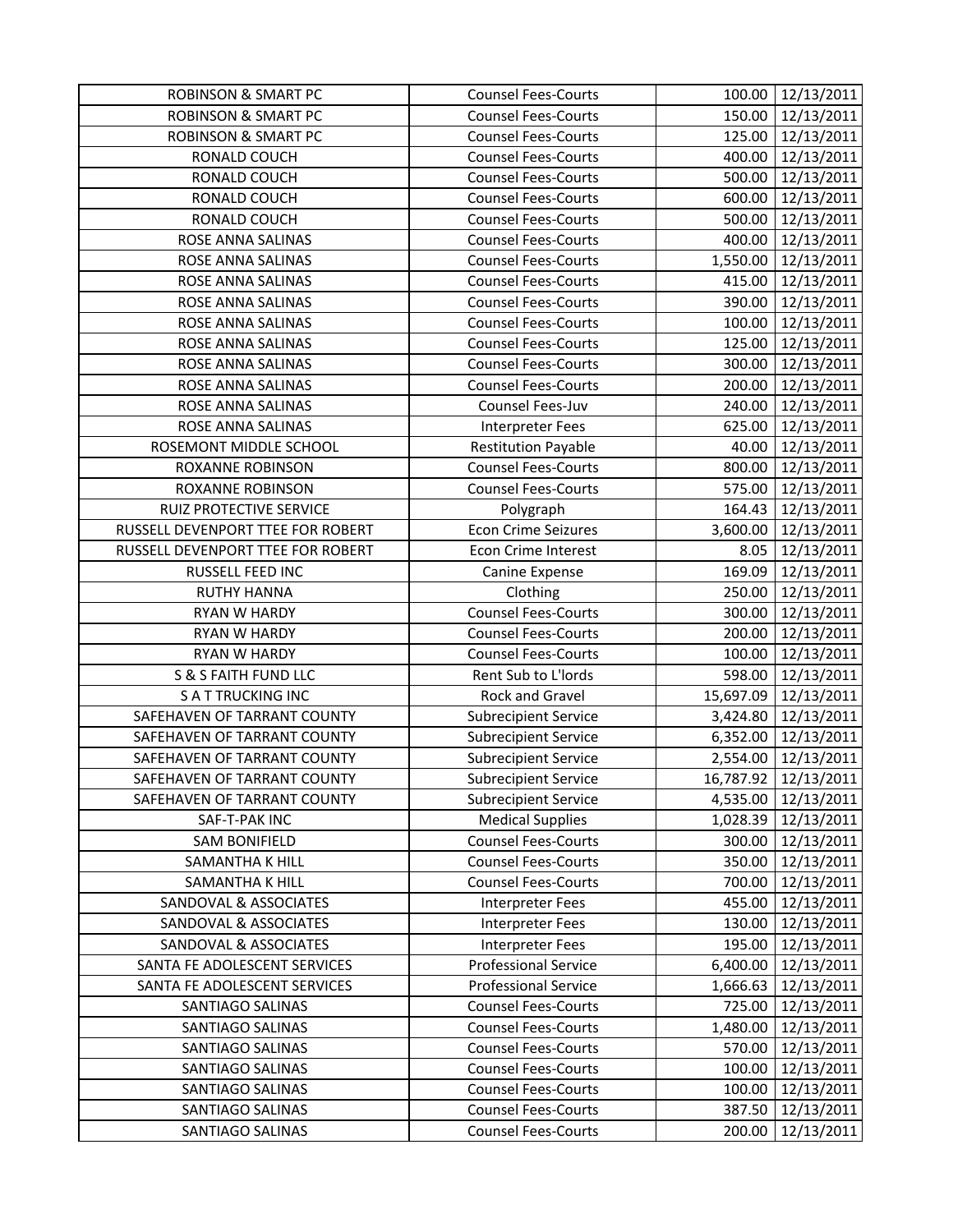| 12/13/2011<br>SCHOOLER AUTOMOTIVE<br>Parts and Supplies<br>160.80<br>2,200.00<br>Counsel Fees-Probate<br>12/13/2011<br><b>SCOTT C FACIANE</b><br><b>Counsel Fees-Courts</b><br><b>SEAN M LYNCH</b><br>300.00<br>12/13/2011<br>12/13/2011<br><b>SHARON GABERT</b><br>Counsel Fees-Probate<br>500.00<br><b>Counsel Fees-Courts</b><br>12/13/2011<br>SHAWN PASCHALL<br>530.00<br><b>Counsel Fees-Courts</b><br>590.00<br>12/13/2011<br>SHAWN PASCHALL<br>731.25<br>12/13/2011<br>SHEILA RANDOLPH<br><b>Counsel Fees-Courts</b><br>SHERWIN WILLIAMS PAINT<br>Parts and Supplies<br>375.00<br>12/13/2011<br><b>Professional Service</b><br>SHERWIN WILLIAMS PAINT<br>280.02<br>12/13/2011<br>36,887.00<br>SHI GOVERNMENT SOLUTIONS<br>Software Maintenance<br>12/13/2011<br>12/13/2011<br>SHI GOVERNMENT SOLUTIONS<br>Software Maintenance<br>115,914.37<br>200.00<br>12/13/2011<br>SID W SHAPIRO<br>Counsel Fees-Juv<br>Counsel Fees - CPS<br>12/13/2011<br>SID W SHAPIRO<br>100.00<br>SID W SHAPIRO<br>Cnsl Fees-Fam Drg Ct<br>12/13/2011<br>100.00<br>SIEMENS INDUSTRY INC<br>178.00<br>12/13/2011<br>Lab Equip Mainten<br>SIEMENS INDUSTRY INC<br>$(2,011.40)$ 12/13/2011<br><b>Building Maintenance</b><br><b>Building Maintenance</b><br>SIEMENS INDUSTRY INC<br>1,257.67<br>12/13/2011<br><b>Building Maintenance</b><br>12/13/2011<br>SIEMENS INDUSTRY INC<br>1,295.26<br>SIRE TECHNOLOGIES<br>Education<br>12/13/2011<br>400.00<br>2,725.00 12/13/2011<br>SKYVUE MEMORIAL GARDENS<br><b>County Burials</b><br>SMITH TEMPORARIES INC<br>Contract Labor<br>3,538.13 12/13/2011<br>SMITH TEMPORARIES INC<br>Contract Labor<br>5,783.19<br>12/13/2011<br>SMITH TEMPORARIES INC<br><b>Elections- Contract</b><br>281,234.52<br>12/13/2011<br>SOLUTION FOCUSED TRAINING INSTITUTE<br>12/13/2011<br><b>Counseling Services</b><br>660.00<br>12/13/2011<br>SORINA DAVILA<br>Transportation<br>70.00<br>Travel<br>SOTEX CORPORATION<br>97.75<br>12/13/2011<br>SOUTHEASTERN EMERGENCY EQUIPMENT IN<br>669.82<br>12/13/2011<br>Lab Supplies<br>SOUTHERN TIRE MART LLC<br>Central Garage Inv<br>18.00<br>12/13/2011<br>SOUTHERN TIRE MART LLC<br>Central Garage Inv<br>4,195.53<br>12/13/2011<br>Parts and Supplies<br>12/13/2011<br>SOUTHERN TIRE MART LLC<br>71.00<br>5,250.00<br>Kitchen Maintenance<br>12/13/2011<br>SOUTHWASTE DISPOSAL LLC<br>12/13/2011<br>SOUTHWASTE DISPOSAL LLC<br>Kitchen Maintenance<br>400.00<br>SOUTHWEST ICE CREAM SPEC<br>Food<br>SOUTHWEST INTERNATIONAL TRUCKS INC<br>741.76 12/13/2011<br>Central Garage Inv<br>Constable 6 Fees<br>12/13/2011<br>SPRINGLEAF<br>80.00<br>SPRINT NEXTEL<br>Data Transmiss Line<br>38.50<br>12/13/2011<br>SPRINT NEXTEL<br>Data Transmiss Line<br>12/13/2011<br>38.50<br>HAP Reimb Port-in<br>ST FRANCIS VILLAGE, INC<br>508.00<br>12/13/2011<br>12/13/2011<br><b>STACY ALFORD</b><br>Counsel Fees-Juv<br>100.00<br>STANDARD INSURANCE COMPANY<br>Long Term Disability<br>41,373.56<br>12/13/2011<br><b>Supplies</b><br>STAPLES ADVANTAGE<br>66.72<br>12/13/2011<br>Supplies<br>STAPLES ADVANTAGE<br>154.11<br>12/13/2011<br>89.86<br>12/13/2011<br>STAPLES ADVANTAGE<br>Supplies<br>STAPLES ADVANTAGE<br>Supplies<br>179.43<br>12/13/2011<br>Supplies<br>12/13/2011<br>STAPLES ADVANTAGE<br>94.72<br>Supplies<br>12/13/2011<br>STAPLES ADVANTAGE<br>103.19<br>12/13/2011<br>STAPLES ADVANTAGE<br>Supplies<br>46.06<br><b>STAPLES ADVANTAGE</b><br><b>Supplies</b><br>46.04<br>12/13/2011<br><b>Supplies</b><br>STAPLES ADVANTAGE<br>195.26<br>12/13/2011<br><b>Graphics Inventory</b><br>STAPLES ADVANTAGE<br>74.75<br>12/13/2011 | SCHOOL HEALTH CORPORATION | Non-Track Equipment | 23,883.00 | 12/13/2011 |
|---------------------------------------------------------------------------------------------------------------------------------------------------------------------------------------------------------------------------------------------------------------------------------------------------------------------------------------------------------------------------------------------------------------------------------------------------------------------------------------------------------------------------------------------------------------------------------------------------------------------------------------------------------------------------------------------------------------------------------------------------------------------------------------------------------------------------------------------------------------------------------------------------------------------------------------------------------------------------------------------------------------------------------------------------------------------------------------------------------------------------------------------------------------------------------------------------------------------------------------------------------------------------------------------------------------------------------------------------------------------------------------------------------------------------------------------------------------------------------------------------------------------------------------------------------------------------------------------------------------------------------------------------------------------------------------------------------------------------------------------------------------------------------------------------------------------------------------------------------------------------------------------------------------------------------------------------------------------------------------------------------------------------------------------------------------------------------------------------------------------------------------------------------------------------------------------------------------------------------------------------------------------------------------------------------------------------------------------------------------------------------------------------------------------------------------------------------------------------------------------------------------------------------------------------------------------------------------------------------------------------------------------------------------------------------------------------------------------------------------------------------------------------------------------------------------------------------------------------------------------------------------------------------------------------------------------------------------------------------------------------------------------------------------------------------------------------------------------------------------------------------------------------------------------------------------------------------------------------------------------------------------------------------------------------------------------------------------------------------------------------------------------------------------------------------------------------------------------------------------------------------------------------------------------------------------------------------------------|---------------------------|---------------------|-----------|------------|
|                                                                                                                                                                                                                                                                                                                                                                                                                                                                                                                                                                                                                                                                                                                                                                                                                                                                                                                                                                                                                                                                                                                                                                                                                                                                                                                                                                                                                                                                                                                                                                                                                                                                                                                                                                                                                                                                                                                                                                                                                                                                                                                                                                                                                                                                                                                                                                                                                                                                                                                                                                                                                                                                                                                                                                                                                                                                                                                                                                                                                                                                                                                                                                                                                                                                                                                                                                                                                                                                                                                                                                                             |                           |                     |           |            |
|                                                                                                                                                                                                                                                                                                                                                                                                                                                                                                                                                                                                                                                                                                                                                                                                                                                                                                                                                                                                                                                                                                                                                                                                                                                                                                                                                                                                                                                                                                                                                                                                                                                                                                                                                                                                                                                                                                                                                                                                                                                                                                                                                                                                                                                                                                                                                                                                                                                                                                                                                                                                                                                                                                                                                                                                                                                                                                                                                                                                                                                                                                                                                                                                                                                                                                                                                                                                                                                                                                                                                                                             |                           |                     |           |            |
| 38.88 12/13/2011                                                                                                                                                                                                                                                                                                                                                                                                                                                                                                                                                                                                                                                                                                                                                                                                                                                                                                                                                                                                                                                                                                                                                                                                                                                                                                                                                                                                                                                                                                                                                                                                                                                                                                                                                                                                                                                                                                                                                                                                                                                                                                                                                                                                                                                                                                                                                                                                                                                                                                                                                                                                                                                                                                                                                                                                                                                                                                                                                                                                                                                                                                                                                                                                                                                                                                                                                                                                                                                                                                                                                                            |                           |                     |           |            |
|                                                                                                                                                                                                                                                                                                                                                                                                                                                                                                                                                                                                                                                                                                                                                                                                                                                                                                                                                                                                                                                                                                                                                                                                                                                                                                                                                                                                                                                                                                                                                                                                                                                                                                                                                                                                                                                                                                                                                                                                                                                                                                                                                                                                                                                                                                                                                                                                                                                                                                                                                                                                                                                                                                                                                                                                                                                                                                                                                                                                                                                                                                                                                                                                                                                                                                                                                                                                                                                                                                                                                                                             |                           |                     |           |            |
|                                                                                                                                                                                                                                                                                                                                                                                                                                                                                                                                                                                                                                                                                                                                                                                                                                                                                                                                                                                                                                                                                                                                                                                                                                                                                                                                                                                                                                                                                                                                                                                                                                                                                                                                                                                                                                                                                                                                                                                                                                                                                                                                                                                                                                                                                                                                                                                                                                                                                                                                                                                                                                                                                                                                                                                                                                                                                                                                                                                                                                                                                                                                                                                                                                                                                                                                                                                                                                                                                                                                                                                             |                           |                     |           |            |
|                                                                                                                                                                                                                                                                                                                                                                                                                                                                                                                                                                                                                                                                                                                                                                                                                                                                                                                                                                                                                                                                                                                                                                                                                                                                                                                                                                                                                                                                                                                                                                                                                                                                                                                                                                                                                                                                                                                                                                                                                                                                                                                                                                                                                                                                                                                                                                                                                                                                                                                                                                                                                                                                                                                                                                                                                                                                                                                                                                                                                                                                                                                                                                                                                                                                                                                                                                                                                                                                                                                                                                                             |                           |                     |           |            |
|                                                                                                                                                                                                                                                                                                                                                                                                                                                                                                                                                                                                                                                                                                                                                                                                                                                                                                                                                                                                                                                                                                                                                                                                                                                                                                                                                                                                                                                                                                                                                                                                                                                                                                                                                                                                                                                                                                                                                                                                                                                                                                                                                                                                                                                                                                                                                                                                                                                                                                                                                                                                                                                                                                                                                                                                                                                                                                                                                                                                                                                                                                                                                                                                                                                                                                                                                                                                                                                                                                                                                                                             |                           |                     |           |            |
|                                                                                                                                                                                                                                                                                                                                                                                                                                                                                                                                                                                                                                                                                                                                                                                                                                                                                                                                                                                                                                                                                                                                                                                                                                                                                                                                                                                                                                                                                                                                                                                                                                                                                                                                                                                                                                                                                                                                                                                                                                                                                                                                                                                                                                                                                                                                                                                                                                                                                                                                                                                                                                                                                                                                                                                                                                                                                                                                                                                                                                                                                                                                                                                                                                                                                                                                                                                                                                                                                                                                                                                             |                           |                     |           |            |
|                                                                                                                                                                                                                                                                                                                                                                                                                                                                                                                                                                                                                                                                                                                                                                                                                                                                                                                                                                                                                                                                                                                                                                                                                                                                                                                                                                                                                                                                                                                                                                                                                                                                                                                                                                                                                                                                                                                                                                                                                                                                                                                                                                                                                                                                                                                                                                                                                                                                                                                                                                                                                                                                                                                                                                                                                                                                                                                                                                                                                                                                                                                                                                                                                                                                                                                                                                                                                                                                                                                                                                                             |                           |                     |           |            |
|                                                                                                                                                                                                                                                                                                                                                                                                                                                                                                                                                                                                                                                                                                                                                                                                                                                                                                                                                                                                                                                                                                                                                                                                                                                                                                                                                                                                                                                                                                                                                                                                                                                                                                                                                                                                                                                                                                                                                                                                                                                                                                                                                                                                                                                                                                                                                                                                                                                                                                                                                                                                                                                                                                                                                                                                                                                                                                                                                                                                                                                                                                                                                                                                                                                                                                                                                                                                                                                                                                                                                                                             |                           |                     |           |            |
|                                                                                                                                                                                                                                                                                                                                                                                                                                                                                                                                                                                                                                                                                                                                                                                                                                                                                                                                                                                                                                                                                                                                                                                                                                                                                                                                                                                                                                                                                                                                                                                                                                                                                                                                                                                                                                                                                                                                                                                                                                                                                                                                                                                                                                                                                                                                                                                                                                                                                                                                                                                                                                                                                                                                                                                                                                                                                                                                                                                                                                                                                                                                                                                                                                                                                                                                                                                                                                                                                                                                                                                             |                           |                     |           |            |
|                                                                                                                                                                                                                                                                                                                                                                                                                                                                                                                                                                                                                                                                                                                                                                                                                                                                                                                                                                                                                                                                                                                                                                                                                                                                                                                                                                                                                                                                                                                                                                                                                                                                                                                                                                                                                                                                                                                                                                                                                                                                                                                                                                                                                                                                                                                                                                                                                                                                                                                                                                                                                                                                                                                                                                                                                                                                                                                                                                                                                                                                                                                                                                                                                                                                                                                                                                                                                                                                                                                                                                                             |                           |                     |           |            |
|                                                                                                                                                                                                                                                                                                                                                                                                                                                                                                                                                                                                                                                                                                                                                                                                                                                                                                                                                                                                                                                                                                                                                                                                                                                                                                                                                                                                                                                                                                                                                                                                                                                                                                                                                                                                                                                                                                                                                                                                                                                                                                                                                                                                                                                                                                                                                                                                                                                                                                                                                                                                                                                                                                                                                                                                                                                                                                                                                                                                                                                                                                                                                                                                                                                                                                                                                                                                                                                                                                                                                                                             |                           |                     |           |            |
|                                                                                                                                                                                                                                                                                                                                                                                                                                                                                                                                                                                                                                                                                                                                                                                                                                                                                                                                                                                                                                                                                                                                                                                                                                                                                                                                                                                                                                                                                                                                                                                                                                                                                                                                                                                                                                                                                                                                                                                                                                                                                                                                                                                                                                                                                                                                                                                                                                                                                                                                                                                                                                                                                                                                                                                                                                                                                                                                                                                                                                                                                                                                                                                                                                                                                                                                                                                                                                                                                                                                                                                             |                           |                     |           |            |
|                                                                                                                                                                                                                                                                                                                                                                                                                                                                                                                                                                                                                                                                                                                                                                                                                                                                                                                                                                                                                                                                                                                                                                                                                                                                                                                                                                                                                                                                                                                                                                                                                                                                                                                                                                                                                                                                                                                                                                                                                                                                                                                                                                                                                                                                                                                                                                                                                                                                                                                                                                                                                                                                                                                                                                                                                                                                                                                                                                                                                                                                                                                                                                                                                                                                                                                                                                                                                                                                                                                                                                                             |                           |                     |           |            |
|                                                                                                                                                                                                                                                                                                                                                                                                                                                                                                                                                                                                                                                                                                                                                                                                                                                                                                                                                                                                                                                                                                                                                                                                                                                                                                                                                                                                                                                                                                                                                                                                                                                                                                                                                                                                                                                                                                                                                                                                                                                                                                                                                                                                                                                                                                                                                                                                                                                                                                                                                                                                                                                                                                                                                                                                                                                                                                                                                                                                                                                                                                                                                                                                                                                                                                                                                                                                                                                                                                                                                                                             |                           |                     |           |            |
|                                                                                                                                                                                                                                                                                                                                                                                                                                                                                                                                                                                                                                                                                                                                                                                                                                                                                                                                                                                                                                                                                                                                                                                                                                                                                                                                                                                                                                                                                                                                                                                                                                                                                                                                                                                                                                                                                                                                                                                                                                                                                                                                                                                                                                                                                                                                                                                                                                                                                                                                                                                                                                                                                                                                                                                                                                                                                                                                                                                                                                                                                                                                                                                                                                                                                                                                                                                                                                                                                                                                                                                             |                           |                     |           |            |
|                                                                                                                                                                                                                                                                                                                                                                                                                                                                                                                                                                                                                                                                                                                                                                                                                                                                                                                                                                                                                                                                                                                                                                                                                                                                                                                                                                                                                                                                                                                                                                                                                                                                                                                                                                                                                                                                                                                                                                                                                                                                                                                                                                                                                                                                                                                                                                                                                                                                                                                                                                                                                                                                                                                                                                                                                                                                                                                                                                                                                                                                                                                                                                                                                                                                                                                                                                                                                                                                                                                                                                                             |                           |                     |           |            |
|                                                                                                                                                                                                                                                                                                                                                                                                                                                                                                                                                                                                                                                                                                                                                                                                                                                                                                                                                                                                                                                                                                                                                                                                                                                                                                                                                                                                                                                                                                                                                                                                                                                                                                                                                                                                                                                                                                                                                                                                                                                                                                                                                                                                                                                                                                                                                                                                                                                                                                                                                                                                                                                                                                                                                                                                                                                                                                                                                                                                                                                                                                                                                                                                                                                                                                                                                                                                                                                                                                                                                                                             |                           |                     |           |            |
|                                                                                                                                                                                                                                                                                                                                                                                                                                                                                                                                                                                                                                                                                                                                                                                                                                                                                                                                                                                                                                                                                                                                                                                                                                                                                                                                                                                                                                                                                                                                                                                                                                                                                                                                                                                                                                                                                                                                                                                                                                                                                                                                                                                                                                                                                                                                                                                                                                                                                                                                                                                                                                                                                                                                                                                                                                                                                                                                                                                                                                                                                                                                                                                                                                                                                                                                                                                                                                                                                                                                                                                             |                           |                     |           |            |
|                                                                                                                                                                                                                                                                                                                                                                                                                                                                                                                                                                                                                                                                                                                                                                                                                                                                                                                                                                                                                                                                                                                                                                                                                                                                                                                                                                                                                                                                                                                                                                                                                                                                                                                                                                                                                                                                                                                                                                                                                                                                                                                                                                                                                                                                                                                                                                                                                                                                                                                                                                                                                                                                                                                                                                                                                                                                                                                                                                                                                                                                                                                                                                                                                                                                                                                                                                                                                                                                                                                                                                                             |                           |                     |           |            |
|                                                                                                                                                                                                                                                                                                                                                                                                                                                                                                                                                                                                                                                                                                                                                                                                                                                                                                                                                                                                                                                                                                                                                                                                                                                                                                                                                                                                                                                                                                                                                                                                                                                                                                                                                                                                                                                                                                                                                                                                                                                                                                                                                                                                                                                                                                                                                                                                                                                                                                                                                                                                                                                                                                                                                                                                                                                                                                                                                                                                                                                                                                                                                                                                                                                                                                                                                                                                                                                                                                                                                                                             |                           |                     |           |            |
|                                                                                                                                                                                                                                                                                                                                                                                                                                                                                                                                                                                                                                                                                                                                                                                                                                                                                                                                                                                                                                                                                                                                                                                                                                                                                                                                                                                                                                                                                                                                                                                                                                                                                                                                                                                                                                                                                                                                                                                                                                                                                                                                                                                                                                                                                                                                                                                                                                                                                                                                                                                                                                                                                                                                                                                                                                                                                                                                                                                                                                                                                                                                                                                                                                                                                                                                                                                                                                                                                                                                                                                             |                           |                     |           |            |
|                                                                                                                                                                                                                                                                                                                                                                                                                                                                                                                                                                                                                                                                                                                                                                                                                                                                                                                                                                                                                                                                                                                                                                                                                                                                                                                                                                                                                                                                                                                                                                                                                                                                                                                                                                                                                                                                                                                                                                                                                                                                                                                                                                                                                                                                                                                                                                                                                                                                                                                                                                                                                                                                                                                                                                                                                                                                                                                                                                                                                                                                                                                                                                                                                                                                                                                                                                                                                                                                                                                                                                                             |                           |                     |           |            |
|                                                                                                                                                                                                                                                                                                                                                                                                                                                                                                                                                                                                                                                                                                                                                                                                                                                                                                                                                                                                                                                                                                                                                                                                                                                                                                                                                                                                                                                                                                                                                                                                                                                                                                                                                                                                                                                                                                                                                                                                                                                                                                                                                                                                                                                                                                                                                                                                                                                                                                                                                                                                                                                                                                                                                                                                                                                                                                                                                                                                                                                                                                                                                                                                                                                                                                                                                                                                                                                                                                                                                                                             |                           |                     |           |            |
|                                                                                                                                                                                                                                                                                                                                                                                                                                                                                                                                                                                                                                                                                                                                                                                                                                                                                                                                                                                                                                                                                                                                                                                                                                                                                                                                                                                                                                                                                                                                                                                                                                                                                                                                                                                                                                                                                                                                                                                                                                                                                                                                                                                                                                                                                                                                                                                                                                                                                                                                                                                                                                                                                                                                                                                                                                                                                                                                                                                                                                                                                                                                                                                                                                                                                                                                                                                                                                                                                                                                                                                             |                           |                     |           |            |
|                                                                                                                                                                                                                                                                                                                                                                                                                                                                                                                                                                                                                                                                                                                                                                                                                                                                                                                                                                                                                                                                                                                                                                                                                                                                                                                                                                                                                                                                                                                                                                                                                                                                                                                                                                                                                                                                                                                                                                                                                                                                                                                                                                                                                                                                                                                                                                                                                                                                                                                                                                                                                                                                                                                                                                                                                                                                                                                                                                                                                                                                                                                                                                                                                                                                                                                                                                                                                                                                                                                                                                                             |                           |                     |           |            |
|                                                                                                                                                                                                                                                                                                                                                                                                                                                                                                                                                                                                                                                                                                                                                                                                                                                                                                                                                                                                                                                                                                                                                                                                                                                                                                                                                                                                                                                                                                                                                                                                                                                                                                                                                                                                                                                                                                                                                                                                                                                                                                                                                                                                                                                                                                                                                                                                                                                                                                                                                                                                                                                                                                                                                                                                                                                                                                                                                                                                                                                                                                                                                                                                                                                                                                                                                                                                                                                                                                                                                                                             |                           |                     |           |            |
|                                                                                                                                                                                                                                                                                                                                                                                                                                                                                                                                                                                                                                                                                                                                                                                                                                                                                                                                                                                                                                                                                                                                                                                                                                                                                                                                                                                                                                                                                                                                                                                                                                                                                                                                                                                                                                                                                                                                                                                                                                                                                                                                                                                                                                                                                                                                                                                                                                                                                                                                                                                                                                                                                                                                                                                                                                                                                                                                                                                                                                                                                                                                                                                                                                                                                                                                                                                                                                                                                                                                                                                             |                           |                     |           |            |
|                                                                                                                                                                                                                                                                                                                                                                                                                                                                                                                                                                                                                                                                                                                                                                                                                                                                                                                                                                                                                                                                                                                                                                                                                                                                                                                                                                                                                                                                                                                                                                                                                                                                                                                                                                                                                                                                                                                                                                                                                                                                                                                                                                                                                                                                                                                                                                                                                                                                                                                                                                                                                                                                                                                                                                                                                                                                                                                                                                                                                                                                                                                                                                                                                                                                                                                                                                                                                                                                                                                                                                                             |                           |                     |           |            |
|                                                                                                                                                                                                                                                                                                                                                                                                                                                                                                                                                                                                                                                                                                                                                                                                                                                                                                                                                                                                                                                                                                                                                                                                                                                                                                                                                                                                                                                                                                                                                                                                                                                                                                                                                                                                                                                                                                                                                                                                                                                                                                                                                                                                                                                                                                                                                                                                                                                                                                                                                                                                                                                                                                                                                                                                                                                                                                                                                                                                                                                                                                                                                                                                                                                                                                                                                                                                                                                                                                                                                                                             |                           |                     |           |            |
|                                                                                                                                                                                                                                                                                                                                                                                                                                                                                                                                                                                                                                                                                                                                                                                                                                                                                                                                                                                                                                                                                                                                                                                                                                                                                                                                                                                                                                                                                                                                                                                                                                                                                                                                                                                                                                                                                                                                                                                                                                                                                                                                                                                                                                                                                                                                                                                                                                                                                                                                                                                                                                                                                                                                                                                                                                                                                                                                                                                                                                                                                                                                                                                                                                                                                                                                                                                                                                                                                                                                                                                             |                           |                     |           |            |
|                                                                                                                                                                                                                                                                                                                                                                                                                                                                                                                                                                                                                                                                                                                                                                                                                                                                                                                                                                                                                                                                                                                                                                                                                                                                                                                                                                                                                                                                                                                                                                                                                                                                                                                                                                                                                                                                                                                                                                                                                                                                                                                                                                                                                                                                                                                                                                                                                                                                                                                                                                                                                                                                                                                                                                                                                                                                                                                                                                                                                                                                                                                                                                                                                                                                                                                                                                                                                                                                                                                                                                                             |                           |                     |           |            |
|                                                                                                                                                                                                                                                                                                                                                                                                                                                                                                                                                                                                                                                                                                                                                                                                                                                                                                                                                                                                                                                                                                                                                                                                                                                                                                                                                                                                                                                                                                                                                                                                                                                                                                                                                                                                                                                                                                                                                                                                                                                                                                                                                                                                                                                                                                                                                                                                                                                                                                                                                                                                                                                                                                                                                                                                                                                                                                                                                                                                                                                                                                                                                                                                                                                                                                                                                                                                                                                                                                                                                                                             |                           |                     |           |            |
|                                                                                                                                                                                                                                                                                                                                                                                                                                                                                                                                                                                                                                                                                                                                                                                                                                                                                                                                                                                                                                                                                                                                                                                                                                                                                                                                                                                                                                                                                                                                                                                                                                                                                                                                                                                                                                                                                                                                                                                                                                                                                                                                                                                                                                                                                                                                                                                                                                                                                                                                                                                                                                                                                                                                                                                                                                                                                                                                                                                                                                                                                                                                                                                                                                                                                                                                                                                                                                                                                                                                                                                             |                           |                     |           |            |
|                                                                                                                                                                                                                                                                                                                                                                                                                                                                                                                                                                                                                                                                                                                                                                                                                                                                                                                                                                                                                                                                                                                                                                                                                                                                                                                                                                                                                                                                                                                                                                                                                                                                                                                                                                                                                                                                                                                                                                                                                                                                                                                                                                                                                                                                                                                                                                                                                                                                                                                                                                                                                                                                                                                                                                                                                                                                                                                                                                                                                                                                                                                                                                                                                                                                                                                                                                                                                                                                                                                                                                                             |                           |                     |           |            |
|                                                                                                                                                                                                                                                                                                                                                                                                                                                                                                                                                                                                                                                                                                                                                                                                                                                                                                                                                                                                                                                                                                                                                                                                                                                                                                                                                                                                                                                                                                                                                                                                                                                                                                                                                                                                                                                                                                                                                                                                                                                                                                                                                                                                                                                                                                                                                                                                                                                                                                                                                                                                                                                                                                                                                                                                                                                                                                                                                                                                                                                                                                                                                                                                                                                                                                                                                                                                                                                                                                                                                                                             |                           |                     |           |            |
|                                                                                                                                                                                                                                                                                                                                                                                                                                                                                                                                                                                                                                                                                                                                                                                                                                                                                                                                                                                                                                                                                                                                                                                                                                                                                                                                                                                                                                                                                                                                                                                                                                                                                                                                                                                                                                                                                                                                                                                                                                                                                                                                                                                                                                                                                                                                                                                                                                                                                                                                                                                                                                                                                                                                                                                                                                                                                                                                                                                                                                                                                                                                                                                                                                                                                                                                                                                                                                                                                                                                                                                             |                           |                     |           |            |
|                                                                                                                                                                                                                                                                                                                                                                                                                                                                                                                                                                                                                                                                                                                                                                                                                                                                                                                                                                                                                                                                                                                                                                                                                                                                                                                                                                                                                                                                                                                                                                                                                                                                                                                                                                                                                                                                                                                                                                                                                                                                                                                                                                                                                                                                                                                                                                                                                                                                                                                                                                                                                                                                                                                                                                                                                                                                                                                                                                                                                                                                                                                                                                                                                                                                                                                                                                                                                                                                                                                                                                                             |                           |                     |           |            |
|                                                                                                                                                                                                                                                                                                                                                                                                                                                                                                                                                                                                                                                                                                                                                                                                                                                                                                                                                                                                                                                                                                                                                                                                                                                                                                                                                                                                                                                                                                                                                                                                                                                                                                                                                                                                                                                                                                                                                                                                                                                                                                                                                                                                                                                                                                                                                                                                                                                                                                                                                                                                                                                                                                                                                                                                                                                                                                                                                                                                                                                                                                                                                                                                                                                                                                                                                                                                                                                                                                                                                                                             |                           |                     |           |            |
|                                                                                                                                                                                                                                                                                                                                                                                                                                                                                                                                                                                                                                                                                                                                                                                                                                                                                                                                                                                                                                                                                                                                                                                                                                                                                                                                                                                                                                                                                                                                                                                                                                                                                                                                                                                                                                                                                                                                                                                                                                                                                                                                                                                                                                                                                                                                                                                                                                                                                                                                                                                                                                                                                                                                                                                                                                                                                                                                                                                                                                                                                                                                                                                                                                                                                                                                                                                                                                                                                                                                                                                             |                           |                     |           |            |
|                                                                                                                                                                                                                                                                                                                                                                                                                                                                                                                                                                                                                                                                                                                                                                                                                                                                                                                                                                                                                                                                                                                                                                                                                                                                                                                                                                                                                                                                                                                                                                                                                                                                                                                                                                                                                                                                                                                                                                                                                                                                                                                                                                                                                                                                                                                                                                                                                                                                                                                                                                                                                                                                                                                                                                                                                                                                                                                                                                                                                                                                                                                                                                                                                                                                                                                                                                                                                                                                                                                                                                                             |                           |                     |           |            |
|                                                                                                                                                                                                                                                                                                                                                                                                                                                                                                                                                                                                                                                                                                                                                                                                                                                                                                                                                                                                                                                                                                                                                                                                                                                                                                                                                                                                                                                                                                                                                                                                                                                                                                                                                                                                                                                                                                                                                                                                                                                                                                                                                                                                                                                                                                                                                                                                                                                                                                                                                                                                                                                                                                                                                                                                                                                                                                                                                                                                                                                                                                                                                                                                                                                                                                                                                                                                                                                                                                                                                                                             |                           |                     |           |            |
|                                                                                                                                                                                                                                                                                                                                                                                                                                                                                                                                                                                                                                                                                                                                                                                                                                                                                                                                                                                                                                                                                                                                                                                                                                                                                                                                                                                                                                                                                                                                                                                                                                                                                                                                                                                                                                                                                                                                                                                                                                                                                                                                                                                                                                                                                                                                                                                                                                                                                                                                                                                                                                                                                                                                                                                                                                                                                                                                                                                                                                                                                                                                                                                                                                                                                                                                                                                                                                                                                                                                                                                             |                           |                     |           |            |
|                                                                                                                                                                                                                                                                                                                                                                                                                                                                                                                                                                                                                                                                                                                                                                                                                                                                                                                                                                                                                                                                                                                                                                                                                                                                                                                                                                                                                                                                                                                                                                                                                                                                                                                                                                                                                                                                                                                                                                                                                                                                                                                                                                                                                                                                                                                                                                                                                                                                                                                                                                                                                                                                                                                                                                                                                                                                                                                                                                                                                                                                                                                                                                                                                                                                                                                                                                                                                                                                                                                                                                                             |                           |                     |           |            |
|                                                                                                                                                                                                                                                                                                                                                                                                                                                                                                                                                                                                                                                                                                                                                                                                                                                                                                                                                                                                                                                                                                                                                                                                                                                                                                                                                                                                                                                                                                                                                                                                                                                                                                                                                                                                                                                                                                                                                                                                                                                                                                                                                                                                                                                                                                                                                                                                                                                                                                                                                                                                                                                                                                                                                                                                                                                                                                                                                                                                                                                                                                                                                                                                                                                                                                                                                                                                                                                                                                                                                                                             |                           |                     |           |            |
|                                                                                                                                                                                                                                                                                                                                                                                                                                                                                                                                                                                                                                                                                                                                                                                                                                                                                                                                                                                                                                                                                                                                                                                                                                                                                                                                                                                                                                                                                                                                                                                                                                                                                                                                                                                                                                                                                                                                                                                                                                                                                                                                                                                                                                                                                                                                                                                                                                                                                                                                                                                                                                                                                                                                                                                                                                                                                                                                                                                                                                                                                                                                                                                                                                                                                                                                                                                                                                                                                                                                                                                             |                           |                     |           |            |
|                                                                                                                                                                                                                                                                                                                                                                                                                                                                                                                                                                                                                                                                                                                                                                                                                                                                                                                                                                                                                                                                                                                                                                                                                                                                                                                                                                                                                                                                                                                                                                                                                                                                                                                                                                                                                                                                                                                                                                                                                                                                                                                                                                                                                                                                                                                                                                                                                                                                                                                                                                                                                                                                                                                                                                                                                                                                                                                                                                                                                                                                                                                                                                                                                                                                                                                                                                                                                                                                                                                                                                                             |                           |                     |           |            |
|                                                                                                                                                                                                                                                                                                                                                                                                                                                                                                                                                                                                                                                                                                                                                                                                                                                                                                                                                                                                                                                                                                                                                                                                                                                                                                                                                                                                                                                                                                                                                                                                                                                                                                                                                                                                                                                                                                                                                                                                                                                                                                                                                                                                                                                                                                                                                                                                                                                                                                                                                                                                                                                                                                                                                                                                                                                                                                                                                                                                                                                                                                                                                                                                                                                                                                                                                                                                                                                                                                                                                                                             |                           |                     |           |            |
|                                                                                                                                                                                                                                                                                                                                                                                                                                                                                                                                                                                                                                                                                                                                                                                                                                                                                                                                                                                                                                                                                                                                                                                                                                                                                                                                                                                                                                                                                                                                                                                                                                                                                                                                                                                                                                                                                                                                                                                                                                                                                                                                                                                                                                                                                                                                                                                                                                                                                                                                                                                                                                                                                                                                                                                                                                                                                                                                                                                                                                                                                                                                                                                                                                                                                                                                                                                                                                                                                                                                                                                             |                           |                     |           |            |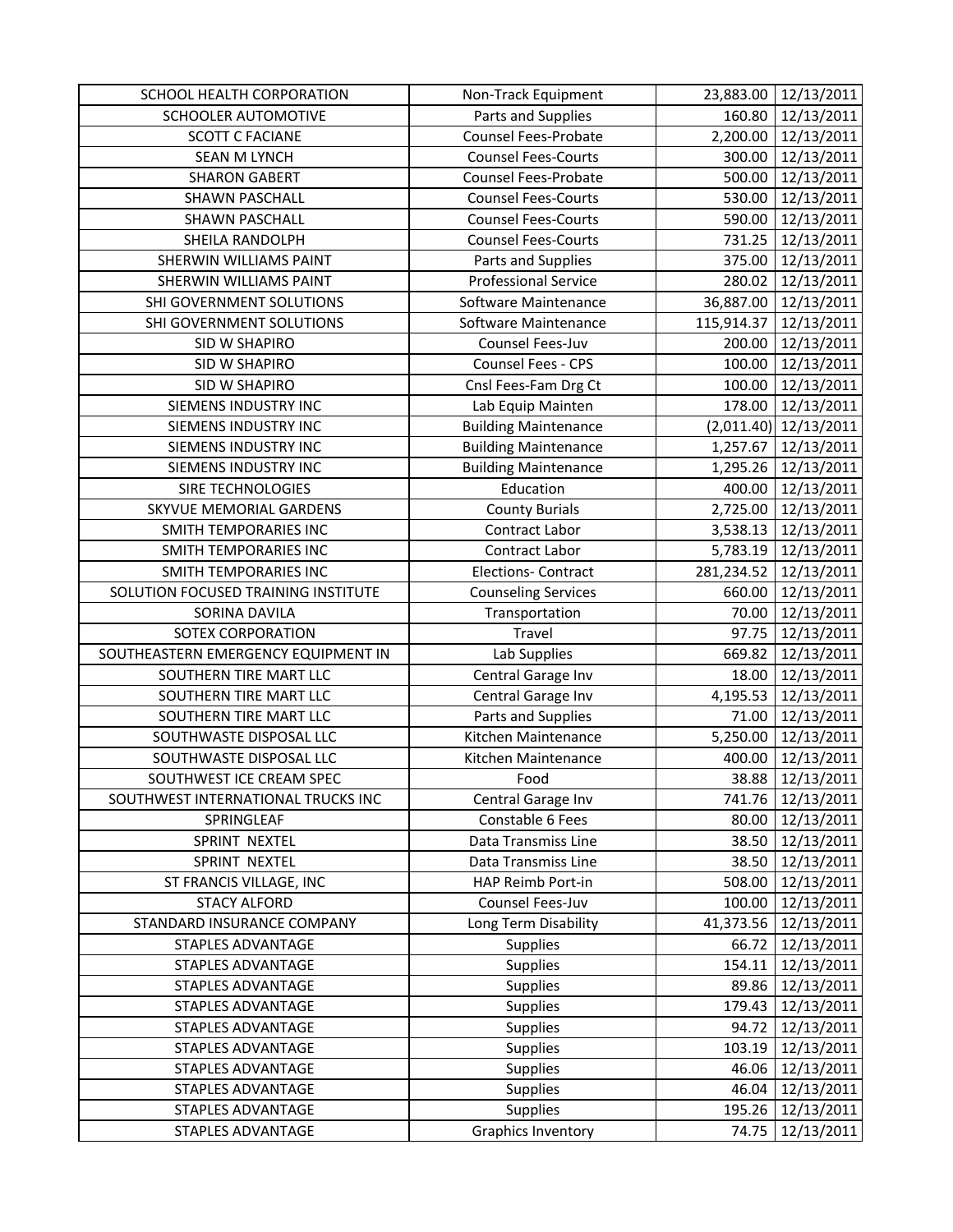| STAPLES ADVANTAGE             | Supplies                    | 68.91    | 12/13/2011       |
|-------------------------------|-----------------------------|----------|------------------|
| <b>STAPLES ADVANTAGE</b>      | Supplies                    | 83.42    | 12/13/2011       |
| STAPLES ADVANTAGE             | Supplies                    | 9.45     | 12/13/2011       |
| <b>STAPLES ADVANTAGE</b>      | Supplies                    | 22.29    | 12/13/2011       |
| <b>STAPLES ADVANTAGE</b>      | Supplies                    | 37.47    | 12/13/2011       |
| <b>STAPLES ADVANTAGE</b>      | Supplies                    | 79.67    | 12/13/2011       |
| STAPLES ADVANTAGE             | Supplies                    | 103.86   | 12/13/2011       |
| <b>STAPLES ADVANTAGE</b>      | Supplies                    | 67.54    | 12/13/2011       |
| <b>STAPLES ADVANTAGE</b>      | Supplies                    | 34.87    | 12/13/2011       |
| <b>STAPLES ADVANTAGE</b>      | Supplies                    | 239.98   | 12/13/2011       |
| <b>STAPLES ADVANTAGE</b>      | Supplies                    | 162.17   | 12/13/2011       |
| <b>STAPLES ADVANTAGE</b>      | Supplies                    | 27.30    | 12/13/2011       |
| STAPLES ADVANTAGE             | Supplies                    | 128.78   | 12/13/2011       |
| STAPLES ADVANTAGE             | Supplies                    | 23.99    | 12/13/2011       |
| STAPLES ADVANTAGE             | Supplies                    | 5.61     | 12/13/2011       |
| <b>STAPLES ADVANTAGE</b>      | Supplies                    | 40.19    | 12/13/2011       |
| <b>STAPLES ADVANTAGE</b>      | Supplies                    | 101.57   | 12/13/2011       |
| <b>STAPLES ADVANTAGE</b>      | Supplies                    | 90.66    | 12/13/2011       |
| STAPLES ADVANTAGE             | Supplies                    | 49.38    | 12/13/2011       |
| STAPLES ADVANTAGE             | Supplies                    | 53.99    | 12/13/2011       |
| <b>STAPLES ADVANTAGE</b>      | Supplies                    | 116.98   | 12/13/2011       |
| STAPLES ADVANTAGE             | Supplies                    | 56.91    | 12/13/2011       |
| STAPLES ADVANTAGE             | Supplies                    | 61.70    | 12/13/2011       |
| STAPLES ADVANTAGE             | Supplies                    | 45.11    | 12/13/2011       |
| <b>STAPLES ADVANTAGE</b>      | Supplies                    | 90.41    | 12/13/2011       |
| <b>STAPLES ADVANTAGE</b>      | Supplies                    | 42.25    | 12/13/2011       |
| <b>STAPLES ADVANTAGE</b>      | Supplies                    | 91.02    | 12/13/2011       |
| STAPLES ADVANTAGE             | Supplies                    | 93.02    | 12/13/2011       |
| STAPLES ADVANTAGE             | Supplies                    | 230.66   | 12/13/2011       |
| <b>STAPLES ADVANTAGE</b>      | Supplies                    | 29.66    | 12/13/2011       |
| STAPLES ADVANTAGE             | Supplies                    | 47.62    | 12/13/2011       |
| STAPLES ADVANTAGE             | Central Garage Inv          | 5.38     | 12/13/2011       |
| <b>STAPLES ADVANTAGE</b>      | Supplies                    | 1,269.92 | 12/13/2011       |
| <b>STAPLES ADVANTAGE</b>      | Supplies                    |          | 48.50 12/13/2011 |
| STAPLES ADVANTAGE             | <b>Supplies</b>             | 32.59    | 12/13/2011       |
| <b>STAPLES ADVANTAGE</b>      | Supplies                    | 21.40    | 12/13/2011       |
| STAPLES ADVANTAGE             | Supplies                    | 2.22     | 12/13/2011       |
| STAPLES ADVANTAGE             | Supplies                    | 464.44   | 12/13/2011       |
| STAPLES ADVANTAGE             | Supplies                    | 519.48   | 12/13/2011       |
| <b>STAPLES ADVANTAGE</b>      | Supplies                    | 321.74   | 12/13/2011       |
| STATE BAR OF TEXAS            | Law Books                   | 49.00    | 12/13/2011       |
| STATE CHEMICAL MANUFACTURE CO | <b>Building Maintenance</b> | 703.41   | 12/13/2011       |
| <b>STATON &amp; TAYLOR PC</b> | <b>Counsel Fees-Courts</b>  | 100.00   | 12/13/2011       |
| <b>STATON &amp; TAYLOR PC</b> | <b>Counsel Fees-Courts</b>  | 100.00   | 12/13/2011       |
| STEPHANI R JOHNSON            | Counsel Fees - CPS          | 100.00   | 12/13/2011       |
| STEPHANIE GONZALEZ            | <b>Counsel Fees-Courts</b>  | 825.00   | 12/13/2011       |
| STEPHANIE GONZALEZ            | <b>Counsel Fees-Courts</b>  | 1,000.00 | 12/13/2011       |
| STEPHANIE GONZALEZ            | <b>Litigation Expense</b>   | 78.46    | 12/13/2011       |
| <b>STEPHANIE PATTEN</b>       | <b>Counsel Fees-Courts</b>  | 5,800.00 | 12/13/2011       |
| STEPHANIE PATTEN              | <b>Counsel Fees-Courts</b>  | 350.00   | 12/13/2011       |
| STEPHANIE PATTEN              | <b>Counsel Fees-Courts</b>  | 400.00   | 12/13/2011       |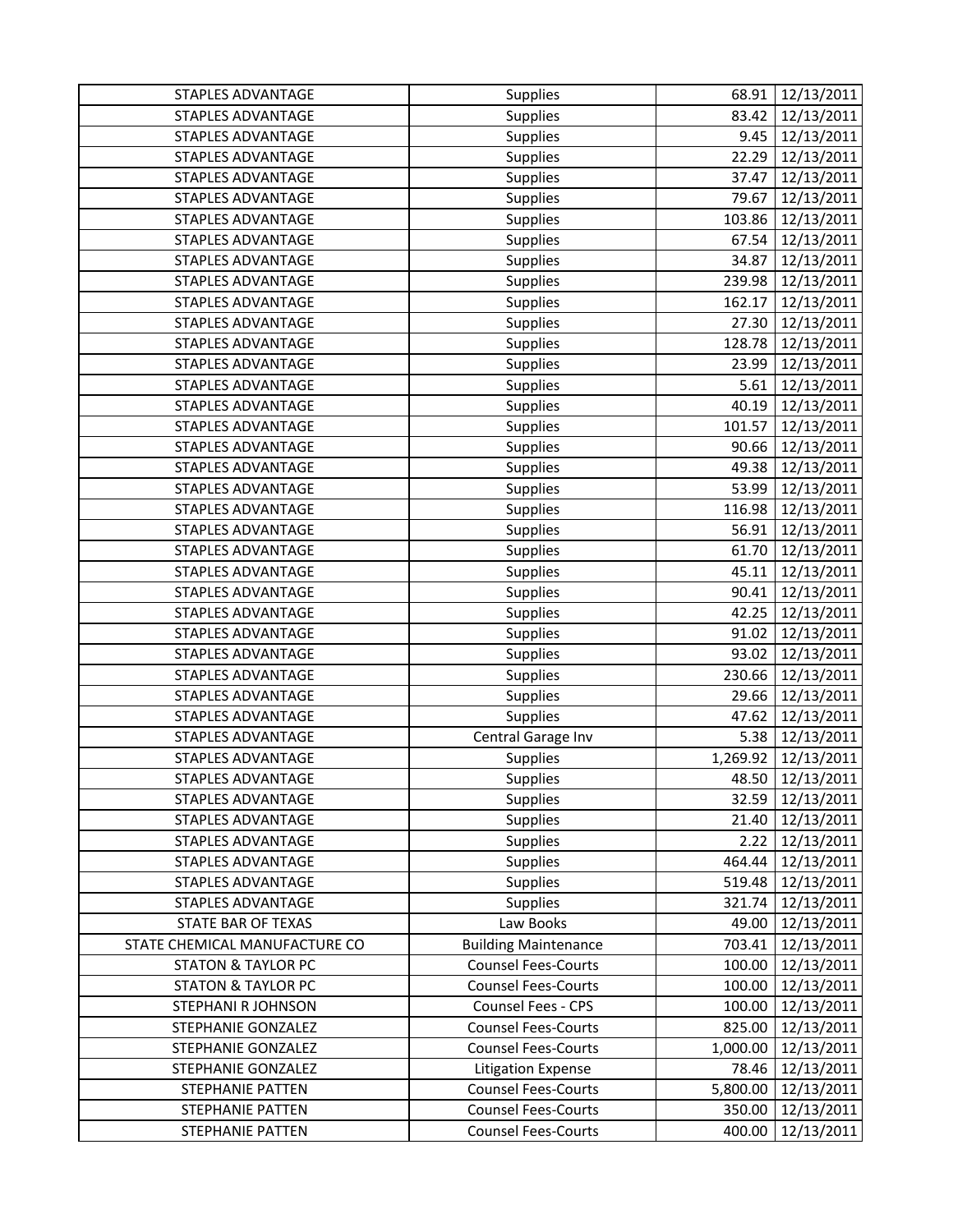| STEPHANIE PATTEN                     | Counsel Fees-Juv            | 1,450.00  | 12/13/2011        |
|--------------------------------------|-----------------------------|-----------|-------------------|
| <b>STEPHANIE PATTEN</b>              | <b>Litigation Expense</b>   | 165.00    | 12/13/2011        |
| Stephen R. Raborn                    | Education                   | 92.00     | 12/13/2011        |
| <b>STEVE GORDON &amp; ASSOCIATES</b> | <b>Counsel Fees-Courts</b>  | 325.00    | 12/13/2011        |
| <b>STEVE GORDON &amp; ASSOCIATES</b> | <b>Counsel Fees-Courts</b>  | 1,100.00  | 12/13/2011        |
| <b>STEVE GORDON &amp; ASSOCIATES</b> | <b>Counsel Fees-Courts</b>  | 450.00    | 12/13/2011        |
| <b>STEVE GORDON &amp; ASSOCIATES</b> | <b>Counsel Fees-Courts</b>  | 650.00    | 12/13/2011        |
| <b>STEVE GORDON &amp; ASSOCIATES</b> | <b>Counsel Fees-Courts</b>  | 550.00    | 12/13/2011        |
| <b>STEVE GORDON &amp; ASSOCIATES</b> | <b>Counsel Fees-Courts</b>  | 118.75    | 12/13/2011        |
| <b>STEVE GORDON &amp; ASSOCIATES</b> | <b>Counsel Fees-Courts</b>  | 375.00    | 12/13/2011        |
| <b>STEVE GORDON &amp; ASSOCIATES</b> | <b>Counsel Fees-Courts</b>  | 350.00    | 12/13/2011        |
| Stewart L. DeJournett                | Prepaid - Travel            | 180.00    | 12/13/2011        |
| STILETTO SPY&COMPANY INVESTIGATIONS  | Investigative               | 2,000.00  | 12/13/2011        |
| STOVALL ELECTRIC COMPANY             | <b>Building Maintenance</b> | 117.00    | 12/13/2011        |
| <b>STRATEGIC IMAGE INC</b>           | <b>Professional Service</b> | 5,895.00  | 12/13/2011        |
| <b>STREAM ENERGY</b>                 | <b>Utility Allowance</b>    | 164.00    | 12/13/2011        |
| <b>STREAM ENERGY</b>                 | <b>Utility Allowance</b>    | 52.00     | 12/13/2011        |
| <b>STREAM ENERGY</b>                 | <b>Utility Assistance</b>   | 253.75    | 12/13/2011        |
| STUART HOSE AND PIPE CO INC          | Parts and Supplies          | 4.56      | 12/13/2011        |
| STUTCHMAN FORENSIC LABORATORY        | Cap Murder-Othr Cost        | 7,500.00  | 12/13/2011        |
| <b>SUMMUS INDUSTRIES INC</b>         | Software Maintenance        | 53,875.47 | 12/13/2011        |
| SUPER VALUE PHARMACY                 | <b>Medical Services</b>     | 436.50    | 12/13/2011        |
| <b>SURREY OAKS LLC</b>               | Rental Assistance           | 460.00    | 12/13/2011        |
| <b>SUSAN WRIGHT</b>                  | <b>Restitution Payable</b>  | 6.50      | 12/13/2011        |
| SYCAMORE CENTER VILLAS               | Rent Sub to L'Iords         | 597.00    | 12/13/2011        |
| Sylvia Mendoza                       | Travel                      | 217.56    | 12/13/2011        |
| TU ELECTRIC                          | Rent Sub to L'Iords         | 109.00    | 12/13/2011        |
| TU ELECTRIC                          | <b>Utility Allowance</b>    | 141.00    | 12/13/2011        |
| TU ELECTRIC                          | HAP Reimb Port-in           | 256.00    | 12/13/2011        |
| T&G IDENTIFICATION SYSTEMS INC       | <b>Graphics Inventory</b>   | 315.00    | 12/13/2011        |
| <b>TAMARA JAMES</b>                  | Clothing                    | 100.00    | 12/13/2011        |
| <b>TAN THAN</b>                      | <b>Interpreter Fees</b>     | 975.00    | 12/13/2011        |
| <b>TANDY LEATHER FACTORY</b>         | Supplies                    | 52.00     | 12/13/2011        |
| TARA ENERGY INC                      | <b>Utility Assistance</b>   |           | 122.53 12/13/2011 |
| <b>TARA V KERSH</b>                  | <b>Counsel Fees-Courts</b>  | 2,400.00  | 12/13/2011        |
| <b>TARA V KERSH</b>                  | Counsel Fees - CPS          | 100.00    | 12/13/2011        |
| TARAS, INC.                          | <b>Litigation Expense</b>   | 1,279.00  | 12/13/2011        |
| <b>TARGET BANK</b>                   | Food/Hygiene Assist         | 14.91     | 12/13/2011        |
| <b>TARGET BANK</b>                   | <b>Meeting Expenses</b>     | 39.79     | 12/13/2011        |
| <b>TARGET BANK</b>                   | Food                        | 143.62    | 12/13/2011        |
| <b>TARGET BANK</b>                   | Clothing                    | 130.06    | 12/13/2011        |
| <b>TARGET BANK</b>                   | Health Promo Pgrm           | 50.00     | 12/13/2011        |
| TARRANT CO CHALLENGE INC             | <b>Professional Service</b> | 855.03    | 12/13/2011        |
| TARRANT CO SAMARITAN HOUSE INC       | <b>Subrecipient Service</b> | 25,268.03 | 12/13/2011        |
| TARRANT CO SAMARITAN HOUSE INC       | <b>Subrecipient Service</b> | 6,352.65  | 12/13/2011        |
| TARRANT CO SAMARITAN HOUSE INC       | <b>Subrecipient Service</b> | 16,336.26 | 12/13/2011        |
| TARRANT CO TAX ASSESSOR COLLECTOR    | Trust - Constable 8         | 52.80     | 12/13/2011        |
| TARRANT CO TAX ASSESSOR COLLECTOR    | Trust - Constable 4         | 62.75     | 12/13/2011        |
| TARRANT CO TAX ASSESSOR COLLECTOR    | Trust - Constable 4         | 62.75     | 12/13/2011        |
| TARRANT COUNTY CHALLENGE INC         | <b>Professional Service</b> | 14,814.00 | 12/13/2011        |
| TARRANT COUNTY DISTRICT CLERK        | Other Payable               | 22.75     | 12/13/2011        |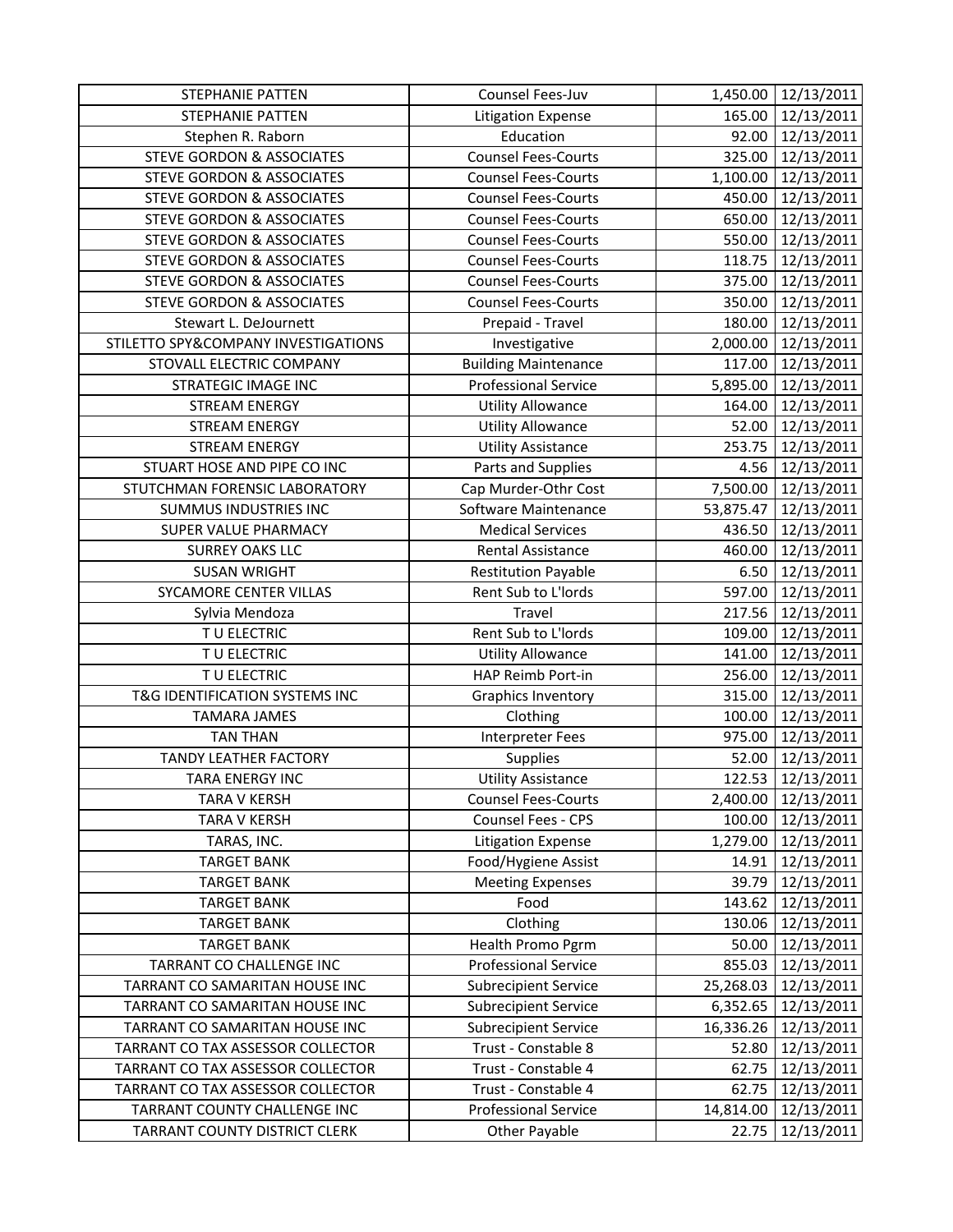| TARRANT COUNTY FIRE AND ARSON      | Dues                        | 50.00     | 12/13/2011       |
|------------------------------------|-----------------------------|-----------|------------------|
| TARRANT COUNTY HOUSING PARTNERSHIP | HAP Reimb Port-in           | 691.00    | 12/13/2011       |
| TARRANT COUNTY MEDICAL SOCIETY     | Dues                        | 888.00    | 12/13/2011       |
| <b>TARRANT COUNTY SHERIFF</b>      | Travel                      | 847.77    | 12/13/2011       |
| <b>TARRANT PARTNERS LP</b>         | Rent Sub to L'Iords         | 402.00    | 12/13/2011       |
| TDCAA-TEXAS DISTRICT & COUNTY      | Dues                        | 60.00     | 12/13/2011       |
| TDCAA-TEXAS DISTRICT & COUNTY      | Dues                        | 60.00     | 12/13/2011       |
| TDCAA-TEXAS DISTRICT & COUNTY      | Dues                        | 60.00     | 12/13/2011       |
| TDCAA-TEXAS DISTRICT & COUNTY      | Dues                        | 60.00     | 12/13/2011       |
| TDCAA-TEXAS DISTRICT & COUNTY      | Dues                        | 60.00     | 12/13/2011       |
| TDCAA-TEXAS DISTRICT & COUNTY      | Dues                        | 60.00     | 12/13/2011       |
| TDCAA-TEXAS DISTRICT & COUNTY      | Dues                        | 55.00     | 12/13/2011       |
| TDCAA-TEXAS DISTRICT & COUNTY      | Dues                        | 55.00     | 12/13/2011       |
| TDCAA-TEXAS DISTRICT & COUNTY      | Dues                        | 55.00     | 12/13/2011       |
| TDI FLEET SERVICES                 | Central Garage Inv          | 1,430.41  | 12/13/2011       |
| TEAGUE NALL & PERKINS INC          | <b>Professional Service</b> | 10,678.10 | 12/13/2011       |
| <b>TEKSYSTEMS INC</b>              | <b>Professional Service</b> | 2,400.00  | 12/13/2011       |
| TELETOUCH COMMUNICATIONS INC       | Telephone - Mobile          | 187.15    | 12/13/2011       |
| TELETOUCH COMMUNICATIONS INC       | Telephone - Mobile          | 39.69     | 12/13/2011       |
| TELETOUCH COMMUNICATIONS INC       | Telephone - Mobile          | 39.55     | 12/13/2011       |
| TELETOUCH COMMUNICATIONS INC       | Telephone - Mobile          | 39.55     | 12/13/2011       |
| TELETOUCH COMMUNICATIONS INC       | Telephone - Mobile          | 50.39     | 12/13/2011       |
| TELETOUCH COMMUNICATIONS INC       | Telephone - Mobile          | 81.56     | 12/13/2011       |
| TELETOUCH COMMUNICATIONS INC       | Telephone - Mobile          | 119.06    | 12/13/2011       |
| TELETOUCH COMMUNICATIONS INC       | Telephone - Mobile          | 1,056.42  | 12/13/2011       |
| TELETOUCH COMMUNICATIONS INC       | Telephone - Mobile          | 121.97    | 12/13/2011       |
| TELETOUCH COMMUNICATIONS INC       | Telephone - Mobile          | 28.79     | 12/13/2011       |
| TELETOUCH COMMUNICATIONS INC       | Telephone - Mobile          | 264.18    | 12/13/2011       |
| TELETOUCH COMMUNICATIONS INC       | Telephone - Mobile          | 115.18    | 12/13/2011       |
| TELETOUCH COMMUNICATIONS INC       | Pager / Blackberry          | 29.81     | 12/13/2011       |
| TELETOUCH COMMUNICATIONS INC       | Telephone - Mobile          | 264.00    | 12/13/2011       |
| TELETOUCH COMMUNICATIONS INC       | Telephone - Mobile          | 213.62    | 12/13/2011       |
| TELETOUCH COMMUNICATIONS INC       | Telephone - Mobile          | 518.56    | 12/13/2011       |
| TELETOUCH COMMUNICATIONS INC       | Telephone - Mobile          |           | 14.39 12/13/2011 |
| TELETOUCH COMMUNICATIONS INC       | Telephone - Mobile          | 28.78     | 12/13/2011       |
| TELETOUCH COMMUNICATIONS INC       | Telephone - Mobile          | 100.73    | 12/13/2011       |
| TELETOUCH COMMUNICATIONS INC       | Telephone - Mobile          | 40.73     | 12/13/2011       |
| TELETOUCH COMMUNICATIONS INC       | Telephone - Mobile          | 217.20    | 12/13/2011       |
| TELETOUCH COMMUNICATIONS INC       | Telephone - Mobile          | 105.26    | 12/13/2011       |
| TELETOUCH COMMUNICATIONS INC       | Telephone - Mobile          | 2,050.84  | 12/13/2011       |
| TELETOUCH COMMUNICATIONS INC       | Pager / Blackberry          | 47.80     | 12/13/2011       |
| TELETOUCH COMMUNICATIONS INC       | Pager / Blackberry          | 47.80     | 12/13/2011       |
| TELETOUCH COMMUNICATIONS INC       | Telephone - Mobile          | 28.79     | 12/13/2011       |
| TELETOUCH COMMUNICATIONS INC       | Telephone - Mobile          | 1,127.10  | 12/13/2011       |
| TELETOUCH COMMUNICATIONS INC       | Telephone - Mobile          | 204.61    | 12/13/2011       |
| TELETOUCH COMMUNICATIONS INC       | Telephone - Mobile          | 314.61    | 12/13/2011       |
| TELETOUCH COMMUNICATIONS INC       | Telephone - Mobile          | 87.40     | 12/13/2011       |
| TELETOUCH COMMUNICATIONS INC       | Telephone - Mobile          | 57.59     | 12/13/2011       |
| <b>TENA BROOKS</b>                 | Rent Sub to L'Iords         | 858.00    | 12/13/2011       |
| <b>TERESEA ADCOCK</b>              | <b>Professional Service</b> | 340.56    | 12/13/2011       |
| <b>TERRI MOORE</b>                 | <b>Counsel Fees-Courts</b>  | 1,350.00  | 12/13/2011       |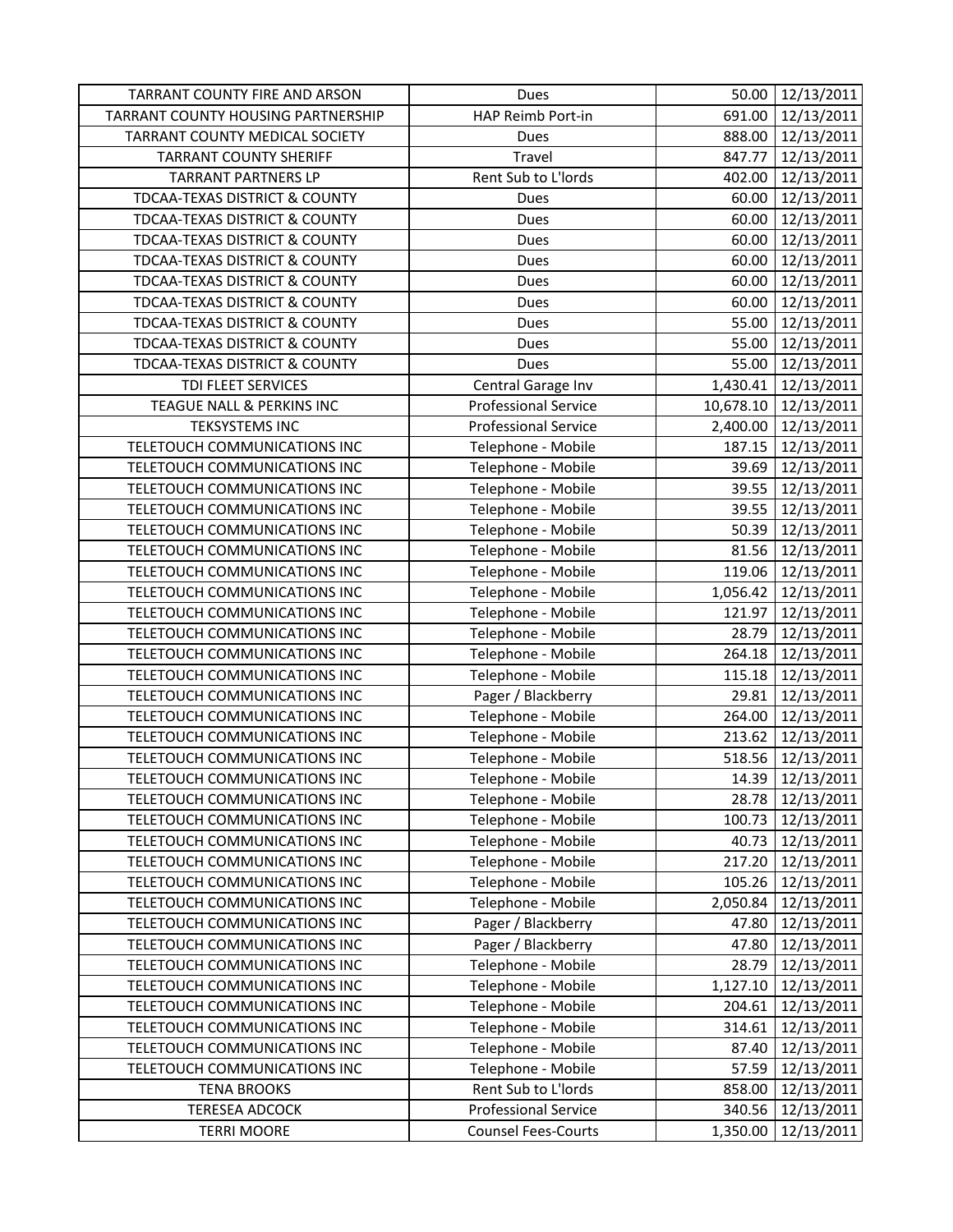| <b>TERRI MOORE</b>                 | <b>Counsel Fees-Courts</b>  | 700.00       | 12/13/2011          |
|------------------------------------|-----------------------------|--------------|---------------------|
| <b>TERRI MOORE</b>                 | <b>Counsel Fees-Courts</b>  | 375.00       | 12/13/2011          |
| <b>TERRI PEARCE</b>                | Counsel Fees-Juv            | 100.00       | 12/13/2011          |
| <b>TERRY BARLOW</b>                | <b>Counsel Fees-Courts</b>  | 400.00       | 12/13/2011          |
| <b>TERRY BARLOW</b>                | <b>Counsel Fees-Courts</b>  | 400.00       | 12/13/2011          |
| <b>TERRY BARLOW</b>                | <b>Counsel Fees-Courts</b>  | 1,200.00     | 12/13/2011          |
| <b>TERRY BARLOW</b>                | Cnsl Fees-Crim Appls        | 8,575.00     | 12/13/2011          |
| <b>TERRY BARLOW</b>                | Cnsl Fees-Crim Appls        | 2,925.00     | 12/13/2011          |
| <b>TERRY BARLOW</b>                | Crim Appeal-OthrCost        | 95.07        | 12/13/2011          |
| <b>TERRY BARLOW</b>                | Crim Appeal-OthrCost        | 68.13        | 12/13/2011          |
| <b>TERRY BRADSHAW</b>              | Reporter's Records          | 101.30       | 12/13/2011          |
| <b>TERRY COOK</b>                  | Transportation              | 40.00        | 12/13/2011          |
| TEXAS AGRILIFE EXTENSION SERVICE   | Education                   | 90.00        | 12/13/2011          |
| TEXAS ASSOCIATION LOCAL WIC        | Education                   | 60.00        | 12/13/2011          |
| TEXAS ASSOCIATION LOCAL WIC        | Education                   | 60.00        | 12/13/2011          |
| TEXAS ASSOCIATION LOCAL WIC        | Education                   | 60.00        | 12/13/2011          |
| <b>TEXAS ASSOCIATION LOCAL WIC</b> | Education                   | 60.00        | 12/13/2011          |
| TEXAS ASSOCIATION LOCAL WIC        | Education                   | 60.00        | 12/13/2011          |
| TEXAS ASSOCIATION LOCAL WIC        | Education                   | 60.00        | 12/13/2011          |
| TEXAS ASSOCIATION LOCAL WIC        | Education                   | 60.00        | 12/13/2011          |
| TEXAS ASSOCIATION LOCAL WIC        | Education                   | 60.00        | 12/13/2011          |
| TEXAS ASSOCIATION LOCAL WIC        | Education                   | 60.00        | 12/13/2011          |
| <b>TEXAS ASSOCIATION OF COUNTY</b> | Dues                        | 75.00        | 12/13/2011          |
| TEXAS ASSOCIATION OF COUNTY        | Dues                        | 75.00        | 12/13/2011          |
| TEXAS COMPTROLLER OF PUBLIC ACCTS  | Education                   | 54.00        | 12/13/2011          |
| TEXAS DEPARTMENT OF LICENSING      | Interpreter Fees            | 50.00        | 12/13/2011          |
| TEXAS DEPARTMENT OF LICENSING      | <b>Interpreter Fees</b>     | 50.00        | 12/13/2011          |
| TEXAS DEPARTMENT OF TRANSPORTATION | Education                   | 83.70        | 12/13/2011          |
| TEXAS DEPARTMENT OF TRANSPORTATION | State Right of Way          | 1,889,458.00 | 12/13/2011          |
| TEXAS DEPT OF CRIMINAL JUSTICE     | <b>State Grant Revenue</b>  | 5,349.00     | 12/13/2011          |
| TEXAS DEPT OF CRIMINAL JUSTICE     | <b>State Grant Revenue</b>  | 50,435.40    | 12/13/2011          |
| TEXAS DEPT OF STATE HEALTH LOCKBOX | <b>Building Maintenance</b> | 1,298.00     | 12/13/2011          |
| TEXAS DEPT PUBLIC SAFETY VEHICLE   | <b>Computer Services</b>    | 82.00        | 12/13/2011          |
| TEXAS FIRE PROTECTION SPECL'ST     | <b>Building Maintenance</b> |              | 1,200.00 12/13/2011 |
| <b>TEXAS HI-PORT PROPERTIES</b>    | Rental Assistance           | 530.00       | 12/13/2011          |
| TEXAS HI-PORT PROPERTIES LTD       | Rent Sub to L'Iords         | 866.00       | 12/13/2011          |
| <b>TEXAS POWER LP</b>              | <b>Utility Allowance</b>    | 92.00        | 12/13/2011          |
| TEXAS STATE UNIVERSITY             | Education                   | 100.00       | 12/13/2011          |
| TEXAS STATE UNIVERSITY             | Education                   | 100.00       | 12/13/2011          |
| <b>TEXAS STATE UNIVERSITY</b>      | Education                   | 100.00       | 12/13/2011          |
| <b>TEXAS STATE UNIVERSITY</b>      | Education                   | 100.00       | 12/13/2011          |
| <b>TEXAS STATE UNIVERSITY</b>      | Education                   | 100.00       | 12/13/2011          |
| <b>TEXAS STATE UNIVERSITY</b>      | Education                   | 100.00       | 12/13/2011          |
| <b>TEXAS STATE UNIVERSITY</b>      | Education                   | 100.00       | 12/13/2011          |
| <b>TEXAS STATE UNIVERSITY</b>      | Education                   | 100.00       | 12/13/2011          |
| <b>TEXAS TOLLWAYS</b>              | Travel                      | 28.00        | 12/13/2011          |
| <b>TEXAS TOLLWAYS</b>              | Transportation              | 15.40        | 12/13/2011          |
| THE DECKER LAW FIRM PC             | <b>Counsel Fees-Courts</b>  | 600.00       | 12/13/2011          |
| THE HAMPTON LAW FIRM PLLC          | <b>Counsel Fees-Courts</b>  | 300.00       | 12/13/2011          |
| THE HAMPTON LAW FIRM PLLC          | <b>Counsel Fees-Courts</b>  | 75.00        | 12/13/2011          |
| THE HUSTON FIRM PC                 | <b>Counsel Fees-Courts</b>  | 50.00        | 12/13/2011          |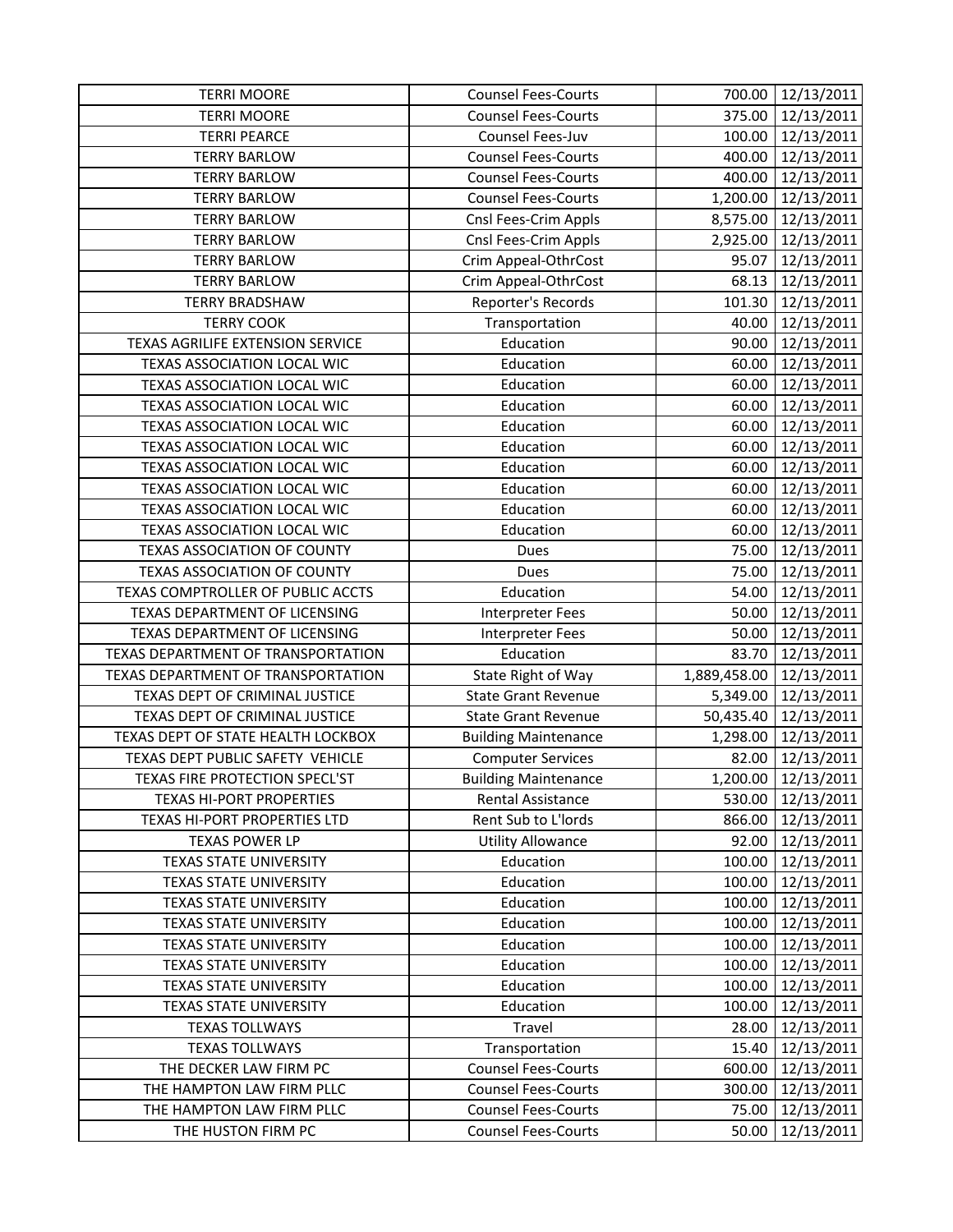| THE HUSTON FIRM PC                  | <b>Counsel Fees-Courts</b>  | 550.00    | 12/13/2011 |
|-------------------------------------|-----------------------------|-----------|------------|
| THE HUSTON FIRM PC                  | <b>Counsel Fees-Courts</b>  | 600.00    | 12/13/2011 |
| THE HUSTON FIRM PC                  | <b>Counsel Fees-Courts</b>  | 240.00    | 12/13/2011 |
| THE HUSTON FIRM PC                  | <b>Counsel Fees-Courts</b>  | 125.00    | 12/13/2011 |
| THE HUSTON FIRM PC                  | <b>Counsel Fees-Courts</b>  | 350.00    | 12/13/2011 |
| THE LAKES OF WILLIAMSBERG           | Rent Sub to L'Iords         | 15.00     | 12/13/2011 |
| THE LAW FIRM OF DAVID C JONES       | <b>Counsel Fees-Courts</b>  | 475.00    | 12/13/2011 |
| THE LAW FIRM OF DAVID C JONES       | <b>Counsel Fees-Courts</b>  | 2,600.00  | 12/13/2011 |
| THE LAW OFFICE OF ANGELA DOSKOCIL   | Cnsl Fees-Fam Drg Ct        | 100.00    | 12/13/2011 |
| THE LAW OFFICES OF MICHAEL POOL PLL | <b>Counsel Fees-Courts</b>  | 500.00    | 12/13/2011 |
| THE LAW OFFICES OF MICHAEL POOL PLL | <b>Counsel Fees-Courts</b>  | 1,400.00  | 12/13/2011 |
| THE LAW OFFICES OF MICHAEL POOL PLL | <b>Counsel Fees-Courts</b>  | 575.00    | 12/13/2011 |
| THE LAW OFFICES OF MICHAEL POOL PLL | <b>Counsel Fees-Courts</b>  | 300.00    | 12/13/2011 |
| THE MAJOR FUNERAL HOME CHAPEL       | Other Payable               | 145.00    | 12/13/2011 |
| THE MAJOR FUNERAL HOME CHAPEL       | <b>County Burials</b>       | 700.00    | 12/13/2011 |
| THE MULHOLLAND CO                   | Supplies                    | 56.00     | 12/13/2011 |
| THE MULHOLLAND CO                   | Supplies                    | 9.00      | 12/13/2011 |
| THE MULHOLLAND CO                   | Supplies                    | 273.00    | 12/13/2011 |
| THE MULHOLLAND CO                   | Supplies                    | 9.00      | 12/13/2011 |
| THE MULHOLLAND CO                   | Supplies                    | 3.00      | 12/13/2011 |
| THE MULHOLLAND CO                   | Supplies                    | 12.00     | 12/13/2011 |
| THE MULHOLLAND CO                   | Supplies                    | 33.00     | 12/13/2011 |
| THE MULHOLLAND CO                   | Supplies                    | 9.00      | 12/13/2011 |
| THE MULHOLLAND CO                   | Supplies                    | 81.58     | 12/13/2011 |
| THE MULHOLLAND CO                   | Supplies                    | 101.38    | 12/13/2011 |
| THE SOURCE FOR PUBLICDATA LP        | On-Line Service             | 75.00     | 12/13/2011 |
| THE SPOKEN WORD LLC                 | Interpreter Fees            | 120.00    | 12/13/2011 |
| THE SPOKEN WORD LLC                 | Interpreter Fees            | 120.00    | 12/13/2011 |
| THE SPOKEN WORD LLC                 | Interpreter Fees            | 240.00    | 12/13/2011 |
| THE SPOKEN WORD LLC                 | <b>Interpreter Fees</b>     | 690.00    | 12/13/2011 |
| THE SPOKEN WORD LLC                 | Interpreter Fees            | 660.00    | 12/13/2011 |
| THE SPOKEN WORD LLC                 | <b>Interpreter Fees</b>     | 420.00    | 12/13/2011 |
| THE SPOKEN WORD LLC                 | Interpreter Fees            | 120.00    | 12/13/2011 |
| THE SPOKEN WORD LLC                 | Interpreter Fees            | 120.00    | 12/13/2011 |
| THE VINNEDGE BUILDING LP            | Electricity                 | 513.93    | 12/13/2011 |
| THE VINNEDGE BUILDING LP            | Electricity                 | 403.80    | 12/13/2011 |
| THE VINNEDGE BUILDING LP            | Water                       | 182.40    | 12/13/2011 |
| THE VINNEDGE BUILDING LP            | Water                       | 143.32    | 12/13/2011 |
| THE VINNEDGE BUILDING LP            | Electricity                 | 176.06    | 12/13/2011 |
| THE VINNEDGE BUILDING LP            | Electricity                 | 138.34    | 12/13/2011 |
| THE VINNEDGE BUILDING LP            | Water                       | 82.49     | 12/13/2011 |
| THE VINNEDGE BUILDING LP            | Water                       | 64.81     | 12/13/2011 |
| THYSSENKRUPP ELEVATOR               | <b>Elevator Maintenance</b> | 734.91    | 12/13/2011 |
| THYSSENKRUPP ELEVATOR               | <b>Elevator Maintenance</b> | 2,398.54  | 12/13/2011 |
| THYSSENKRUPP ELEVATOR               | <b>Elevator Maintenance</b> | 5,928.00  | 12/13/2011 |
| THYSSENKRUPP ELEVATOR               | <b>Elevator Maintenance</b> | 14,853.42 | 12/13/2011 |
| THYSSENKRUPP ELEVATOR               | <b>Elevator Maintenance</b> | 5,358.79  | 12/13/2011 |
| <b>THYSSENKRUPP ELEVATOR</b>        | <b>Elevator Maintenance</b> | 1,531.18  | 12/13/2011 |
| THYSSENKRUPP ELEVATOR               | <b>Elevator Maintenance</b> | 734.91    | 12/13/2011 |
| TIC EXPRESS LLC                     | <b>Supplies</b>             | 142.45    | 12/13/2011 |
| <b>TIM MOORE</b>                    | <b>Counsel Fees-Courts</b>  | 500.00    | 12/13/2011 |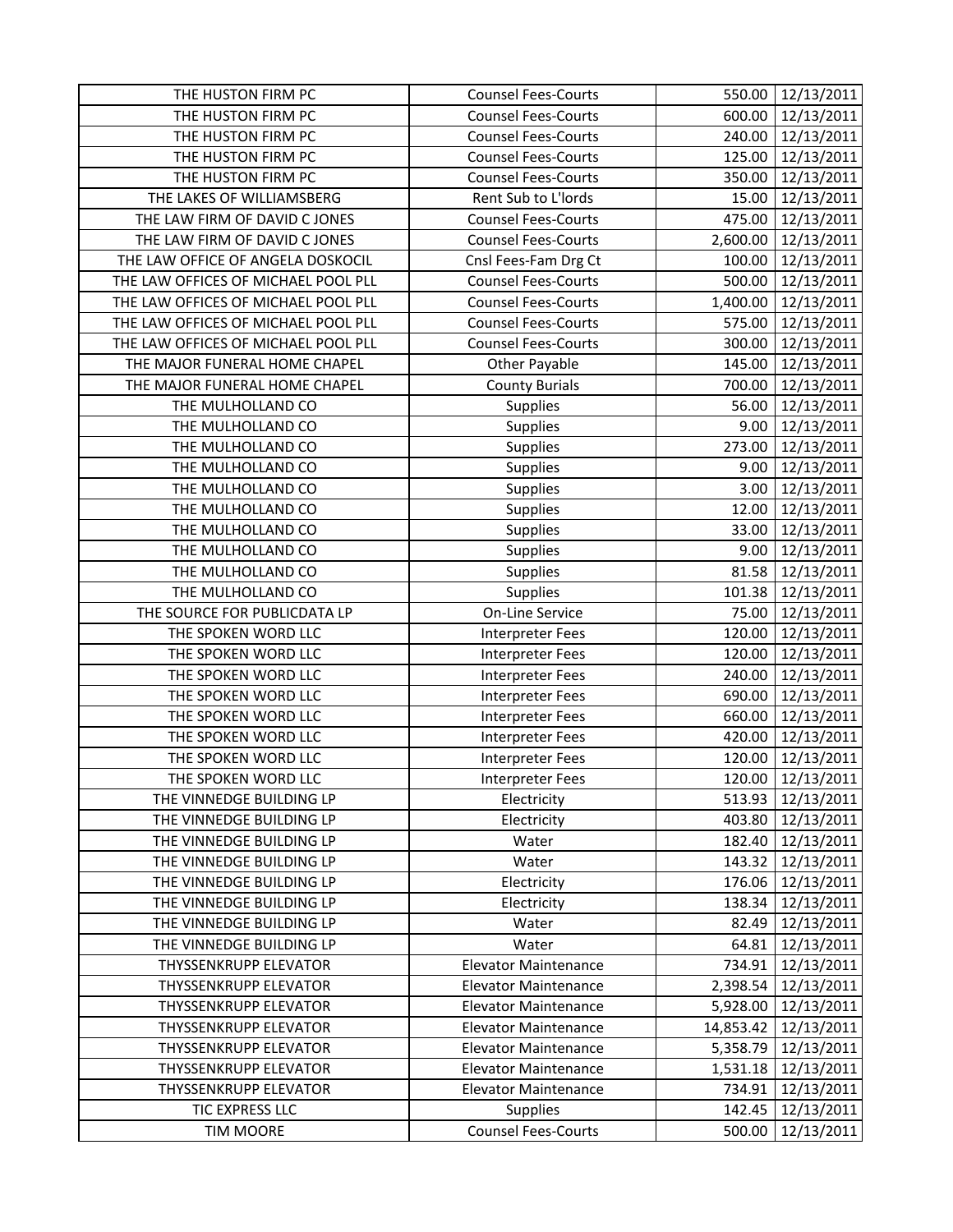| <b>TIM MOORE</b>                    | <b>Counsel Fees-Courts</b>  | 450.00     | 12/13/2011        |
|-------------------------------------|-----------------------------|------------|-------------------|
| <b>TIM MOORE</b>                    | <b>Counsel Fees-Courts</b>  | 850.00     | 12/13/2011        |
| <b>TIM MOORE</b>                    | <b>Counsel Fees-Courts</b>  | 525.00     | 12/13/2011        |
| <b>TIM MOORE</b>                    | <b>Counsel Fees-Courts</b>  | 400.00     | 12/13/2011        |
| TIMBER CHASE APARTMENTS LLC         | Rent Sub to L'Iords         | 1,082.00   | 12/13/2011        |
| <b>TOOL TOWN</b>                    | Parts and Supplies          | 467.00     | 12/13/2011        |
| <b>TOOL TOWN</b>                    | Parts and Supplies          | 309.14     | 12/13/2011        |
| <b>TOOL TOWN</b>                    | Parts and Supplies          | 89.85      | 12/13/2011        |
| <b>TOOL TOWN</b>                    | Parts and Supplies          | 99.00      | 12/13/2011        |
| <b>TOOL TOWN</b>                    | <b>Building Maintenance</b> | 402.15     | 12/13/2011        |
| <b>TRACEY USHERWOOD</b>             | <b>Restitution Payable</b>  | 1.50       | 12/13/2011        |
| TRACI D WILKINSON PC                | Counsel Fees - CPS          | 100.00     | 12/13/2011        |
| <b>TRACIE KENAN</b>                 | <b>Counsel Fees-Courts</b>  | 137.50     | 12/13/2011        |
| <b>TRACIE KENAN</b>                 | <b>Counsel Fees-Courts</b>  | 125.00     | 12/13/2011        |
| <b>TRAVIS YOUNG</b>                 | <b>Counsel Fees-Courts</b>  | 1,000.00   | 12/13/2011        |
| <b>TRAVIS YOUNG</b>                 | <b>Counsel Fees-Courts</b>  | 125.00     | 12/13/2011        |
| <b>TRAVIS YOUNG</b>                 | <b>Counsel Fees-Courts</b>  | 100.00     | 12/13/2011        |
| TRI COUNTY ELECTRIC CO-OP           | <b>Utility Assistance</b>   | 67.96      | 12/13/2011        |
| TRIPLENET PRICING LLC               | Supplies                    | 126.00     | 12/13/2011        |
| TRIPLENET PRICING LLC               | <b>Supplies</b>             | 301.00     | 12/13/2011        |
| TRIPLENET PRICING LLC               | Supplies                    | 121.95     | 12/13/2011        |
| <b>TRIPLENET PRICING LLC</b>        | Supplies                    | 636.50     | 12/13/2011        |
| TRIPLENET PRICING LLC               | Supplies                    | 285.15     | 12/13/2011        |
| TRIPLENET PRICING LLC               | Supplies                    | 268.45     | 12/13/2011        |
| TRIPLENET PRICING LLC               | Supplies                    | 106.10     | 12/13/2011        |
| <b>TRUGREEN CHEMLAWN</b>            | Landscaping Expense         | 309.00     | 12/13/2011        |
| TRUGREEN LANDCARE LLC               | Landscaping Expense         | 258.00     | 12/13/2011        |
| TRUGREEN LANDCARE LLC               | Landscaping Expense         | 210.00     | 12/13/2011        |
| TRUGREEN LANDCARE LLC               | Landscaping Expense         | 186.00     | 12/13/2011        |
| TRUGREEN LANDCARE LLC               | Landscaping Expense         | 174.00     | 12/13/2011        |
| TVO SOUTHWEST PARTNERS LP           | <b>Utility Assistance</b>   | 131.29     | 12/13/2011        |
| TX COMMISSION ON ENVIRONMENTAL QUAL | <b>Professional Service</b> | 4,800.00   | 12/13/2011        |
| TXI OPERATIONS, LP (NT)             | <b>Base Stab Materials</b>  | 17,400.90  | 12/13/2011        |
| TXU ELECTRIC COMPANY                | <b>Utility Assistance</b>   |            | 138.82 12/13/2011 |
| TXU ELECTRIC COMPANY                | <b>Utility Assistance</b>   | 335.00     | 12/13/2011        |
| TXU ELECTRIC COMPANY                | <b>Utility Assistance</b>   | 292.84     | 12/13/2011        |
| TXU ELECTRIC COMPANY                | <b>Utility Assistance</b>   | 108.79     | 12/13/2011        |
| TXU ELECTRIC COMPANY                | <b>Utility Assistance</b>   | 410.79     | 12/13/2011        |
| TXU ELECTRIC COMPANY                | <b>Utility Assistance</b>   | 580.84     | 12/13/2011        |
| U S DEPT HOMELAND SECURITY          | Misc Payable                | 10.00      | 12/13/2011        |
| <b>U S POSTAL SERVICE</b>           | Postage                     | 795.00     | 12/13/2011        |
| <b>U S POSTMASTER</b>               | Postage                     | 55,000.00  | 12/13/2011        |
| <b>ULINE INC</b>                    | Supplies                    | 145.64     | 12/13/2011        |
| UNION GOSPEL MISSION                | Rental Assistance           | 1,263.50   | 12/13/2011        |
| UNITED DENTAL CARE OF TEXAS INC     | <b>DMO Premiums</b>         | 41,185.81  | 12/13/2011        |
| UNITED DENTAL CARE OF TEXAS INC     | <b>DMO Premiums</b>         | 4,877.76   | 12/13/2011        |
| UNITED HEALTHCARE INSURANCE COMPANY | Medical Admn Fees           | 180,911.79 | 12/13/2011        |
| UNITED HEALTHCARE INSURANCE COMPANY | <b>Medical Admn Fees</b>    | 12,903.91  | 12/13/2011        |
| UNITED SOUTHERN                     | Central Garage Inv          | 866.25     | 12/13/2011        |
| UNIVERSE TECHNICAL TRANSLATION INC  | <b>Professional Service</b> | 26.91      | 12/13/2011        |
| UPS/UNITED PARCEL SERVICE           | Postage                     | 46.68      | 12/13/2011        |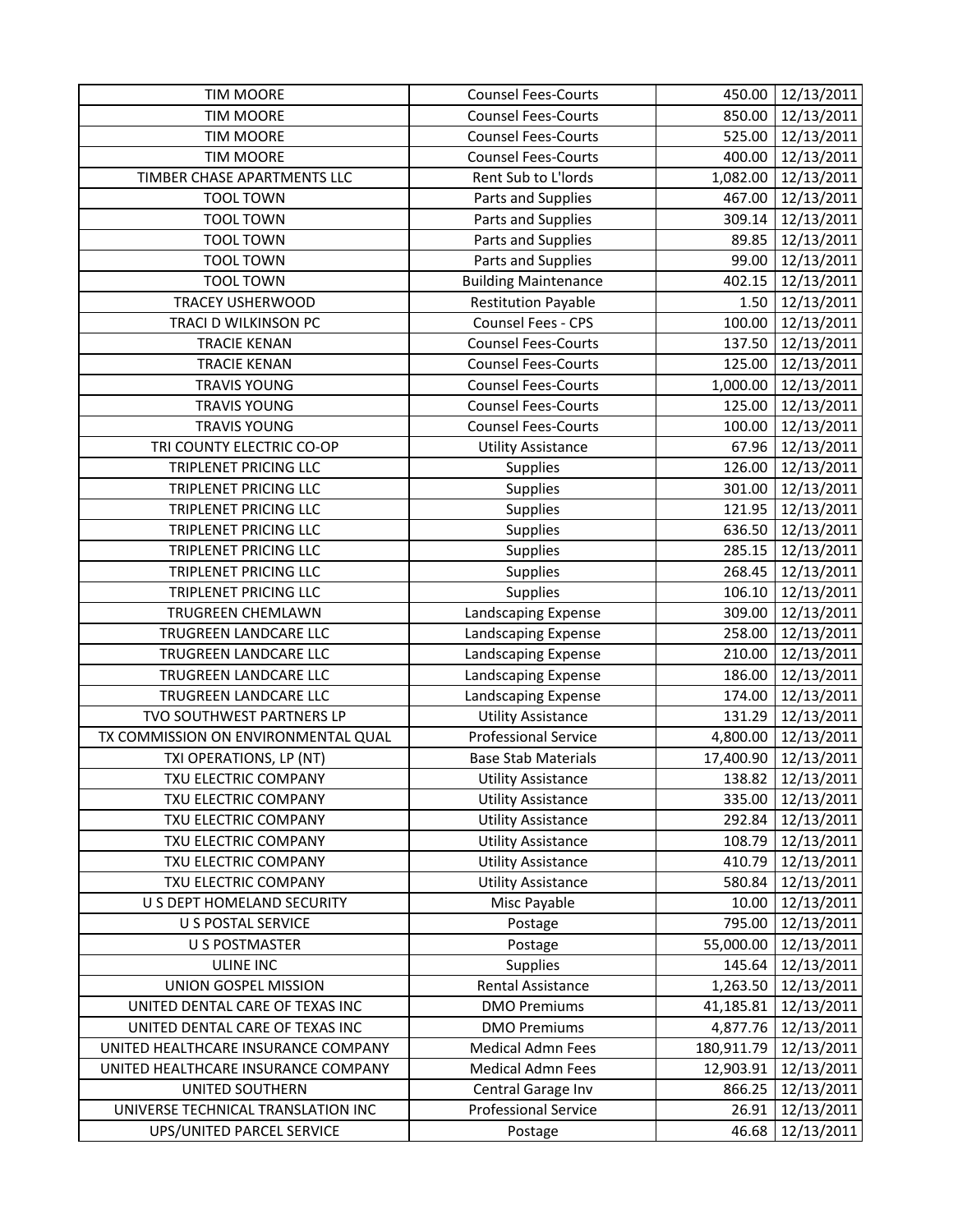| UPS/UNITED PARCEL SERVICE             | Postage                     | 3.14     | 12/13/2011        |
|---------------------------------------|-----------------------------|----------|-------------------|
| UPS/UNITED PARCEL SERVICE             | Postage                     | 22.07    | 12/13/2011        |
| <b>VALERIE ALLEN</b>                  | Reporter's Records          | 516.10   | 12/13/2011        |
| VANESSA M JORDAN                      | <b>Counsel Fees-Courts</b>  | 775.00   | 12/13/2011        |
| <b>VENTREX ENVIRONMENTAL SERVICES</b> | Lab Equip Mainten           | 968.49   | 12/13/2011        |
| VENTREX ENVIRONMENTAL SERVICES        | <b>Disposal Service</b>     | 379.80   | 12/13/2011        |
| <b>VERIZON SOUTHWEST</b>              | Telephone-Basic             | 79.19    | 12/13/2011        |
| VETERINARY CENTERS OF AMERICA LP      | Canine Expense              | 830.69   | 12/13/2011        |
| <b>VICKI E WILEY</b>                  | Counsel Fees - CPS          | 150.00   | 12/13/2011        |
| <b>VIJAY K CHAWLA</b>                 | Rental Assistance           | 536.00   | 12/13/2011        |
| VILLAS OF EASTWOOD TERRACE LLC        | Rent Sub to L'Iords         | 2,514.00 | 12/13/2011        |
| <b>VIRGINIA CARTER</b>                | <b>Counsel Fees-Courts</b>  | 500.00   | 12/13/2011        |
| <b>VIRGINIA CARTER</b>                | <b>Counsel Fees-Courts</b>  | 350.00   | 12/13/2011        |
| <b>VIRGINIA CARTER</b>                | <b>Counsel Fees-Courts</b>  | 750.00   | 12/13/2011        |
| <b>VIRGINIA CARTER</b>                | <b>Counsel Fees-Courts</b>  | 450.00   | 12/13/2011        |
| <b>VIRGINIA CARTER</b>                | <b>Counsel Fees-Courts</b>  | 275.00   | 12/13/2011        |
| <b>VIRGINIA CARTER</b>                | <b>Counsel Fees-Courts</b>  | 200.00   | 12/13/2011        |
| <b>VIRGINIA HITCHCOCK</b>             | <b>Restitution Payable</b>  | 60.00    | 12/13/2011        |
| <b>VOLUNTEERS OF AMERICA</b>          | <b>Subrecipient Service</b> | 7,075.74 | 12/13/2011        |
| VULCAN ALUMINUM VULCAN SIGNS          | Sign Shop Inventory         | 198.80   | 12/13/2011        |
| <b>VWR SCIENTIFIC PRODUCTS</b>        | Lab Supplies                | 456.66   | 12/13/2011        |
| W W CANNON INC                        | Non-Track Equipment         | 1,011.10 | 12/13/2011        |
| WALDEN'S                              | Supplies                    | 49.40    | 12/13/2011        |
| WALDEN'S                              | <b>Building Maintenance</b> | 117.76   | 12/13/2011        |
| WALMART NEIGHBORHOOD MARKET #3594     | Food/Hygiene Assist         | 22.00    | 12/13/2011        |
| WALNUT CREEK COUNTRY CLUB             | <b>Restitution Payable</b>  | 100.00   | 12/13/2011        |
| WALT A CLEVELAND                      | <b>Counsel Fees-Courts</b>  | 500.00   | 12/13/2011        |
| WALT A CLEVELAND                      | <b>Counsel Fees-Courts</b>  | 550.00   | 12/13/2011        |
| WALT A CLEVELAND                      | <b>Counsel Fees-Courts</b>  | 1,350.00 | 12/13/2011        |
| WALT A CLEVELAND                      | <b>Counsel Fees-Courts</b>  | 600.00   | 12/13/2011        |
| WALT A CLEVELAND                      | <b>Counsel Fees-Courts</b>  | 125.00   | 12/13/2011        |
| WALT A CLEVELAND                      | <b>Counsel Fees-Courts</b>  | 200.00   | 12/13/2011        |
| WALT A CLEVELAND                      | <b>Counsel Fees-Courts</b>  | 100.00   | 12/13/2011        |
| WALT A CLEVELAND                      | <b>Counsel Fees-Courts</b>  |          | 100.00 12/13/2011 |
| WALT A CLEVELAND                      | Counsel Fees-Juv            | 400.00   | 12/13/2011        |
| <b>WARREN ST JOHN</b>                 | <b>Counsel Fees-Courts</b>  | 650.00   | 12/13/2011        |
| <b>WARREN ST JOHN</b>                 | <b>Counsel Fees-Courts</b>  | 600.00   | 12/13/2011        |
| <b>WARREN ST JOHN</b>                 | <b>Counsel Fees-Courts</b>  | 125.00   | 12/13/2011        |
| <b>WARREN ST JOHN</b>                 | <b>Counsel Fees-Courts</b>  | 100.00   | 12/13/2011        |
| <b>WARREN ST JOHN</b>                 | Cnsl Fees-Crim Appls        | 3,816.06 | 12/13/2011        |
| WAYLAND P MOODY                       | Rental Assistance           | 450.00   | 12/13/2011        |
| WELLS FRAMING CONTRACTORS INC         | Rent Sub to L'Iords         | 1,205.00 | 12/13/2011        |
| <b>WENDY COVEY</b>                    | <b>Restitution Payable</b>  | 1.50     | 12/13/2011        |
| <b>WEST GROUP</b>                     | Law Books                   | 2,229.00 | 12/13/2011        |
| WEST SIDE LANDFILL WM                 | <b>Disposal Service</b>     | 163.53   | 12/13/2011        |
| WEST TEXAS COUNTY JUDGES AND          | Cnty Judge/Comm Assn        | 50.00    | 12/13/2011        |
| WESTERN-BRW PAPER CO INC              | Supplies                    | 789.00   | 12/13/2011        |
| WESTERN-BRW PAPER CO INC              | Supplies                    | 268.00   | 12/13/2011        |
| WESTERN-BRW PAPER CO INC              | Sheriff Inventory           | 3,156.00 | 12/13/2011        |
| WESTERN-BRW PAPER CO INC              | Supplies                    | 268.00   | 12/13/2011        |
| WESTERN-BRW PAPER CO INC              | Supplies                    | 1,580.00 | 12/13/2011        |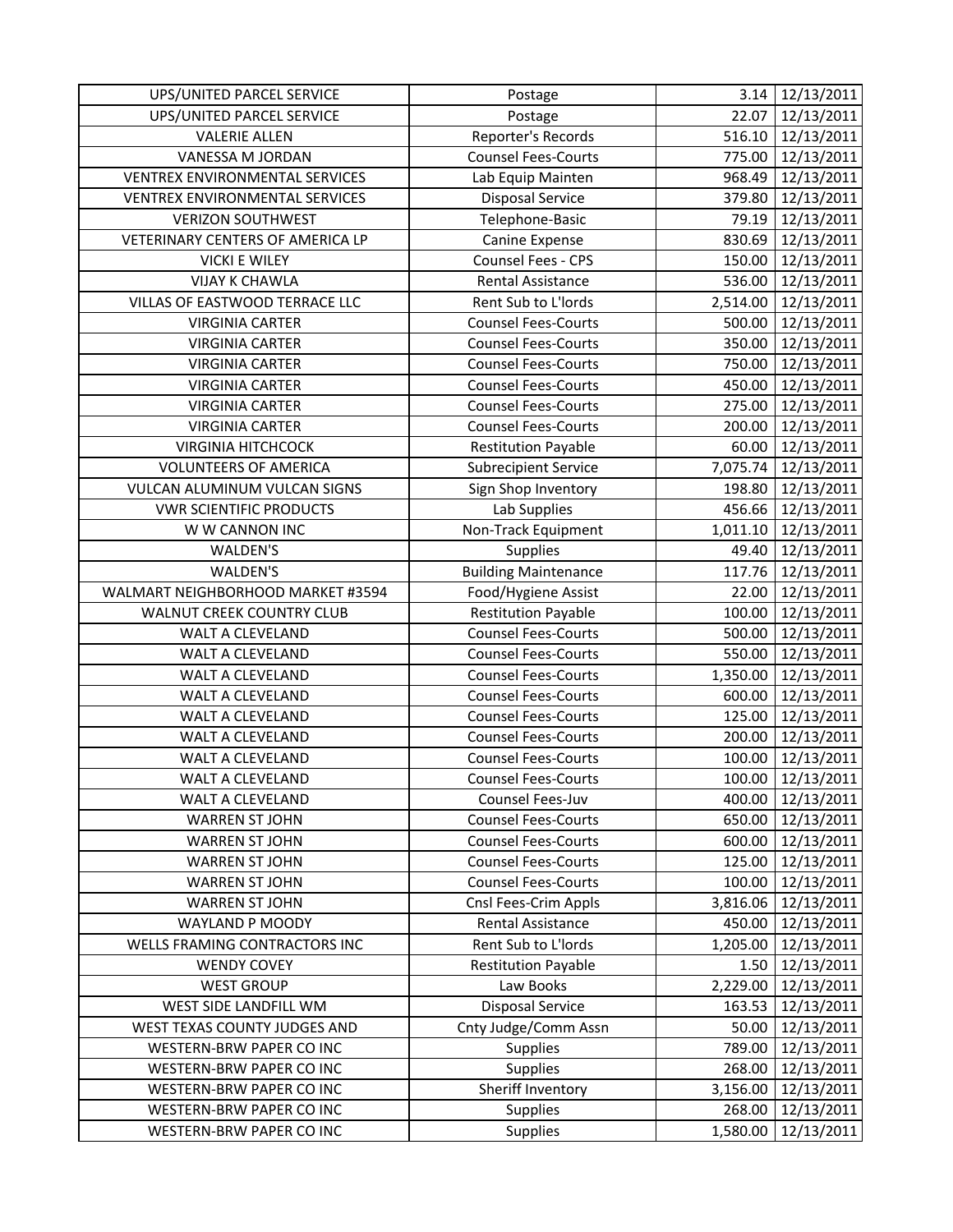| WESTERN-BRW PAPER CO INC         | Supplies                                          | 394.50             | 12/13/2011          |
|----------------------------------|---------------------------------------------------|--------------------|---------------------|
| WESTERN-BRW PAPER CO INC         | Supplies                                          | 591.75             | 12/13/2011          |
| <b>WILBARGER COUNTY CLERK</b>    | Crim Crt Mental Comp                              | 685.00             | 12/13/2011          |
| WILLIAM BRIAN GOZA               | <b>Counsel Fees-Courts</b>                        | 200.00             | 12/13/2011          |
| WILLIAM H BILL RAY PC            | <b>Counsel Fees-Courts</b>                        | 600.00             | 12/13/2011          |
| WILLIAM H BILL RAY PC            | <b>Counsel Fees-Courts</b>                        | 7,250.00           | 12/13/2011          |
| WILLIAM H BILL RAY PC            | <b>Counsel Fees-Courts</b>                        | 950.00             | 12/13/2011          |
| WILLIAM H BILL RAY PC            | <b>Counsel Fees-Courts</b>                        | 600.00             | 12/13/2011          |
| WILLIAM H BILL RAY PC            | <b>Counsel Fees-Courts</b>                        | 400.00             | 12/13/2011          |
| WILLIAM H BILL RAY PC            | <b>Counsel Fees-Courts</b>                        | 200.00             | 12/13/2011          |
| WILLIAM H BILL RAY PC            | <b>Litigation Expense</b>                         | 19.50              | 12/13/2011          |
| WILLIAM MICHAEL HARBER JR        | <b>Counsel Fees-Courts</b>                        | 400.00             | 12/13/2011          |
| WILLIAM MICHAEL HARBER JR        | <b>Counsel Fees-Courts</b>                        | 600.00             | 12/13/2011          |
| WILLIAM MICHAEL HARBER JR        | <b>Litigation Expense</b>                         | 480.66             | 12/13/2011          |
| <b>WILLIAM S HARRIS</b>          | <b>Counsel Fees-Courts</b>                        | 800.00             | 12/13/2011          |
| <b>WILLIAM S HARRIS</b>          | <b>Counsel Fees-Courts</b>                        | 3,712.50           | 12/13/2011          |
| <b>WILLIAM S HARRIS</b>          | <b>Counsel Fees-Courts</b>                        | 125.00             | 12/13/2011          |
| <b>WILLIAM SHELTON</b>           | Reporter's Records                                |                    | 8,705.10 12/13/2011 |
| William W Echols III             | Education                                         | 318.90             | 12/13/2011          |
| WITHERS & WITHERS PC             | <b>Counsel Fees-Courts</b>                        | 425.00             | 12/13/2011          |
| WM BARRY NORMAN                  | Psych Exam/Testimony                              | 800.00             | 12/13/2011          |
| WM BARRY NORMAN                  | Psych Exam/Testimony                              | 1,200.00           | 12/13/2011          |
| WM BARRY NORMAN                  | Psych Exam/Testimony                              | 400.00             | 12/13/2011          |
| WM S HEIN & CO INC               | Law Books                                         | 3,095.00           | 12/13/2011          |
| WOLTERS KLUWER LAW & BUSINESS    | Law Books                                         | 365.00             | 12/13/2011          |
| WOODMONT APARTMENTS LP           | Rent Sub to L'Iords                               | 234.00             | 12/13/2011          |
| WW SALEM PARK LP                 | Rental Assistance                                 | 519.00             | 12/13/2011          |
| WW SALEM PARK LP                 | <b>Utility Assistance</b>                         | 47.93              | 12/13/2011          |
| YMCA OF METROPOLITAN FORT WORTH  | Health Promo Pgrm                                 | 280.00             | 12/13/2011          |
| YMCA OF METROPOLITAN FORT WORTH  | <b>Health Promo Pgrm</b>                          | 1,520.00           | 12/13/2011          |
| <b>Z4 DIGITAL COLOR LLC</b>      | <b>Building Maintenance</b>                       | 250.00             | 12/13/2011          |
|                                  |                                                   |                    |                     |
|                                  | <b>COMMISSIONERS' REPORT OF CLAIMS - Addendum</b> |                    |                     |
|                                  | FOR THE WEEK ENDING - December 13, 2011           |                    |                     |
|                                  |                                                   |                    |                     |
| <b>Vendor Name</b>               | <b>Item Description</b>                           | <b>Paid Amount</b> | <b>Check Date</b>   |
| Alice Whitten                    | 5006 Chapter 13 Levy                              | 3,503.06           | 12/13/2011          |
| <b>Allied Waste Services</b>     | <b>Disposal Service</b>                           | 135.26             | 12/13/2011          |
| Arkansas Office of Child         | Child Support                                     | 201.23             | 12/13/2011          |
| Arthur Weinman Architects        | <b>Professional Service</b>                       | 90.00              | 12/13/2011          |
| <b>Arthur Weinman Architects</b> | <b>Professional Service</b>                       | 11,346.59          | 12/13/2011          |
| AT&T                             | Telephone-Basic                                   | 65.41              | 12/13/2011          |
| AT&T                             | Data Transmiss Line                               | 645.03             | 12/13/2011          |
| AT&T                             |                                                   |                    |                     |
|                                  | Data Transmiss Line                               | 114.07             | 12/13/2011          |
| AT&T                             | Telephone-Basic                                   | 634.69             | 12/13/2011          |
| AT&T                             | Data Transmiss Line                               | 350.67             | 12/13/2011          |
| AT&T                             | Telephone-Basic                                   | 52,828.41          | 12/13/2011          |
| AT&T                             | Telephone-Basic                                   | 105.77             | 12/13/2011          |
| AT&T                             | Data Transmiss Line                               | 17,649.29          | 12/13/2011          |
| AT&T                             | Telephone-Texan                                   | 32.90              | 12/13/2011          |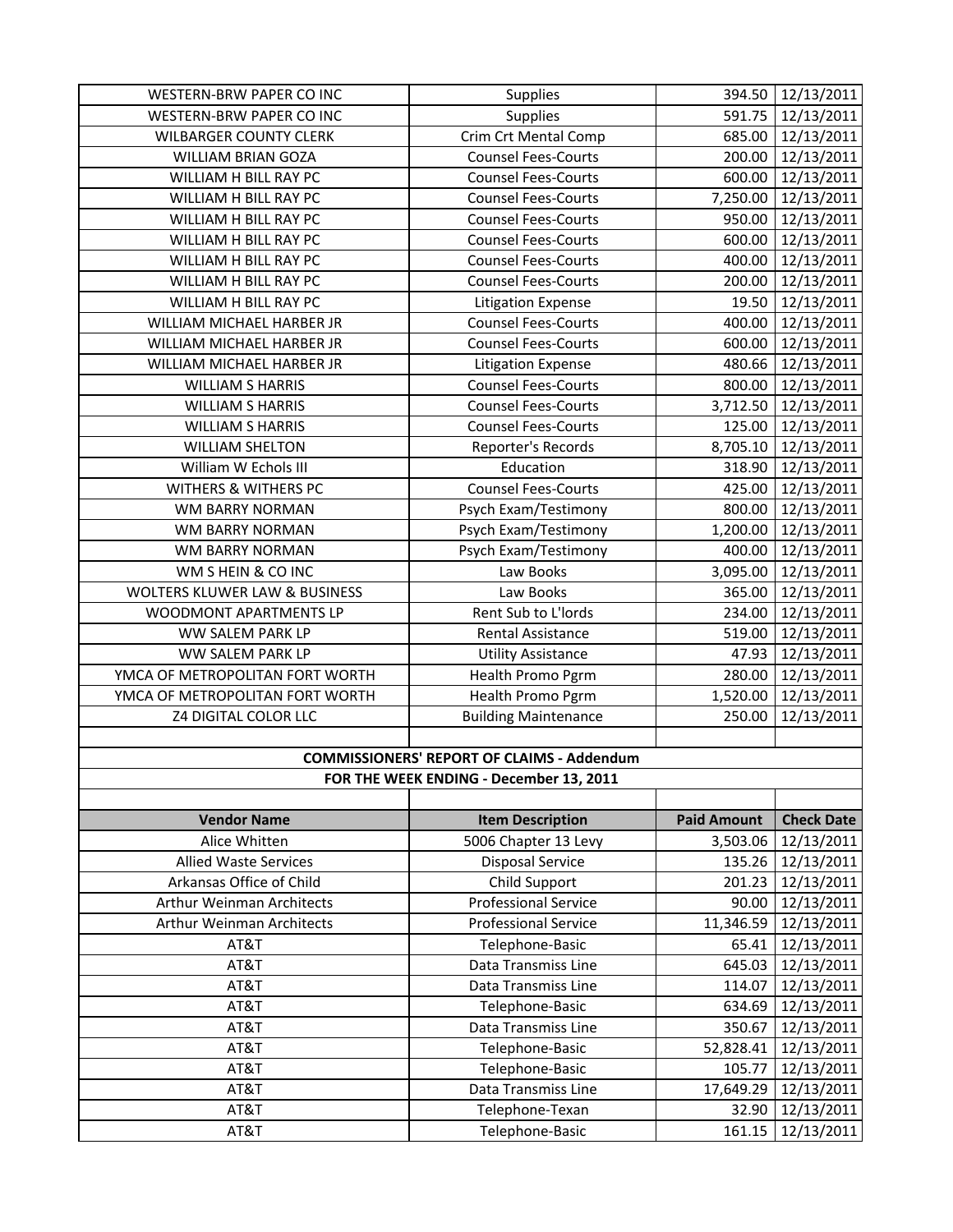| AT&T                             | Data Transmiss Line         | 240.66     | 12/13/2011       |
|----------------------------------|-----------------------------|------------|------------------|
| AT&T                             | Data Transmiss Line         | 1,265.47   | 12/13/2011       |
| <b>Automated Collection Serv</b> | 5002 Student Loan Levy      | 230.09     | 12/13/2011       |
| <b>Bryco/Bryant Company</b>      | <b>Building Maintenance</b> | 4,920.00   | 12/13/2011       |
| <b>Bryco/Bryant Company</b>      | <b>Building Maintenance</b> | 3,200.00   | 12/13/2011       |
| CLEAT                            | <b>Union Dues</b>           | 6,114.00   | 12/13/2011       |
| California Sdu                   | Child Support               | 119.07     | 12/13/2011       |
| Carlos Guillermo Galliani        | Counsel Fees-Juv            | 65.00      | 12/13/2011       |
| Cen-Tex Uniform Sales Inc        | Clothing                    | 184.60     | 12/13/2011       |
| Chapter 13 Trustee               | 5006 Chapter 13 Levy        | 534.25     | 12/13/2011       |
| <b>Charter Communications</b>    | Subscriptions               | 132.82     | 12/13/2011       |
| Citibank                         | Travel                      | 567.39     | 12/13/2011       |
| Citibank                         | Travel                      | 227.39     | 12/13/2011       |
| Citibank                         | Travel                      | 194.39     | 12/13/2011       |
| Citibank                         | <b>Witness Travel</b>       | 1,998.56   | 12/13/2011       |
| Citibank                         | Education                   | 730.39     | 12/13/2011       |
| Citibank                         | <b>Travel</b>               | 3,287.47   | 12/13/2011       |
| Citibank                         | Education                   | 1,580.78   | 12/13/2011       |
| Citibank                         | Travel                      | 704.39     | 12/13/2011       |
| Citibank                         | <b>Travel</b>               | 343.39     | 12/13/2011       |
| Cloyce E Jones                   | Rent Sub to L'Iords         | 1,142.00   | 12/13/2011       |
| Dana A Duffey                    | Counsel Fees - CPS          | 1,660.00   | 12/13/2011       |
| Delta Dental Insurance Co        | <b>Dental Claims</b>        | 18,789.10  | 12/13/2011       |
| Delta Dental Insurance Co        | <b>Dental Claims</b>        | 2,060.30   | 12/13/2011       |
| Delta Dental Insurance Co        | <b>Dental Claims</b>        | 25,000.00  | 12/13/2011       |
| Delta Dental Insurance Co        | <b>Dental Claims</b>        | 5,000.00   | 12/13/2011       |
| Delta Management Associat        | 5002 Student Loan Levy      | 128.03     | 12/13/2011       |
| Diversified Office Products Inc  | <b>Equipment Maint</b>      | 150.00     | 12/13/2011       |
| Edwin Youngblood                 | <b>Counsel Fees-Courts</b>  | 570.00     | 12/13/2011       |
| <b>Evco Partners LP</b>          | Parts and Supplies          | 156.75     | 12/13/2011       |
| Express-Scripts                  | Drug Claims-AC & CO         | 517,762.86 | 12/13/2011       |
| Express-Scripts                  | Drug Claims-RT              | 83,403.73  | 12/13/2011       |
| Farmer & Associates, Inc.        | <b>Professional Service</b> | 2,585.00   | 12/13/2011       |
| Florida, State of, Disbur        | Child Support               |            | 64.38 12/13/2011 |
| Fraternal Order of Police        | <b>Union Dues</b>           | 1,762.50   | 12/13/2011       |
| <b>GC Services LP</b>            | 5002 Student Loan Levy      | 241.15     | 12/13/2011       |
| Healthsmart                      | Medical Claims - AC & CO    | 539.25     | 12/13/2011       |
| Healthsmart                      | Medical Claims - AC & CO    | 750.00     | 12/13/2011       |
| Healthsmart                      | Medical Claims - AC & CO    | 250.00     | 12/13/2011       |
| HUD, US Dept of                  | HUD 5007 Garnishment        | 75.00      | 12/13/2011       |
| <b>Internal Revenue Service</b>  | 5001 Tax Levy               | 2,650.11   | 12/13/2011       |
| IRS FICA EE                      | FICA-Employee               | 327,408.43 | 12/13/2011       |
| IRS FICA EE                      | FICA-Employee               | 56,868.13  | 12/13/2011       |
| <b>IRS FICA ER</b>               | FICA-Employer               | 483,317.43 | 12/13/2011       |
| <b>IRS FICA ER</b>               | FICA-Employer               | 83,948.63  | 12/13/2011       |
| <b>IRS FIT</b>                   | FIT Withholding             | 951,159.78 | 12/13/2011       |
| <b>IRS FIT</b>                   | FIT Withholding             | 287,971.92 | 12/13/2011       |
| IRS MED EE                       | Medicare-Employee           | 120,116.40 | 12/13/2011       |
| IRS MED EE                       | Medicare-Employee           | 21,206.19  | 12/13/2011       |
| IRS MED ER                       | Medicare-Employer           | 120,116.40 | 12/13/2011       |
| IRS MED ER                       | Medicare-Employer           | 21,206.19  | 12/13/2011       |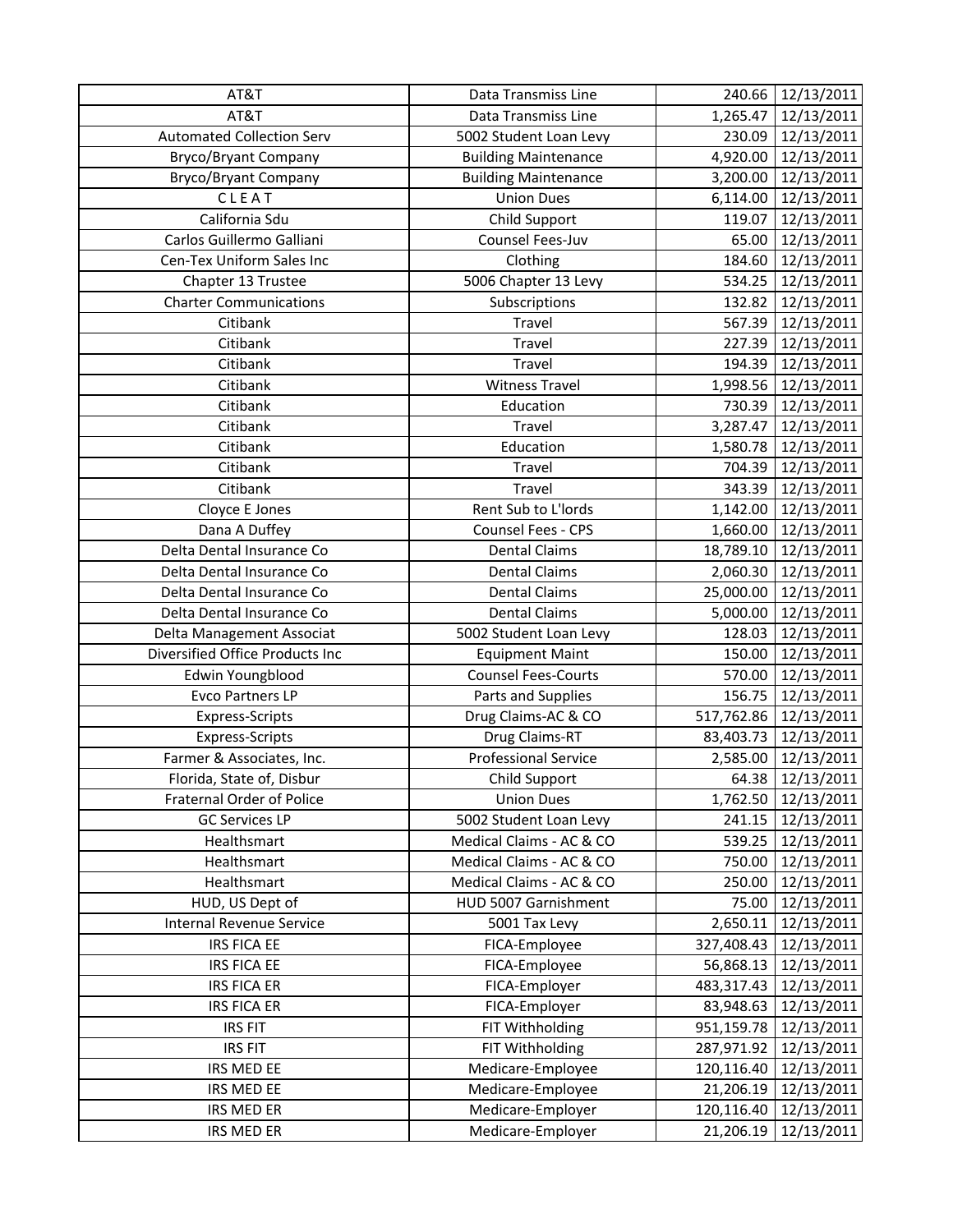| James Masek                              | Counsel Fees - CPS                      | 1,110.00     | 12/13/2011            |
|------------------------------------------|-----------------------------------------|--------------|-----------------------|
| Kleinfelder                              | <b>Professional Service</b>             | 1,396.25     | 12/13/2011            |
| Konica Minolta Business Solutions        | <b>Equipment Maint</b>                  |              | $(98.65)$ 12/13/2011  |
| Konica Minolta Business Solutions        | <b>Equipment Maint</b>                  |              | $(369.08)$ 12/13/2011 |
| Konica Minolta Business Solutions        | Capital Outlay-Furni                    | 5,463.00     | 12/13/2011            |
| <b>LBL Architect Inc</b>                 | <b>Professional Service</b>             | 3,417.47     | 12/13/2011            |
| Lincoln Financial Group                  | Deferred Comp                           | 12,751.97    | 12/13/2011            |
| Louisiana Department of S                | Child Support                           | 79.46        | 12/13/2011            |
| Lowe's                                   | <b>Small Tools</b>                      | 512.60       | 12/13/2011            |
| Lowe's                                   | <b>Building Maintenance</b>             | 64.85        | 12/13/2011            |
| Metropolitan Life                        | Metlife                                 | 16,762.02    | 12/13/2011            |
| <b>MHMR of Tarrant County</b>            | Spec Needs Off Proj                     | 7,801.45     | 12/13/2011            |
| <b>MHMR of Tarrant County</b>            | Spec Needs Off Proj                     | 7,439.57     | 12/13/2011            |
| Michigan State Disburseme                | Child Support                           | 201.61       | 12/13/2011            |
| Missouri Family Support P                | Child Support                           | 228.92       | 12/13/2011            |
| Nancy Gordon                             | Counsel Fees - CPS                      | 2,210.00     | 12/13/2011            |
| Nationwide Retirement Sol                | Deferred Comp                           | 87,783.39    | 12/13/2011            |
| <b>NCO Financial Systems Inc</b>         | 5002 Student Loan Levy                  | 663.36       | 12/13/2011            |
| New Jersey Support Paymen                | Child Support                           | 222.00       | 12/13/2011            |
| Nizam Peerwani M D, P A                  | <b>Medical Examiner's Contract</b>      | 84,361.00    | 12/13/2011            |
| North Dakota Sdu                         | Child Support                           | 281.54       | 12/13/2011            |
| Northeast Transportation Servc           | <b>County Projects</b>                  | 32,725.00    | 12/13/2011            |
| Ogburns Truck Parts of Ft Worth          | Parts and Supplies                      | 217.32       | 12/13/2011            |
| Oklahoma Guaranteed Stude                | 5002 Student Loan Levy                  | 220.62       | 12/13/2011            |
| Parador Palmas De Lucia By               | <b>Travel</b>                           | 179.76       | 12/13/2011            |
| Paulette Williams                        | Williams 5007 Garnishment               | 303.54       | 12/13/2011            |
| PayFlex                                  | Dependent Care                          | 4,329.74     | 12/13/2011            |
| PayFlex                                  | Medical                                 | 45,778.02    | 12/13/2011            |
| Pennsylvania-HEAA                        | 5002 Student Loan Levy                  | 501.10       | 12/13/2011            |
| Pioneer Credit Recovery I                | 5002 Student Loan Levy                  | 144.01       | 12/13/2011            |
| Police & Firefighters Ins                | <b>Union Dues</b>                       | 17,587.32    | 12/13/2011            |
| <b>RLP Mechanical Contractors</b>        | <b>Professional Service</b>             | 5,510.00     | 12/13/2011            |
| Roberta Walker                           | Counsel Fees - CPS                      | 212.50       | 12/13/2011            |
| Social Security Admin Lev                | SSA 5007 Garnishment                    |              | 25.00 12/13/2011      |
| <b>Spirit Supply Store</b>               | Health Promo Pgrm                       | 612.00       | 12/13/2011            |
| Tarrant Co. P/R Acct                     | Payroll Transfers                       | 5,990,409.69 | 12/13/2011            |
| Tarrant Co. P/R Acct                     | 2011 PFP LUMP P/R Funding               | 993,235.64   | 12/13/2011            |
| <b>Tarrant County Child Supp</b>         | Child Support                           | 144.92       | 12/13/2011            |
| <b>Tarrant County Deputy She</b>         | <b>Union Dues</b>                       | 1,512.50     | 12/13/2011            |
| Tennesse Child Support Re                | Child Support                           | 212.30       | 12/13/2011            |
| <b>Texas Child Support Disbu</b>         | Child Support                           | 40,556.51    | 12/13/2011            |
| <b>Texas Comptroller of Public Accts</b> | Sales Tax - Law Library                 | 137.12       | 12/13/2011            |
| <b>Texas Comptroller of Public Accts</b> | Sales Tax - Auction Sales               | 613.14       | 12/13/2011            |
| <b>Texas Comptroller of Public Accts</b> | Sales Tax - Parking                     | 3,458.32     | 12/13/2011            |
| <b>Texas Comptroller of Public Accts</b> | Sales Tax - Pspt Photo                  | 471.79       | 12/13/2011            |
| <b>Texas Comptroller of Public Accts</b> | Discount                                | (23.40)      | 12/13/2011            |
| Texas Furniture Source Inc               | Non-Track Const/Bldg                    | 2,730.60     | 12/13/2011            |
| <b>Texas Guaranteed Student</b>          | 5002 Student Loan Levy                  | 1,903.89     | 12/13/2011            |
| <b>Texas Guaranteed Tuition</b>          | <b>State TX Guaranteed Tuition Plan</b> | 101.00       | 12/13/2011            |
| <b>Texas Tollways</b>                    | Travel                                  | 9.53         | 12/13/2011            |
| Thermo Electron North America LLC        | <b>Moving Costs</b>                     | 5,359.00     | 12/13/2011            |